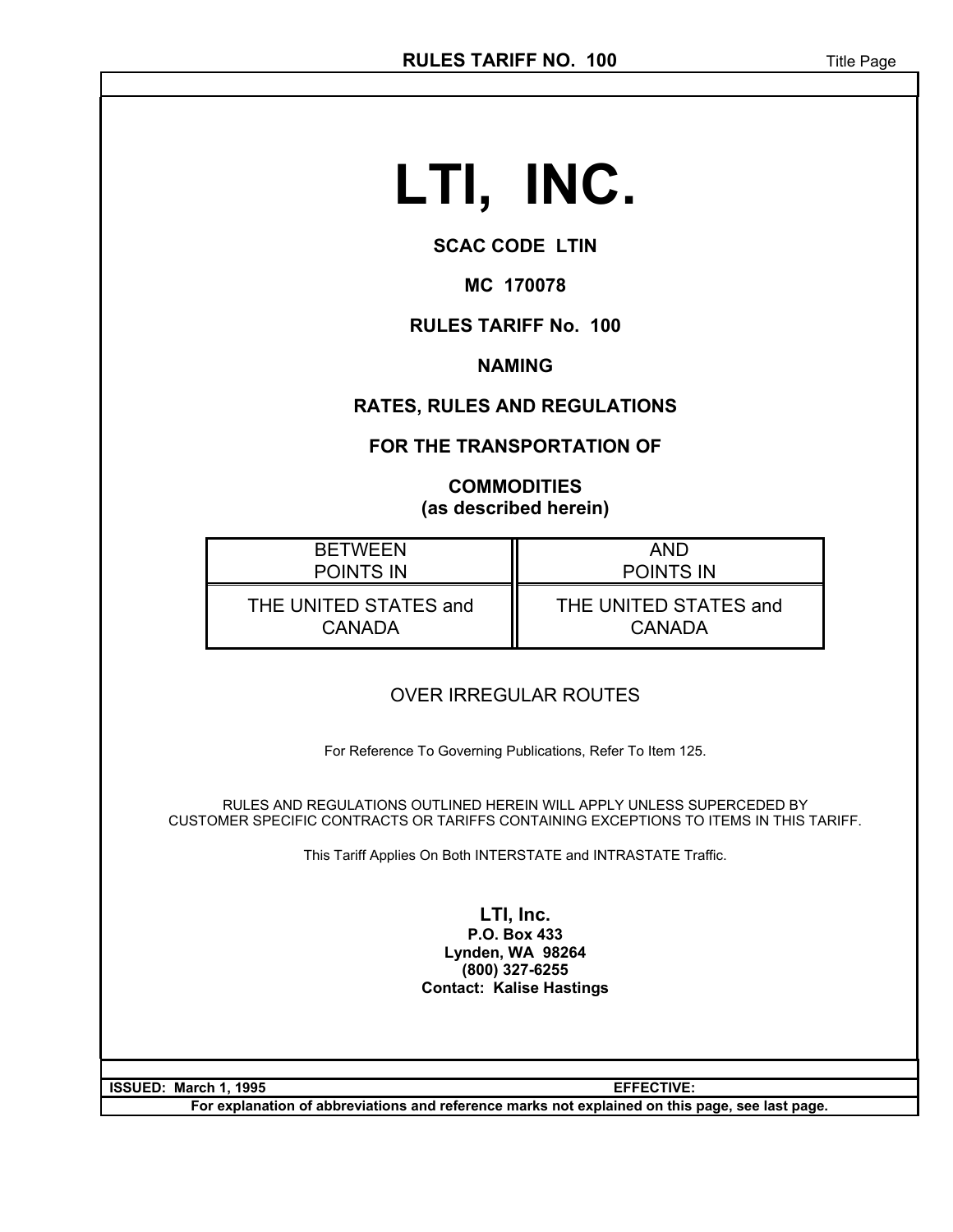#### **LTI, INC.**

#### **CHECK SHEET**

All of the pages contained in this Tariff are listed consecutively by number and revision number. The pages of this Tariff, and the supplements to this Tariff, listed on this page bear issued dates which are the same as, or are prior to, the issued date of this page. "O" in the revision column indicates an original page.

| Page  | Revision | Page | Revision | Page | Revision | Page        | Revision |
|-------|----------|------|----------|------|----------|-------------|----------|
| Title | ŋ        | 12   | 0        | 24   | U        | 35          |          |
|       |          | 13   |          | 25   |          | 36          |          |
| ◠     |          | 14   |          | 26   |          | 37          |          |
| 3     | n        | 15   | $\Omega$ | 27   | ∩        | 38          |          |
|       | 0        | 16   | O        | 28   | O        | 39          |          |
| 5     |          | 17   | $\Omega$ | 29A  | ŋ        | 40          |          |
| 6     |          | 18   | 0        | 29B  | O        | 41          |          |
|       | O        | 19   | $\Omega$ | 30   | ∩        | 42          |          |
| 8     | ი        | 20   | $\Omega$ | 31   | n        | 43          |          |
| 9     | ი        | 21   | $\Omega$ | 32   | ŋ        | 44          |          |
| 10    |          | 22   | $\Omega$ | 33   | ∩        | 45          |          |
| 11    | 0        | 23   | U        | 34   | O        | <b>LAST</b> |          |
|       |          |      |          |      |          |             |          |

#### **EFFECTIVE SUPPLEMENTS**

NONE

#### **CORRECTION NUMBER SHEET FOR TARIFF**

(This "Correction Number" Sheet is published for informational purposes ONLY)

Upon Receipt of revised or new pages, a check mark must be placed opposite the "CORRECTION NUMBER" (shown below), corresponding to the number shown in the lower left corner of the new or changed page. If "CORRECTION" numbers are properly checked as received, the check marks will appear in consecutive order with no omissions; however if check marks indicate that a "CORRECTION" sheet has NOT been received, request should be made at once for a copy of same.

| <b>CORRECTION NUMBERS</b>                          |                                                                                               |  |  |  |
|----------------------------------------------------|-----------------------------------------------------------------------------------------------|--|--|--|
| 19<br>20<br>21<br>22<br>23<br>24<br>25<br>26<br>27 | 28<br>29<br>30<br>31<br>32<br>33<br>34<br>35<br>36                                            |  |  |  |
|                                                    |                                                                                               |  |  |  |
| <b>EFFECTIVE:</b>                                  |                                                                                               |  |  |  |
|                                                    | For explanation of abbreviations and reference marks not explained on this nane see last nane |  |  |  |

**For explanation of abbreviations and reference marks not explained on this page, see last page.**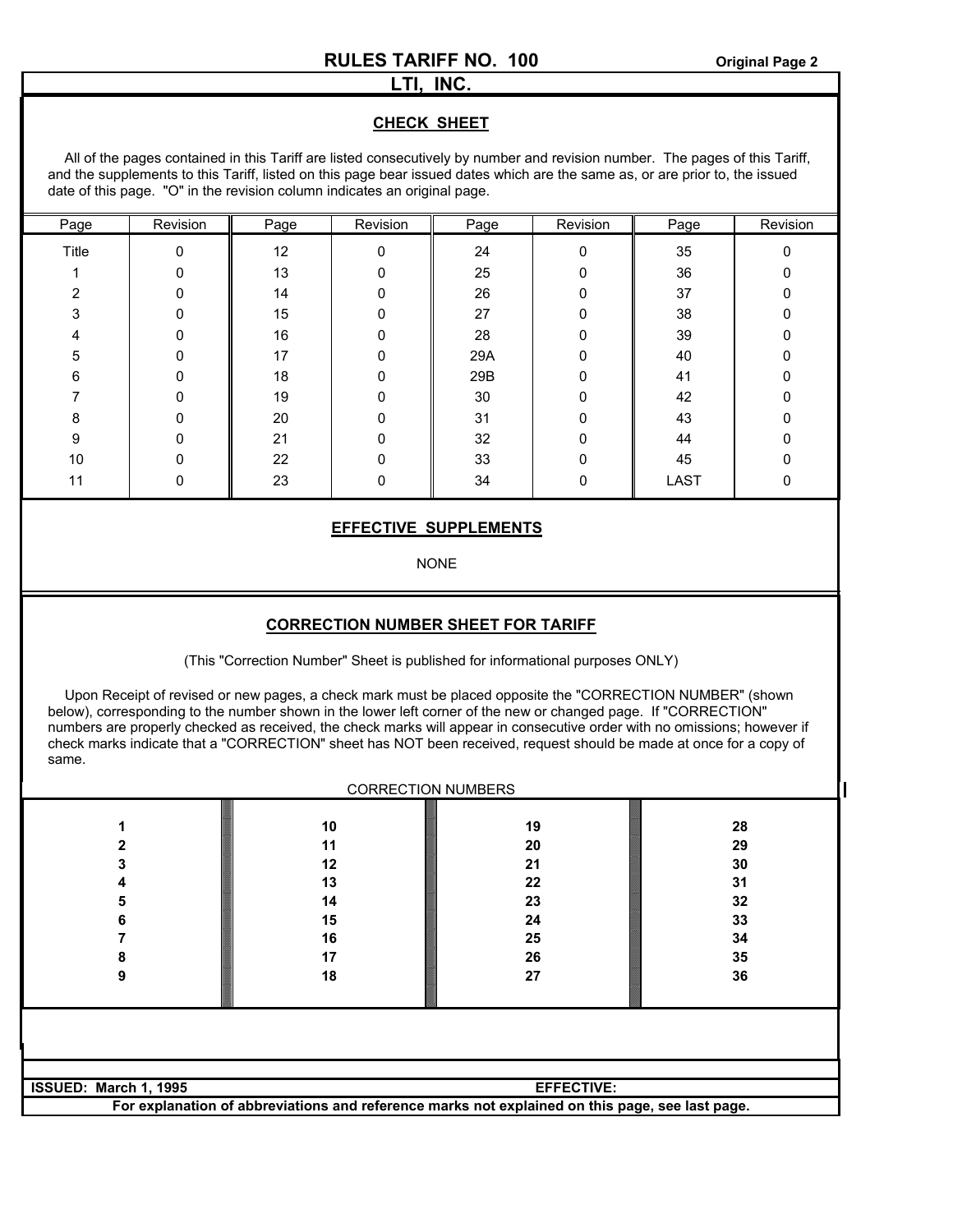$\mathbf{r}$ 

| LTI, INC.                                                                                       |                    |                 |  |  |
|-------------------------------------------------------------------------------------------------|--------------------|-----------------|--|--|
| <b>SUBJECT</b>                                                                                  | <b>ITEM</b>        | <b>PAGE</b>     |  |  |
|                                                                                                 |                    |                 |  |  |
| Abbreviations, Reference Marks and Symbols - Explanation of                                     | Section 3          | Last Page       |  |  |
| <b>Advanced Loading</b>                                                                         | 310                | 17              |  |  |
| <b>Advanced Spotting</b>                                                                        | 320                | 17              |  |  |
| Application of Bill of Lading                                                                   | 115                | 5               |  |  |
| Application of Rates - Aggregate Shipments                                                      | $192 - 195$<br>190 | $8 - 11$<br>6   |  |  |
| Application of Rates - Estimated Freight Charges<br>Application of Rates - Circuitous Route     | 130                | 6               |  |  |
| Application of Rates - General                                                                  | 120                | 5               |  |  |
| Application of Rates - Intermediate                                                             | 140                | 6               |  |  |
| Application of Rates on Outbound and Return Shipments                                           | 155                | 7               |  |  |
| Application of Special Provisions                                                               | 150                | 6               |  |  |
| Application of Tariff                                                                           | 110                | $3 - 4$         |  |  |
| Arbitrary Ferry or Toll Route Charges                                                           | 200                | 12              |  |  |
| <b>Bill of Lading</b>                                                                           | 365                | 21              |  |  |
| Bills of Lading, and/or Transportation Documents - Other than Carrier's                         | 364                | 20              |  |  |
| Canceling Original and Revised Pages, Except the Title Page, Method of                          | 382                | 25              |  |  |
| Claims and Overcharges                                                                          | 407                | 26              |  |  |
| Cleaning - Tank Cleaning, Waste Treatment and Waste Disposal Charges                            | Section 2          | 47-59           |  |  |
| C.O.D. (Collect on Delivery) Shipments                                                          | 260                | 13              |  |  |
| <b>Correction Numbers Sheet</b>                                                                 |                    | 1               |  |  |
| Definition of Terms                                                                             | 280                | $14 - 15$       |  |  |
| Delays in Loading and Unloading Bulk Commodities                                                | 300-A              | 16              |  |  |
| Delays in Loading and Unloading Flatbeds and Dry Vans                                           | 300-B              | 16              |  |  |
| Delays - Redelivery                                                                             | 305                | 17              |  |  |
| Detention of Equipment - International Border Crossing Points                                   | 390                | 25              |  |  |
| Diversion or Reconsignment                                                                      | 340                | 18              |  |  |
| Empty Equipment Mileage - Bulk, Dry Van, and Flatbed Equipment                                  | 350                | 19              |  |  |
| Empty Equipment Mileage - Special Heavy Haul Equipment<br>Extra Drivers in Sleeper Cab Service  | 351<br>370         | 19<br>25        |  |  |
| <b>Extra Services</b>                                                                           | 355                | 20              |  |  |
| Fractions, Disposition of                                                                       | 565                | 37              |  |  |
| Fuel Price Adjustment                                                                           | 330                | 17 <sub>b</sub> |  |  |
| <b>Governing Publications</b>                                                                   | 125                | 5               |  |  |
| Hazardous Materials, Explosives, etc.                                                           | 540                | 36              |  |  |
| Insurance                                                                                       | 574                | 38              |  |  |
| International Border Crossings Under Distance Rates                                             | 395                | 25              |  |  |
| Lien                                                                                            | 472                | 30              |  |  |
| Limitation of Service - Impractical Operations                                                  | 400                | 26              |  |  |
| Loss/Damage Claims                                                                              | 1000-1011          | 40-43           |  |  |
| Loading or Unloading Accessorial Services                                                       | 530                | 35              |  |  |
| Minimum Charge                                                                                  | 415                | 26              |  |  |
| Minimum Weights                                                                                 | 420                | 27              |  |  |
| Miscellaneous Services and Pilot Cars                                                           | 360                | 21              |  |  |
| Order Bills of Lading (Negotiable Bills of Lading)                                              | 660                | 39              |  |  |
| Overcharge Claims<br>Payment of Charges                                                         | 1100-1108<br>425   | 44-46<br>28     |  |  |
| Permits, Special                                                                                | 475                | 31              |  |  |
| Pickup and Delivery Limits                                                                      | 240                | 13              |  |  |
| <b>Pilot Car Service</b>                                                                        | 360                | 21              |  |  |
| <b>Protective Service</b>                                                                       | 430                | 29              |  |  |
| Rejected or Contaminated Shipments - Return of                                                  | 440                | 29              |  |  |
| Returned, Undelivered Shipments                                                                 | 860                | 38              |  |  |
|                                                                                                 |                    |                 |  |  |
|                                                                                                 |                    |                 |  |  |
|                                                                                                 |                    |                 |  |  |
| ISSUED: March 1, 1995<br><b>EFFECTIVE:</b>                                                      |                    |                 |  |  |
| For explanation of abbreviations and reference marks not explained on this page, see last page. |                    |                 |  |  |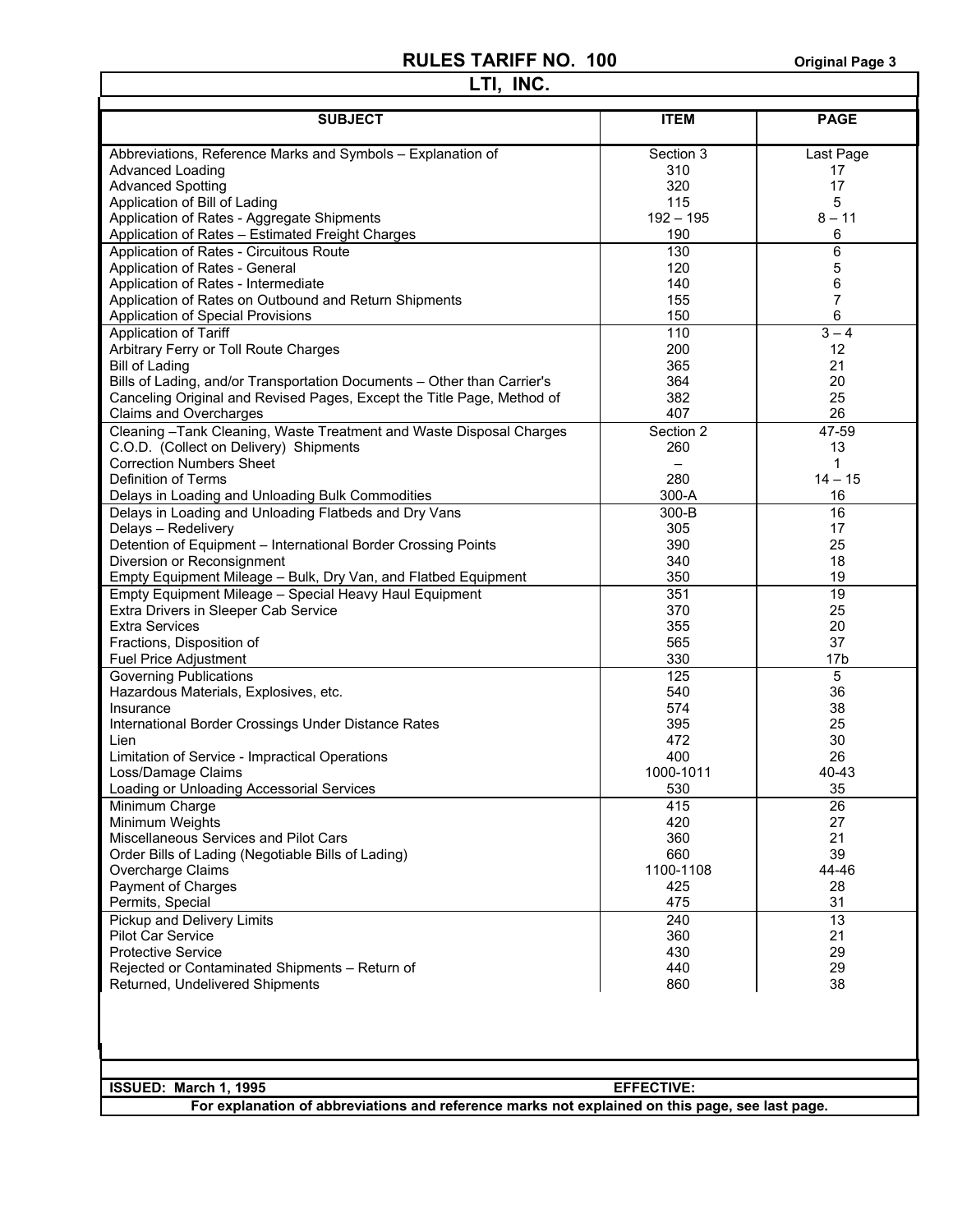| <b>SUBJECT</b><br><b>Special Services</b><br>Special Services - Removable Signs                                                                                                                                                                                                                                                                                                                                                                                                                                                                                                                                                                                                                                                                                                                                                                                                                                                                                                                                                                                                                                                                                                                                                                                                                                                                                                                                                                                                                                                                                                                                                                                                                                                                                                                                                                                                                                                        | <b>ITEM</b>                                                                                       | <b>PAGE</b>                                                                   |
|----------------------------------------------------------------------------------------------------------------------------------------------------------------------------------------------------------------------------------------------------------------------------------------------------------------------------------------------------------------------------------------------------------------------------------------------------------------------------------------------------------------------------------------------------------------------------------------------------------------------------------------------------------------------------------------------------------------------------------------------------------------------------------------------------------------------------------------------------------------------------------------------------------------------------------------------------------------------------------------------------------------------------------------------------------------------------------------------------------------------------------------------------------------------------------------------------------------------------------------------------------------------------------------------------------------------------------------------------------------------------------------------------------------------------------------------------------------------------------------------------------------------------------------------------------------------------------------------------------------------------------------------------------------------------------------------------------------------------------------------------------------------------------------------------------------------------------------------------------------------------------------------------------------------------------------|---------------------------------------------------------------------------------------------------|-------------------------------------------------------------------------------|
|                                                                                                                                                                                                                                                                                                                                                                                                                                                                                                                                                                                                                                                                                                                                                                                                                                                                                                                                                                                                                                                                                                                                                                                                                                                                                                                                                                                                                                                                                                                                                                                                                                                                                                                                                                                                                                                                                                                                        |                                                                                                   |                                                                               |
| Special Services - Travel Over Irregular Roadways<br><b>Split Delivery</b><br>Split Pickup<br>Stopping in Transit<br><b>Tarping Charge</b><br>Unloading Commodities in Bulk<br>Valuation, Declaration of Higher (Ad Valorem)<br><b>Unidentified Payments</b><br>Vehicles Ordered and Subsequently Canceled<br>Water, Transportation By<br>Weighing                                                                                                                                                                                                                                                                                                                                                                                                                                                                                                                                                                                                                                                                                                                                                                                                                                                                                                                                                                                                                                                                                                                                                                                                                                                                                                                                                                                                                                                                                                                                                                                     | 515<br>510<br>516<br>500<br>480<br>505<br>380<br>520<br>982<br>1109<br>525<br>970-975<br>570, 575 | 32<br>32<br>33<br>30<br>30<br>31<br>25<br>34<br>40<br>46<br>34<br>38-39<br>37 |
| <b>RULES</b>                                                                                                                                                                                                                                                                                                                                                                                                                                                                                                                                                                                                                                                                                                                                                                                                                                                                                                                                                                                                                                                                                                                                                                                                                                                                                                                                                                                                                                                                                                                                                                                                                                                                                                                                                                                                                                                                                                                           |                                                                                                   | <b>ITEM</b>                                                                   |
| <b>APPLICATION OF TARIFF</b>                                                                                                                                                                                                                                                                                                                                                                                                                                                                                                                                                                                                                                                                                                                                                                                                                                                                                                                                                                                                                                                                                                                                                                                                                                                                                                                                                                                                                                                                                                                                                                                                                                                                                                                                                                                                                                                                                                           |                                                                                                   |                                                                               |
| This rules Tariff will apply to the transportation of property for compensation on a point-to-point basis,<br>mileage basis, or hourly basis; over regular or irregular routes or by regular or irregular schedules; over the<br>highways of the State of Washington and over Interstate systems where applicable. The rules will NOT apply<br>where specifically overridden pursuant to a separate contract signed by Carrier and Shipper.<br>INTERSTATE MC 170078<br><b>COMMON</b> CARRIER - IRREGULAR ROUTES:<br>FERTILIZER,<br>А:<br>$-1$ :<br>(Except liquid in bulk, IN TANK VEHICLES)<br>Between points in CA, ID, MT, NV, OR, UT AND WA;<br>CLAY AND CLAY PRODUCTS<br>2:<br>Between the port of entry on the international boundary line between the U.S. and Canada at<br>or near Sumas, WA, on the one hand, and, on the other, points in ID, OR, and WA;<br><b>GENERAL COMMODITIES,</b><br>3:<br>(Except used household goods, hazardous or secret materials, and sensitive weapons and<br>munitions)<br>Between points in the U.S.; and<br><b>HAZARDOUS MATERIALS,</b><br>4:<br>(Except secret materials and sensitive weapons and munitions)<br>Between points in the U.S<br><b>GENERAL COMMODITIES,</b><br>B:<br>(Except classes A and B explosives),<br>Between points in CA, ID, MT, OR, and WA<br><b>GENERAL COMMODITIES,</b><br>C:<br>(Except classes A and B explosives, motor vehicles, commodities in bulk, and those requiring the<br>use of special equipment)), In Containers<br>Between points in CA, ID, MT, OR, and WA,<br>Restricted against movements between the ports of San Francisco (Not including Oakland) and<br>Los Angeles (Not including Long Beach)<br>And, as to traffic moving from California to Idaho, Restricted to that traffic having a prior<br>movement by water.<br>INTRASTATE WASHINGTON - MOTOR CARRIER PERMIT No. WA - CC-000634<br>GENERAL COMMODITIES, (Except Household Goods) |                                                                                                   | 110                                                                           |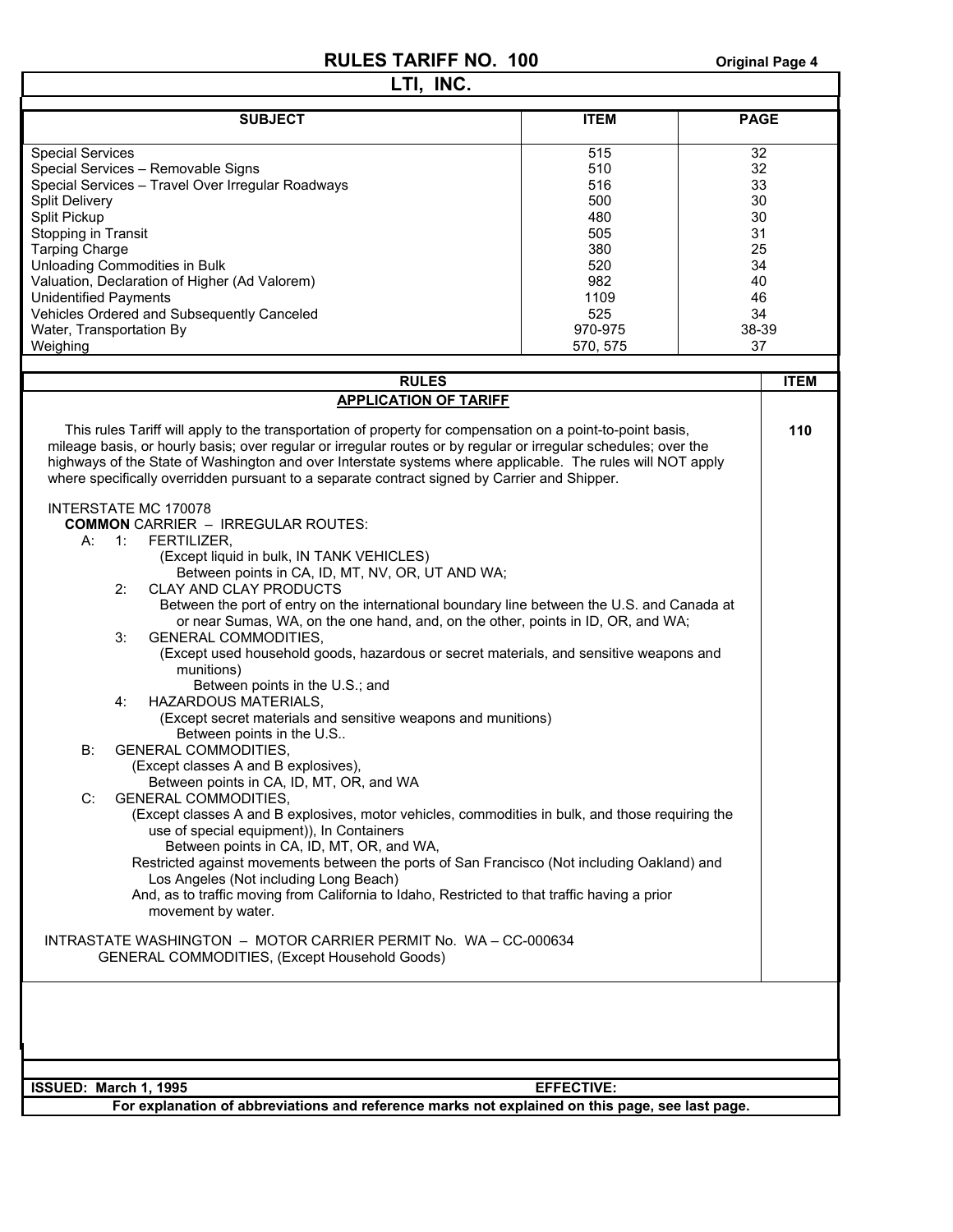| <b>RULES</b><br><b>ITEM</b><br><b>APPLICATION OF TARIFF (Concluded)</b><br>CANADIAN - EXTRA PROVINCIAL MOTOR CARRIER - ALBERTA #00-0551655 MVID# 0280-87666<br>110<br><b>GENERAL MERCHANDISE,</b><br>C<br>From all points in Alberta,<br>O<br>To the Alberta / British Columbia boundary, the Alberta / Saskatchewan Boundary, the Alberta /<br>N<br>International boundary, for furtherance extra-provincially to all points in the United States of America;<br>C<br>and VICE VERSA.<br>L<br><b>CORRIDOR AUTHORITY,</b><br>U<br>The issuance of this certificate permits the movement of goods through Alberta on a corridor basis,<br>D<br>provided that the movement has been authorized by the jurisdiction where the goods originated.<br>E<br>D<br>CANADIAN - EXTRA PROVINCIAL MOTOR CARRIER - PROVINCE OF BRITISH COLUMBIA #59501<br>TRANSPORTATION FOR ONE INDIVIDUAL OR COMPANY ONLY AT ONE TIME,<br>GENERAL FREIGHT IN CONTAINERS, or GENERAL FREIGHT (Excluding Automobiles and Trucks)<br>From points in British Columbia, transported to the British Columbia / United States border: or<br><b>VICE VERSA.</b><br>CORRIDOR AUTHORITY,<br>The issuance of this certificate permits the movement of goods through British Columbia on a corridor<br>basis, provided that the movement has been authorized by the jurisdiction where the goods<br>originated.<br><b>RESTRICTION:</b><br>Pickup of freight in British Columbia for delivery in British Columbia is NOT permitted.<br><b>APPLICATION OF BILL OF LADING</b><br>All transportation and related services shall be subject to the contract terms and conditions of the Carrier's<br>115<br>Bill of Lading set forth at Item 365, unless specifically overridden pursuant to a separate contract signed by<br>Carrier and Shipper.<br><b>APPLICATION OF RATES - GENERAL</b><br>Rates referencing this Tariff apply from storage facilities of the shipper to storage facilities at destination<br>(a)<br>120<br>and are based on the premise that shipments will be loaded by the shipper and unloaded by the<br>consignee.<br>NOTE:<br>The requirement that the shipper must load and the consignee must unload does NOT apply when<br>the shipment is subject to "free access" as defined in Item 280.<br>Rates apply to single shipments, that is: to each lot received from one shipper, on one shipping order or<br>(b)<br>Bill of Lading, at one shipping point, at one time, for one consignee at one destination.<br>Rates on commodities are specific and must not be applied to analogous articles.<br>(c)<br>(d)<br>Two or more commodities may be forwarded as a single shipment at the highest rate provided for any of<br>the commodities subject to the highest minimum weight provided for any of the commodities.<br>Rates named herein are local (i.e. single carrier) rates only; except that they may be applied as joint<br>(e)<br>rates wherever carriers have mutually entered into agreements as to through traffic. However,<br>originating carriers may protect through rates named herein without agreements as to through traffic by<br>paying connecting carriers full local rates beyond junction points provided such service is open to all<br>shippers on an equal basis. If a carrier is unable to transport a tendered shipment at the lowest<br>applicable rate named herein the shipper must be so notified prior to dispatch of the shipment.<br>ISSUED: March 1, 1995<br><b>EFFECTIVE:</b> |  | LTI, INC. |  |  |  |  |
|-------------------------------------------------------------------------------------------------------------------------------------------------------------------------------------------------------------------------------------------------------------------------------------------------------------------------------------------------------------------------------------------------------------------------------------------------------------------------------------------------------------------------------------------------------------------------------------------------------------------------------------------------------------------------------------------------------------------------------------------------------------------------------------------------------------------------------------------------------------------------------------------------------------------------------------------------------------------------------------------------------------------------------------------------------------------------------------------------------------------------------------------------------------------------------------------------------------------------------------------------------------------------------------------------------------------------------------------------------------------------------------------------------------------------------------------------------------------------------------------------------------------------------------------------------------------------------------------------------------------------------------------------------------------------------------------------------------------------------------------------------------------------------------------------------------------------------------------------------------------------------------------------------------------------------------------------------------------------------------------------------------------------------------------------------------------------------------------------------------------------------------------------------------------------------------------------------------------------------------------------------------------------------------------------------------------------------------------------------------------------------------------------------------------------------------------------------------------------------------------------------------------------------------------------------------------------------------------------------------------------------------------------------------------------------------------------------------------------------------------------------------------------------------------------------------------------------------------------------------------------------------------------------------------------------------------------------------------------------------------------------------------------------------------------------------------------------------------------------------------------------------------------------------------------------------------------------------------------------------------------------------------------------------------------------------------------------------------------------------------------------------------------------------------------------------------------------------------------------------------------------|--|-----------|--|--|--|--|
|                                                                                                                                                                                                                                                                                                                                                                                                                                                                                                                                                                                                                                                                                                                                                                                                                                                                                                                                                                                                                                                                                                                                                                                                                                                                                                                                                                                                                                                                                                                                                                                                                                                                                                                                                                                                                                                                                                                                                                                                                                                                                                                                                                                                                                                                                                                                                                                                                                                                                                                                                                                                                                                                                                                                                                                                                                                                                                                                                                                                                                                                                                                                                                                                                                                                                                                                                                                                                                                                                                       |  |           |  |  |  |  |
|                                                                                                                                                                                                                                                                                                                                                                                                                                                                                                                                                                                                                                                                                                                                                                                                                                                                                                                                                                                                                                                                                                                                                                                                                                                                                                                                                                                                                                                                                                                                                                                                                                                                                                                                                                                                                                                                                                                                                                                                                                                                                                                                                                                                                                                                                                                                                                                                                                                                                                                                                                                                                                                                                                                                                                                                                                                                                                                                                                                                                                                                                                                                                                                                                                                                                                                                                                                                                                                                                                       |  |           |  |  |  |  |
|                                                                                                                                                                                                                                                                                                                                                                                                                                                                                                                                                                                                                                                                                                                                                                                                                                                                                                                                                                                                                                                                                                                                                                                                                                                                                                                                                                                                                                                                                                                                                                                                                                                                                                                                                                                                                                                                                                                                                                                                                                                                                                                                                                                                                                                                                                                                                                                                                                                                                                                                                                                                                                                                                                                                                                                                                                                                                                                                                                                                                                                                                                                                                                                                                                                                                                                                                                                                                                                                                                       |  |           |  |  |  |  |
|                                                                                                                                                                                                                                                                                                                                                                                                                                                                                                                                                                                                                                                                                                                                                                                                                                                                                                                                                                                                                                                                                                                                                                                                                                                                                                                                                                                                                                                                                                                                                                                                                                                                                                                                                                                                                                                                                                                                                                                                                                                                                                                                                                                                                                                                                                                                                                                                                                                                                                                                                                                                                                                                                                                                                                                                                                                                                                                                                                                                                                                                                                                                                                                                                                                                                                                                                                                                                                                                                                       |  |           |  |  |  |  |
|                                                                                                                                                                                                                                                                                                                                                                                                                                                                                                                                                                                                                                                                                                                                                                                                                                                                                                                                                                                                                                                                                                                                                                                                                                                                                                                                                                                                                                                                                                                                                                                                                                                                                                                                                                                                                                                                                                                                                                                                                                                                                                                                                                                                                                                                                                                                                                                                                                                                                                                                                                                                                                                                                                                                                                                                                                                                                                                                                                                                                                                                                                                                                                                                                                                                                                                                                                                                                                                                                                       |  |           |  |  |  |  |
|                                                                                                                                                                                                                                                                                                                                                                                                                                                                                                                                                                                                                                                                                                                                                                                                                                                                                                                                                                                                                                                                                                                                                                                                                                                                                                                                                                                                                                                                                                                                                                                                                                                                                                                                                                                                                                                                                                                                                                                                                                                                                                                                                                                                                                                                                                                                                                                                                                                                                                                                                                                                                                                                                                                                                                                                                                                                                                                                                                                                                                                                                                                                                                                                                                                                                                                                                                                                                                                                                                       |  |           |  |  |  |  |
|                                                                                                                                                                                                                                                                                                                                                                                                                                                                                                                                                                                                                                                                                                                                                                                                                                                                                                                                                                                                                                                                                                                                                                                                                                                                                                                                                                                                                                                                                                                                                                                                                                                                                                                                                                                                                                                                                                                                                                                                                                                                                                                                                                                                                                                                                                                                                                                                                                                                                                                                                                                                                                                                                                                                                                                                                                                                                                                                                                                                                                                                                                                                                                                                                                                                                                                                                                                                                                                                                                       |  |           |  |  |  |  |
|                                                                                                                                                                                                                                                                                                                                                                                                                                                                                                                                                                                                                                                                                                                                                                                                                                                                                                                                                                                                                                                                                                                                                                                                                                                                                                                                                                                                                                                                                                                                                                                                                                                                                                                                                                                                                                                                                                                                                                                                                                                                                                                                                                                                                                                                                                                                                                                                                                                                                                                                                                                                                                                                                                                                                                                                                                                                                                                                                                                                                                                                                                                                                                                                                                                                                                                                                                                                                                                                                                       |  |           |  |  |  |  |
|                                                                                                                                                                                                                                                                                                                                                                                                                                                                                                                                                                                                                                                                                                                                                                                                                                                                                                                                                                                                                                                                                                                                                                                                                                                                                                                                                                                                                                                                                                                                                                                                                                                                                                                                                                                                                                                                                                                                                                                                                                                                                                                                                                                                                                                                                                                                                                                                                                                                                                                                                                                                                                                                                                                                                                                                                                                                                                                                                                                                                                                                                                                                                                                                                                                                                                                                                                                                                                                                                                       |  |           |  |  |  |  |
|                                                                                                                                                                                                                                                                                                                                                                                                                                                                                                                                                                                                                                                                                                                                                                                                                                                                                                                                                                                                                                                                                                                                                                                                                                                                                                                                                                                                                                                                                                                                                                                                                                                                                                                                                                                                                                                                                                                                                                                                                                                                                                                                                                                                                                                                                                                                                                                                                                                                                                                                                                                                                                                                                                                                                                                                                                                                                                                                                                                                                                                                                                                                                                                                                                                                                                                                                                                                                                                                                                       |  |           |  |  |  |  |
|                                                                                                                                                                                                                                                                                                                                                                                                                                                                                                                                                                                                                                                                                                                                                                                                                                                                                                                                                                                                                                                                                                                                                                                                                                                                                                                                                                                                                                                                                                                                                                                                                                                                                                                                                                                                                                                                                                                                                                                                                                                                                                                                                                                                                                                                                                                                                                                                                                                                                                                                                                                                                                                                                                                                                                                                                                                                                                                                                                                                                                                                                                                                                                                                                                                                                                                                                                                                                                                                                                       |  |           |  |  |  |  |
|                                                                                                                                                                                                                                                                                                                                                                                                                                                                                                                                                                                                                                                                                                                                                                                                                                                                                                                                                                                                                                                                                                                                                                                                                                                                                                                                                                                                                                                                                                                                                                                                                                                                                                                                                                                                                                                                                                                                                                                                                                                                                                                                                                                                                                                                                                                                                                                                                                                                                                                                                                                                                                                                                                                                                                                                                                                                                                                                                                                                                                                                                                                                                                                                                                                                                                                                                                                                                                                                                                       |  |           |  |  |  |  |
|                                                                                                                                                                                                                                                                                                                                                                                                                                                                                                                                                                                                                                                                                                                                                                                                                                                                                                                                                                                                                                                                                                                                                                                                                                                                                                                                                                                                                                                                                                                                                                                                                                                                                                                                                                                                                                                                                                                                                                                                                                                                                                                                                                                                                                                                                                                                                                                                                                                                                                                                                                                                                                                                                                                                                                                                                                                                                                                                                                                                                                                                                                                                                                                                                                                                                                                                                                                                                                                                                                       |  |           |  |  |  |  |
|                                                                                                                                                                                                                                                                                                                                                                                                                                                                                                                                                                                                                                                                                                                                                                                                                                                                                                                                                                                                                                                                                                                                                                                                                                                                                                                                                                                                                                                                                                                                                                                                                                                                                                                                                                                                                                                                                                                                                                                                                                                                                                                                                                                                                                                                                                                                                                                                                                                                                                                                                                                                                                                                                                                                                                                                                                                                                                                                                                                                                                                                                                                                                                                                                                                                                                                                                                                                                                                                                                       |  |           |  |  |  |  |
|                                                                                                                                                                                                                                                                                                                                                                                                                                                                                                                                                                                                                                                                                                                                                                                                                                                                                                                                                                                                                                                                                                                                                                                                                                                                                                                                                                                                                                                                                                                                                                                                                                                                                                                                                                                                                                                                                                                                                                                                                                                                                                                                                                                                                                                                                                                                                                                                                                                                                                                                                                                                                                                                                                                                                                                                                                                                                                                                                                                                                                                                                                                                                                                                                                                                                                                                                                                                                                                                                                       |  |           |  |  |  |  |
|                                                                                                                                                                                                                                                                                                                                                                                                                                                                                                                                                                                                                                                                                                                                                                                                                                                                                                                                                                                                                                                                                                                                                                                                                                                                                                                                                                                                                                                                                                                                                                                                                                                                                                                                                                                                                                                                                                                                                                                                                                                                                                                                                                                                                                                                                                                                                                                                                                                                                                                                                                                                                                                                                                                                                                                                                                                                                                                                                                                                                                                                                                                                                                                                                                                                                                                                                                                                                                                                                                       |  |           |  |  |  |  |
| For explanation of abbreviations and reference marks not explained on this page, see last page.                                                                                                                                                                                                                                                                                                                                                                                                                                                                                                                                                                                                                                                                                                                                                                                                                                                                                                                                                                                                                                                                                                                                                                                                                                                                                                                                                                                                                                                                                                                                                                                                                                                                                                                                                                                                                                                                                                                                                                                                                                                                                                                                                                                                                                                                                                                                                                                                                                                                                                                                                                                                                                                                                                                                                                                                                                                                                                                                                                                                                                                                                                                                                                                                                                                                                                                                                                                                       |  |           |  |  |  |  |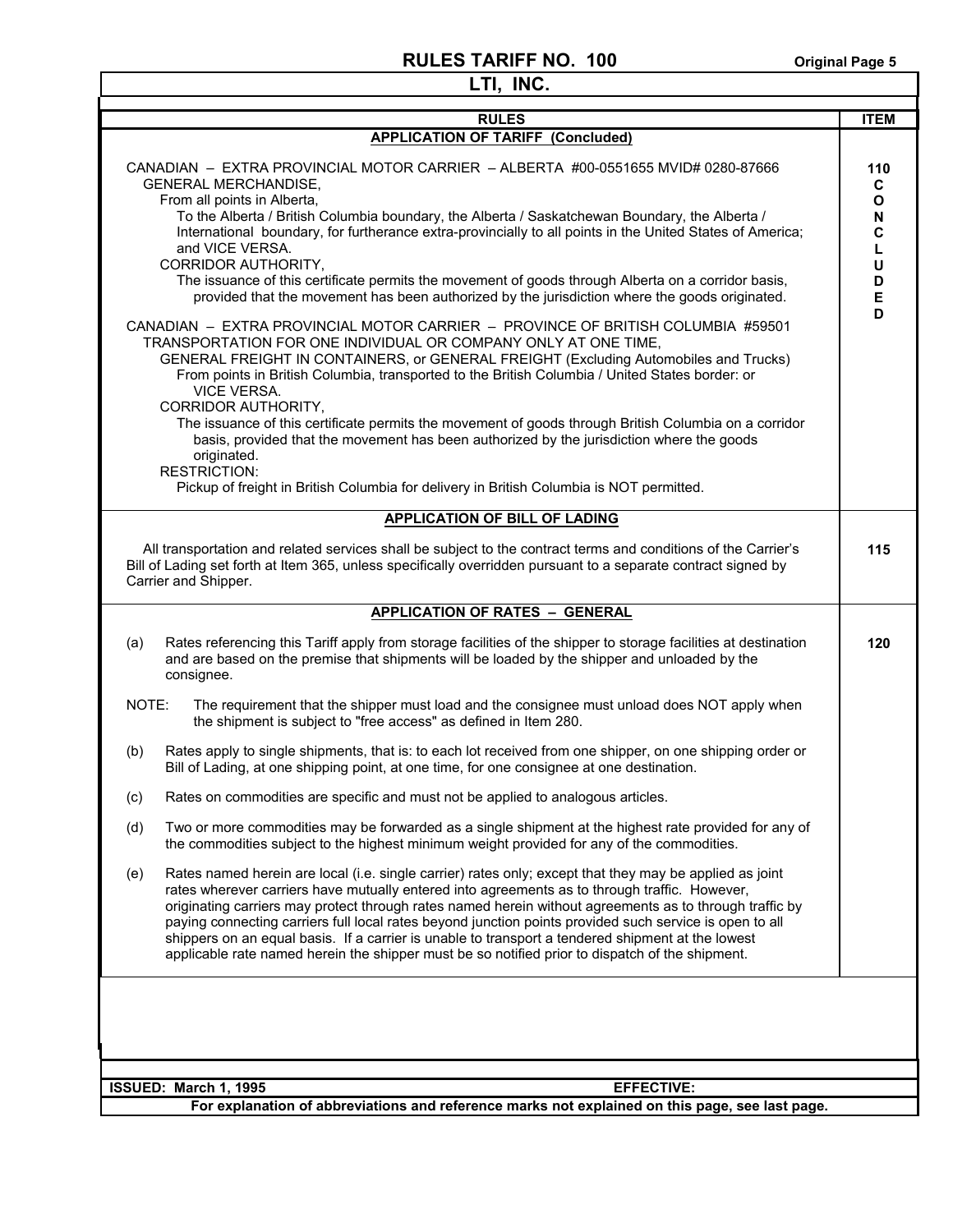| LTI, INC.                                                                                                                                                                                                                                                                                            |             |
|------------------------------------------------------------------------------------------------------------------------------------------------------------------------------------------------------------------------------------------------------------------------------------------------------|-------------|
| <b>RULES</b>                                                                                                                                                                                                                                                                                         | <b>ITEM</b> |
| <b>GOVERNING PUBLICATIONS</b>                                                                                                                                                                                                                                                                        |             |
| PC*MILER Version 10, or successive updated versions will be used to determine mileage for Intrastate and<br>Interstate movements.                                                                                                                                                                    | 125         |
| <b>APPLICATION OF RATES - CIRCUITOUS ROUTE</b>                                                                                                                                                                                                                                                       |             |
| When, because of the condition of highways or streets caused by posted load limits, road blocks, slides,<br>wash-outs, or other acts of God, it is physically necessary for carrier to travel in excess of 110% of constructive<br>mileage over the normal traveled route, the following will apply: | 130         |
| The point-to-point rates named will apply in addition to a mileage charge of $150¢$ per mile, for excess<br>(a)<br>mileage traveled over the normal route constructive mileage.                                                                                                                      |             |
| Water miles shown for Hood Canal will not be considered in determining the application of this 110%<br>(b)<br>Rule.                                                                                                                                                                                  |             |
| <b>INTERMEDIATE APPLICATION OF RATES</b>                                                                                                                                                                                                                                                             |             |
| Rates from or to a directly intermediate unnamed point will be the rates named from or to a more distant<br>point, subject to the following:                                                                                                                                                         | 140         |
| 1.<br>If there is more than one more distant point from or to which rates are named apply that rate which<br>results in the lowest charge.                                                                                                                                                           |             |
| 2.<br>Directly intermediate points shall be those located on the shortest practicable route between named<br>points of origin and destination.                                                                                                                                                       |             |
| <b>APPLICATION OF SPECIAL PROVISIONS</b>                                                                                                                                                                                                                                                             |             |
| If special provisions published in connection with a specific Item or rate differ form those provided in these<br>general rules, such special provisions govern said Item or rate to the exclusion of any portion of the general<br>rules which conflict.                                            | 150         |
|                                                                                                                                                                                                                                                                                                      |             |
| ISSUED: March 1, 1995<br><b>EFFECTIVE:</b>                                                                                                                                                                                                                                                           |             |
| For explanation of abbreviations and reference marks not explained on this page, see last page.                                                                                                                                                                                                      |             |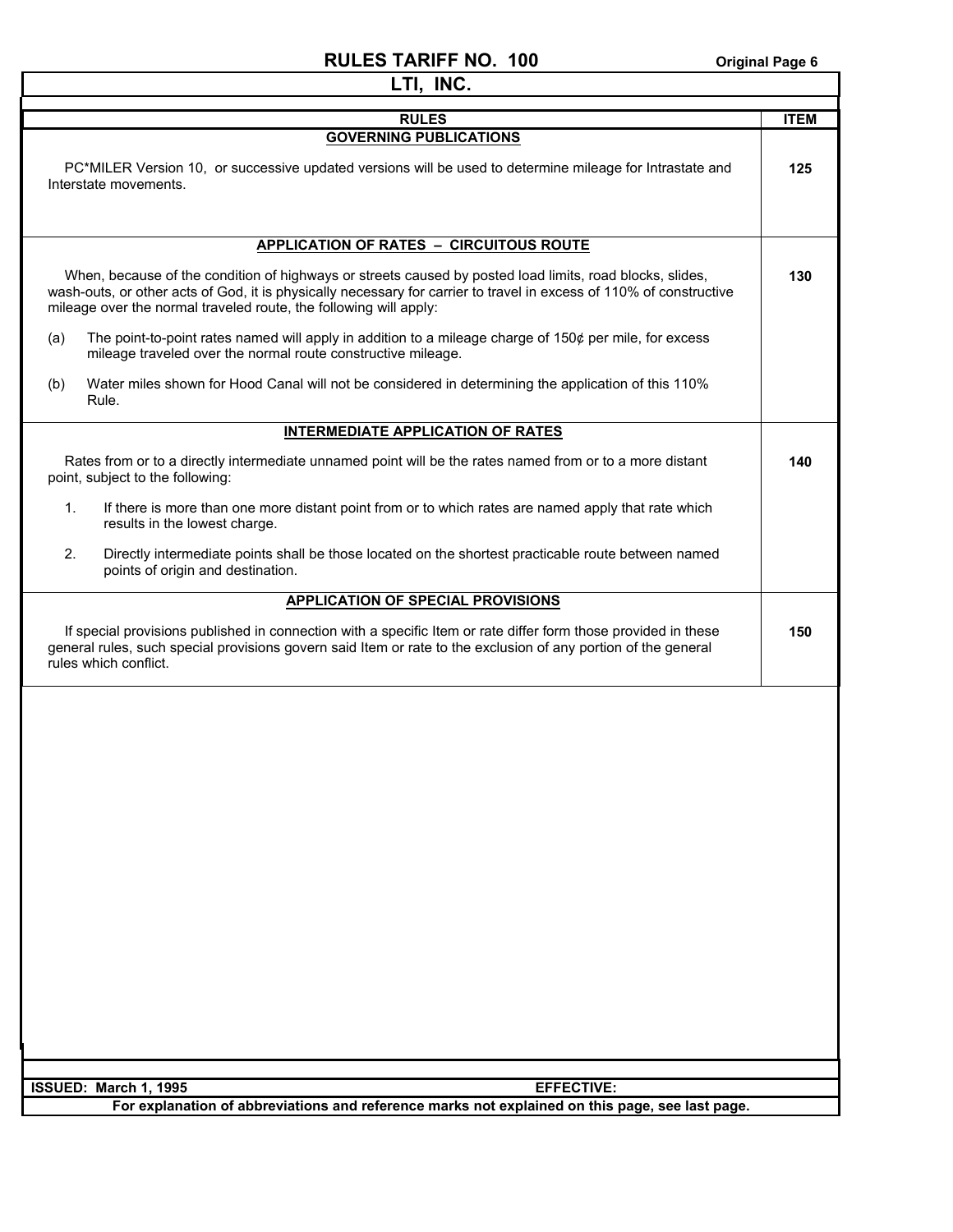| LTI, INC.                                                                                                                                                                                                                                                                                                                                                                                                                                                                                                                                                                                                                                                                            |             |  |  |
|--------------------------------------------------------------------------------------------------------------------------------------------------------------------------------------------------------------------------------------------------------------------------------------------------------------------------------------------------------------------------------------------------------------------------------------------------------------------------------------------------------------------------------------------------------------------------------------------------------------------------------------------------------------------------------------|-------------|--|--|
| <b>RULES</b>                                                                                                                                                                                                                                                                                                                                                                                                                                                                                                                                                                                                                                                                         | <b>ITEM</b> |  |  |
| APPLICATION OF RATES ON OUTBOUND AND RETURN SHIPMENTS                                                                                                                                                                                                                                                                                                                                                                                                                                                                                                                                                                                                                                |             |  |  |
| Subject to the following conditions and other rules and regulations of this Tariff, when a shipper tenders a<br>return shipment in conjunction with an outbound shipment for loading in equipment suitable to both shipments,<br>the rate on the outbound shipment and the return shipment shall be computed at 75 percent of the applicable<br>Tariff rate. Fractions resulting from the aforementioned percentage applicable will be dropped if less than a<br>half-cent or more. Rates apply ONLY when an outbound shipment is combined with a return shipment for<br>which rates on each segment are provided in the following Tariffs, (Subject to Notes 1 to 6).               | 155         |  |  |
| LTI, INC. Tariff 101<br>А:<br>LTI, INC. Tariff 102<br>B:<br>C.<br>LTI, INC. Tariff 103                                                                                                                                                                                                                                                                                                                                                                                                                                                                                                                                                                                               |             |  |  |
| NOTE 1: (A) The consignor or the consignee of the outbound shipment must tender both shipments to the<br>carrier at the same time.<br>(B) When the outbound shipment moves on a "freight prepaid" basis, the consignor of the<br>outbound shipment will be responsible for freight charges applicable to both the outbound and<br>the return shipments.<br>(C) When the outbound shipment moves on a "freight collect" basis, the consignee of the<br>outbound shipment will be responsible for freight charges applicable to both the outbound and<br>the return shipments.                                                                                                         |             |  |  |
| The Bill of Lading issued for the outbound shipment must identify the points of origin and<br>NOTE 2:<br>destination, and the consignor as well as the consignee of the return shipment.                                                                                                                                                                                                                                                                                                                                                                                                                                                                                             |             |  |  |
| The return shipment must be available for loading within one (1) hour from the time the carrier<br>NOTE 3:<br>tenders its equipment to the consignor of the return shipment. Delays in excess of one (1) hour<br>allowable time will be charged for as provided in Item 300.                                                                                                                                                                                                                                                                                                                                                                                                         |             |  |  |
| A charge of 150¢ per mile will be assessed for all empty miles traversed from the destination of the<br>NOTE 4:<br>outbound shipment to the point of origin of the return shipment; also:<br>(A) from the destination of the return shipment to the point of origin of the outbound shipment,<br>(B) or the point of domicile of the equipment at the time of the outbound shipment,<br>(C) or to a subsequent loading point,<br>whichever results in the lesser charge. The charge will NOT be assessed if the carrier could have<br>provided equipment from any established terminal for the entire round trip movement where the<br>empty mileage charge would not be applicable. |             |  |  |
| NOTE 5:<br>Shipments moving under the provisions of this Item are subject to the minimum weights specified for<br>each individual rate.                                                                                                                                                                                                                                                                                                                                                                                                                                                                                                                                              |             |  |  |
| NOTE 6: The provisions of Note 4 will be assessed entirely to the outbound movement, or the return<br>movement, or equally to each movement. No empty mileage charge will be assessed when the<br>mileage involved is less than 20 miles.                                                                                                                                                                                                                                                                                                                                                                                                                                            |             |  |  |
| APPLICATION OF RATES – ESTIMATED FREIGHT CHARGES                                                                                                                                                                                                                                                                                                                                                                                                                                                                                                                                                                                                                                     | 190         |  |  |
| Upon request, Carrier will furnish, either orally, in writing or by electronic means, an estimate of the freight and other<br>charges applicable to any given shipment moved or to be moved under the provisions of this tariff. The estimate will<br>be given on the basis of the effectively published tariff provisions according to the facts concerning the shipment<br>which have been made known to Carrier. Estimates are furnished as a convenience to the shipping public, and<br>represent nothing more than an approximation of freight charges, which is not binding upon either party.                                                                                 |             |  |  |
|                                                                                                                                                                                                                                                                                                                                                                                                                                                                                                                                                                                                                                                                                      |             |  |  |
| ISSUED: March 1, 1995<br><b>EFFECTIVE:</b>                                                                                                                                                                                                                                                                                                                                                                                                                                                                                                                                                                                                                                           |             |  |  |
| For explanation of abbreviations and reference marks not explained on this page, see last page.                                                                                                                                                                                                                                                                                                                                                                                                                                                                                                                                                                                      |             |  |  |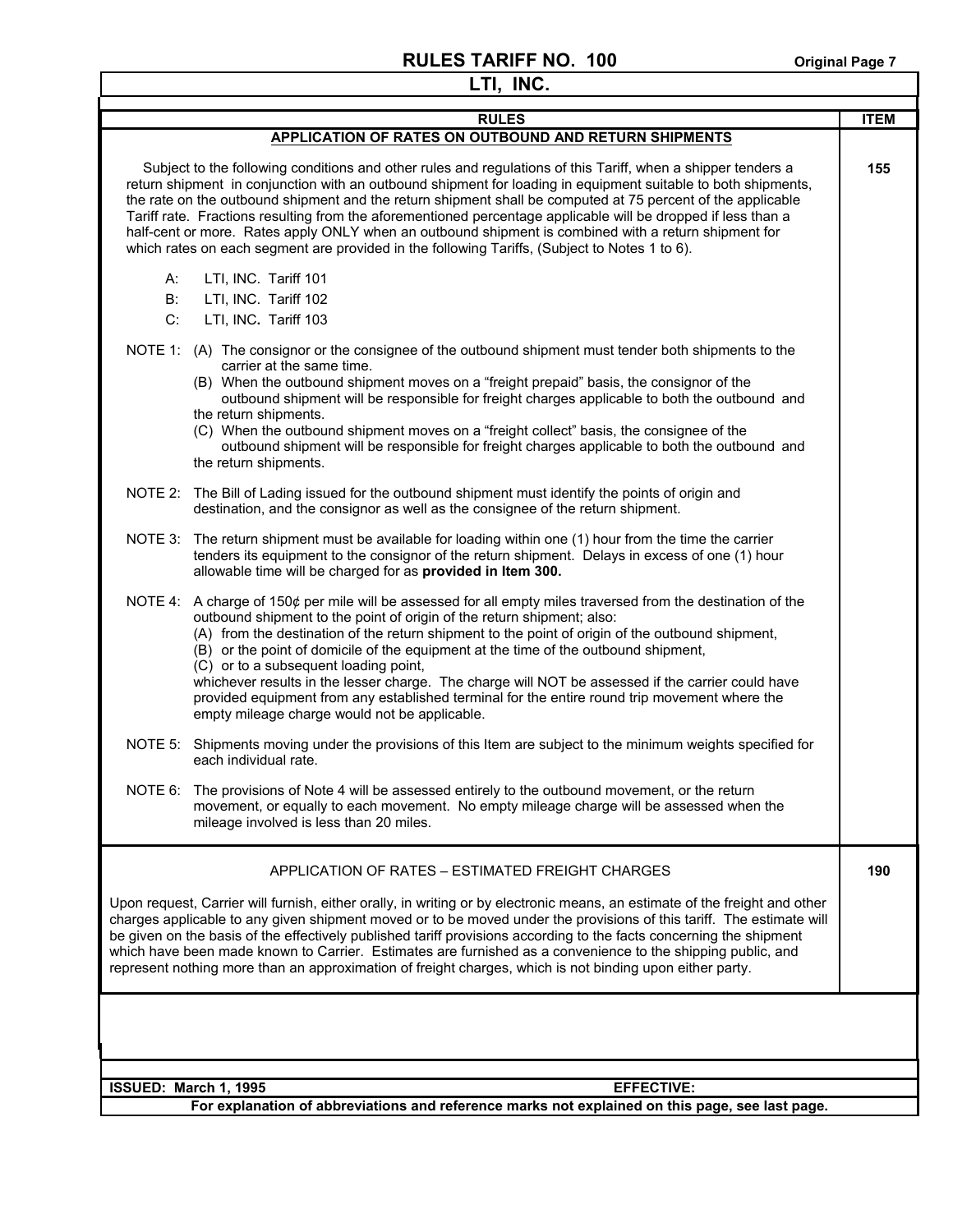٦

|              | LTI, INC.                                                                                                                                                                                                                                                                                                                                                                                                                                                                                                                                                                                                                                                                                                                                                                                                                                                                                                                                                                                                                                                                                                                                                       |     |  |  |
|--------------|-----------------------------------------------------------------------------------------------------------------------------------------------------------------------------------------------------------------------------------------------------------------------------------------------------------------------------------------------------------------------------------------------------------------------------------------------------------------------------------------------------------------------------------------------------------------------------------------------------------------------------------------------------------------------------------------------------------------------------------------------------------------------------------------------------------------------------------------------------------------------------------------------------------------------------------------------------------------------------------------------------------------------------------------------------------------------------------------------------------------------------------------------------------------|-----|--|--|
| <b>RULES</b> |                                                                                                                                                                                                                                                                                                                                                                                                                                                                                                                                                                                                                                                                                                                                                                                                                                                                                                                                                                                                                                                                                                                                                                 |     |  |  |
|              | <b>APPLICATION OF AGGREGATE SHIPMENT RATES</b>                                                                                                                                                                                                                                                                                                                                                                                                                                                                                                                                                                                                                                                                                                                                                                                                                                                                                                                                                                                                                                                                                                                  |     |  |  |
|              | Applies ONLY in connection with rates or Items making specific reference to this Item:                                                                                                                                                                                                                                                                                                                                                                                                                                                                                                                                                                                                                                                                                                                                                                                                                                                                                                                                                                                                                                                                          | 192 |  |  |
| (A)          | Subject to the provisions of this Item, rates making reference to this Item are aggregated shipment rates<br>and apply ONLY on shipments from a consignor who ships from an origin from which rates referring<br>hereto apply, at such rates not less than a total of 500 tons of 2,000 lbs. each of CHEMICALS GROUP:<br>SODIUM (Soda) Silicate, liquid, to a consignee at Everett, WA, or at such rates, not less than a total of<br>1,000 tons of 2,000 lbs. each of CHEMICALS GROUP: SODIUM (Soda): Hydrosulphite solution to a<br>consignee at (1)Steilacoom, WA, or at such rates not less than a total of 1,000 tons of 2,000 lbs. each of<br>LIGNIN LIQUOR, to a consignee at Longview, WA, or at such rates not less than a total of 1,000 tons of<br>2,000 lbs. each of ALUMINUM SULPHATE, liquid to a consignee at (1)Camas, WA, during a 30<br>consecutive day period beginning with the first day following date of written notification of the consignor<br>of its intention to use the aggregate shipment rates from that origin, but not before the effective date of<br>the rates, and thereafter during subsequent 30 consecutive day periods. |     |  |  |
| (B)          | Consignor must notify the carrier in writing at the beginning of each 30 consecutive day period of its<br>intention to utilize service under the aggregate shipment rates. Consignor and consignee must make<br>their premises available to carrier for loading and unloading at any time during the twenty-four hours of a<br>day. All shipments are to be moved in a single identified piece of equipment.                                                                                                                                                                                                                                                                                                                                                                                                                                                                                                                                                                                                                                                                                                                                                    |     |  |  |
| (C)          | Initially the aggregate shipment rates will be charged. Carrier shall maintain records of the total tonnage<br>transported and at the end of a 30 consecutive day period shall promptly verify to the consignor the<br>basis of the rates upon which final settlement will be made.                                                                                                                                                                                                                                                                                                                                                                                                                                                                                                                                                                                                                                                                                                                                                                                                                                                                             |     |  |  |
| (D)          | If during any 30 consecutive day period as described above, the tonnage required of a consignor is not<br>met, the rate initially charged shall not be applicable on shipments that have moved during that 30<br>consecutive day period unless the charges resulting from application of the rate otherwise applicable in<br>this tariff at the actual tonnage shipped exceeds the lowest charge that would have been collected if the<br>tonnage required of a consignor had been shipped. In this event, the deficit in tonnage shall be<br>determined at the aggregate shipment rate and upon presentation of a balance due bill, the charges<br>resulting therefrom shall be due and payable.                                                                                                                                                                                                                                                                                                                                                                                                                                                               |     |  |  |
| (E)          | If charges resulting from the application of the otherwise applicable rate does not exceed the lowest<br>charge that would have accrued had the tonnage required of a consignor been shipped, upon<br>presentation of balance due bills, the difference between the charges at the rate initially charged and the<br>otherwise applicable rate in this Tariff, shall be due and payable.                                                                                                                                                                                                                                                                                                                                                                                                                                                                                                                                                                                                                                                                                                                                                                        |     |  |  |
| (F)          | Tonnage shipped in interstate traffic may be counted toward the monthly tonnage requirement                                                                                                                                                                                                                                                                                                                                                                                                                                                                                                                                                                                                                                                                                                                                                                                                                                                                                                                                                                                                                                                                     |     |  |  |
|              |                                                                                                                                                                                                                                                                                                                                                                                                                                                                                                                                                                                                                                                                                                                                                                                                                                                                                                                                                                                                                                                                                                                                                                 |     |  |  |
|              | ISSUED: March 1, 1995<br><b>EFFECTIVE:</b>                                                                                                                                                                                                                                                                                                                                                                                                                                                                                                                                                                                                                                                                                                                                                                                                                                                                                                                                                                                                                                                                                                                      |     |  |  |
|              | For explanation of abbreviations and reference marks not explained on this nane, see last nane                                                                                                                                                                                                                                                                                                                                                                                                                                                                                                                                                                                                                                                                                                                                                                                                                                                                                                                                                                                                                                                                  |     |  |  |

**For explanation of abbreviations and reference marks not explained on this page, see last page.**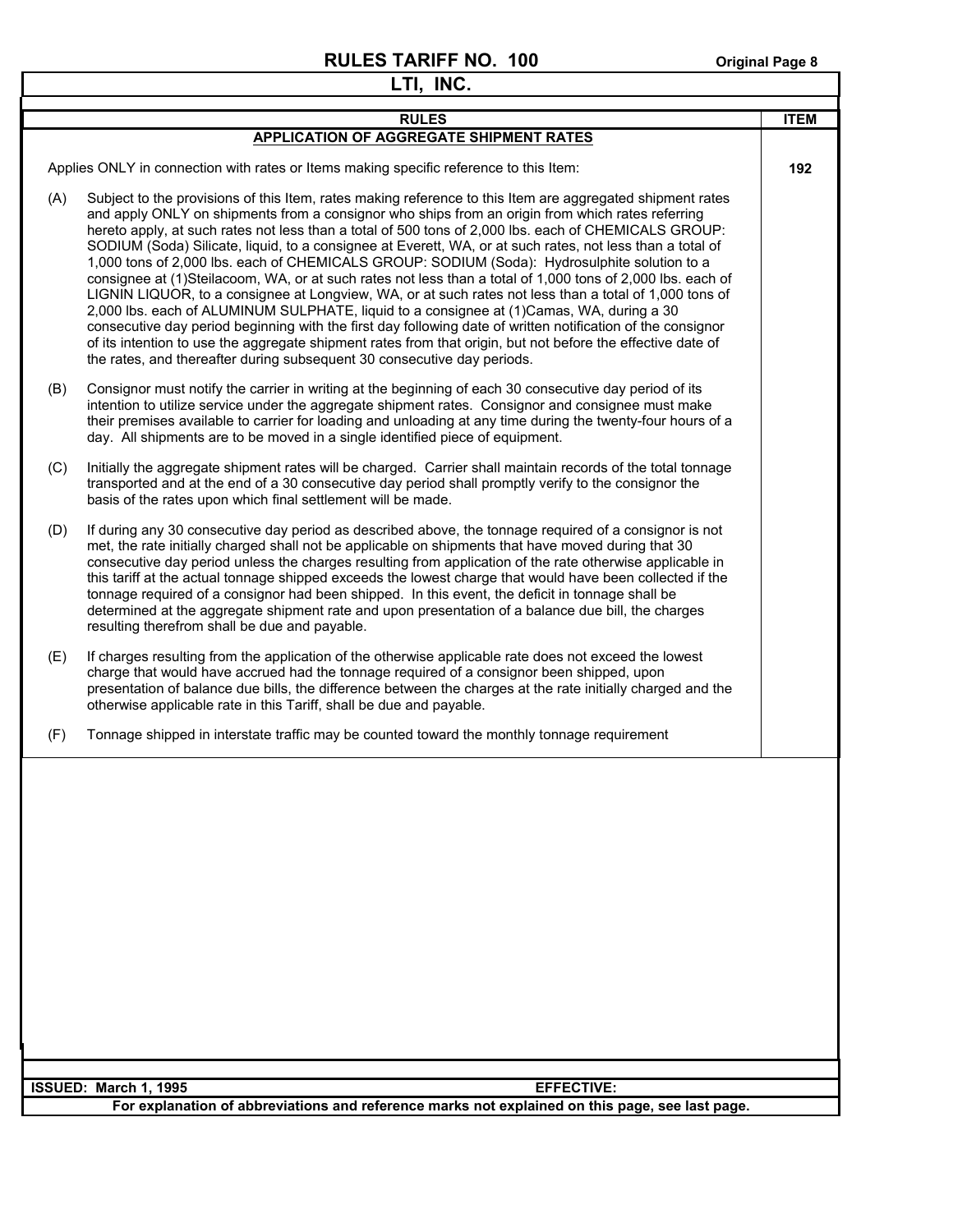Г

|     | LTI, INC.                                                                                                                                                                                                                                                                                                                                                                                                                                                                                                                                                                                                                                                                                                                                                                                                                                                                                                                                                                                  |             |  |  |
|-----|--------------------------------------------------------------------------------------------------------------------------------------------------------------------------------------------------------------------------------------------------------------------------------------------------------------------------------------------------------------------------------------------------------------------------------------------------------------------------------------------------------------------------------------------------------------------------------------------------------------------------------------------------------------------------------------------------------------------------------------------------------------------------------------------------------------------------------------------------------------------------------------------------------------------------------------------------------------------------------------------|-------------|--|--|
|     | <b>RULES</b>                                                                                                                                                                                                                                                                                                                                                                                                                                                                                                                                                                                                                                                                                                                                                                                                                                                                                                                                                                               | <b>ITEM</b> |  |  |
|     | <b>APPLICATION OF AGGREGATE SHIPMENT RATES</b>                                                                                                                                                                                                                                                                                                                                                                                                                                                                                                                                                                                                                                                                                                                                                                                                                                                                                                                                             |             |  |  |
|     | Applies ONLY in connection with rates or Items making specific reference to this Item.                                                                                                                                                                                                                                                                                                                                                                                                                                                                                                                                                                                                                                                                                                                                                                                                                                                                                                     | 193         |  |  |
| (A) | Subject to the provisions of this Item, rates making reference to this Item are aggregate shipment rates<br>and apply only on prepaid shipments from a consignor who ships from an origin from which rates<br>referring hereto apply, at such rates, not less than a total of 1,000 or 2,000 tons of 2,000 pounds of<br>SULFURIC ACID, or LIME SLURRY (CALCIUM CARBONATE), to a consignee at Camas, Hoquiam,<br>Kent, Longview, Millwood, Port Angeles, Port Townsend, Neptune Beach, Seattle, Tacoma or<br>Vancouver; or 850 or 1,000 tons of 2,000 pounds of SODIUM CHLORATE SOLUTION, to a consignee<br>at Cosmopolis, Everett, Hoquiam, Longview or Port Angeles, during a 30 consecutive day period<br>beginning with the first day following date of written notification of the consignor of its intention to use the<br>aggregate shipment rates from that origin, but not before the effective date of the rates, and thereafter<br>during subsequent 30 consecutive day periods. |             |  |  |
| (B) | Consignor must notify the carrier in writing of his intention to utilize service under the aggregate<br>shipment rates. Consignor and consignee must make their premises available to carrier for loading and<br>unloading at any time during the twenty-four hours of a day. All shipments are to be moved on one or<br>two identifiable pieces of equipment.                                                                                                                                                                                                                                                                                                                                                                                                                                                                                                                                                                                                                             |             |  |  |
| (C) | Initially the aggregate shipment rates will be charged. Carrier shall maintain records of the total tonnage<br>transported and at the end of a 30 consecutive day period shall promptly verify to the consignor the<br>basis of the rates upon which final settlement will be made.                                                                                                                                                                                                                                                                                                                                                                                                                                                                                                                                                                                                                                                                                                        |             |  |  |
| (D) | If during any 30 consecutive day period as described above, the tonnage required of a consignor is not<br>met, the rate initially charged shall not be applicable on shipments that have moved during that 30<br>consecutive day period unless the charges resulting from application of the rate otherwise applicable in<br>this Tariff at the actual tonnage shipped exceeds the lowest charge that would have been collected if the<br>tonnage required of a consignor had been shipped. In this event, the deficit in tonnage shall be<br>determined at the aggregate shipment rate and upon presentation of a balance due bill, the charges<br>resulting therefrom shall be due and payable.                                                                                                                                                                                                                                                                                          |             |  |  |
| (E) | If charges resulting from the application of the otherwise applicable rate does not exceed the lowest<br>charge that would have accrued had the tonnage required of a consignor been shipped, upon<br>presentation of balance due bills, the difference between the charges at the rate initially charged and the<br>otherwise applicable rate in this tariff, shall be due and payable.                                                                                                                                                                                                                                                                                                                                                                                                                                                                                                                                                                                                   |             |  |  |
| (F) | Total tonnage under this Item may include movements under Item 180 of PITB Tariff 265.                                                                                                                                                                                                                                                                                                                                                                                                                                                                                                                                                                                                                                                                                                                                                                                                                                                                                                     |             |  |  |
| (G) | If service is interrupted because of labor disputes, Acts of God, or plant shutdowns not exceeding 30<br>calendar days, the tonnage required to be transported during the thirty day period will be reduced by<br>dividing the thirty day tonnage requirement by thirty days and deducting the total of the shutdown days.<br>In the case of multiple plants the thirty day total will be divided by the number of plants involved and the<br>tonnage will be reduced only according to the number of shutdown plants.                                                                                                                                                                                                                                                                                                                                                                                                                                                                     |             |  |  |
|     | (Continued on next page)                                                                                                                                                                                                                                                                                                                                                                                                                                                                                                                                                                                                                                                                                                                                                                                                                                                                                                                                                                   |             |  |  |
|     |                                                                                                                                                                                                                                                                                                                                                                                                                                                                                                                                                                                                                                                                                                                                                                                                                                                                                                                                                                                            |             |  |  |
|     | <b>EFFECTIVE:</b><br>ISSUED: March 1, 1995                                                                                                                                                                                                                                                                                                                                                                                                                                                                                                                                                                                                                                                                                                                                                                                                                                                                                                                                                 |             |  |  |
|     | For explanation of abbreviations and reference marks not explained on this page, see last page.                                                                                                                                                                                                                                                                                                                                                                                                                                                                                                                                                                                                                                                                                                                                                                                                                                                                                            |             |  |  |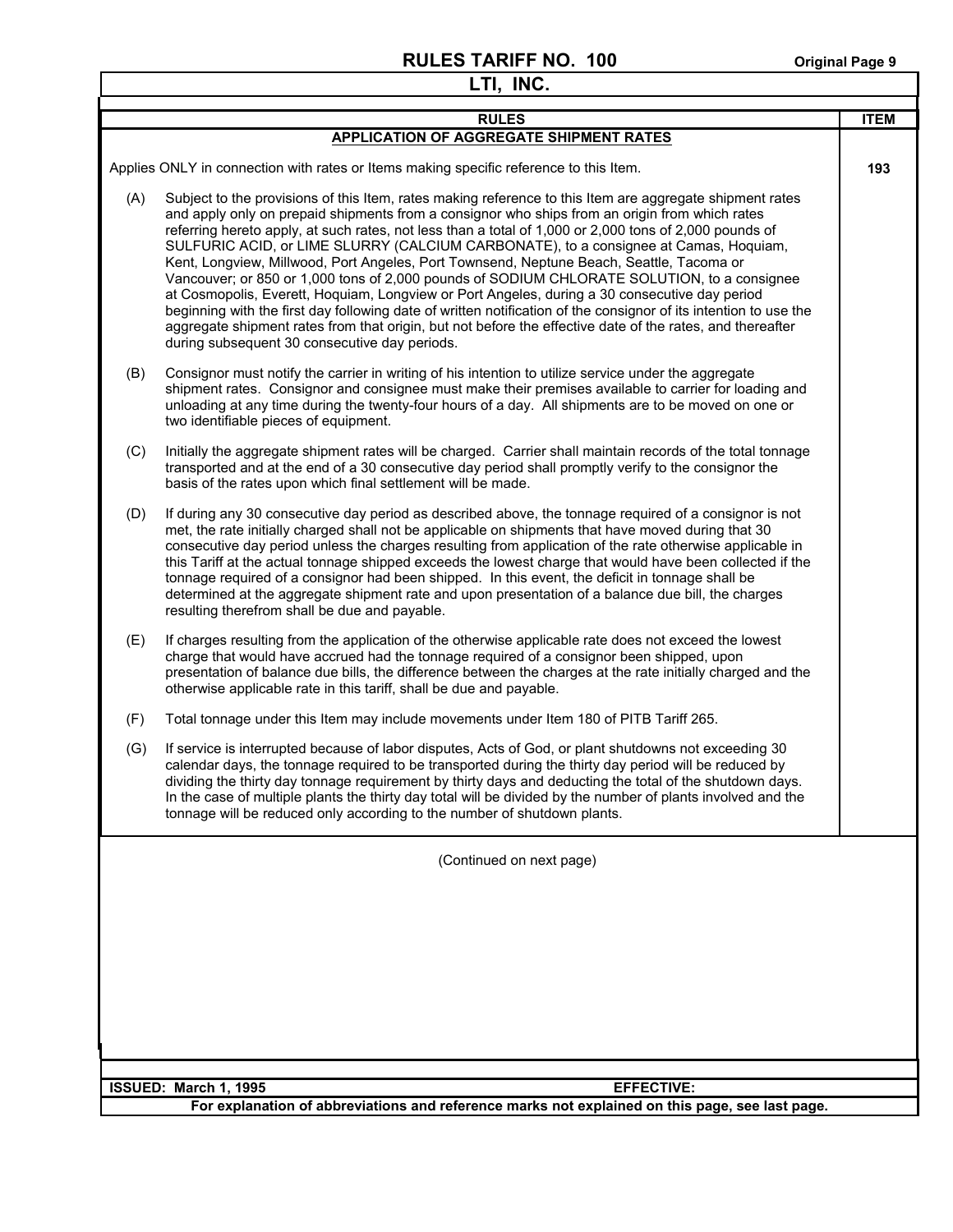٦

|     | LTI, INC.                                                                                                                                                                                                                                                                                                                                                                                                                                                                                                                                                                                                                                                                                                                                                            |             |
|-----|----------------------------------------------------------------------------------------------------------------------------------------------------------------------------------------------------------------------------------------------------------------------------------------------------------------------------------------------------------------------------------------------------------------------------------------------------------------------------------------------------------------------------------------------------------------------------------------------------------------------------------------------------------------------------------------------------------------------------------------------------------------------|-------------|
|     | <b>RULES</b>                                                                                                                                                                                                                                                                                                                                                                                                                                                                                                                                                                                                                                                                                                                                                         | <b>ITEM</b> |
|     | <b>APPLICATION OF AGGREGATE SHIPMENT RATES</b>                                                                                                                                                                                                                                                                                                                                                                                                                                                                                                                                                                                                                                                                                                                       |             |
|     | Applies ONLY in connection with rates or Items making specific reference to this Item.                                                                                                                                                                                                                                                                                                                                                                                                                                                                                                                                                                                                                                                                               | 195         |
| (A) | Subject to the provisions of this Item, rates making reference to this Item are aggregate shipment rates<br>and apply only on shipments from a consignor who ships from an origin from which rates referring hereto<br>apply, at such rates, not less than 28,800,000 lbs. or 41,800,000 lbs. on one single identifiable piece of<br>equipment, of CAUSTIC SODA, liquid, to a consignee at Longview or Tacoma; or SODIUM CHLORATE,<br>liquid, to a consignee at Tacoma, during a calendar year period beginning with the first day following<br>date of written notification of the consignor/consignee of its intention to use the aggregate shipment rates<br>from that origin. Notification will also include the tonnage level on which to base initial changes. |             |
| (B) | Consignee must make their premises available to carrier for unloading at any time during the twenty-four<br>hours of a day.                                                                                                                                                                                                                                                                                                                                                                                                                                                                                                                                                                                                                                          |             |
| (C) | Initially the aggregate shipment rates will be charged. Carrier shall maintain records of the total pounds<br>transported and at the end of the calendar year period shall promptly verify to the consignor the basis of<br>the rates upon which final settlement will be made.                                                                                                                                                                                                                                                                                                                                                                                                                                                                                      |             |
| (D) | If at the completion of the calendar year, the poundage required of a consignor is not met, the rate<br>initially charged shall not be applicable on shipments that have moved during that calendar year period<br>unless the charges resulting from application of the rate otherwise applicable in this Tariff at the actual<br>poundage shipped exceeds the lowest charge that would have been collected if the poundage required<br>of a consignor had been shipped. In this event, the deficit in poundage shall be determined at the<br>aggregate shipment rate and upon presentation of a balance due bill, the charges resulting therefrom<br>shall be due and payable.                                                                                      |             |
| (E) | If charges resulting from the application of the otherwise applicable rate does not exceed the lowest<br>charge that would have accrued had the poundage required of a consignor been shipped, upon<br>presentation of balance due bills, the difference between the charges at the rate initially charged and the<br>otherwise applicable rate in this Tariff, shall be due and payable.                                                                                                                                                                                                                                                                                                                                                                            |             |
| (F) | If service is interrupted because of labor disputes, Acts of God or plant shutdowns not exceeding 30<br>calendar days, the tonnage required to be transported during the calendar year period will be reduced by<br>the number of pounds that would have moved if service had not been interrupted. The method of<br>calculation to determine the number of pounds required for the annual minimum will be as follows:                                                                                                                                                                                                                                                                                                                                               |             |
| 1.  | Determine the number of pounds transported between this origin and destination during the calendar<br>month previous to the interruption.                                                                                                                                                                                                                                                                                                                                                                                                                                                                                                                                                                                                                            |             |
| 2.  | Then divide this figure by the number of days in that month to determine the number of pounds<br>moved each day.                                                                                                                                                                                                                                                                                                                                                                                                                                                                                                                                                                                                                                                     |             |
| 3.  | The number of days interruption would be multiplied by this poundage and the result would be<br>deducted from the required minimum.                                                                                                                                                                                                                                                                                                                                                                                                                                                                                                                                                                                                                                  |             |
|     | Example:                                                                                                                                                                                                                                                                                                                                                                                                                                                                                                                                                                                                                                                                                                                                                             |             |
|     | 1.<br>It is determined 2,400,000 lbs. moved during November (a 30-day month).                                                                                                                                                                                                                                                                                                                                                                                                                                                                                                                                                                                                                                                                                        |             |
|     | 2.<br>2,400,000 lbs. divided by 30 days equal 80,000 lbs. per day.                                                                                                                                                                                                                                                                                                                                                                                                                                                                                                                                                                                                                                                                                                   |             |
|     |                                                                                                                                                                                                                                                                                                                                                                                                                                                                                                                                                                                                                                                                                                                                                                      |             |
|     | (Continued on next page)                                                                                                                                                                                                                                                                                                                                                                                                                                                                                                                                                                                                                                                                                                                                             |             |
|     |                                                                                                                                                                                                                                                                                                                                                                                                                                                                                                                                                                                                                                                                                                                                                                      |             |
|     |                                                                                                                                                                                                                                                                                                                                                                                                                                                                                                                                                                                                                                                                                                                                                                      |             |
|     |                                                                                                                                                                                                                                                                                                                                                                                                                                                                                                                                                                                                                                                                                                                                                                      |             |
|     |                                                                                                                                                                                                                                                                                                                                                                                                                                                                                                                                                                                                                                                                                                                                                                      |             |
|     | ISSUED: March 1, 1995<br><b>EFFECTIVE:</b>                                                                                                                                                                                                                                                                                                                                                                                                                                                                                                                                                                                                                                                                                                                           |             |
|     | For explanation of abbreviations and reference marks not explained on this page, see last page.                                                                                                                                                                                                                                                                                                                                                                                                                                                                                                                                                                                                                                                                      |             |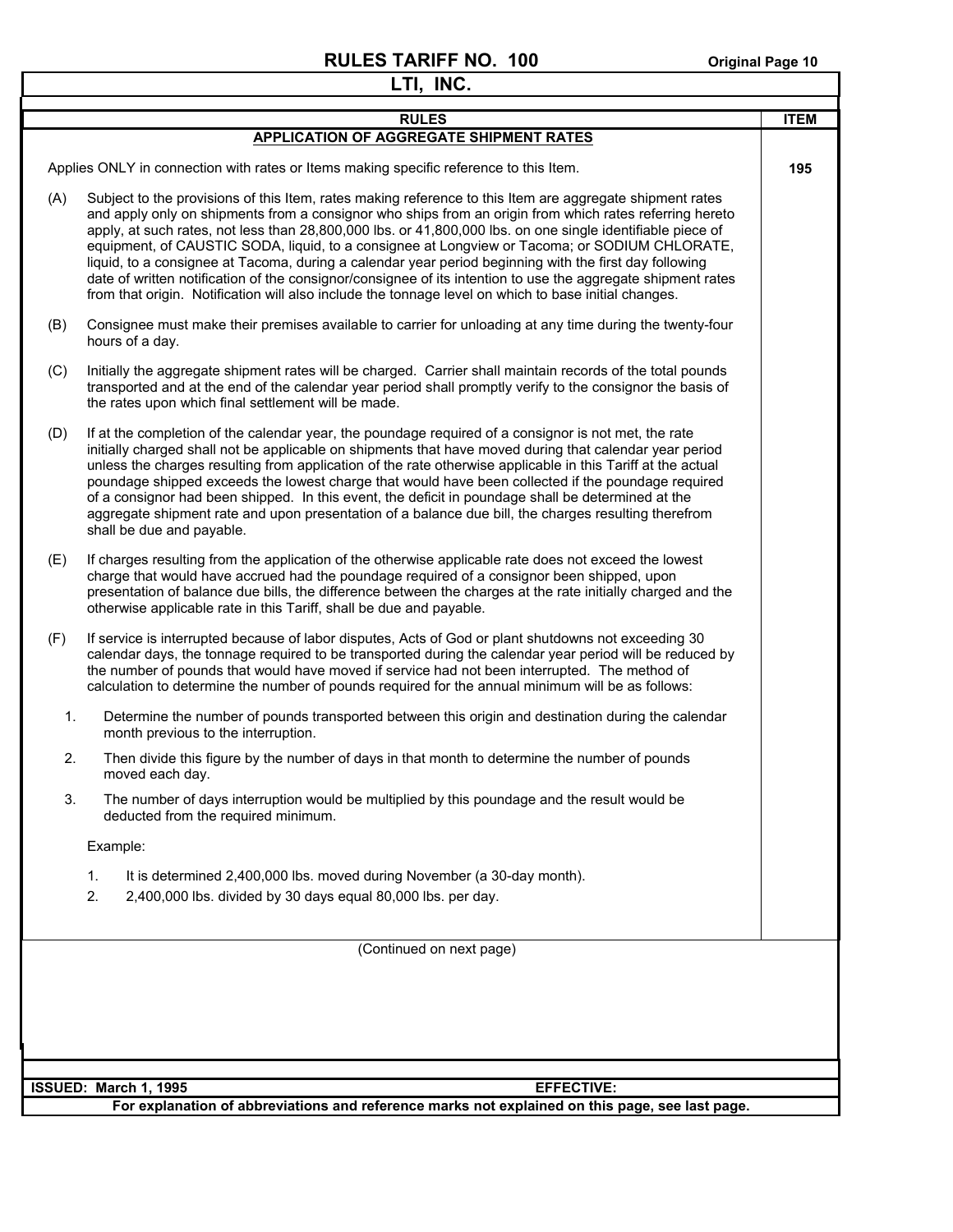|     | LTI, INC.                                                                                                                                                                                                                                                                                                                                                                                      |                                  |
|-----|------------------------------------------------------------------------------------------------------------------------------------------------------------------------------------------------------------------------------------------------------------------------------------------------------------------------------------------------------------------------------------------------|----------------------------------|
|     | <b>RULES</b>                                                                                                                                                                                                                                                                                                                                                                                   | <b>ITEM</b>                      |
|     | <b>APPLICATION OF AGGREGATE SHIPMENT RATES - (Concluded)</b>                                                                                                                                                                                                                                                                                                                                   |                                  |
|     | Applies ONLY in connection with rates or Items making specific reference to this Item.                                                                                                                                                                                                                                                                                                         | 195<br>C                         |
|     | Ten days interruption multiplied by 80,000 lbs. equal 800,000 lbs. the 800,000 lbs. would be<br>3.<br>deducted from the 28,800,000 lbs. to equal 28,000,000 lbs. which would be the minimum pounds<br>required to entitle the consignor to the aggregate shipment rate.                                                                                                                        | $\mathbf{o}$<br>N<br>$\mathbf c$ |
| (G) | If service is interrupted because of labor disputes, Acts of God or plant shutdowns exceeding 30<br>calendar days, and this interruption being temporary in nature, the term of the annual aggregate<br>agreement will be extended by the actual number of days for which service was interrupted, and the total<br>tonnage requirements will remain the same as those specified in this item. | L<br>U<br>D<br>E<br>D            |
| (H) | The term "Calendar Year" as used in this item means a period of time consisting of twelve consecutive<br>months.                                                                                                                                                                                                                                                                               |                                  |
| (1) | The term "otherwise applicable rate" as used in Parts (D) and (E) shall refer to either the published<br>standby rate or otherwise applicable aggregate rate, whichever produces the lesser charge. This part<br>applies only when the rate initially charged was based on 41,800,000 lbs.                                                                                                     |                                  |
| (J) | The provisions of Item 300 will not apply to movements under this Item. In lieu thereof one and one-half<br>hours total time will be allowed for loading and unloading, with excess time to be charged at \$11.25 per<br>each one-quarter $(\frac{1}{4})$ hour. (Applies only in connection with the 41,800,000 lbs. requirement).                                                             |                                  |
| (K) | Multiple units other than the single identified unit will be rated at the highest aggregate rate under this<br>Item, with tonnage to apply to whatever minimum requirement.                                                                                                                                                                                                                    |                                  |
|     |                                                                                                                                                                                                                                                                                                                                                                                                |                                  |
|     | ISSUED: March 1, 1995<br><b>EFFECTIVE:</b>                                                                                                                                                                                                                                                                                                                                                     |                                  |
|     | For explanation of abbreviations and reference marks not explained on this page, see last page.                                                                                                                                                                                                                                                                                                |                                  |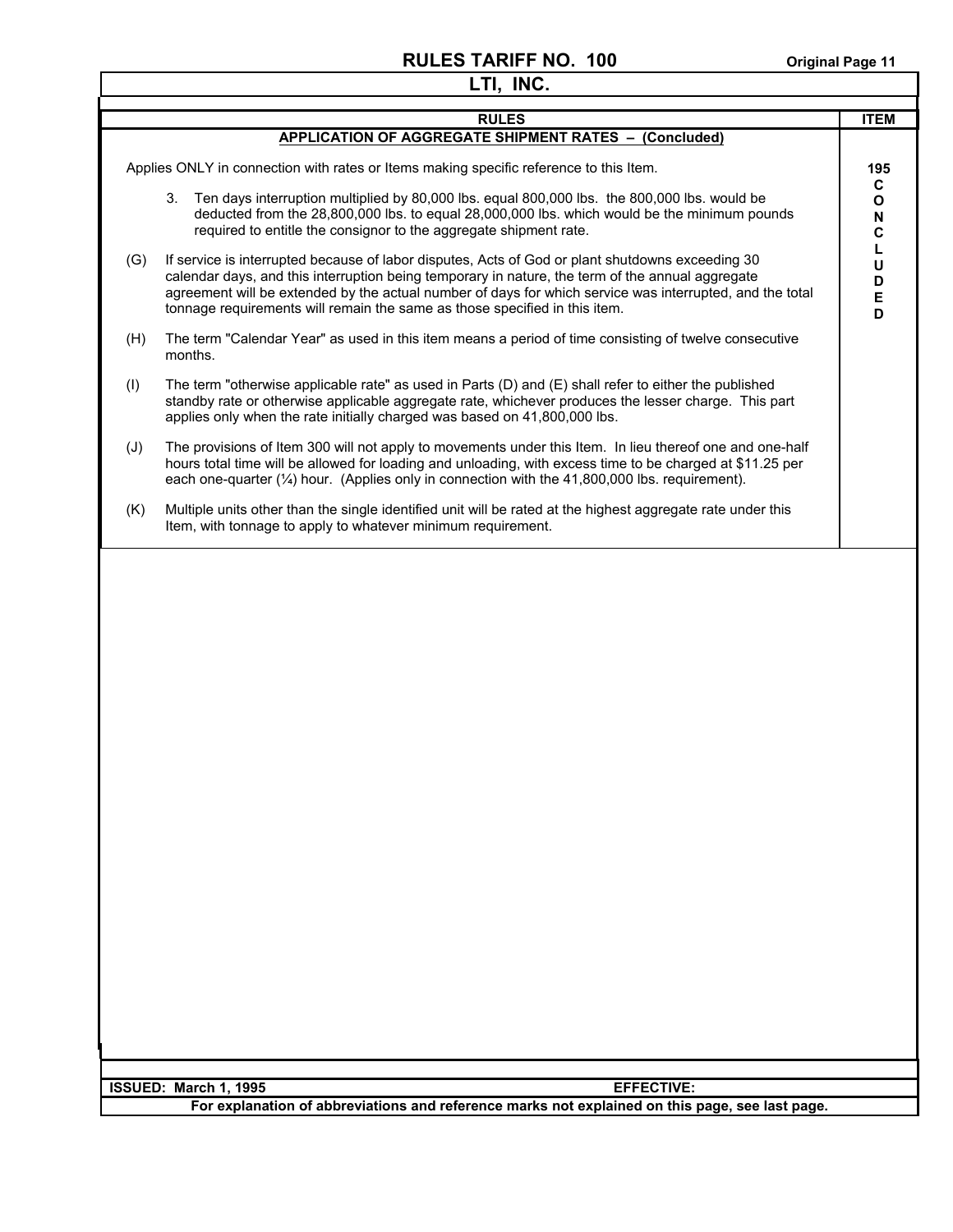I

٦

|                                                                                                                                                                                                                                                                                                                                                                                                                                                                                                                                                                                                                                                                                                                                                                                |              | LTI, INC.                                                                                                                                                                                                                |              |             |
|--------------------------------------------------------------------------------------------------------------------------------------------------------------------------------------------------------------------------------------------------------------------------------------------------------------------------------------------------------------------------------------------------------------------------------------------------------------------------------------------------------------------------------------------------------------------------------------------------------------------------------------------------------------------------------------------------------------------------------------------------------------------------------|--------------|--------------------------------------------------------------------------------------------------------------------------------------------------------------------------------------------------------------------------|--------------|-------------|
| <b>RULES</b>                                                                                                                                                                                                                                                                                                                                                                                                                                                                                                                                                                                                                                                                                                                                                                   |              |                                                                                                                                                                                                                          |              | <b>ITEM</b> |
|                                                                                                                                                                                                                                                                                                                                                                                                                                                                                                                                                                                                                                                                                                                                                                                |              | <b>ARBITRARY FERRY OR TOLL ROUTE CHARGES</b>                                                                                                                                                                             |              |             |
| Applies ONLY in connection with Items making specific reference to this Item:                                                                                                                                                                                                                                                                                                                                                                                                                                                                                                                                                                                                                                                                                                  |              |                                                                                                                                                                                                                          |              | 200         |
| in addition to all other applicable charges.                                                                                                                                                                                                                                                                                                                                                                                                                                                                                                                                                                                                                                                                                                                                   |              | The carrier will pay ferry and bridge tolls on both the loaded and empty movements when toll routes are<br>used. Toll charges plus a handling charge of 10% of toll charges will be assessed to the shipper and shall be |              |             |
| to the bill of lading, invoice of billing statement submitted for payment.                                                                                                                                                                                                                                                                                                                                                                                                                                                                                                                                                                                                                                                                                                     |              | The carrier shall maintain the original receipt of toll charges paid and a copy of the receipt shall be attached                                                                                                         |              |             |
| The term "Ferry" as used herein includes a toll bridge.                                                                                                                                                                                                                                                                                                                                                                                                                                                                                                                                                                                                                                                                                                                        |              |                                                                                                                                                                                                                          |              |             |
|                                                                                                                                                                                                                                                                                                                                                                                                                                                                                                                                                                                                                                                                                                                                                                                |              | The term "Puget Sound" as used herein includes all salt water routes to the Canadian Border.                                                                                                                             |              |             |
| mileage is via such a ferry route and a longer all-land route is used) the following will apply:                                                                                                                                                                                                                                                                                                                                                                                                                                                                                                                                                                                                                                                                               |              | In connection with distance rates where a Puget Sound ferry route is used (or the shortest constructive                                                                                                                  |              |             |
| Arbitrary below applies to direction of loaded movement ONLY.<br>(a)                                                                                                                                                                                                                                                                                                                                                                                                                                                                                                                                                                                                                                                                                                           |              |                                                                                                                                                                                                                          |              |             |
| (b)<br>Charges shall NOT exceed that which would apply for the constructive mileage via an available all-<br>land route. For example: The charge from Seattle to Belfair via a ferry route shall NOT exceed the<br>charge (without an arbitrary) for a distance computed by adding the Seattle to Olympia plus Olympia<br>to Belfair constructive mileages. Where an all-land route is used at option of carrier the charge shall<br>NOT exceed that which would apply via the direct ferry route.                                                                                                                                                                                                                                                                             |              |                                                                                                                                                                                                                          |              |             |
| (c)<br>provided for the distances of haul involved:                                                                                                                                                                                                                                                                                                                                                                                                                                                                                                                                                                                                                                                                                                                            |              | Where Puget Sound ferry routes are used the following arbitraries shall be added to the distance rates                                                                                                                   |              |             |
| <b>Route</b>                                                                                                                                                                                                                                                                                                                                                                                                                                                                                                                                                                                                                                                                                                                                                                   | Rate in CWT. | Route                                                                                                                                                                                                                    | Rate in CWT. |             |
| Seattle - Bremerton                                                                                                                                                                                                                                                                                                                                                                                                                                                                                                                                                                                                                                                                                                                                                            | 45 $\phi$    | Mukilteo Columbia Beach                                                                                                                                                                                                  | 31 $\phi$    |             |
| Seattle - Winslow                                                                                                                                                                                                                                                                                                                                                                                                                                                                                                                                                                                                                                                                                                                                                              | 37 $\phi$    | Keystone - Port Townsend                                                                                                                                                                                                 | 29 $\phi$    |             |
| Edmonds - Kingston                                                                                                                                                                                                                                                                                                                                                                                                                                                                                                                                                                                                                                                                                                                                                             | 37 $\phi$    | Vashon Island Ferry                                                                                                                                                                                                      | 390c         |             |
| Whenever service is requested to points in the San Juan Islands via Anacortes, apply the rate in effect from<br>point of origin to Anacortes plus \$14.69 per one-quarter (1/4) hour or fraction thereof from the time equipment<br>arrives at the ferry terminal at Anacortes for the outbound trip until its return from the San Juan Islands to<br>Anacortes. Ferry charges are to be born by the shipper, (Carrier will advance the amount of these charges). If<br>the shipment originates at Anacortes the local cartage rate will apply in addition to the above charges.<br>If the vehicle is required to be out overnight in the case of service to the Islands, there will be an additional<br>charge of \$78.75 per person per day to cover lodging and meal costs. |              |                                                                                                                                                                                                                          |              |             |
|                                                                                                                                                                                                                                                                                                                                                                                                                                                                                                                                                                                                                                                                                                                                                                                |              |                                                                                                                                                                                                                          |              |             |
| ISSUED: March 1, 1995                                                                                                                                                                                                                                                                                                                                                                                                                                                                                                                                                                                                                                                                                                                                                          |              | <b>EFFECTIVE:</b>                                                                                                                                                                                                        |              |             |
|                                                                                                                                                                                                                                                                                                                                                                                                                                                                                                                                                                                                                                                                                                                                                                                |              | For explanation of abbreviations and reference marks not explained on this page, see last page.                                                                                                                          |              |             |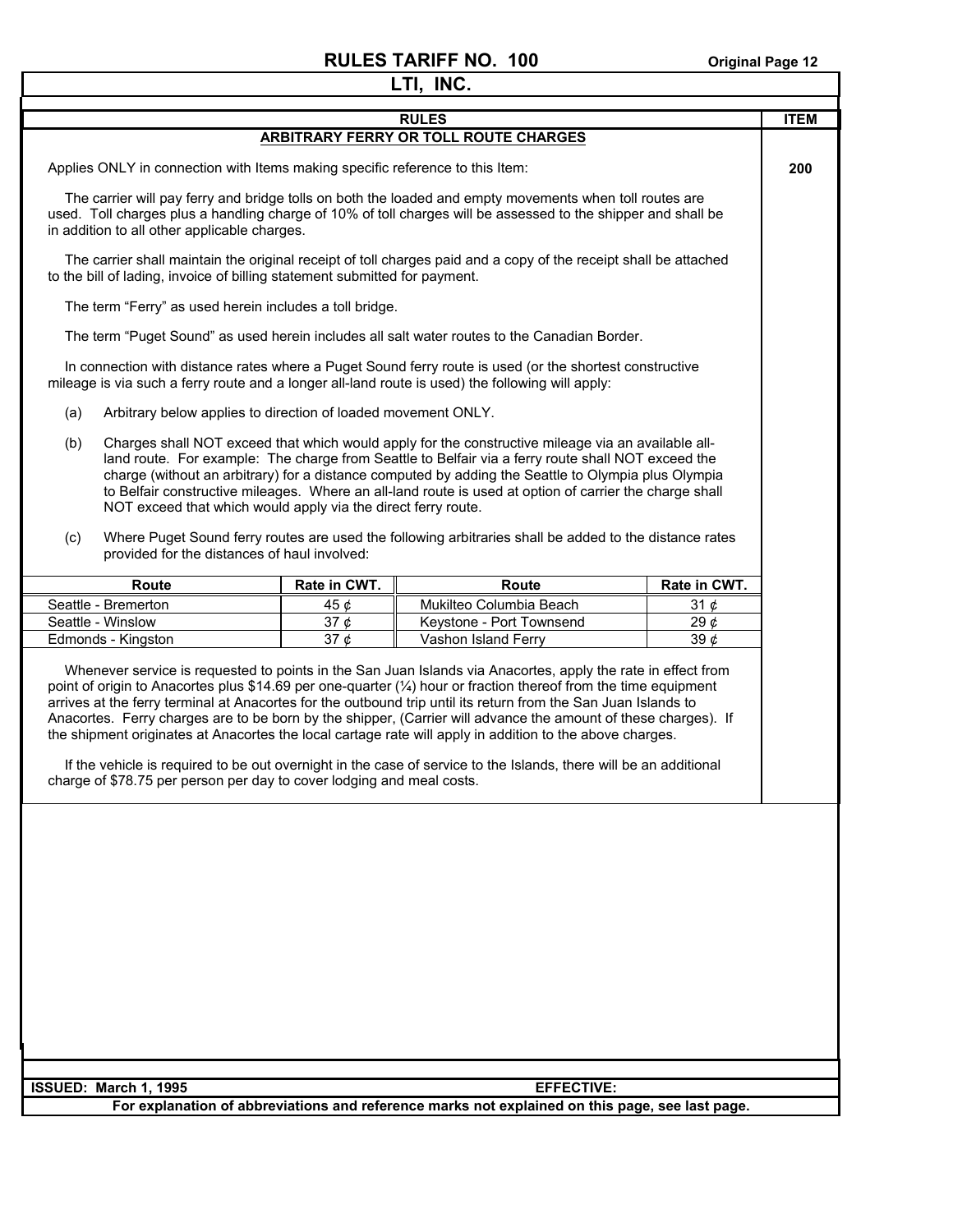#### **RULES TARIFF NO. 100** Original Page 13 **LTI, INC.**

| LTI, INC. |                                                                                                                                                                                                                                                            |             |  |
|-----------|------------------------------------------------------------------------------------------------------------------------------------------------------------------------------------------------------------------------------------------------------------|-------------|--|
|           | <b>RULES</b>                                                                                                                                                                                                                                               | <b>ITEM</b> |  |
|           | <b>PICKUP AND DELIVERY LIMITS</b>                                                                                                                                                                                                                          |             |  |
| 1.        | Except as provided in paragraph 2, 3 or 4, and except where more specific rates are provided, point-to-<br>point rates published in this Tariff will apply as follows ("Mileage point limits" under distance rates are<br>governed by WUTC Tariff No. 10): | 240         |  |
|           | Corporate Municipalities: To and from all places within the city limits, also to and from all places<br>a.<br>within 3 road miles of the city limits.                                                                                                      |             |  |
|           | Unincorporated Communities: To and from all places within 3 road miles of the Post Office of said<br>b.<br>community, or if there is no Post Office, then within 3 road miles of the center of said community.                                             |             |  |
| 2.        | Richland includes all points west of the Columbia River and north of the Yakima River within 6 airline<br>miles of the Richland post office.                                                                                                               |             |  |
| 3.        | Hanford includes all points in the Hanford Works Project in Benton County except Richland.                                                                                                                                                                 |             |  |
| 4.        | Fort Lewis will include only those places located in the Ft. Lewis Military Reservation within a three road<br>mile radius of the main gate on Interstate Highway 5.                                                                                       |             |  |
| 5.        | Neptune Beach includes Cherry Point.                                                                                                                                                                                                                       |             |  |
|           | Definitions of "Point" and "Place":                                                                                                                                                                                                                        |             |  |
|           | Point<br>The term "point" means a particular city, town or village which is treated as a unit for the application<br>of rates.                                                                                                                             |             |  |
| Place     | The term "place" means a particular street address or other designation of a factory, storage site,<br>place of business or residence, construction camp or the like, at a point.                                                                          |             |  |
|           | <b>C.O.D. SHIPMENTS</b>                                                                                                                                                                                                                                    |             |  |
|           | C.O.D. shipments will be NOT be accepted.                                                                                                                                                                                                                  | 260         |  |
|           |                                                                                                                                                                                                                                                            |             |  |
|           |                                                                                                                                                                                                                                                            |             |  |
|           | <b>EFFECTIVE:</b><br>ISSUED: March 1, 1995<br>For explanation of abbreviations and reference marks not explained on this page, see last page.                                                                                                              |             |  |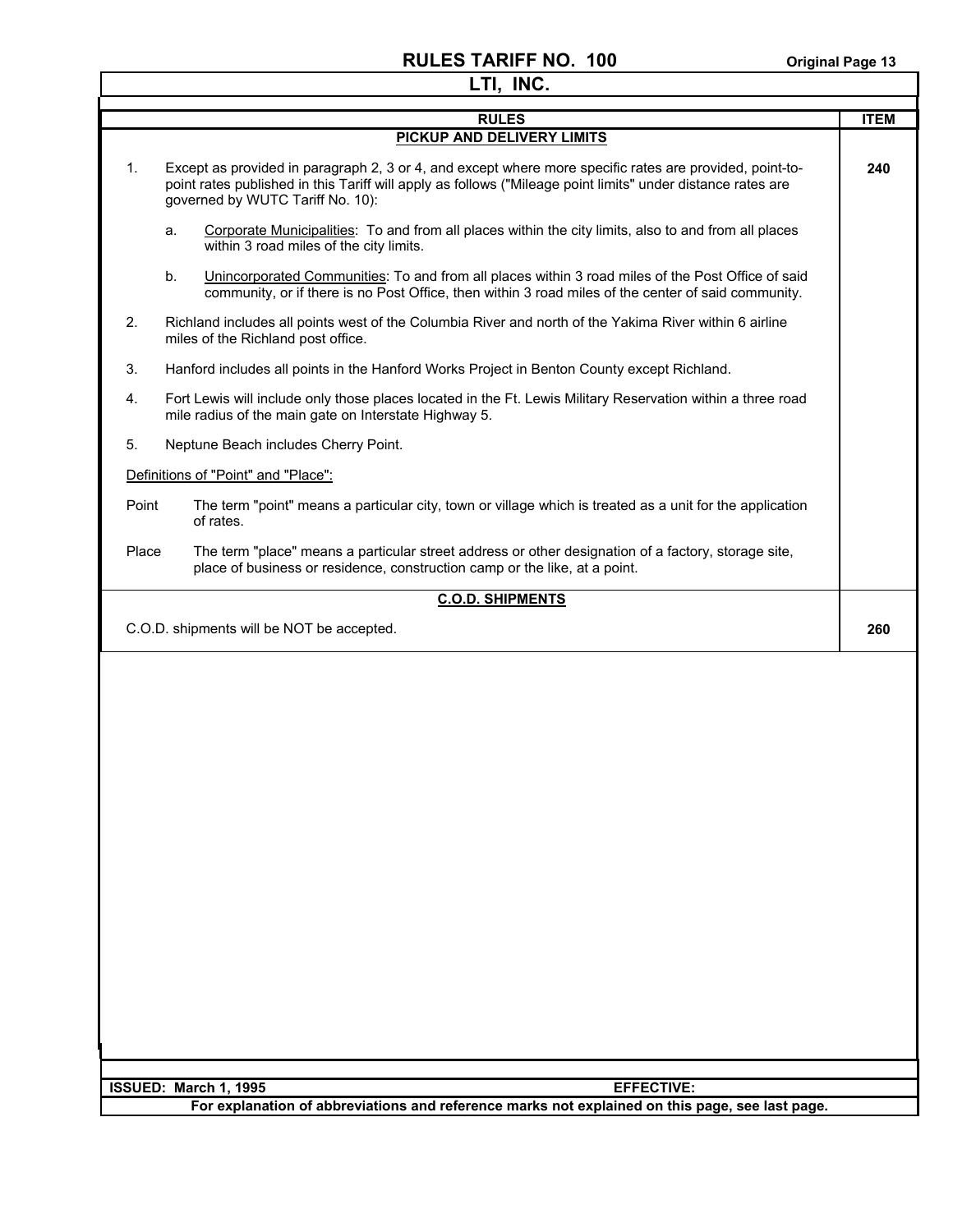|    |    | LTI, INC.                                                                                                                                                                                                                                                                                                                                                                                                                                                                                                                                                               |             |
|----|----|-------------------------------------------------------------------------------------------------------------------------------------------------------------------------------------------------------------------------------------------------------------------------------------------------------------------------------------------------------------------------------------------------------------------------------------------------------------------------------------------------------------------------------------------------------------------------|-------------|
|    |    | <b>RULES</b>                                                                                                                                                                                                                                                                                                                                                                                                                                                                                                                                                            | <b>ITEM</b> |
|    |    | <b>DEFINITION OF TERMS</b>                                                                                                                                                                                                                                                                                                                                                                                                                                                                                                                                              |             |
| 1: |    | The terms "Carrier," "LTIN" and "LTI, Inc." refer to LTI, Inc. and include its subcontractors, authorized<br>agents and all directors, officers and employees thereof.                                                                                                                                                                                                                                                                                                                                                                                                  | 280         |
| 2: |    | The term "Cascade Range", as used herein, means a line drawn from the Canadian border on the north,<br>along the summit of the Cascade Range and along the Klickitat River to the Columbia River on the<br>south. This line shall be the divider between "Points West of the Cascade Range" and "Points East of<br>the Cascade Range". Stevens Pass is considered west of the Cascade Range. White Pass and<br>Summit, Washington (Snoqualmie Pass) and points bordering on the Klickitat River such as Klickitat and<br>Lyle are considered east of the Cascade Range. |             |
| 3: |    | The term "Consignee", as used herein, means the party identified by Shipper to receive the goods. .                                                                                                                                                                                                                                                                                                                                                                                                                                                                     |             |
| 4: |    | The term "Container" refers to all types of containers, flatbeds, platforms, trailiers, tankers, etc. into or<br>onto which goods are loaded.                                                                                                                                                                                                                                                                                                                                                                                                                           |             |
| 5: |    | The term "Entity" means all forms of business entities as well as natural persons.                                                                                                                                                                                                                                                                                                                                                                                                                                                                                      |             |
| 6: |    | The term "Excess Mileage" shall mean mileage from point of origin through all points where stops are<br>made to complete loading or unloading to final destination, minus the normal mileage from point of origin<br>directly to destination. All such mileages must be computed in accordance with Item 125.                                                                                                                                                                                                                                                           |             |
| 7: |    | The term "Free Access" as used in this Tariff, means that shippers have made their premises available<br>to carriers for loading at point of origin and/or unloading at destination any time during the twenty-four<br>(24) hours of a day. Carrier will perform loading operations at the point of origin and/or unloading<br>operations at destination in the absence of the consignee or his authorized representative, subject to the<br>following conditions:                                                                                                      |             |
|    | a. | Prior arrangements must be made between consignee and/or consignor and carrier and the driver<br>must be supplied with the necessary key or keys.                                                                                                                                                                                                                                                                                                                                                                                                                       |             |
|    | b. | Consignee and/or consignor shall have prepared premises for Free Access.                                                                                                                                                                                                                                                                                                                                                                                                                                                                                                |             |
|    | c. | Carrier will assume all responsibility for damages or claims caused by negligence of carrier's<br>employee or employees.                                                                                                                                                                                                                                                                                                                                                                                                                                                |             |
|    |    | Under Free Access all provisions of this Tariff are applicable except as otherwise provided in Items 120,<br>300, 340 and 570.                                                                                                                                                                                                                                                                                                                                                                                                                                          |             |
| 8: |    | The term "Goods" refers to those items of personal property with respect to which Carrier has been<br>requested to or does provide services, including all packing and packaging thereof as well as all other<br>items or materials associated therewith, including, without limitation, crates, cradles, pallets containers.<br>The term "goods" shall be deemed synonymous with "shipments," "cargo," "cargoes," "pieces,"<br>"packages," "commodities," and "personal property."                                                                                     |             |
| 9: |    | The term "Legal Holiday" as used herein is defined as:                                                                                                                                                                                                                                                                                                                                                                                                                                                                                                                  |             |
|    |    | <b>Ell New Years Day - Jan. 1</b><br>Thanksgiving Day - The 4th Thurs. in Nov.<br>Presidents' Day - The 3rd Mon. in Feb.<br>Day after Thanksgiving Day<br>Memorial Day - The last Mon. in May<br>Christmas Eve - Dec. 24<br>Ill Independence Day - July 4<br><b>Q</b> Christmas Day - Dec. 25<br>Labor Day - The 1st Mon. in Sept.                                                                                                                                                                                                                                      |             |
|    |    | When a holiday referring hereto falls on a Sunday, the following Monday will be treated as the holiday.                                                                                                                                                                                                                                                                                                                                                                                                                                                                 |             |
|    |    | (Continued on next page)                                                                                                                                                                                                                                                                                                                                                                                                                                                                                                                                                |             |
|    |    |                                                                                                                                                                                                                                                                                                                                                                                                                                                                                                                                                                         |             |
|    |    | ISSUED: March 1, 1995<br><b>EFFECTIVE:</b>                                                                                                                                                                                                                                                                                                                                                                                                                                                                                                                              |             |
|    |    | For explanation of abbreviations and reference marks not explained on this page, see last page.                                                                                                                                                                                                                                                                                                                                                                                                                                                                         |             |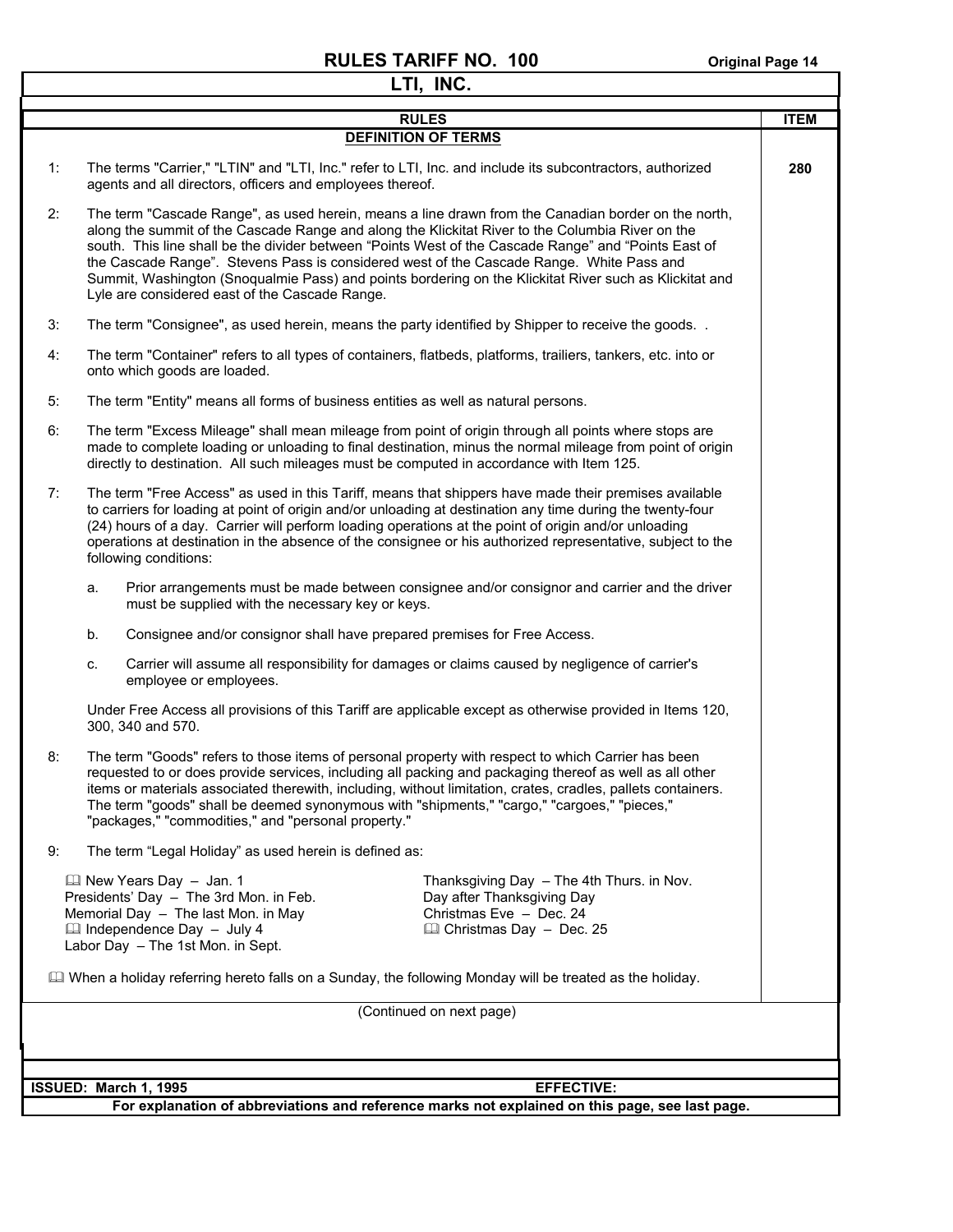| LTI, INC. |                                                                                                                                                                                                                                                                                                                                                              |                               |  |
|-----------|--------------------------------------------------------------------------------------------------------------------------------------------------------------------------------------------------------------------------------------------------------------------------------------------------------------------------------------------------------------|-------------------------------|--|
|           | <b>RULES</b>                                                                                                                                                                                                                                                                                                                                                 | <b>ITEM</b>                   |  |
|           | <b>DEFINITION OF TERMS (Concluded)</b>                                                                                                                                                                                                                                                                                                                       |                               |  |
| 10:       | The term "Shipper", as used herein, refers to the entity engaging Carrier with respect to the goods,<br>unless the context herein otherwise clearly indicates to the contrary, and shall include the owner,<br>consignor, consignee and all others who may have a right of claim by, through or with respect to the<br>goods                                 | 280<br>C<br>$\mathbf{o}$<br>N |  |
| 11:       | The term "Tank" shall mean the entire capacity of the tank vehicle used. In no case will it be considered<br>as one or more sections of a compartment tank.                                                                                                                                                                                                  | C<br>Г<br>U                   |  |
| 12:       | The terms "Tank Truck" or "Tank Vehicle" shall be understood as meaning a truck, a tractor and semi-<br>trailer, a tractor and set of double semi-trailers (two semi-trailers combined) or a truck and a trailer of bin,<br>hopper or tank type construction or other fully enclosed construction especially designed for the handling<br>of bulk shipments. | D<br>E<br>D                   |  |
| 13:       | The term "Ton", as used herein, means a ton of 2,000 pounds, except where otherwise specifically<br>provided.                                                                                                                                                                                                                                                |                               |  |
| 14:       | The term "Truck Unit", as used herein, means a truck, truck and trailer combined, a tractor and a semi-<br>trailer or a tractor and two semi-trailers, the combined length of any of the above combinations NOT to<br>exceed 68 feet in length excluding power unit. Each truck unit will have a capacity of NOT less than<br>2500 cubic feet.               |                               |  |
|           |                                                                                                                                                                                                                                                                                                                                                              |                               |  |
|           | ISSUED: March 1, 1995<br><b>EFFECTIVE:</b>                                                                                                                                                                                                                                                                                                                   |                               |  |
|           | For explanation of abbreviations and reference marks not explained on this page, see last page.                                                                                                                                                                                                                                                              |                               |  |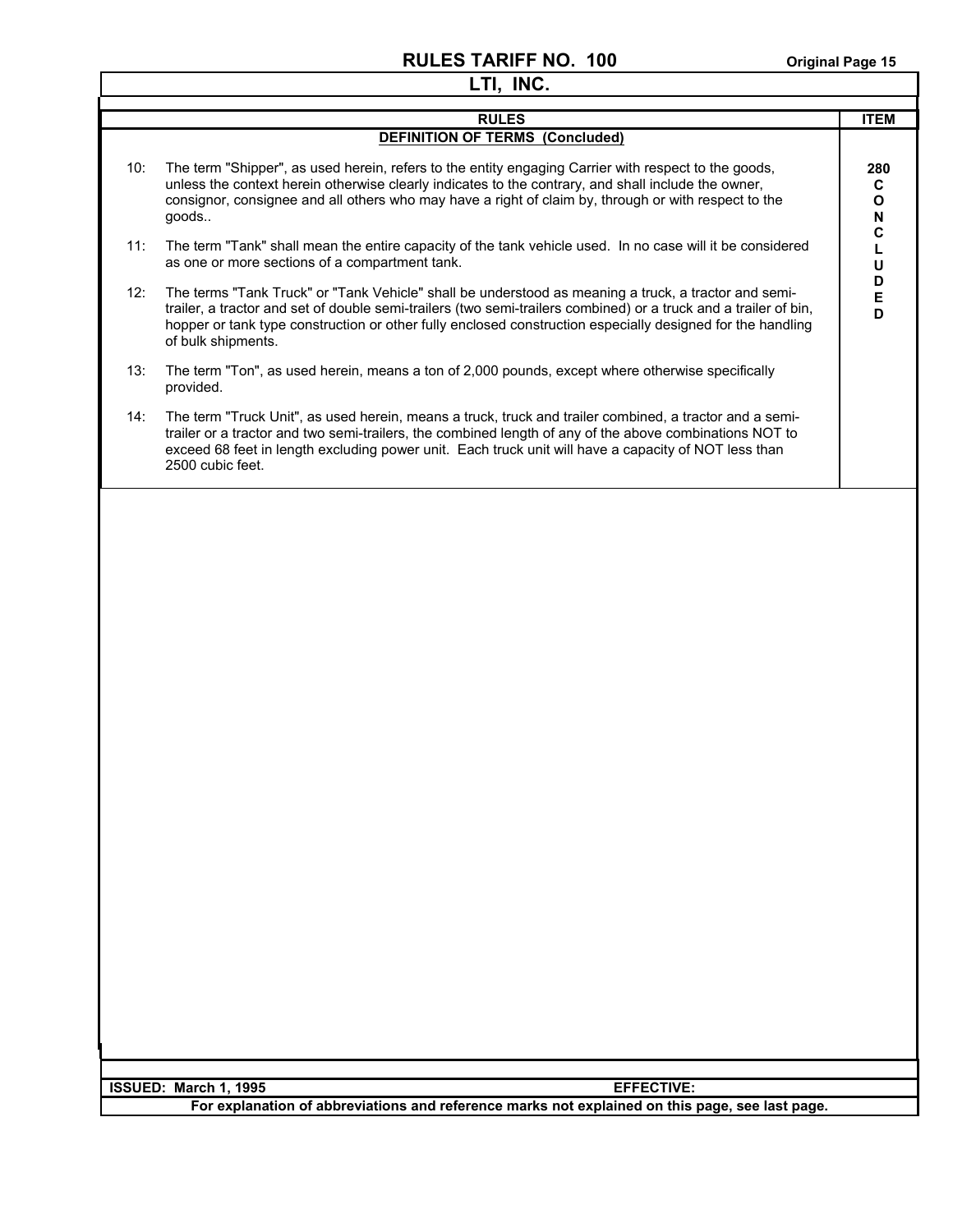٦

| LTI, INC.                                                                                                                                                                                                                                                                                                                                                                                                                                                  |             |  |
|------------------------------------------------------------------------------------------------------------------------------------------------------------------------------------------------------------------------------------------------------------------------------------------------------------------------------------------------------------------------------------------------------------------------------------------------------------|-------------|--|
| <b>RULES</b>                                                                                                                                                                                                                                                                                                                                                                                                                                               | <b>ITEM</b> |  |
| DELAYS IN LOADING AND UNLOADING BULK COMMODITIES                                                                                                                                                                                                                                                                                                                                                                                                           |             |  |
| "The provisions of this Item do not apply when "Free Access" as defined in Item 280 is in effect."                                                                                                                                                                                                                                                                                                                                                         | 300-A       |  |
| Rates named in this Tariff include one and one-half (1 $\frac{1}{2}$ ) hours for loading and one and one-half (1 $\frac{1}{2}$ )<br>hours for unloading, (Subject to Notes 1 and 2).                                                                                                                                                                                                                                                                       |             |  |
| Loading time means that time which commences when the carrier's equipment arrives at point of origin or at<br>the time specified by the shipper, whichever is later, and terminates when carrier's equipment is released for<br>departure from point of origin. Carrier shall be deemed to have arrived at point of origin when carrier's<br>equipment has been presented for admission at consignor's premises.                                           |             |  |
| Unloading time means that time which commences when carrier's equipment arrives at point of destination<br>and which terminates when carrier's equipment is released for departure from point of destination. It also<br>includes time spent weighing, sampling and/or the processing of samples. Carrier shall be deemed to have<br>arrived at point of destination when carrier's equipment has been presented for admission at consignee's<br>premises. |             |  |
| Except as otherwise provided, delays in loading or unloading beyond the allowable time, when caused by<br>shippers, consignees or their agents, will be charged for at \$11.25 per each one-quarter $(\frac{1}{4})$ hour or fraction<br>thereof.                                                                                                                                                                                                           |             |  |
| Note 1:<br>Loading and unloading are separate transactions; time shall not be aggregated.                                                                                                                                                                                                                                                                                                                                                                  |             |  |
| Note 2:<br>Charges provided herein will be billed to the facility responsible for the delay.                                                                                                                                                                                                                                                                                                                                                               |             |  |
| DELAYS IN LOADING AND UNLOADING FLATBEDS AND DRY VANS                                                                                                                                                                                                                                                                                                                                                                                                      |             |  |
| "The provisions of this Item do not apply when "Free Access" as defined in Item 280 is in effect."                                                                                                                                                                                                                                                                                                                                                         | $300-B$     |  |
| Rates named in this Tariff include one (1) hour for loading and one (1) hour for unloading. (Subject to Note<br>1)                                                                                                                                                                                                                                                                                                                                         |             |  |
| Loading time means that time which commences when the carrier's equipment arrives at point of origin or at<br>the time specified by the shipper, whichever is later, and terminates when carrier's equipment is released for<br>departure from point of origin. Carrier shall be deemed to have arrived at point of origin when carrier's<br>equipment has been presented for admission at consignor's premises. (Subject to Notes 1 and 2).               |             |  |
| Unloading time means that time which commences when carrier's equipment arrives at point of destination<br>and which terminates when carrier's equipment is released for departure from point of destination. It also<br>includes time spent weighing, sampling and/or the processing of samples. Carrier shall be deemed to have<br>arrived at point of destination when carrier's equipment has been presented for admission at consignee's<br>premises. |             |  |
| Except as otherwise provided, delays in loading or unloading beyond the allowable time, when caused by<br>shippers, consignees or their agents, will be charged for at \$11.25 per each one-quarter $(\frac{1}{4})$ hour or fraction<br>thereof.                                                                                                                                                                                                           |             |  |
| Note 1:<br>Loading and unloading are separate transactions; time shall not be aggregated.                                                                                                                                                                                                                                                                                                                                                                  |             |  |
| Charges provided herein will be billed to the facility responsible for the delay.<br>Note 2:                                                                                                                                                                                                                                                                                                                                                               |             |  |
|                                                                                                                                                                                                                                                                                                                                                                                                                                                            |             |  |
|                                                                                                                                                                                                                                                                                                                                                                                                                                                            |             |  |
| <b>EFFECTIVE:</b><br>ISSUED: March 1, 1995<br>For explanation of abbreviations and reference marks not explained on this page, see last page.                                                                                                                                                                                                                                                                                                              |             |  |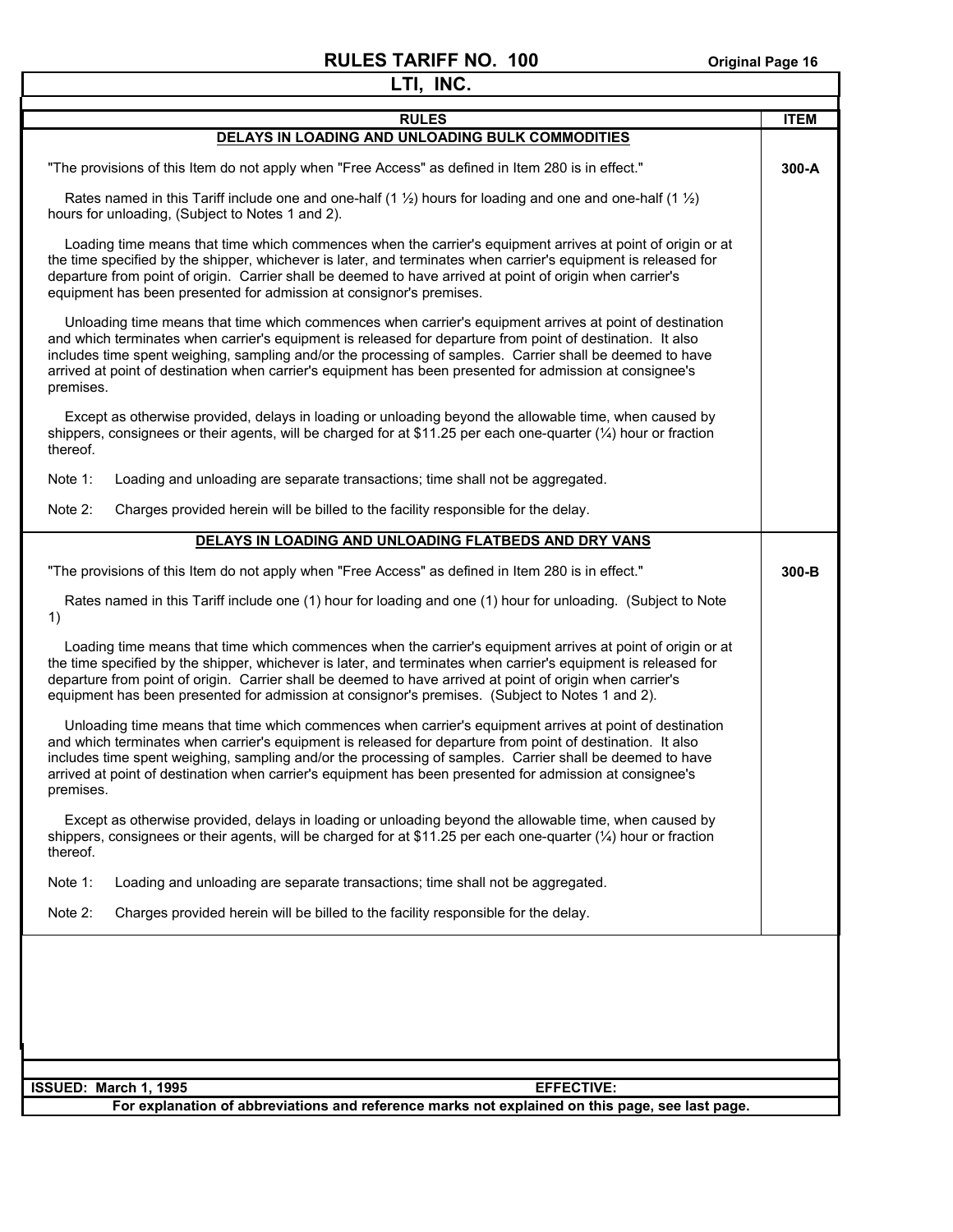| LTI, INC. |                                                                                                                                                                                                                                                                                                                                                                                                                                                                              |             |  |
|-----------|------------------------------------------------------------------------------------------------------------------------------------------------------------------------------------------------------------------------------------------------------------------------------------------------------------------------------------------------------------------------------------------------------------------------------------------------------------------------------|-------------|--|
|           | <b>RULES</b>                                                                                                                                                                                                                                                                                                                                                                                                                                                                 | <b>ITEM</b> |  |
|           | FUEL PRICE ADJUSTMENT                                                                                                                                                                                                                                                                                                                                                                                                                                                        | 330         |  |
|           | The fuel price adjustment represents increase in operating costs due to fluctuation in fuel prices including<br>fuel taxes and is not intended to reflect changes to profit. The following is the basis for setting the fuel price<br>adjustment:                                                                                                                                                                                                                            |             |  |
| 1.        | The Northwest reference for fuel rack price is Petro Scan OPIS Fuel Pricing<br>plus Federal and State taxes as a basis. LTI, Inc.'s fuel price adjustment will<br>be reviewed on a weekly basis and adjusted if necessary. The rate as of<br>February 25, 2002 based on Anacortes, WA average rack price for low sulfur<br>was .528 plus Federal tax of .244 and Washington State fuel tax of .23<br>total \$1.002 per gallon as published by Petro Scan OPIS Fuel Prices.   |             |  |
| 2.        | LTI, Inc. will allow a window of change of \$.15 per gallon before adding a fuel price<br>adjustment. With an increase in excess of \$.15 per gallon, over the established<br>base price, LTI, Inc.'s fuel price adjustment will be .75% increase in the rate listed<br>for every \$.05 per gallon increase in fuel price plus federal and state taxes.                                                                                                                      |             |  |
|           | Fuel Price Adjustment Schedule                                                                                                                                                                                                                                                                                                                                                                                                                                               |             |  |
|           | Average Net Price Low Sulfur<br>Fuel Surcharge                                                                                                                                                                                                                                                                                                                                                                                                                               |             |  |
|           | .528 through .677<br>0%<br>.678 through .727<br>0.75%<br>.777. T28 through.<br>1.50%<br>2.25%<br>.778 through .827<br>3.00%<br>.828 through .877<br>.878 through .927<br>3.75%<br>4.50%<br>.928 through .977<br>.978 through 1.027<br>5.25%<br>6.00%<br>1.028 through 1.077<br>6.75%<br>1.078 through 1.127<br>7.50%<br>1.128 through 1.177<br>1.178 through 1.227<br>8.25%<br>1.228 through 1.277<br>9.00%<br>9.75%<br>1.278 through 1.327<br>10.50%<br>1.328 through 1.377 |             |  |
|           |                                                                                                                                                                                                                                                                                                                                                                                                                                                                              |             |  |
|           | ISSUED: March 1, 1995<br><b>EFFECTIVE:</b>                                                                                                                                                                                                                                                                                                                                                                                                                                   |             |  |
|           | For explanation of abbreviations and reference marks not explained on this page, see last page.                                                                                                                                                                                                                                                                                                                                                                              |             |  |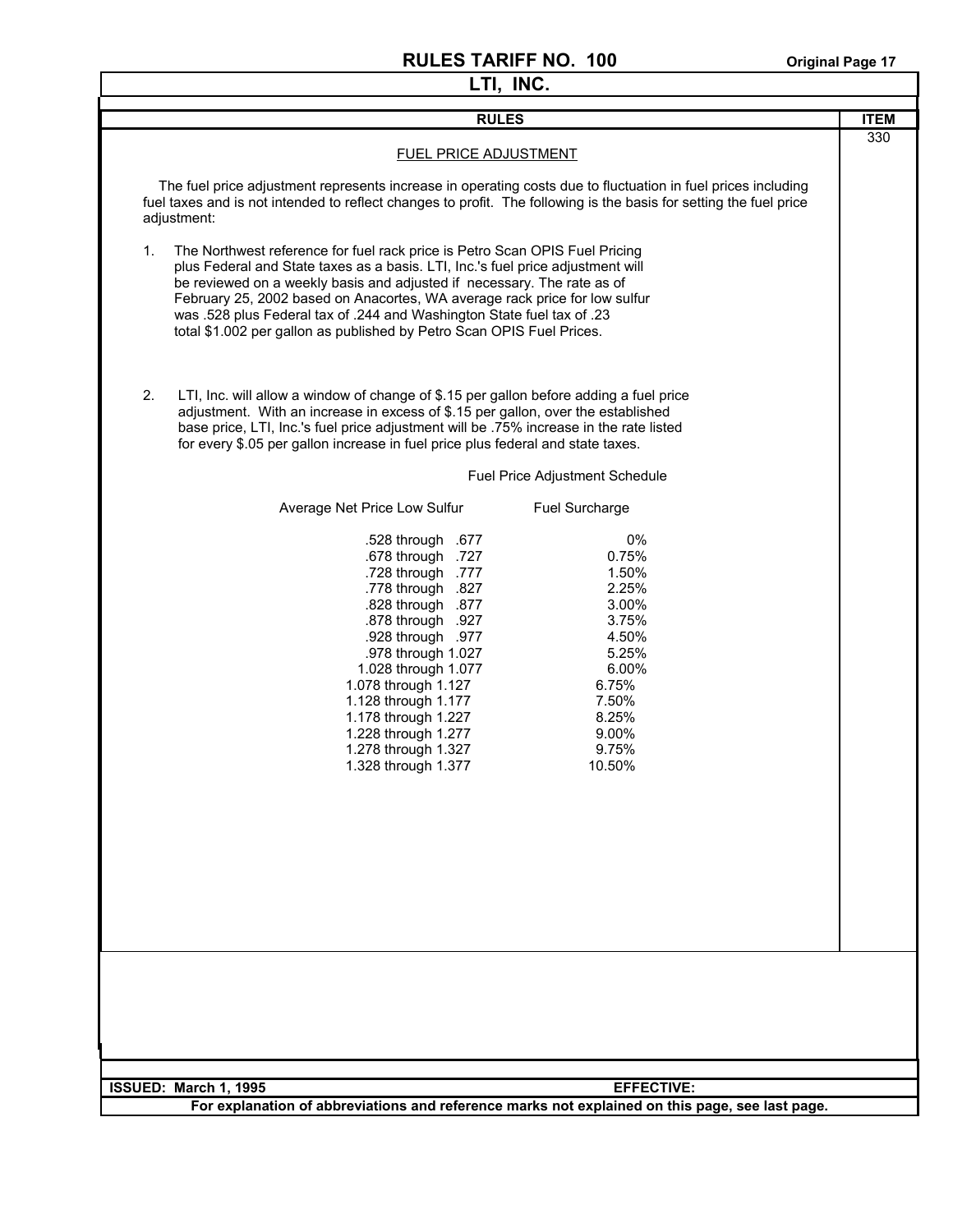|       |                                                                                                                                                                                                                               | LTI, INC.                                                                                                                                                                                                                                                                                                                                                                                                                                                                                                                                |             |
|-------|-------------------------------------------------------------------------------------------------------------------------------------------------------------------------------------------------------------------------------|------------------------------------------------------------------------------------------------------------------------------------------------------------------------------------------------------------------------------------------------------------------------------------------------------------------------------------------------------------------------------------------------------------------------------------------------------------------------------------------------------------------------------------------|-------------|
|       |                                                                                                                                                                                                                               | <b>RULES</b>                                                                                                                                                                                                                                                                                                                                                                                                                                                                                                                             | <b>ITEM</b> |
|       |                                                                                                                                                                                                                               | DIVERSION OR RECONSIGNMENT                                                                                                                                                                                                                                                                                                                                                                                                                                                                                                               |             |
|       |                                                                                                                                                                                                                               | Shipments moving under rates published in this Tariff may be diverted in transit or after arrival at billed<br>destination subject to the following rules and charges:                                                                                                                                                                                                                                                                                                                                                                   | 340         |
|       |                                                                                                                                                                                                                               | The provisions of this Item do not apply when "Free Access" as defined in Item 280 is in effect.                                                                                                                                                                                                                                                                                                                                                                                                                                         |             |
| (a)   |                                                                                                                                                                                                                               | The term "Diversion" means a change in the name of consignee and/or destination of the entire<br>shipment, except as otherwise provided herein, or any other instructions given to the carrier requiring an<br>addition to or change in billing necessary to effect delivery or involving an additional movement of the<br>truck or both.                                                                                                                                                                                                |             |
| (b)   |                                                                                                                                                                                                                               | Diversion instructions must be confirmed in writing to the carrier.                                                                                                                                                                                                                                                                                                                                                                                                                                                                      |             |
| (c)   |                                                                                                                                                                                                                               | Except as provided in Note below, a charge of \$45.00 will be made for diversion; and in addition freight<br>charges will be assessed on the basis of the through rate from point of origin to final destination plus a<br>mileage charge of 150¢ per excess mile.                                                                                                                                                                                                                                                                       |             |
|       |                                                                                                                                                                                                                               | "Excess mileage" shall be defined as the mileage from point of origin to diversion point, plus diversion<br>point to final destination, minus the normal mileage from point of origin directly to destination. All<br>such mileages must be computed in accordance with paragraph (b) of Item No. 360.                                                                                                                                                                                                                                   |             |
|       |                                                                                                                                                                                                                               | If there is no "excess mileage" no mileage charge will be made.                                                                                                                                                                                                                                                                                                                                                                                                                                                                          |             |
| Note: |                                                                                                                                                                                                                               | If the combination of local rates over the diversion point makes a less charge than that provided for<br>under paragraph (c) above, such lower charge will apply, and no diversion or excess mileage<br>charge will be assessed.                                                                                                                                                                                                                                                                                                         |             |
| (d)   | Only one diversion involving a change in destination will be permitted under these rules. If second or<br>subsequent diversion is made, shipment will be subject to local rates from second or subsequent<br>diversion point. |                                                                                                                                                                                                                                                                                                                                                                                                                                                                                                                                          |             |
| (e)   |                                                                                                                                                                                                                               | When a truck arrives at the original billed destination and is required to stand by for diversion<br>instructions, one hour free time will be allowed. If the truck is delayed beyond the free time period, the<br>provisions of Item 300 Paragraph (b) will apply from the expiration of the free time until diversion or<br>delivery instructions are furnished.                                                                                                                                                                       |             |
| (f)   |                                                                                                                                                                                                                               | Shipments or parts thereof, returned to the original shipper will not be accorded diversion privileges but<br>must be considered as new shipments and billed as such. Neither will parts of shipments be diverted<br>but must be billed as new shipments, except that a partial shipment may be diverted when original<br>destination is directly intermediate to changed destination, in which case the entire shipment will be<br>subject to the charges and other provisions of Item No. 500 in addition to diversion charges herein. |             |
| (g)   |                                                                                                                                                                                                                               | When a shipment is diverted of necessity by reason of carriers inability to transport to original billed<br>destination, the provisions of this item will not apply and in lieu thereof the following will apply:                                                                                                                                                                                                                                                                                                                        |             |
|       | (1)                                                                                                                                                                                                                           | When due to road conditions including blockage by an accident charges shall be assessed on the<br>basis of the applicable rate from origin to final destination plus a mileage charge of 150 $\rlap{/}$ per<br>excess mile as defined in paragraph (c) above.                                                                                                                                                                                                                                                                            |             |
|       | (2)                                                                                                                                                                                                                           | When due to equipment failure or involvement in an accident, charges shall be assessed on the<br>basis of the applicable rate from origin to final destination.                                                                                                                                                                                                                                                                                                                                                                          |             |
|       |                                                                                                                                                                                                                               |                                                                                                                                                                                                                                                                                                                                                                                                                                                                                                                                          |             |
|       |                                                                                                                                                                                                                               |                                                                                                                                                                                                                                                                                                                                                                                                                                                                                                                                          |             |
|       |                                                                                                                                                                                                                               |                                                                                                                                                                                                                                                                                                                                                                                                                                                                                                                                          |             |
|       |                                                                                                                                                                                                                               | ISSUED: March 1, 1995<br><b>EFFECTIVE:</b>                                                                                                                                                                                                                                                                                                                                                                                                                                                                                               |             |
|       |                                                                                                                                                                                                                               | For explanation of abbreviations and reference marks not explained on this page, see last page.                                                                                                                                                                                                                                                                                                                                                                                                                                          |             |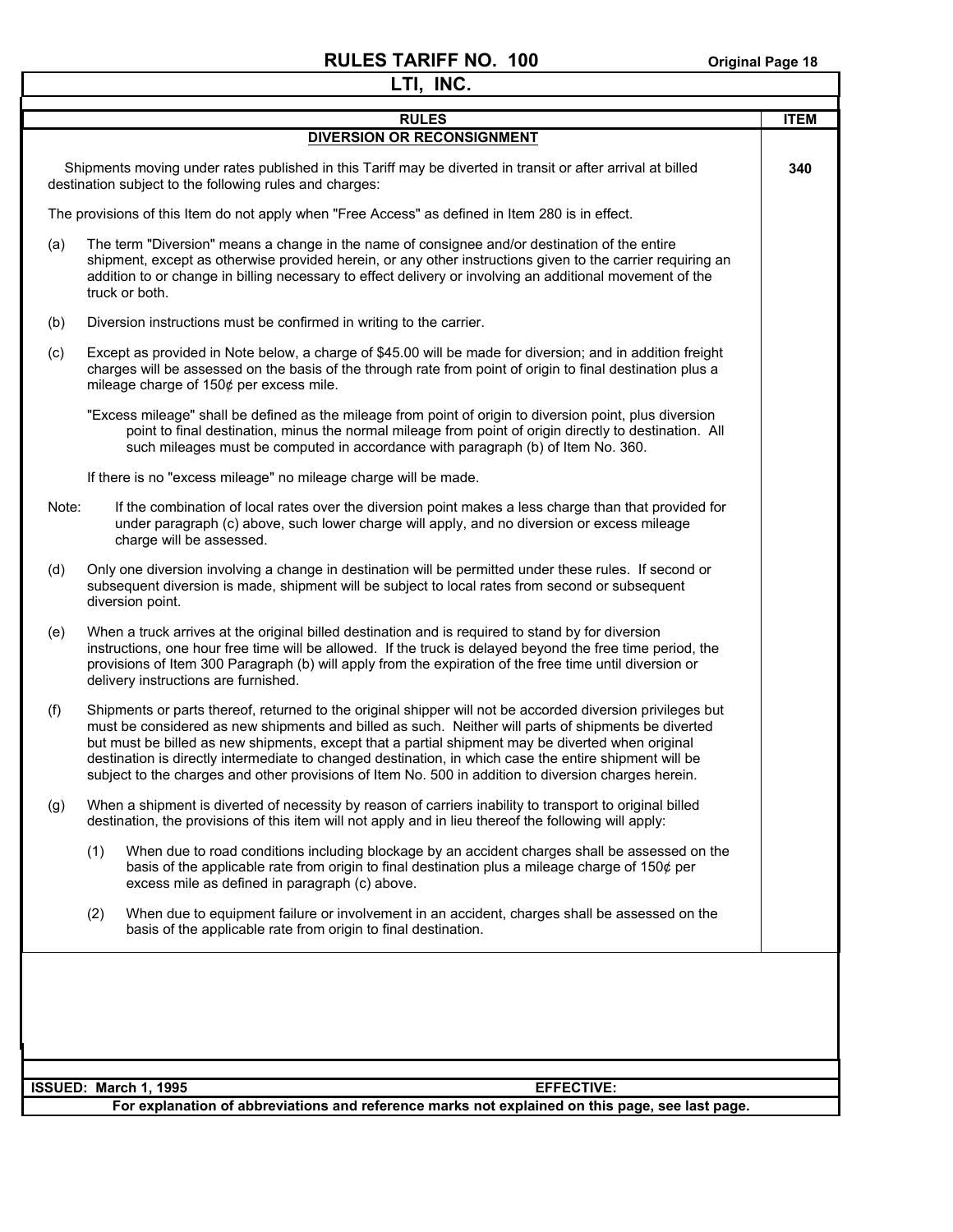| LTI, INC.                                                                                                                                                                                                                                                                                                                                                                                               |             |
|---------------------------------------------------------------------------------------------------------------------------------------------------------------------------------------------------------------------------------------------------------------------------------------------------------------------------------------------------------------------------------------------------------|-------------|
| <b>RULES</b>                                                                                                                                                                                                                                                                                                                                                                                            | <b>ITEM</b> |
| <b>EMPTY EQUIPMENT MILEAGE</b><br>(Applying on Bulk, Dry Van and Flatbed Equipment)                                                                                                                                                                                                                                                                                                                     | 350         |
| Shipments which move to or from points other than carrier's regular terminal or location of equipment (Note<br>1), involving the movement of empty equipment to point of origin or from point of destination to carrier's<br>terminal or other points en route will be subject to an additional charge of $150¢$ per excess empty mile (Note 2).                                                        |             |
| NOTE 1: "Location of Equipment" referred to above shall be its usual location, or a location within an area 35<br>miles NORTH or SOUTH of Seattle City limits, and EAST of Puget Sound. (See Exceptions). If<br>actual location of equipment at time of starting for the job is not its usual location, mileage shall be<br>measured to and from such actual location if lower mileage results thereby. |             |
| "Excess Empty Mileage" shall be total mileage, loaded and empty, computed from location of<br>NOTE 2:<br>equipment back to said location, minus 200% of loaded mileage.                                                                                                                                                                                                                                 |             |
| NOTE 3: All distances empty or loaded, shall be constructive mileages computed in accordance with Item<br>125.                                                                                                                                                                                                                                                                                          |             |
| <b>EMPTY EQUIPMENT MILEAGE</b><br>(Applying on Special Heavy Haul Equipment)                                                                                                                                                                                                                                                                                                                            |             |
| For hauls involving the use of special equipment in the hauling of large or heavy units of freight, a charge for<br>excess empty mileage shall be assessed as follows:                                                                                                                                                                                                                                  | 351         |
| NOTE 1: (a) The term "Special Equipment" shall mean ONLY heavy duty tractor and low bed semi-trailer<br>or flatbed trailer combination, steering trailer or pole trailer.                                                                                                                                                                                                                               |             |
| (b) The term "Large or Heavy Unit of Freight" shall mean ONLY a single piece of freight which<br>either exceeds 8 feet in height or is of such size or weight that it exceeds the maximum<br>allowable for operation on the state highways without a special permit.                                                                                                                                    |             |
| NOTE 2: (a) Where loaded haul is 100 constructive miles or less, "Excess Empty Mileage" shall be empty<br>mileage computed to and from the location of equipment minus 20 miles, and minus loaded<br>mileage.                                                                                                                                                                                           |             |
| Where distances are: From location of equipment to origin, 30 miles; origin to destination,<br>EXAMPLE:<br>70 miles; and destination back to location of equipment, 100 miles; excess empty mileage<br>will be 30 plus 100 minus 20 minus 70, or 40 miles to charge for.                                                                                                                                |             |
| (b) Where loaded haul exceeds 100 constructive miles, "Excess Empty Mileage" shall be empty<br>mileage computed to and from location of equipment, minus 120% of loaded mileage.                                                                                                                                                                                                                        |             |
| (c) "Location of Equipment" referred to above shall be its usual location. If the actual location of<br>equipment at time of starting for the job is not its usual location, mileage shall be measured<br>to and from such actual location if lower mileage results thereby.                                                                                                                            |             |
| NOTE 3: All distances, empty or loaded, shall be computed in accordance with Item 125.                                                                                                                                                                                                                                                                                                                  |             |
|                                                                                                                                                                                                                                                                                                                                                                                                         |             |
|                                                                                                                                                                                                                                                                                                                                                                                                         |             |
|                                                                                                                                                                                                                                                                                                                                                                                                         |             |
|                                                                                                                                                                                                                                                                                                                                                                                                         |             |
|                                                                                                                                                                                                                                                                                                                                                                                                         |             |
| ISSUED: March 1, 1995<br><b>EFFECTIVE:</b><br>For explanation of abbreviations and reference marks not explained on this page, see last page.                                                                                                                                                                                                                                                           |             |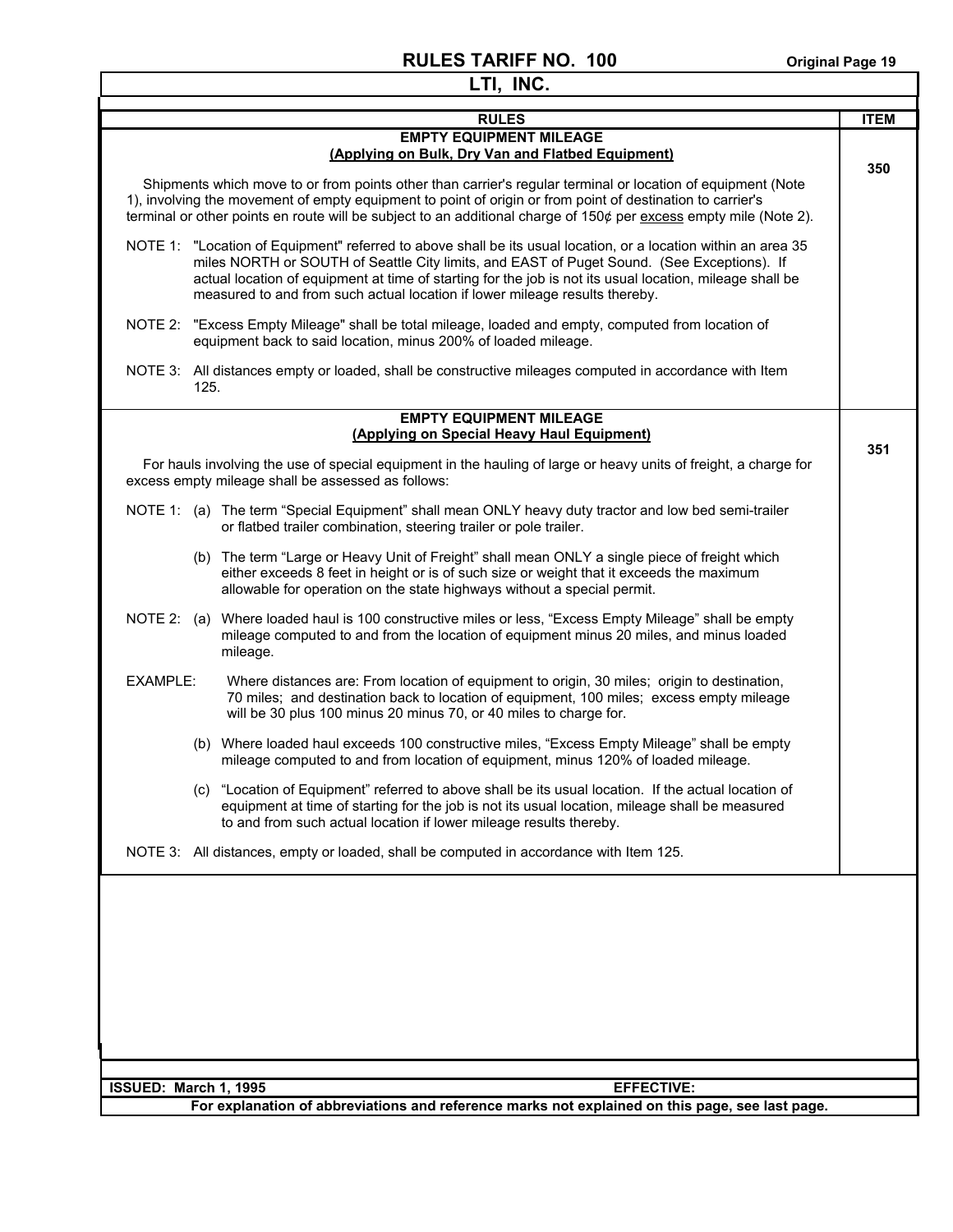| LTI, INC.                                                                                                                                                                                                                                                                                                                                                                                                                                 |             |  |  |
|-------------------------------------------------------------------------------------------------------------------------------------------------------------------------------------------------------------------------------------------------------------------------------------------------------------------------------------------------------------------------------------------------------------------------------------------|-------------|--|--|
| <b>RULES</b>                                                                                                                                                                                                                                                                                                                                                                                                                              | <b>ITEM</b> |  |  |
| <b>EXTRA SERVICES</b>                                                                                                                                                                                                                                                                                                                                                                                                                     |             |  |  |
| When a carrier is called upon to either pickup or deliver shipments and provides additional personnel for<br>reasons beyond the control of the carrier, the carrier may furnish additional personnel if same are available.<br>The charge for this service per extra man furnished shall be as follows:                                                                                                                                   | 355         |  |  |
|                                                                                                                                                                                                                                                                                                                                                                                                                                           |             |  |  |
|                                                                                                                                                                                                                                                                                                                                                                                                                                           |             |  |  |
|                                                                                                                                                                                                                                                                                                                                                                                                                                           |             |  |  |
|                                                                                                                                                                                                                                                                                                                                                                                                                                           |             |  |  |
|                                                                                                                                                                                                                                                                                                                                                                                                                                           |             |  |  |
| (1)<br>To be computed per round trip mile from additional personnel's home terminal to pickup or delivery point<br>and return. Mileages to be determined per Item 125.                                                                                                                                                                                                                                                                    |             |  |  |
| To be assessed if additional personnel must be held away from home terminal overnight to perform this<br>(2)<br>extra service. This charge is to be assessed every twenty-four hours.                                                                                                                                                                                                                                                     |             |  |  |
| NOTE 1: When equipment arrives at or near the pickup point or at or near the delivery point and through no<br>fault of the carrier the equipment must wait to load or unload, charges as provided in Item 300,<br>paragraph (b) will be assessed. Time will be computed from time of arrival of equipment at or near<br>the pickup point or at or near the delivery point until the equipment is in position to either load or<br>unload. |             |  |  |
| NOTE 2: Loading and unloading are separate transactions. Shipper and/or consignee must furnish personnel<br>to load and/or unload carriers equipment.                                                                                                                                                                                                                                                                                     |             |  |  |
| NOTE 3: When a carrier is requested to provide supervisory personnel in a special service situation, the<br>charges named herein will be for the account of the plant or facility requesting such service.                                                                                                                                                                                                                                |             |  |  |
|                                                                                                                                                                                                                                                                                                                                                                                                                                           |             |  |  |
| <b>EFFECTIVE:</b>                                                                                                                                                                                                                                                                                                                                                                                                                         |             |  |  |
| ISSUED: March 1, 1995<br>For explanation of abbreviations and reference marks not explained on this page, see last page.                                                                                                                                                                                                                                                                                                                  |             |  |  |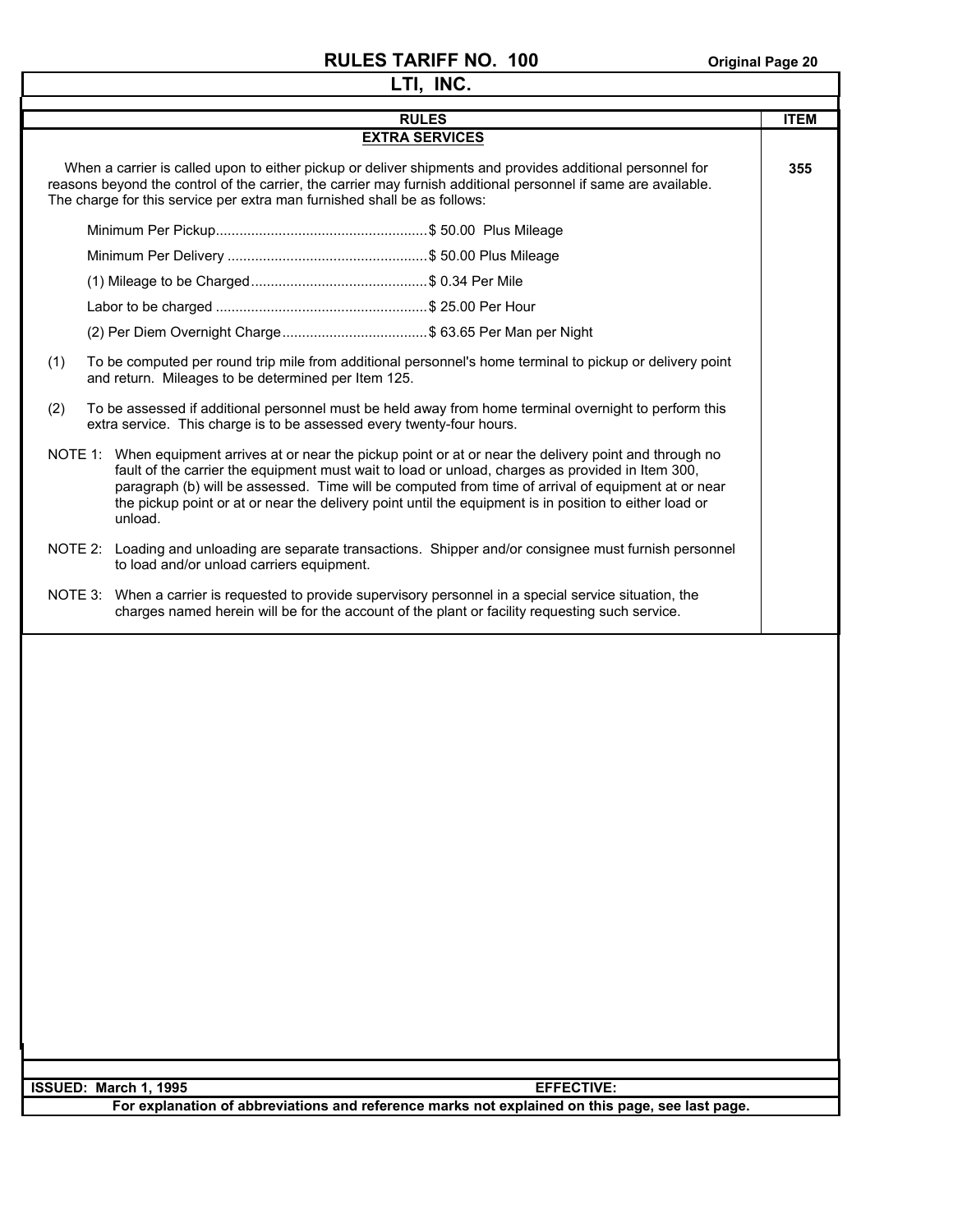| <b>RULES</b><br><b>ITEM</b><br><b>MISCELLANEOUS SERVICES AND PILOT CARS</b><br>Except where otherwise specifically provided in individual Items of this Tariff:<br>360<br>When carrier furnishes materials or performs services not otherwise defined in this Tariff, for example:<br>(a)<br>loading, unloading or furnish lumber or skids to move heavy pieces, packing or crating, unpacking or<br>uncrating, bracing shipments, etc., charges will be assessed as follows:<br>For Labor:<br>At the same rates as provided in Item 355 for "Extra Labor"<br>For Materials:<br>At cost of materials plus 10%.<br>For Special Equipment:<br>At rental cost plus 10 %, or when carrier provides a truck-trailer mounted<br>crane - a charge of \$63.36 per hour will be assessed, subject to a minimum<br>charge of \$30.12. Charges will be assessed on increments of 15 minutes, or<br>fraction thereof.<br>(b)<br>When the Motor Vehicle Laws of a State require the use of a pilot car to flag traffic, such car shall be<br>furnished by the consignor or the consignee. On request, same will be furnished by the carrier and<br>charged for at \$0.45 per traveled mile, such distance to be computed in accordance with Item 125, from<br>starting point of car, to origin of shipment, to destination of shipment and back to starting point of car.<br>Driver time is to be charged for all hours of active duty from starting point of car back to said starting<br>point at the following rates:<br><b>PER MAN</b><br><b>MINIMUM</b><br><b>PER HOUR</b><br><b>CHARGE</b><br><b>SERVICE</b><br>First 8 Hours of Regular Time<br>\$10.86<br>\$32.57<br>After 8 Hours of Regular Time, or<br>\$16.30<br>\$48.84<br>Saturdays or Sundays<br>\$65.11<br>\$21.69<br>Legal Holidays or Emergency Trips<br>After 8 hours on Legal Holidays or Emergency Trips<br>\$32.57<br>BILLS OF LADING AND/OR TRANSPORTATION DOCUMENTATION, OTHER THAN CARRIER'S<br>364<br>When Carrier signs for receipt on any bill of lading and/or other transportation documentation other than upon<br>Carrier's bill of lading form, Carrier shall only be acknowledging receipt of the shipment and shall not be accepting<br>the terms or conditions of said bill of lading and/or other transportation documentation. When a shipment is received<br>on a bill of lading and/or other transportation documentation other than Carrier's, all contract terms and conditions<br>for carriage, as stated in Item 365, shall remain applicable and supersede all other bills of lading.<br><b>EFFECTIVE:</b><br>ISSUED: March 1, 1995 | LTI, INC.                                                                                       |  |  |  |  |  |
|---------------------------------------------------------------------------------------------------------------------------------------------------------------------------------------------------------------------------------------------------------------------------------------------------------------------------------------------------------------------------------------------------------------------------------------------------------------------------------------------------------------------------------------------------------------------------------------------------------------------------------------------------------------------------------------------------------------------------------------------------------------------------------------------------------------------------------------------------------------------------------------------------------------------------------------------------------------------------------------------------------------------------------------------------------------------------------------------------------------------------------------------------------------------------------------------------------------------------------------------------------------------------------------------------------------------------------------------------------------------------------------------------------------------------------------------------------------------------------------------------------------------------------------------------------------------------------------------------------------------------------------------------------------------------------------------------------------------------------------------------------------------------------------------------------------------------------------------------------------------------------------------------------------------------------------------------------------------------------------------------------------------------------------------------------------------------------------------------------------------------------------------------------------------------------------------------------------------------------------------------------------------------------------------------------------------------------------------------------------------------------------------------------------------------------------------------------------------------------------------------------------------------------------------------------------------------------------------------------------------|-------------------------------------------------------------------------------------------------|--|--|--|--|--|
|                                                                                                                                                                                                                                                                                                                                                                                                                                                                                                                                                                                                                                                                                                                                                                                                                                                                                                                                                                                                                                                                                                                                                                                                                                                                                                                                                                                                                                                                                                                                                                                                                                                                                                                                                                                                                                                                                                                                                                                                                                                                                                                                                                                                                                                                                                                                                                                                                                                                                                                                                                                                                     |                                                                                                 |  |  |  |  |  |
|                                                                                                                                                                                                                                                                                                                                                                                                                                                                                                                                                                                                                                                                                                                                                                                                                                                                                                                                                                                                                                                                                                                                                                                                                                                                                                                                                                                                                                                                                                                                                                                                                                                                                                                                                                                                                                                                                                                                                                                                                                                                                                                                                                                                                                                                                                                                                                                                                                                                                                                                                                                                                     |                                                                                                 |  |  |  |  |  |
|                                                                                                                                                                                                                                                                                                                                                                                                                                                                                                                                                                                                                                                                                                                                                                                                                                                                                                                                                                                                                                                                                                                                                                                                                                                                                                                                                                                                                                                                                                                                                                                                                                                                                                                                                                                                                                                                                                                                                                                                                                                                                                                                                                                                                                                                                                                                                                                                                                                                                                                                                                                                                     |                                                                                                 |  |  |  |  |  |
|                                                                                                                                                                                                                                                                                                                                                                                                                                                                                                                                                                                                                                                                                                                                                                                                                                                                                                                                                                                                                                                                                                                                                                                                                                                                                                                                                                                                                                                                                                                                                                                                                                                                                                                                                                                                                                                                                                                                                                                                                                                                                                                                                                                                                                                                                                                                                                                                                                                                                                                                                                                                                     |                                                                                                 |  |  |  |  |  |
|                                                                                                                                                                                                                                                                                                                                                                                                                                                                                                                                                                                                                                                                                                                                                                                                                                                                                                                                                                                                                                                                                                                                                                                                                                                                                                                                                                                                                                                                                                                                                                                                                                                                                                                                                                                                                                                                                                                                                                                                                                                                                                                                                                                                                                                                                                                                                                                                                                                                                                                                                                                                                     |                                                                                                 |  |  |  |  |  |
|                                                                                                                                                                                                                                                                                                                                                                                                                                                                                                                                                                                                                                                                                                                                                                                                                                                                                                                                                                                                                                                                                                                                                                                                                                                                                                                                                                                                                                                                                                                                                                                                                                                                                                                                                                                                                                                                                                                                                                                                                                                                                                                                                                                                                                                                                                                                                                                                                                                                                                                                                                                                                     |                                                                                                 |  |  |  |  |  |
|                                                                                                                                                                                                                                                                                                                                                                                                                                                                                                                                                                                                                                                                                                                                                                                                                                                                                                                                                                                                                                                                                                                                                                                                                                                                                                                                                                                                                                                                                                                                                                                                                                                                                                                                                                                                                                                                                                                                                                                                                                                                                                                                                                                                                                                                                                                                                                                                                                                                                                                                                                                                                     |                                                                                                 |  |  |  |  |  |
|                                                                                                                                                                                                                                                                                                                                                                                                                                                                                                                                                                                                                                                                                                                                                                                                                                                                                                                                                                                                                                                                                                                                                                                                                                                                                                                                                                                                                                                                                                                                                                                                                                                                                                                                                                                                                                                                                                                                                                                                                                                                                                                                                                                                                                                                                                                                                                                                                                                                                                                                                                                                                     |                                                                                                 |  |  |  |  |  |
|                                                                                                                                                                                                                                                                                                                                                                                                                                                                                                                                                                                                                                                                                                                                                                                                                                                                                                                                                                                                                                                                                                                                                                                                                                                                                                                                                                                                                                                                                                                                                                                                                                                                                                                                                                                                                                                                                                                                                                                                                                                                                                                                                                                                                                                                                                                                                                                                                                                                                                                                                                                                                     |                                                                                                 |  |  |  |  |  |
|                                                                                                                                                                                                                                                                                                                                                                                                                                                                                                                                                                                                                                                                                                                                                                                                                                                                                                                                                                                                                                                                                                                                                                                                                                                                                                                                                                                                                                                                                                                                                                                                                                                                                                                                                                                                                                                                                                                                                                                                                                                                                                                                                                                                                                                                                                                                                                                                                                                                                                                                                                                                                     |                                                                                                 |  |  |  |  |  |
|                                                                                                                                                                                                                                                                                                                                                                                                                                                                                                                                                                                                                                                                                                                                                                                                                                                                                                                                                                                                                                                                                                                                                                                                                                                                                                                                                                                                                                                                                                                                                                                                                                                                                                                                                                                                                                                                                                                                                                                                                                                                                                                                                                                                                                                                                                                                                                                                                                                                                                                                                                                                                     |                                                                                                 |  |  |  |  |  |
|                                                                                                                                                                                                                                                                                                                                                                                                                                                                                                                                                                                                                                                                                                                                                                                                                                                                                                                                                                                                                                                                                                                                                                                                                                                                                                                                                                                                                                                                                                                                                                                                                                                                                                                                                                                                                                                                                                                                                                                                                                                                                                                                                                                                                                                                                                                                                                                                                                                                                                                                                                                                                     |                                                                                                 |  |  |  |  |  |
|                                                                                                                                                                                                                                                                                                                                                                                                                                                                                                                                                                                                                                                                                                                                                                                                                                                                                                                                                                                                                                                                                                                                                                                                                                                                                                                                                                                                                                                                                                                                                                                                                                                                                                                                                                                                                                                                                                                                                                                                                                                                                                                                                                                                                                                                                                                                                                                                                                                                                                                                                                                                                     |                                                                                                 |  |  |  |  |  |
|                                                                                                                                                                                                                                                                                                                                                                                                                                                                                                                                                                                                                                                                                                                                                                                                                                                                                                                                                                                                                                                                                                                                                                                                                                                                                                                                                                                                                                                                                                                                                                                                                                                                                                                                                                                                                                                                                                                                                                                                                                                                                                                                                                                                                                                                                                                                                                                                                                                                                                                                                                                                                     |                                                                                                 |  |  |  |  |  |
|                                                                                                                                                                                                                                                                                                                                                                                                                                                                                                                                                                                                                                                                                                                                                                                                                                                                                                                                                                                                                                                                                                                                                                                                                                                                                                                                                                                                                                                                                                                                                                                                                                                                                                                                                                                                                                                                                                                                                                                                                                                                                                                                                                                                                                                                                                                                                                                                                                                                                                                                                                                                                     |                                                                                                 |  |  |  |  |  |
|                                                                                                                                                                                                                                                                                                                                                                                                                                                                                                                                                                                                                                                                                                                                                                                                                                                                                                                                                                                                                                                                                                                                                                                                                                                                                                                                                                                                                                                                                                                                                                                                                                                                                                                                                                                                                                                                                                                                                                                                                                                                                                                                                                                                                                                                                                                                                                                                                                                                                                                                                                                                                     | For explanation of abbreviations and reference marks not explained on this page, see last page. |  |  |  |  |  |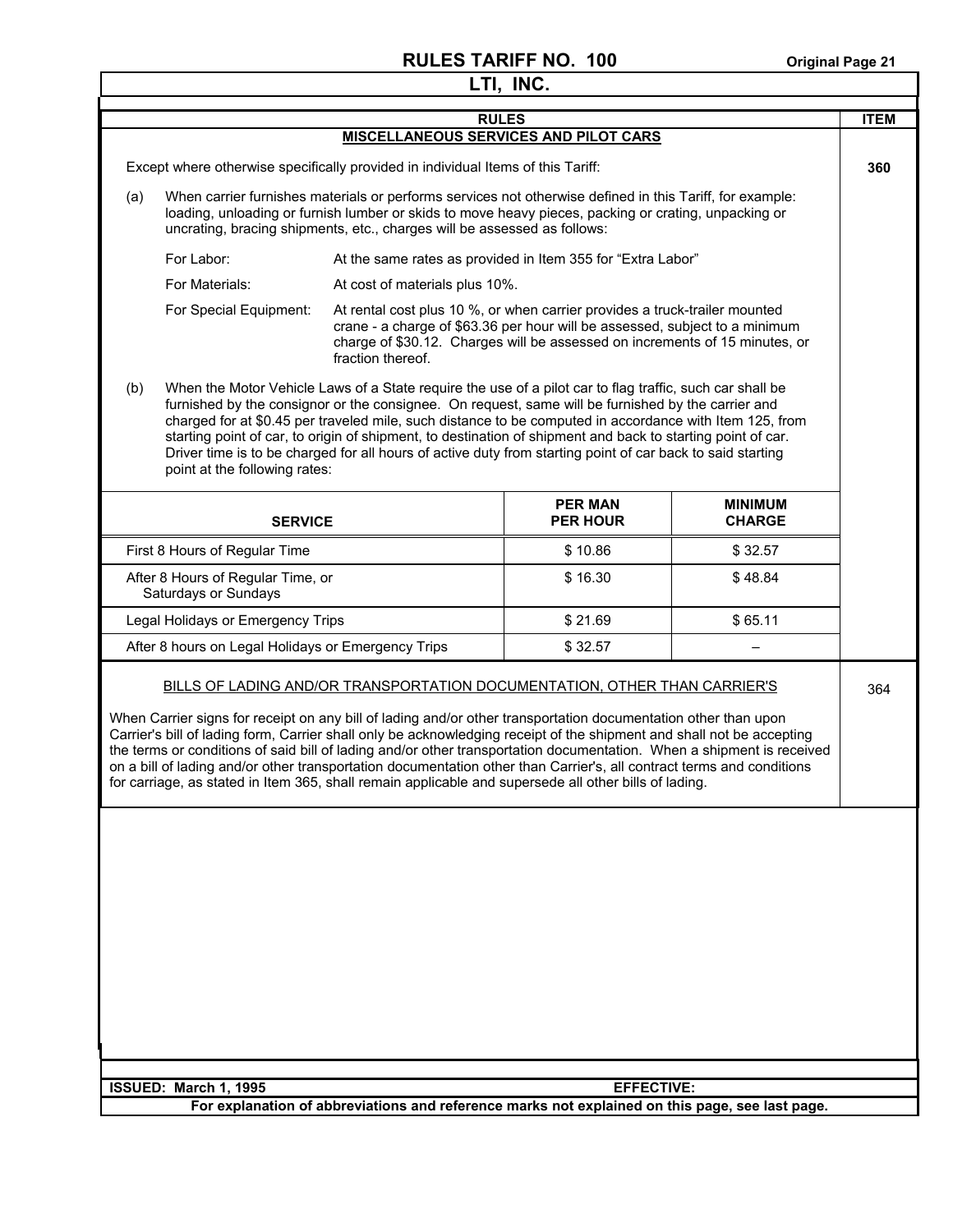#### **RULES TARIFF NO. 100** Original Page 22 **LTI, INC.**

┓

| LTI, INC.                                                                                                                                                                                                                                                                                                                                                                                                                                                                                                                                                                                                                                                                                                                                 |             |  |  |
|-------------------------------------------------------------------------------------------------------------------------------------------------------------------------------------------------------------------------------------------------------------------------------------------------------------------------------------------------------------------------------------------------------------------------------------------------------------------------------------------------------------------------------------------------------------------------------------------------------------------------------------------------------------------------------------------------------------------------------------------|-------------|--|--|
| <b>RULES</b>                                                                                                                                                                                                                                                                                                                                                                                                                                                                                                                                                                                                                                                                                                                              | <b>ITEM</b> |  |  |
| <b>BILL OF LADING</b>                                                                                                                                                                                                                                                                                                                                                                                                                                                                                                                                                                                                                                                                                                                     | 365         |  |  |
| The terms and conditions of Carrier's bill of lading, below, shall apply to all goods received and/or transported by<br>Carrier unless otherwise specifically agreed between Shipper and Carrier in writing, and the individual terms and<br>conditions of Carrier's bill of lading are fully incorporated into this tariff as if separately set forth herein.                                                                                                                                                                                                                                                                                                                                                                            |             |  |  |
| DEFINITIONS.<br>1.                                                                                                                                                                                                                                                                                                                                                                                                                                                                                                                                                                                                                                                                                                                        |             |  |  |
| "Carrier" refers to LTI, Inc., its subcontractors, authorized agents and all directors, officers and employees<br>a.<br>thereof.                                                                                                                                                                                                                                                                                                                                                                                                                                                                                                                                                                                                          |             |  |  |
| "Consignee" refers to the entity identified on the face of this bill of lading to receive the goods.<br>b.                                                                                                                                                                                                                                                                                                                                                                                                                                                                                                                                                                                                                                |             |  |  |
| "Goods" refers to those items of personal property with respect to which Carrier has been requested to or<br>c.<br>does perform services, including all packing and packaging of the goods as well as all other items or materials<br>associated with the goods, including, without limitation, crates, cradles, pallets, tanks, platforms and containers. The<br>term "goods" shall be deemed synonymous with "shipments," "cargo," "cargoes," "pieces," "packages,"<br>"commodities," and "personal property."                                                                                                                                                                                                                          |             |  |  |
| "Entity" refers to all forms of business entities as well as to natural persons.<br>d.                                                                                                                                                                                                                                                                                                                                                                                                                                                                                                                                                                                                                                                    |             |  |  |
| "Shipper" refers to the entity engaging Carrier with respect to the goods and, unless the context herein<br>е.<br>otherwise clearly indicates to the contrary, Shipper shall include the owner, consignor, consignee and all others who<br>may have right of claim by, through or with respect to the goods.                                                                                                                                                                                                                                                                                                                                                                                                                              |             |  |  |
| 2.<br>FREIGHT, PAYMENT, ETC.                                                                                                                                                                                                                                                                                                                                                                                                                                                                                                                                                                                                                                                                                                              |             |  |  |
| Freight. Freight shall be as identified by Carrier in its applicable rate quotation, transportation agreement,<br>a.<br>bill of lading and/or tariff.                                                                                                                                                                                                                                                                                                                                                                                                                                                                                                                                                                                     |             |  |  |
| b.<br>Charges. Shipper shall also be responsible for all assessments, charges and/or expenses upon or against<br>the goods pursuant to this bill of lading and/or Carrier's tariff, including, without limitation, all dues, taxes, duties,<br>fines, penalties applicable to the goods, advances made by Carrier, additional expenses incurred by virtue of<br>Shipper's actions, omissions or failure to comply with its obligations hereunder and expenses incurred as a result of<br>unforeseen or extraordinary circumstances. Freight and/or charges based upon inaccurate or incomplete<br>instructions or particulars from Shipper may be recalculated by Carrier.                                                                |             |  |  |
| Payment. Freight and all other charges shall be deemed fully earned upon tender of the goods by Shipper<br>c.<br>or commencement of performance by Carrier, whichever shall first occur, and payable in advance and/or prior to<br>delivery of goods unless otherwise agreed in writing by Carrier. All sums due shall be payable in U.S. dollars<br>without deduction or offset. Interest on sums which are due but have not been paid shall accrue at the rate of one<br>percent (1%) per month or the highest rate allowed by law until fully paid. Shipper, specifically including all entities<br>identified in the definition of that term, shall be jointly and severally liable for payment of all sums due Carrier<br>hereunder. |             |  |  |
| Lien. Carrier shall have a lien upon all goods transported hereunder, which lien shall survive delivery, to<br>d.<br>secure payment of sums due hereunder. Further, Shipper grants Carrier a consensual lien upon all Shipper's<br>personal property subsequently in the possession of Carrier to secure payment of all charges due hereunder.<br>Carrier may assert such lien rights at any time, including withholding delivery until full payment is made and/or public<br>or private sale of the personal property; sale proceeds shall be first applied to all costs of sale, then to sums due<br>Carrier, with the balance to be paid to Shipper.                                                                                   |             |  |  |
| ROUTES, METHODS, ETC. Carrier shall perform hereunder with due diligence, but does not warrant or<br>3.<br>guarantee any particular departure/arrival times or dates. Carrier shall have liberty with respect to selection of<br>conveyances, routes, procedures, modes and methods of transportation.                                                                                                                                                                                                                                                                                                                                                                                                                                    |             |  |  |
|                                                                                                                                                                                                                                                                                                                                                                                                                                                                                                                                                                                                                                                                                                                                           |             |  |  |
| ISSUED: March 1, 1995<br><b>EFFECTIVE:</b>                                                                                                                                                                                                                                                                                                                                                                                                                                                                                                                                                                                                                                                                                                |             |  |  |

**For explanation of abbreviations and reference marks not explained on this page, see last page.**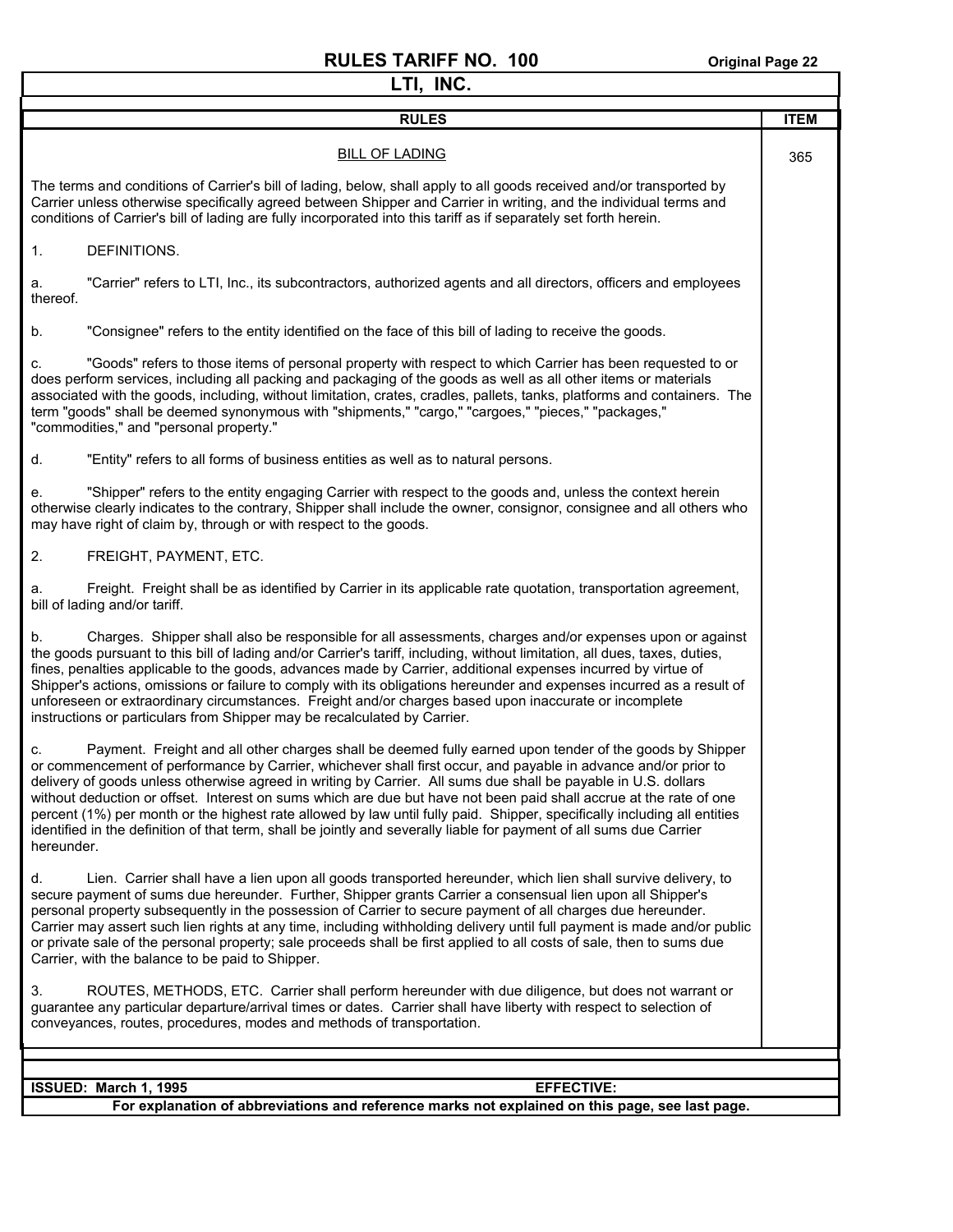4. HINDRANCES. Carrier shall not be liable for delay, inability to perform or failure to perform caused by events beyond its direct and reasonable control. In the event any such hindrance should occur, Carrier shall, if feasible, notify Shipper for instructions, or, if insufficient time exists or instructions are not provided, shall, at Shipper's risk and expense, store and/or dispose of the goods as appears reasonable under the circumstances.

5. TRANSPORTATION BY WATER. If any portion of the transportation of the goods is by water, such portion shall be subject to the Carriage of Goods By Sea Act (46 U.S.C. §1300 et seq.) and the liability of Carrier for loss or damage to the goods shall be limited as follows: neither Carrier nor the vessel shall in any event be or become liable for any loss or damage to or in connection with the transportation of the goods in an amount exceeding \$500 per package (with any Shipper provided and/or stuffed container or trailer to be considered the relevant package) lawful money of the United States, or in case of goods not shipped in packages, per customary freight unit, or the equivalent of that sum in other currency, unless the nature and value of such goods have been declared in writing by Shipper to Carrier before shipment and inserted on the front of this bill of lading, and Shipper has paid increased freight charges resulting from such declaration. In the event of transportation by water, standard New Jason/General Average and Both-To-Blame clauses, the text of which are set forth in Carrier's tariff available at www.ltii.lynden.com or upon request to Carrier, shall be deemed fully incorporated herein. Shipper authorizes on deck or under deck transportation, at Carrier's option, including transportation on unmanned, open deck barges.

6. INFORMATION RELATING TO GOODS. Shipper warrants the accuracy and completeness of all instructions and all particulars relating to the goods, including their nature, description, special characteristics, marks, number, weight, volume and quantity, upon all of which Carrier shall be entitled to rely. Shipper shall reimburse Carrier for any loss or expense (including any additional charge) resulting from inaccurate and/or incomplete instructions or particulars.

7. HAZARDOUS GOODS. Shipper must identify to Carrier in writing and prior to shipment all goods requiring specialized handling or which are dangerous or hazardous in character, and Carrier must specifically assent to the transportation thereof. If accepted by Carrier, Shipper shall provide complete and accurate handling instructions, including relevant safety procedures, and shall complete all documentation and otherwise comply with all laws applicable to such goods. If the special, dangerous or hazardous character of the goods creates a risk of harm to persons or property, or makes the continued transportation thereof impractical, Carrier shall be at liberty to discharge, store and/or dispose of such goods at Shipper's risk and expense.

8. TENDER OF GOODS. Shipper shall be responsible for tendering the goods to Carrier at the time and place identified, with all such goods to be in good order, count and condition, and packaged, protected, packed, stowed and/or shored sufficiently to withstand the rigors of transportation.

9. DELIVERY OF GOODS. Carrier shall deliver or arrange for delivery of the goods to Consignee at the location identified on the face of this bill of lading. Consignee shall be obligated to receive and take the goods as promptly as they can be discharged/unloaded from the conveyance, with such discharge or unloading to be at Shipper's sole risk and expense. Consignee shall be obligated to receive and take the goods during normal working hours. Goods which have been received and taken by Consignee, which have been tendered to Consignee and either refused or otherwise not received and taken by Consignee, which have been seized by governmental authorities or under legal process, which cannot be delivered because of Shipper's fault or neglect, including inaccuracy/inadequacy of instructions or particulars, or which for any other reason beyond Carrier's control have not been received and taken, shall be deemed to have been fully delivered to Consignee and Carrier's responsibility with respect to such goods and this agreement shall thereupon cease. Any actions taken by Carrier with respect to the goods thereafter shall be performed as Shipper's agent at Shipper's sole risk and expense.

10. SUBCONTRACTING. Carrier shall be entitled to subcontract on any terms the whole or any part of the transportation services hereunder. Carrier shall be authorized to subcontract with affiliated and related entities, which shall be considered as dealing with third parties.

| <b>ISSUED: March 1, 1995</b> | <b>EFFECTIVE:</b>                                                                               |
|------------------------------|-------------------------------------------------------------------------------------------------|
|                              | For explanation of abbreviations and reference marks not explained on this page, see last page. |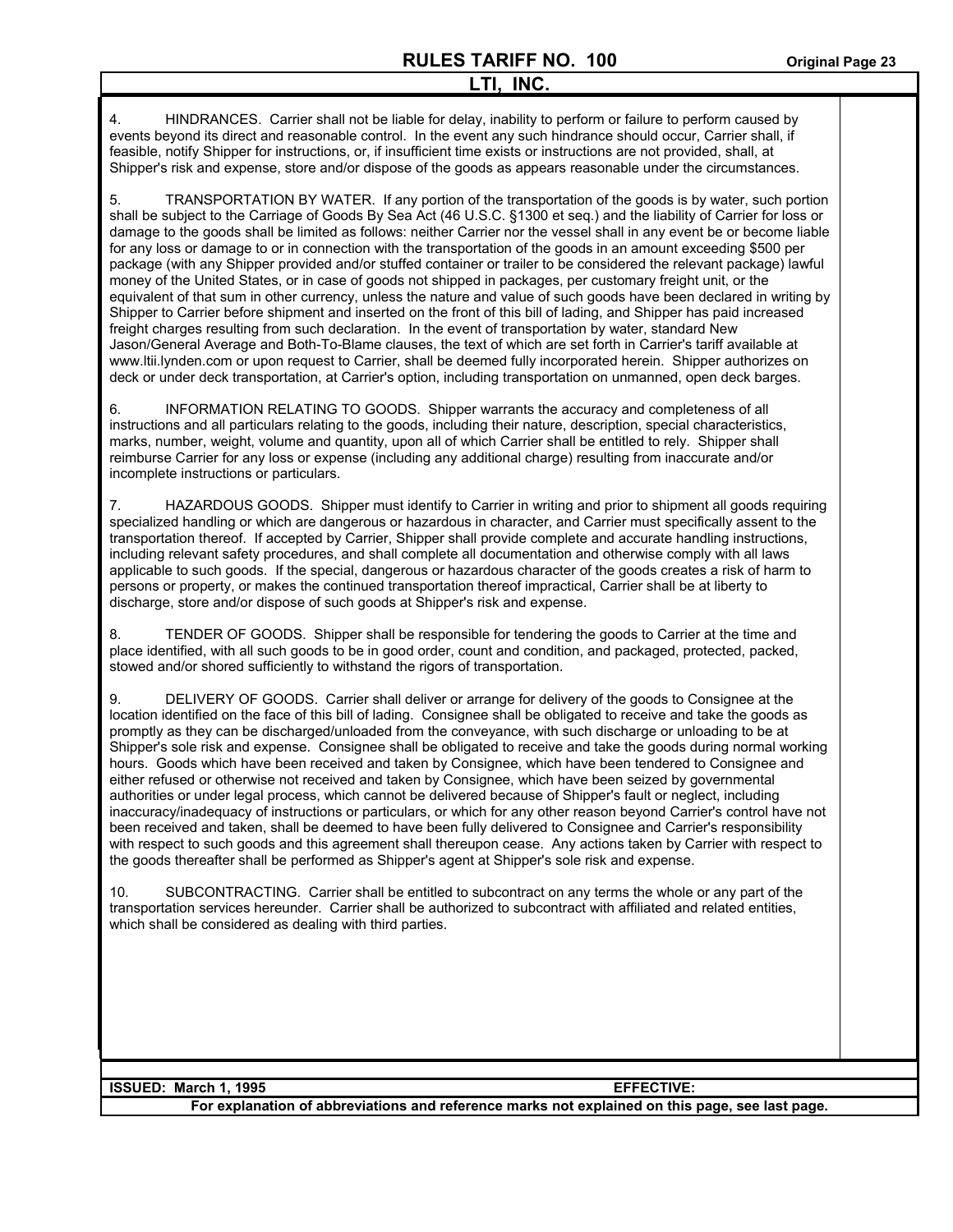INC.

11. LIABILITY FOR LOSS, DAMAGE, ETC. TO GOODS: Carrier's liability with respect to the goods, Shipper and any other person or entity claiming with respect to the goods, and whether for loss, damage, delay, shortage, misdelivery, failure to deliver or otherwise, shall be only as follows:

a. Exceptions. Carrier shall not be liable for loss, damage, delay, shortage, misdelivery, failure to deliver or other result caused by: act of God; peril of the sea or air; act of terrorism; act of a public enemy; act of war; act of public authority or other with apparent public authority; fire, unless caused by the actual fault or privity of Carrier; quarantine; act or omission of Shipper or the owner of the goods, or their agent or representative; strike, lockout or other labor dispute; sabotage; riot or other civil commotion; wastage in bulk or weight or arising from the nature of the goods; inherent vice; improper or insufficient packing, securing, packaging, marking or addressing; latent defect not discoverable by due diligence; compliance with instructions from Shipper; goods loaded by Shipper into sealed containers or other packages, providing the seal remains unbroken and the container is not physically damaged itself; error in operation or navigation; and/or any other cause arising without the actual fault and privity of Carrier, its agents and representatives.

b. Consequential Damages. Carrier shall not be responsible or liable for any indirect, consequential or special damages of any type or nature whatsoever and howsoever arising, including, without limitation, loss of profits, loss of income, loss of business opportunity, business interruption, loss or use and/or loss of ability to use undamaged component or system parts, whether resulting from negligence, breach of contract or otherwise, and regardless of whether such damages may have been foreseeable by any person or entity.

c. Limitation of Liability; Higher Value. Except as noted in section 5., above, Carrier's liability with respect to the goods, whether for loss, damage, delay, shortage, misdelivery, failure to deliver or otherwise, shall be the lesser of the actual cost to repair, replace and/or deliver the goods or ten cents (\$0.10) per pound actual weight of the lost, damaged, etc. goods. If Shipper has declared to Carrier in writing a higher value for the goods and Carrier has agreed to carry the goods at the higher value so declared, then Carrier's liability shall be the lesser of the actual cost to repair, replace and/or deliver such goods or the value so declared. An additional charge shall be incurred for any such agreed declaration. Carrier shall not be liable to Shipper or any other claiming with respect to the goods, whether for loss, delay, shortage, misdelivery, failure to deliver or otherwise, or in tort, contract or upon any other theory, other than as set forth herein, and Shipper agrees to indemnify and hold harmless (including legal fees and costs) Carrier of and from any loss, damage, expense, liability, claim and/or suit arising out of or in any fashion relating to the goods other than as specifically allocated to Carrier herein.

d. Delivery in Good Condition. Delivery of the goods without written notification of damage on the front of the bill of lading or delivery receipt shall be prima facie evidence that the goods have been delivered in the same good order, count and condition as when received.

e. Claims. As a condition precedent to recovery against Carrier:

1. The goods must be carefully inspected by Shipper or Consignee immediately upon delivery, and any loss or damage which would then be evident must be noted on Carrier's copy of the bill of lading and/or delivery receipt or the goods shall be conclusively presumed to have been delivered in the same good order, count and condition as when received.

2. In the event of loss or damage which is not ascertainable at delivery, written notice of loss, damage, shortage, etc. involving the goods must be given to Carrier within fifteen (15) days of delivery, after which time with no such notice having been given it shall be conclusively presumed that the goods were delivered in the same good order, count and condition as when received.

3. In the event of goods which are delayed, lost or otherwise not delivered, Carrier must be given written notice of the delay, loss or failure to deliver within fifteen (15) days from the date upon which the goods should have been delivered or the goods shall be conclusively presumed to have been delivered in the same good order, count and condition as when received.

4. Carrier shall have a reasonable opportunity to inspect the goods, including their packing and packaging, in the same condition as upon delivery and before any alteration or destruction thereof.

| I ISSUED: March 1, 1995                                                                         | <b>EFFECTIVE:</b> |  |
|-------------------------------------------------------------------------------------------------|-------------------|--|
| For explanation of abbreviations and reference marks not explained on this page, see last page. |                   |  |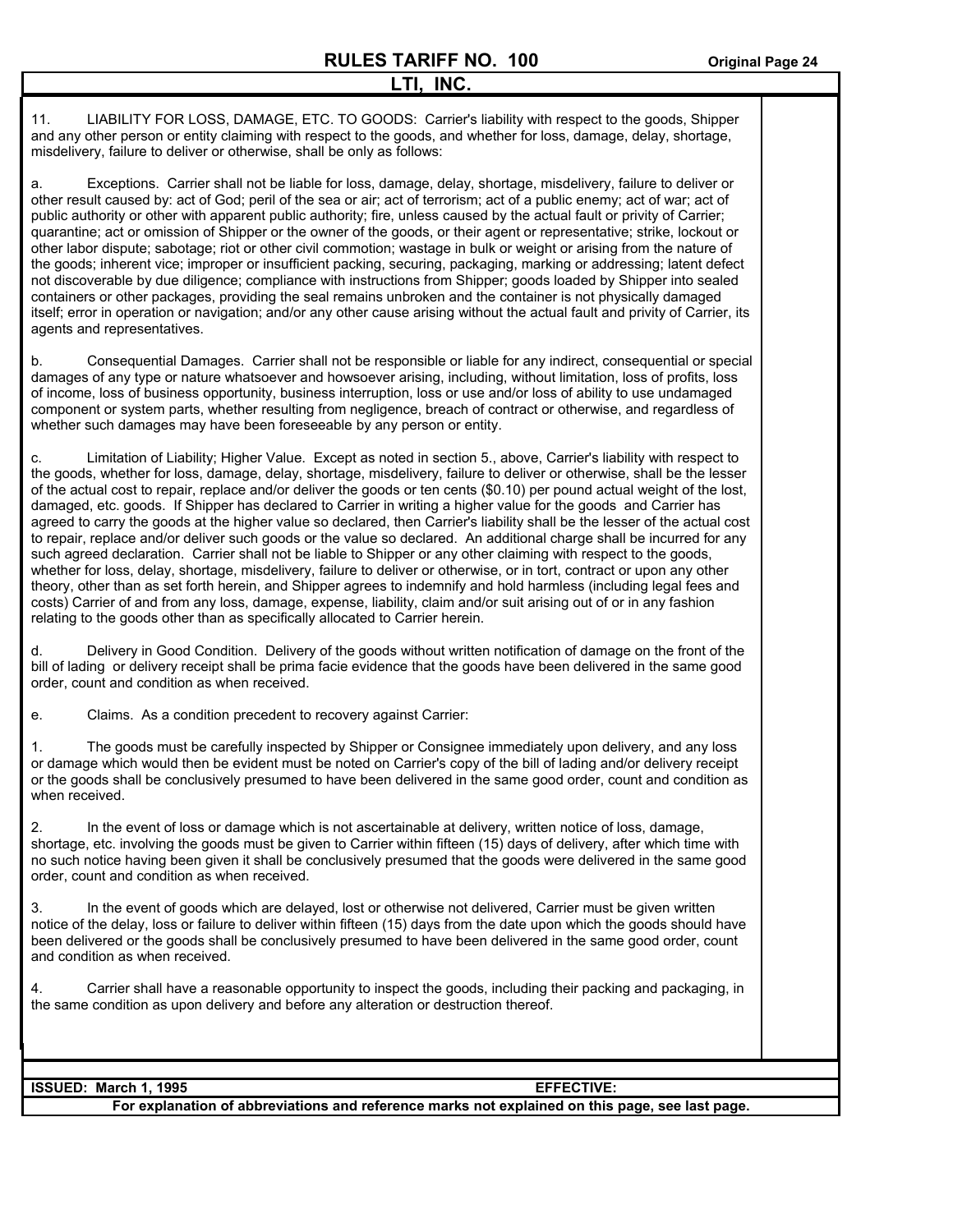5. Written claim for loss/damage, specifying the particulars thereof, must be filed with Carrier within nine (9) months of delivery, date by which the goods should have been delivered, or date on which Carrier disallowed the claim or pertinent part of the claim, whichever is later.

6. Any suit against Carrier must be filed within two (2) years following date of delivery of the goods, date which the goods should have been delivered, or date from which Carrier disallowed the claim or pertinent part of the claim, whichever is later.

7. There shall be no recovery against Carrier until freight and all charges due Carrier have been paid in full.

12. EXTENSION OF BENEFITS. All limitations upon, and exceptions and defenses to, liability granted to Carrier pursuant to this agreement shall be deemed automatically extended to all parent, subsidiary and affiliated entities and all subcontractors of Carrier, and the members, directors, officers, employees and agents of each of the foregoing.

13. GOVERNING LAW AND FORUM. The federal laws of the United States shall be applicable to this bill of lading to the extent there is a specific federal statute or rule of law, but otherwise the laws of the state of Washington shall apply. Any suit relating to this bill of lading must be filed in, and the parties hereby consent to the exclusive personal jurisdiction of, the state or federal court located in Seattle, Washington; unless specifically prohibited by law, the substantially prevailing party in any such litigation shall be entitled to recover its reasonable legal fees and costs from the other party.

14. EXECUTION. This bill of lading may be executed by agents and/or representatives of the parties; upon Shipper's consent, verbal or otherwise, Carrier may sign for and on behalf of Shipper as its agent for such limited purpose. Upon tender of the goods to Carrier, Shipper shall be deemed to have consented to the terms and conditions of this bill of lading and carrier's tariff, regardless of whether this bill of lading shall have been issued to, or executed by, Shipper. This bill of lading may be executed in counterparts and/or by facsimile, with a facsimile signature deemed equivalent to an original signature.

15. ENTIRE AGREEMENT. This bill of lading, including any transportation agreement, rate quotation, load confirmation, delivery receipt, freight invoice and/or other document issued by Carrier with respect to the goods as well as Carrier's tariff, constitutes the entire agreement between the parties and supersedes all prior and contemporaneous communications and agreements, whether oral or written. This bill of lading supersedes and replaces any bill of lading or other document issued by a party other than Carrier with respect to the goods, including any bill of lading or other document from Shipper. The headings used herein are for convenience of reference only, and are not substantative. This bill of lading shall be construed neutrally, and as the mutual assent of both parties, rather than for or against either party. This bill of lading may not be altered or amended without Carrier's written consent.

| <b>ISSUED: March 1, 1995</b> | <b>EFFECTIVE:</b>                                                                               |
|------------------------------|-------------------------------------------------------------------------------------------------|
|                              | For explanation of abbreviations and reference marks not explained on this page, see last page. |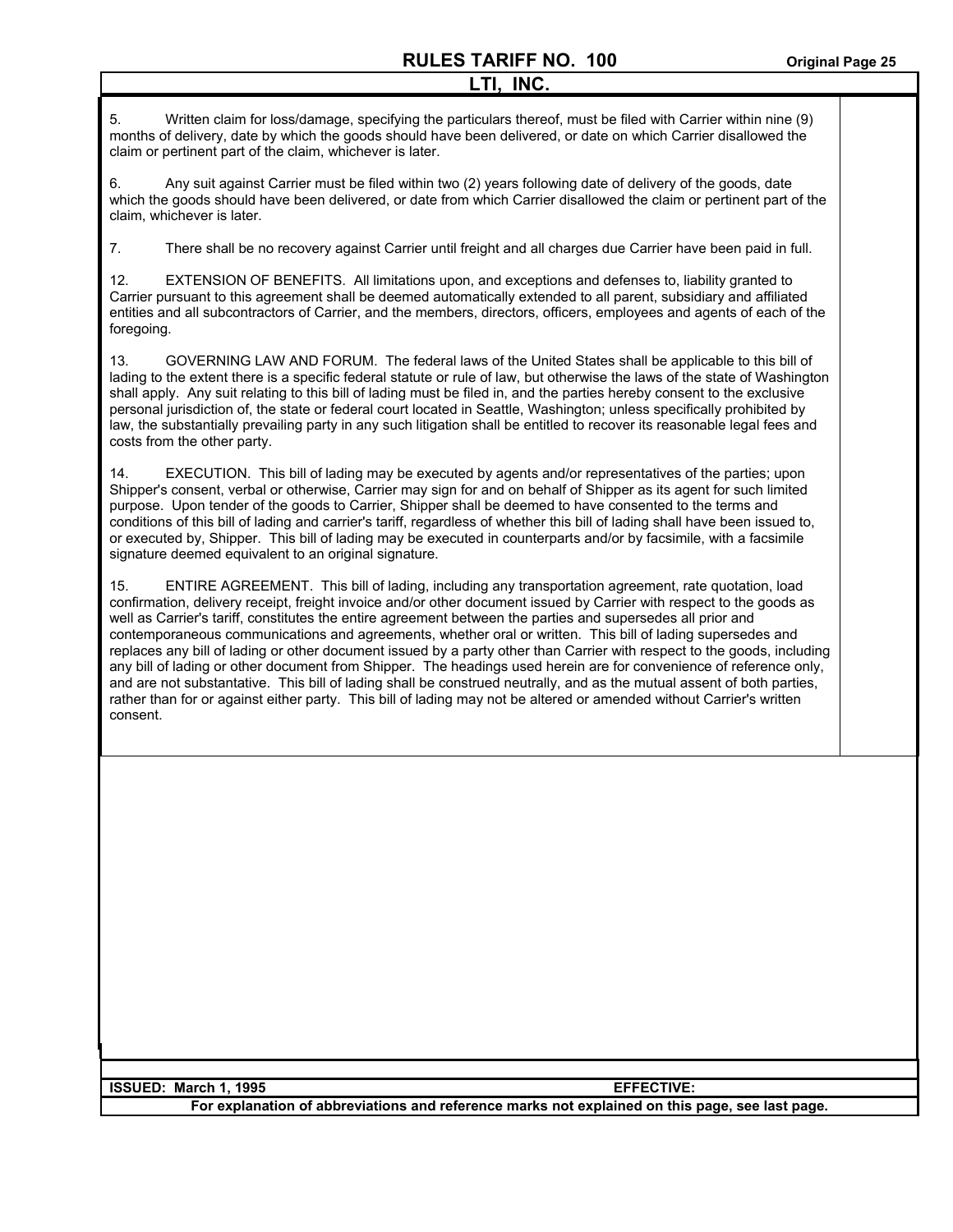$\mathsf I$ 

⅂

| LTI, INC.                                                                                                                                                                                                                                                                                                                                                                            |             |
|--------------------------------------------------------------------------------------------------------------------------------------------------------------------------------------------------------------------------------------------------------------------------------------------------------------------------------------------------------------------------------------|-------------|
| <b>RULES</b>                                                                                                                                                                                                                                                                                                                                                                         | <b>ITEM</b> |
| <b>EXTRA DRIVERS IN SLEEPER CAB SERVICE</b>                                                                                                                                                                                                                                                                                                                                          |             |
| When at the request of the shipper or the consignee, the carrier furnishes an extra driver to make up a<br>sleeper team, such extra driver will be provided at an additional charge of thirty (30¢) cents per mile, in addition<br>to all other applicable rates and charges.                                                                                                        | 370         |
| <b>TARPING CHARGE</b>                                                                                                                                                                                                                                                                                                                                                                |             |
| Truckload shipments loaded in open top or flatbed vehicles, moving under rates and provisions referencing<br>this Tariff, will be tarped by this carrier. A charge of \$22.50 shall be made for each trailer so tarped. (See<br>Exception)                                                                                                                                           | 380         |
| EXCEPTION:<br>When the shipper places a notation on the Bill of Lading, either that the shipper will tarp the<br>shipment or that the shipment does NOT require such protection, this charge will NOT apply.                                                                                                                                                                         |             |
| CANCELING ORIGINAL AND REVISED PAGES, EXCEPT THE TITLE PAGE                                                                                                                                                                                                                                                                                                                          |             |
| When this Tariff is amended by revised pages, the cancellation of prior pages, except the Title Page, will be<br>affected by means of this rule. A revised page will not show a cancellation notice except when a cancellation<br>notice is necessary because of suspension, rejection or other reason. Revisions of each page will be<br>published and filed in numerical sequence. | 382         |
| Except where a specific cancellation is shown on a new revised page, a revised page cancels any and all<br>uncanceled revised or original pages, or uncanceled, portions thereof, which bear the same page number.                                                                                                                                                                   |             |
| For example: "First Revised Page 8" will have the effect of canceling Original Page 8. "2nd Revised Page 5"<br>will have the effect of canceling 1st Revised Page 5. "13th Revised Page 6" will have the effect of canceling<br>12th Revised Page 6 and also 11th Revised Page 6 if the cancellation of 12th takes place on or before its<br>effective date.                         |             |
| DETENTION OF EQUIPMENT - INTERNATIONAL BORDER CROSSING POINTS                                                                                                                                                                                                                                                                                                                        |             |
| Delays when crossing international borders resulting from waiting in line, clearing customs or working with<br>brokers for customs clearance, will be subject to a charge of \$11.25 per one-quarter $(\frac{1}{4})$ hour, or fraction<br>thereof, for all time in excess of one (1) hour.                                                                                           | 390         |
| INTERNATIONAL BORDER CROSSINGS UNDER DISTANCE RATES                                                                                                                                                                                                                                                                                                                                  |             |
| On shipments moving exclusively under distance rates, an additional charge of seven (7) cents per 100<br>pounds will be added to rates for the movement of cargo across international borders.                                                                                                                                                                                       | 395         |
|                                                                                                                                                                                                                                                                                                                                                                                      |             |
| ISSUED: March 1, 1995<br><b>EFFECTIVE:</b>                                                                                                                                                                                                                                                                                                                                           |             |
| For explanation of abbreviations and reference marks not explained on this page, see last page.                                                                                                                                                                                                                                                                                      |             |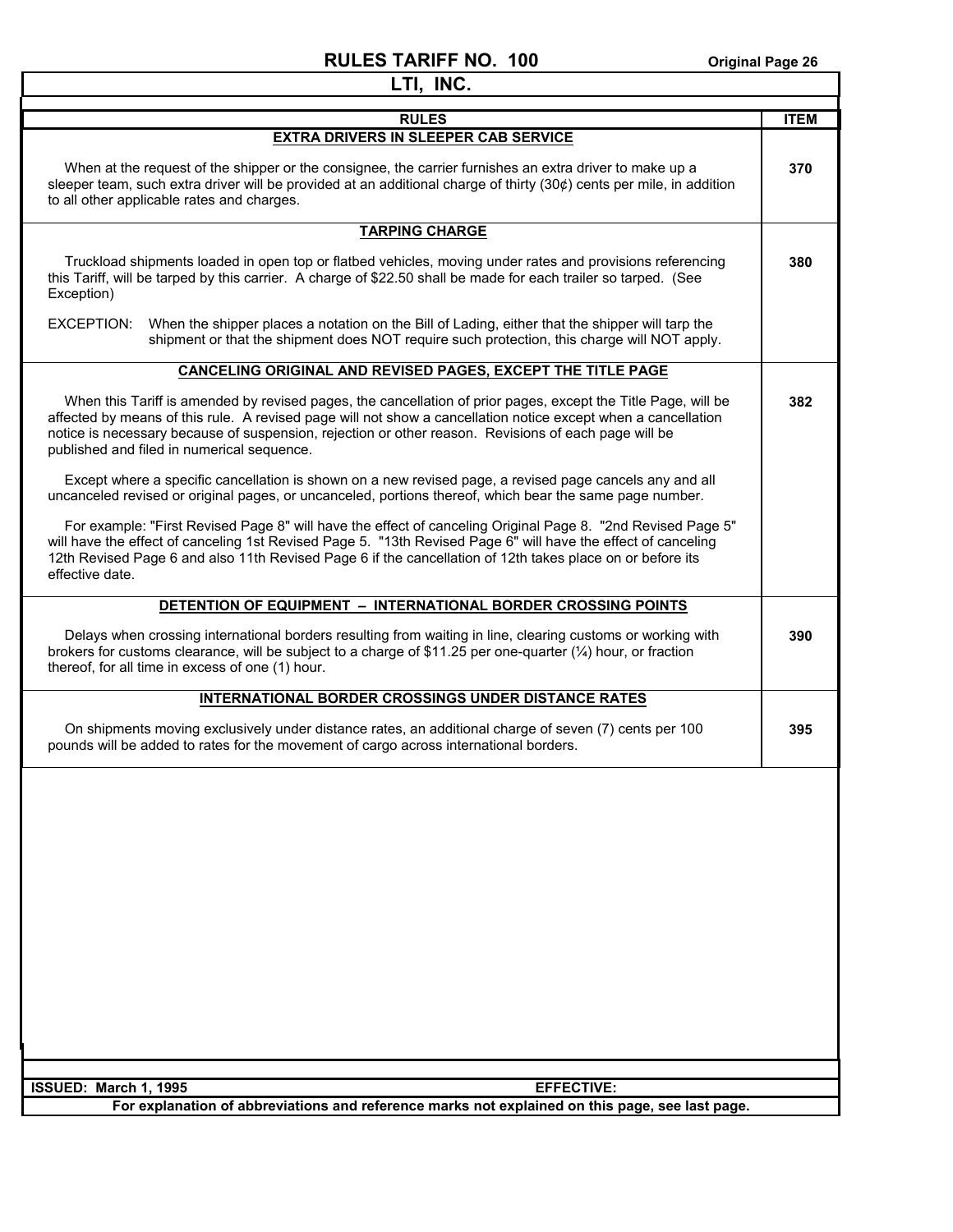|     | LTI, INC.                                                                                                                                                                                                                                                                                                                                                                                                 |             |
|-----|-----------------------------------------------------------------------------------------------------------------------------------------------------------------------------------------------------------------------------------------------------------------------------------------------------------------------------------------------------------------------------------------------------------|-------------|
|     | <b>RULES</b>                                                                                                                                                                                                                                                                                                                                                                                              | <b>ITEM</b> |
|     | <b>LIMITATION OF SERVICE - IMPRACTICAL OPERATIONS</b>                                                                                                                                                                                                                                                                                                                                                     |             |
| (a) | Nothing in this Tariff shall be construed as making it binding on the carrier to pick up and/or to deliver<br>freight at locations from or to which it is impractical to operate trucks on account of conditions of<br>highways, streets or alleys, or because of riots or strikes, or when loading or unloading facilities are<br>inadequate.                                                            | 400         |
| (b) | When a shipment is consigned to points to which it is impractical to make deliveries in truck and trailer<br>units and it is necessary that the trailer load be transferred to the truck and deliveries be made with a<br>single truck, the following will apply:                                                                                                                                         |             |
|     | The applicable rate shall be the regularly published rate from point of origin to the final destination<br>(1)<br>plus charges provided in Item 300, Paragraph (b) from the time the truck arrives at destination with<br>the first portion of the shipment until the delivery of the entire shipment has been completed.                                                                                 |             |
|     | When shipments are accepted which are consigned to a destination which require the type of<br>(2)<br>service described above, the shipper or consignee must be notified by the carrier before such<br>service is rendered.                                                                                                                                                                                |             |
|     | (3)<br>When it is necessary to use pumping equipment to make such transfers, the charges provided in<br>paragraph (c) of Item 520 will also be assessed.                                                                                                                                                                                                                                                  |             |
| (c) | Carrier is NOT bound to transport property by any particular schedule or in time for any particular market<br>or otherwise than with reasonable dispatch.                                                                                                                                                                                                                                                 |             |
|     | <b>CLAIMS AND OVERCHARGES</b>                                                                                                                                                                                                                                                                                                                                                                             |             |
|     | This Tariff is subject to the following CODE OF FEDERAL REGULATIONS - TITLE 49 Rules:                                                                                                                                                                                                                                                                                                                     | 407         |
| 1:  | Part 1005 - PRINCIPLES AND PRACTICES FOR THE INVESTIGATION AND VOLUNTARY<br>DISPOSITION OF LOSS AND DAMAGE CLAIMS AND PROCESSING SALVAGE.                                                                                                                                                                                                                                                                 |             |
| 2:  | PART 1008 - PROCEDURES GOVERNING THE PROCESSING, INVESTIGATION, AND<br>DISPOSITION OF OVERCHARGE, DUPLICATE PAYMENT, OR OVER COLLECTION CLAIMS.                                                                                                                                                                                                                                                           |             |
|     | See also Rules 1000-1011 and 1100-1108 herein.                                                                                                                                                                                                                                                                                                                                                            |             |
|     | <b>MINIMUM CHARGE</b>                                                                                                                                                                                                                                                                                                                                                                                     |             |
|     | The minimum charge per shipment shall be \$205.00. The minimum charge applies to freight charges<br>ONLY. Accessorial charges shall be considered as a separate item and will be added to the minimum charge<br>where applicable, (See Exception 1).                                                                                                                                                      | 415         |
|     | EXCEPTION 1: This minimum charge will NOT apply when shipper and/or consignee tenders two (2) or<br>more loads moving under rates referencing this Tariff, at one time, to be transported in a<br>single unit of equipment, or in multiple units of shipper furnished equipment, to one or more<br>consignees when NO cleaning or return of equipment to carrier's terminal is required<br>between loads. |             |
|     |                                                                                                                                                                                                                                                                                                                                                                                                           |             |
|     | ISSUED: March 1, 1995<br><b>EFFECTIVE:</b>                                                                                                                                                                                                                                                                                                                                                                |             |
|     | For explanation of abbreviations and reference marks not explained on this page, see last page.                                                                                                                                                                                                                                                                                                           |             |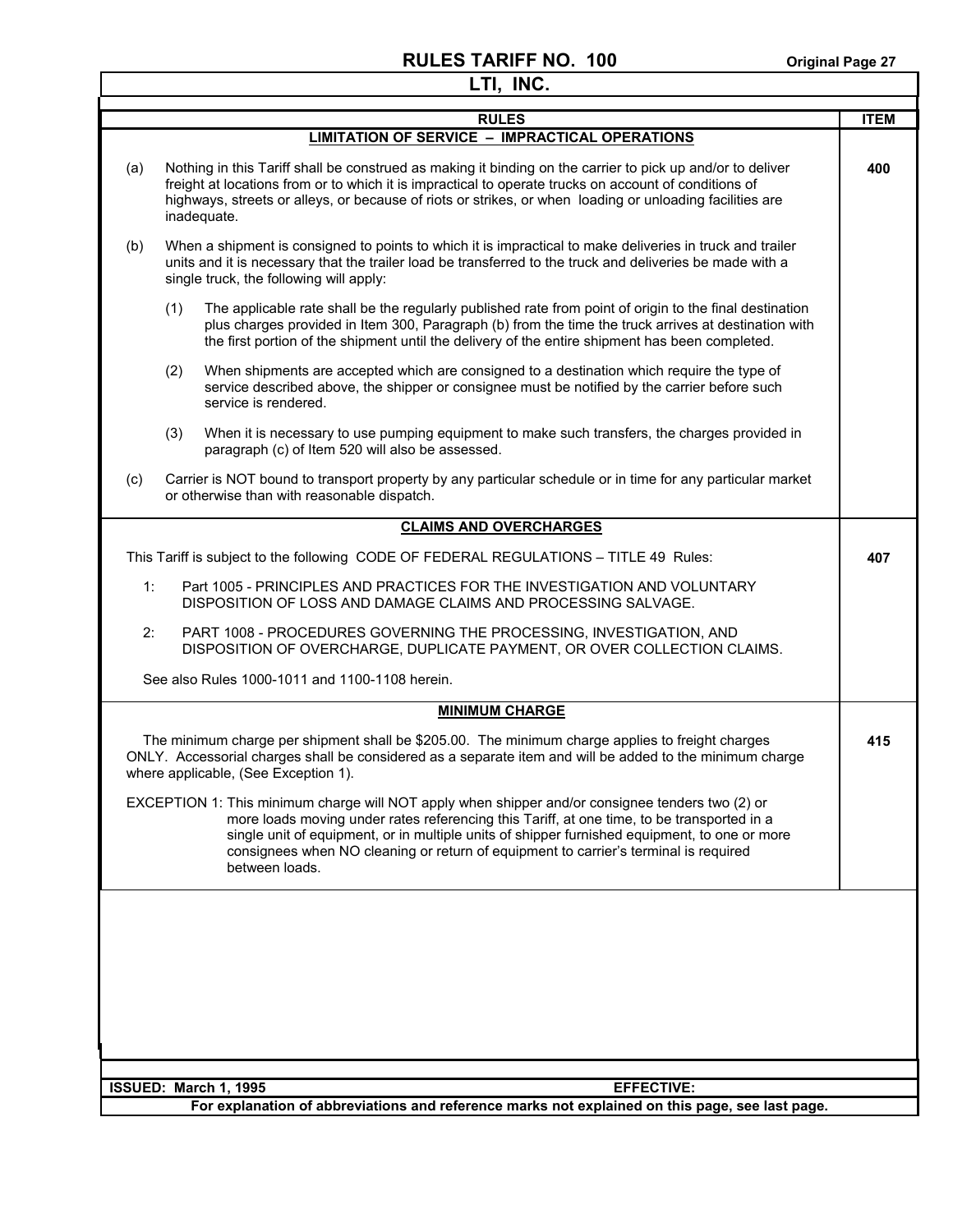| LTI, INC.                                                                                                                                                                                                                                                                                                                                                                                                          |             |
|--------------------------------------------------------------------------------------------------------------------------------------------------------------------------------------------------------------------------------------------------------------------------------------------------------------------------------------------------------------------------------------------------------------------|-------------|
| <b>RULES</b>                                                                                                                                                                                                                                                                                                                                                                                                       | <b>ITEM</b> |
| <b>MINIMUM WEIGHTS</b>                                                                                                                                                                                                                                                                                                                                                                                             |             |
| Except as otherwise provided, rates referencing this Tariff are truckload rates and are based upon the tank<br>truck or tank vehicle (See Item 280 - Definition of Terms) being loaded to its full visible capacity but not in<br>excess of its legal road weight limit, as follow: (Subject to Note 1)                                                                                                            | 420         |
| (a)<br>When the shipper tenders a truckload shipment to the carrier and so indicates on the Shipping Order,<br>the actual weight loaded shall be used to determine the freight charges providing the loading of the<br>equipment is supervised by the carrier.                                                                                                                                                     |             |
| When, however, the shipper does not tender a truckload shipment but directs that a specific quantity,<br>(b)<br>which is less than the full visible carrying capacity or legal road weight limit of the tank truck or tank<br>vehicle, be loaded, freight charges will be assessed on basis of the general minimum weight provided in<br>the rate Item or the actual weight of the shipment, whichever is greater. |             |
| The legal road weight limit carrying capacity shall not be subject to posted seasonal limitations.                                                                                                                                                                                                                                                                                                                 |             |
| Note 1:<br>When the weight of the shipment as tendered exceeds the full visible or legal carrying capacity of<br>the tank truck or tank vehicle, weight in excess of that which can be loaded on the tank truck or tank<br>vehicle will be charged for as separate shipment for each tank truck or tank vehicle used.                                                                                              |             |
|                                                                                                                                                                                                                                                                                                                                                                                                                    |             |
| ISSUED: March 1, 1995<br><b>EFFECTIVE:</b>                                                                                                                                                                                                                                                                                                                                                                         |             |
| For explanation of abbreviations and reference marks not explained on this page, see last page.                                                                                                                                                                                                                                                                                                                    |             |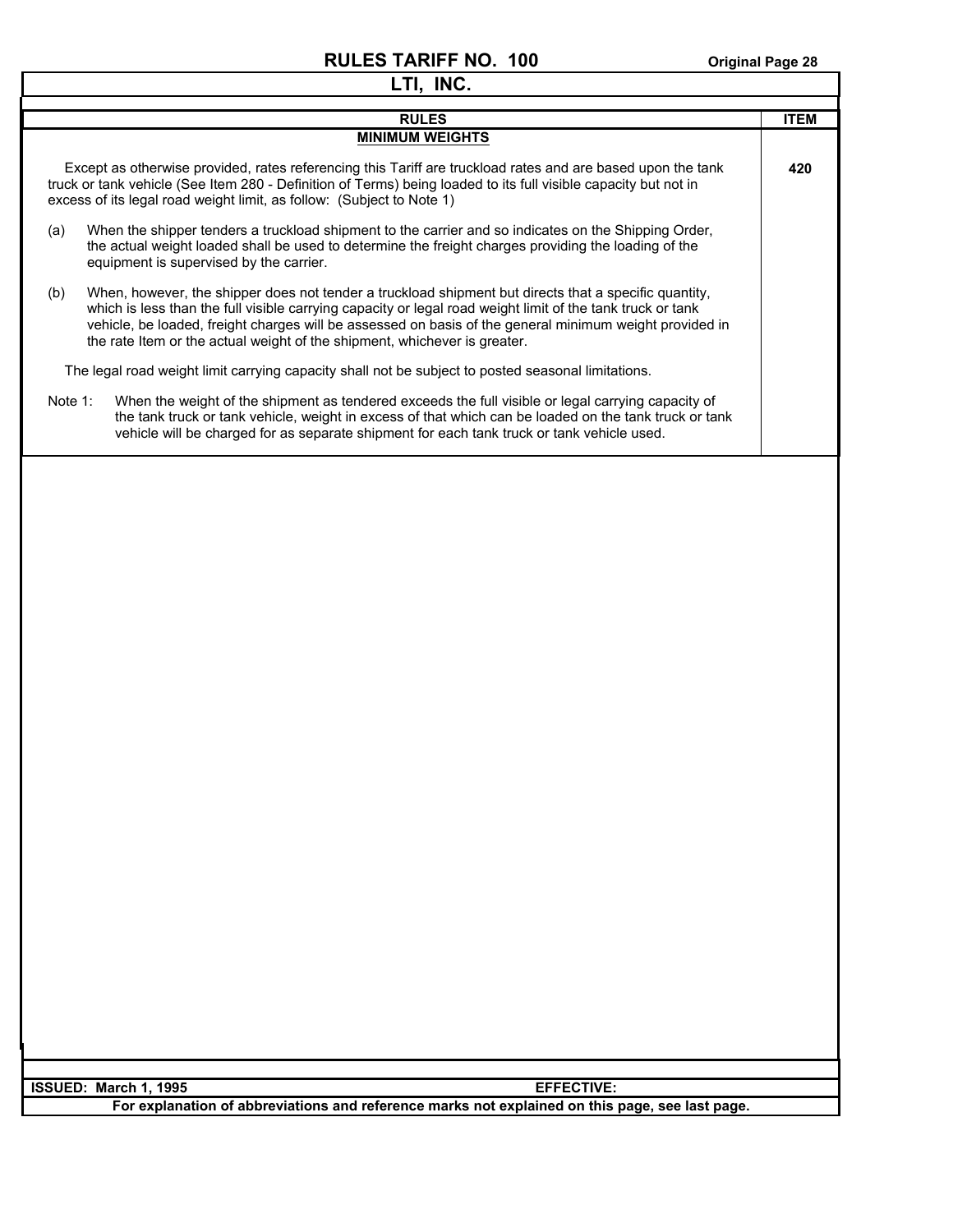| LTI, INC.                                                                                                                                                                                                                                                                                                                                                                                                                                                                                                                                                                                                                                                                                                                                                                                                                          |             |
|------------------------------------------------------------------------------------------------------------------------------------------------------------------------------------------------------------------------------------------------------------------------------------------------------------------------------------------------------------------------------------------------------------------------------------------------------------------------------------------------------------------------------------------------------------------------------------------------------------------------------------------------------------------------------------------------------------------------------------------------------------------------------------------------------------------------------------|-------------|
| <b>RULES</b>                                                                                                                                                                                                                                                                                                                                                                                                                                                                                                                                                                                                                                                                                                                                                                                                                       | <b>ITEM</b> |
| <b>PAYMENT OF CHARGES</b>                                                                                                                                                                                                                                                                                                                                                                                                                                                                                                                                                                                                                                                                                                                                                                                                          |             |
| Freight shall be as identified by Carrier in its applicable rate quotation, transportation agreement, bill of<br>lading and/or tariff. Shipper, including all entities defined as such herein, shall be separately liable for freight<br>and other lawful charges accruing on the shipment, as billed or corrected, except that collect shipments may<br>move without recourse to the consignor upon Shipper's request and Carrier consent, both of which must be<br>made in writing and endorsed or attached to the relevant bill of lading. Nevertheless, Shipper, including all<br>entities defined as such herein, shall remain liable for freight and charges when there has been an erroneous<br>determination of the freight and/or charges assessed based upon incomplete or incorrect information provided<br>by Shipper. | 425         |
| Shipper shall be responsible for all assessments, charges and/or expenses upon or against the goods<br>pursuant to the bill of lading and/or Carrier's tariff, including, without limitation, all dues, taxes, duties, fines,<br>penalties applicable to the goods, advances made by Carrier, additional expenses incurred by virtue of<br>Shipper's actions, omissions or failure to comply with its obligations hereunder and expenses incurred as a<br>result of unforeseen or extraordinary circumstances. Freight and/or charges based upon inaccurate or<br>incomplete instructions or particulars from Shipper may be recalculated by Carrier.                                                                                                                                                                              |             |
| Freight and all other charges shall be deemed fully earned upon tender of the goods by Shipper or<br>commencement of performance by Carrier, whichever shall first occur, and payable in advance and/or prior to<br>delivery of goods unless otherwise agreed in writing by Carrier. All sums due shall be payable in U.S. dollars<br>without deduction or offset. Interest on sums which are due but have not been paid shall accrue at the rate of<br>one percent (1%) per month or the highest rate allowed by law until fully paid. Shipper, specifically including all<br>entities identified in the definition of that term, shall be jointly and severally liable for payment of all sums due<br>Carrier hereunder.                                                                                                         |             |
| Carrier shall have a lien upon all goods transported hereunder, which lien shall survive delivery, to secure<br>payment of sums due hereunder. Further, Shipper grants Carrier a consensual lien upon all Shipper's<br>personal property subsequently in the possession of Carrier to secure payment of all charges due hereunder.<br>Carrier may assert such lien rights at any time, including withholding delivery until full payment is made and/or<br>public or private sale of the personal property; sale proceeds shall be first applied to all costs of sale, then to<br>sums due Carrier, with the balance to be paid to Shipper.                                                                                                                                                                                        |             |
| Credit will not be extended to shippers except upon written agreement by Carrier and execution of Carrier's<br>credit agreement, and then only to the extent identified in Carrier's credit agreement.                                                                                                                                                                                                                                                                                                                                                                                                                                                                                                                                                                                                                             |             |
|                                                                                                                                                                                                                                                                                                                                                                                                                                                                                                                                                                                                                                                                                                                                                                                                                                    |             |
| <b>EFFECTIVE:</b><br>ISSUED: March 1, 1995                                                                                                                                                                                                                                                                                                                                                                                                                                                                                                                                                                                                                                                                                                                                                                                         |             |
| For explanation of abbreviations and reference marks not explained on this page, see last page.                                                                                                                                                                                                                                                                                                                                                                                                                                                                                                                                                                                                                                                                                                                                    |             |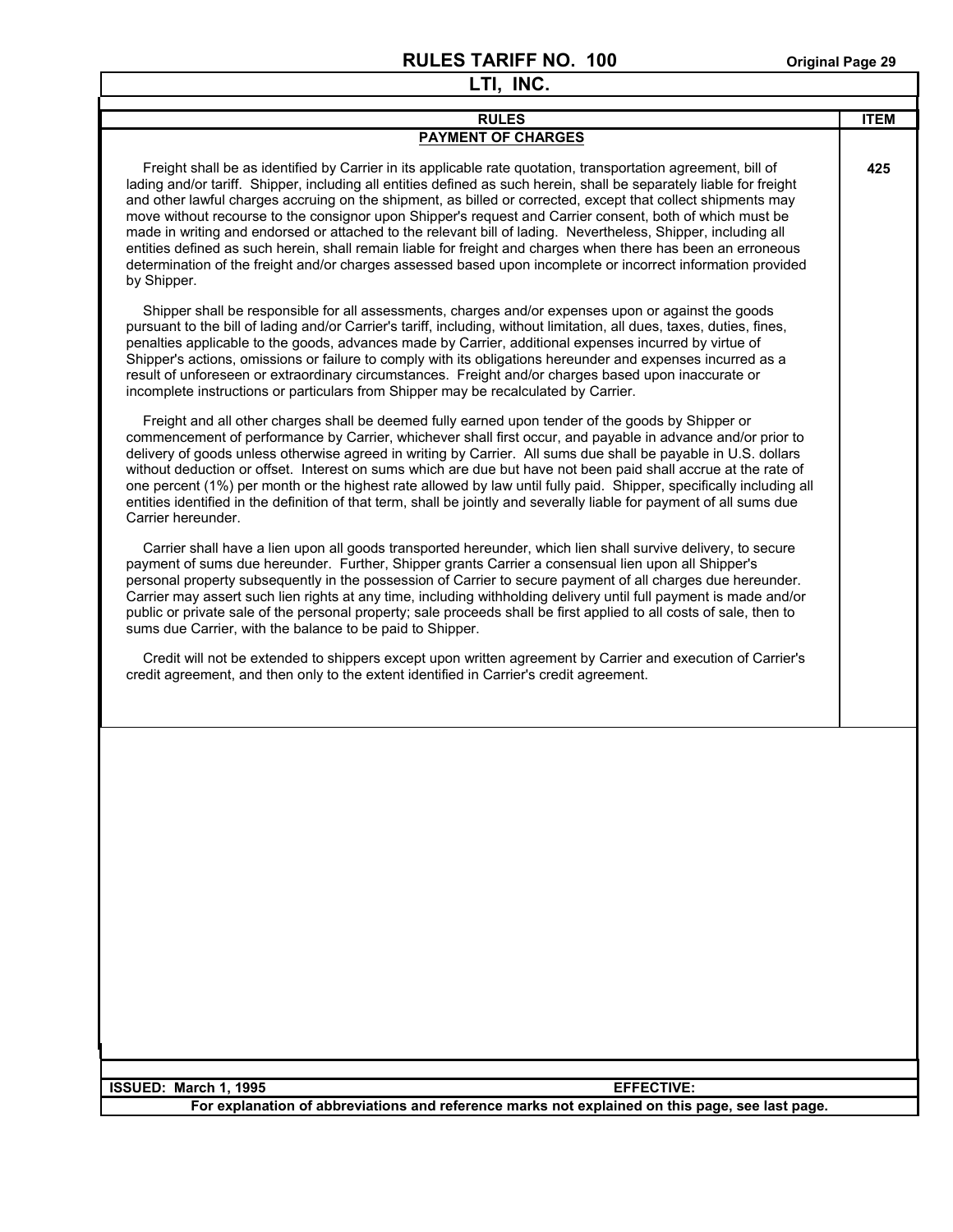| LTI, INC.                                                                                                                                                                                                                                                                                                                                                                                                                                                                                                                                                                                                                            |             |
|--------------------------------------------------------------------------------------------------------------------------------------------------------------------------------------------------------------------------------------------------------------------------------------------------------------------------------------------------------------------------------------------------------------------------------------------------------------------------------------------------------------------------------------------------------------------------------------------------------------------------------------|-------------|
| <b>RULES</b>                                                                                                                                                                                                                                                                                                                                                                                                                                                                                                                                                                                                                         | <b>ITEM</b> |
| <b>PROTECTIVE SERVICE</b>                                                                                                                                                                                                                                                                                                                                                                                                                                                                                                                                                                                                            |             |
| Except as may be otherwise provided, rates applicable on commodities requiring protection from heat or<br>cold include the use of insulated tank vehicles, but do not include refrigeration or heater service, nor do they<br>obligate the carrier to provide tank vehicles specially equipped to provide such services.                                                                                                                                                                                                                                                                                                             | 430         |
| Heater Service - when furnished by the carrier: Upon request of the shipper, carrier will provide the<br>(a)<br>following described services:                                                                                                                                                                                                                                                                                                                                                                                                                                                                                        |             |
| Pre-heating a tank vehicle prior to loading, subject to an additional charge of \$11.25 per one-<br>(1)<br>quarter hour or fraction thereof per tank vehicle of pre-heating time required.                                                                                                                                                                                                                                                                                                                                                                                                                                           |             |
| Heating the tank vehicle after the commodity is loaded, or by effecting a temperature control of the<br>(2)<br>commodity being transported, subject to an additional charge of \$115.00 per load.                                                                                                                                                                                                                                                                                                                                                                                                                                    |             |
| Heater Service - when furnished by the shipper:<br>(b)                                                                                                                                                                                                                                                                                                                                                                                                                                                                                                                                                                               |             |
| (1)<br>When the shipper elects to provide the steam or other source of heat necessary to pre-heat tank<br>vehicle prior to its loading, or to otherwise effect temperature control of a commodity after it has<br>been loaded into carriers tank vehicle, such service shall be performed by the shipper at the points<br>of origin or destination during the time allowed for loading or unloading the shipment, except as<br>provided in paragraph (2).                                                                                                                                                                            |             |
| In the event additional time is required to perform the necessary services, or whenever it is<br>(2)<br>necessary to effect temperature control at a place other than the point of origin or destination of<br>the shipment, the provisions of Item 300, paragraph (b) will apply for the time such services<br>require. Carrier must note time involved on Bill of Lading.                                                                                                                                                                                                                                                          |             |
| When shipment requiring the service described in either paragraph (a) or (b) above is tendered to the<br>carrier, specific instructions concerning the required service must be furnished to the carrier and shown on the<br>Bill of Lading.                                                                                                                                                                                                                                                                                                                                                                                         |             |
| REJECTED OR CONTAMINATED SHIPMENTS - RETURN OF                                                                                                                                                                                                                                                                                                                                                                                                                                                                                                                                                                                       |             |
| Shipments, or parts thereof, contaminated or rejected for reasons not ascribable to the carrier and returned<br>to original point of loading by the same carrier as handled original shipment will be charged for such return<br>movement on actual weight at 50% of the rate assessed on outbound movement.                                                                                                                                                                                                                                                                                                                         | 440         |
| Such reduced rate shall apply ONLY in the event that return movement is accomplished on same trip as<br>outbound movement or in conjunction with subsequent outbound movement to same destination or a point<br>beyond, thus making empty equipment available for the return haul. Otherwise, Item 860 shall apply.                                                                                                                                                                                                                                                                                                                  |             |
| NOTE:<br>Time spent waiting for shipment to be unloaded or rejected shall be charged for as provided in Item<br>300 (Loading and Unloading Delays).                                                                                                                                                                                                                                                                                                                                                                                                                                                                                  |             |
| <b>LIEN</b>                                                                                                                                                                                                                                                                                                                                                                                                                                                                                                                                                                                                                          |             |
| Carrier shall have a lien upon all goods transported hereunder, which lien shall survive delivery, to secure payment<br>of sums due hereunder. Further, Shipper grants Carrier a consensual lien upon all Shipper's personal property<br>subsequently in the possession of Carrier to secure payment of sums due hereunder. Carrier may assert such lien<br>rights at any time, including withholding delivery until full payment is made and/or public or private sale of the<br>personal property; sale proceeds shall be first applied to all costs of sale, then to sums due Carrier, with the balance<br>to be paid to Shipper. | 472         |
|                                                                                                                                                                                                                                                                                                                                                                                                                                                                                                                                                                                                                                      |             |
| ISSUED: March 1, 1995<br><b>EFFECTIVE:</b>                                                                                                                                                                                                                                                                                                                                                                                                                                                                                                                                                                                           |             |
| For explanation of abbreviations and reference marks not explained on this page, see last page.                                                                                                                                                                                                                                                                                                                                                                                                                                                                                                                                      |             |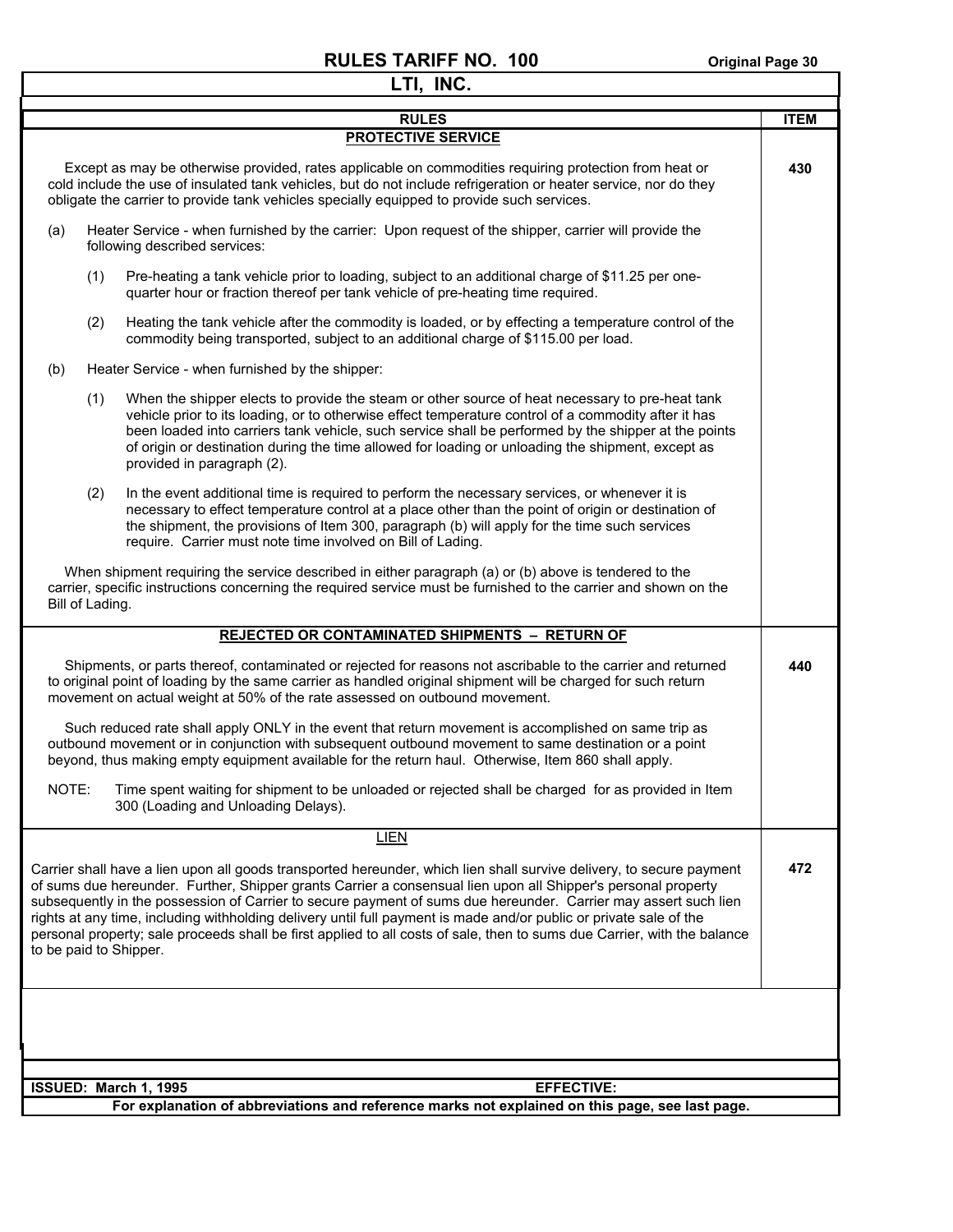|                                                                       | LTI, INC.                                                                                                                                                                                                                                                                                                                                                |             |
|-----------------------------------------------------------------------|----------------------------------------------------------------------------------------------------------------------------------------------------------------------------------------------------------------------------------------------------------------------------------------------------------------------------------------------------------|-------------|
|                                                                       | <b>RULES</b>                                                                                                                                                                                                                                                                                                                                             | <b>ITEM</b> |
|                                                                       | <b>SPECIAL PERMITS</b>                                                                                                                                                                                                                                                                                                                                   |             |
| will apply:                                                           | When, due to the size, weight or nature of a shipment, or due to restrictions in an area requiring entry by the<br>carrier's vehicle to perform pickup or delivery of a shipment, a special permit (other than annual permit) and/or<br>indemnity bond is required under the laws or regulations of a State or of a political subdivision, the following | 475         |
| (a)<br>at time of pickup --- No Charge.                               | Where shipper obtains the required documents and delivers to the carrier at his terminal or to the driver                                                                                                                                                                                                                                                |             |
| (b)<br>bond in addition to the cost thereof, if any.                  | Where carrier obtains the required documents, a charge of \$10.00 will be assessed for each permit or                                                                                                                                                                                                                                                    |             |
|                                                                       | <b>SPLIT PICKUP</b>                                                                                                                                                                                                                                                                                                                                      |             |
| point of loading.                                                     | Upon request carriers will make pickup of a single shipment or shipping papers at not more than two<br>addresses at a point of origin at an additional charge of \$45.00. One (1) hour free time will be allowed at each                                                                                                                                 | 480         |
|                                                                       | <b>SPLIT DELIVERY</b>                                                                                                                                                                                                                                                                                                                                    |             |
|                                                                       | When a shipment is made from point of origin to a given delivery point or points, and more than one delivery<br>is to be made at a final destination point, the following conditions and charges will apply:                                                                                                                                             | 500         |
| (1)<br>charge.                                                        | The charge for each delivery will be \$45.00 per stop except the last for which there shall be no added                                                                                                                                                                                                                                                  |             |
| (2)<br>delivery is made.                                              | The applicable line haul rate will be the rate from point of origin to the highest rated point at which                                                                                                                                                                                                                                                  |             |
| (3)<br>One hour free time will be allowed at each stop for unloading. |                                                                                                                                                                                                                                                                                                                                                          |             |
| (4)<br>Bills of Lading must name each unloading point.                |                                                                                                                                                                                                                                                                                                                                                          |             |
|                                                                       |                                                                                                                                                                                                                                                                                                                                                          |             |
| ISSUED: March 1, 1995                                                 | <b>EFFECTIVE:</b>                                                                                                                                                                                                                                                                                                                                        |             |
|                                                                       | For explanation of abbreviations and reference marks not explained on this page, see last page.                                                                                                                                                                                                                                                          |             |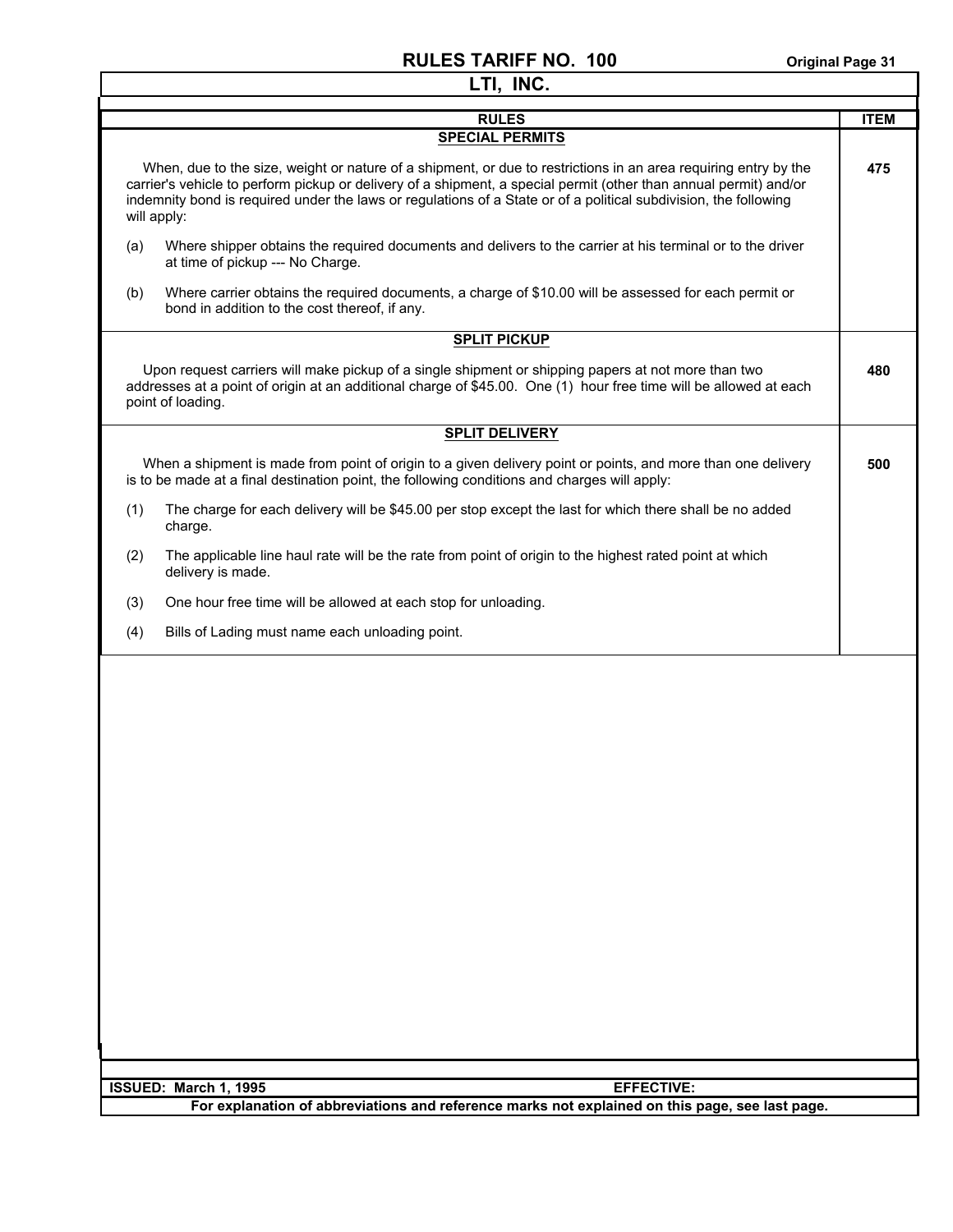|                       |    |     | LTI, INC.                                                                                                                                                                                                                                                                                                                                                                                                                                                                                                                                                                                                           |             |
|-----------------------|----|-----|---------------------------------------------------------------------------------------------------------------------------------------------------------------------------------------------------------------------------------------------------------------------------------------------------------------------------------------------------------------------------------------------------------------------------------------------------------------------------------------------------------------------------------------------------------------------------------------------------------------------|-------------|
|                       |    |     | <b>RULES</b>                                                                                                                                                                                                                                                                                                                                                                                                                                                                                                                                                                                                        | <b>ITEM</b> |
|                       |    |     | <b>STOPPING IN TRANSIT</b>                                                                                                                                                                                                                                                                                                                                                                                                                                                                                                                                                                                          |             |
| (a)                   |    |     | Shipments moving under rates named in this Tariff may be stopped in transit at one or more points to<br>complete loading and/or to partially unload as follows, (Subject to Notes):<br>Where, on shipments moving under point to point rates, the stop in transit point is located directly<br>intermediate between the points of primary origin and final destination (see Item 200) an additional<br>charge of \$45.00 per stop will be assessed.                                                                                                                                                                 | 505         |
| (b)                   |    |     | Where, on shipments moving under point to point rates, the stop in transit point is located "Off-route" and<br>not directly intermediate between the points of primary origin and final destination, an additional charge<br>of \$45.00 per stop, plus a charge for "off-route" miles traveled will be assessed as follows:                                                                                                                                                                                                                                                                                         |             |
|                       | 1. |     | The applicable charge for "off-route" miles will be determined by computing the one way mileage,<br>via the shortest practicable route, from the highway junction located on the route between the<br>points of primary origin and final destination, to the "off-route" stop in transit point.                                                                                                                                                                                                                                                                                                                     |             |
|                       | 2. |     | In the event stops in transit are to be performed at more than one point located on the same "off-<br>route" highway, the applicable charge for "off-route" miles travelled will be based upon the one<br>way mileage to the most distant point. Stops in transit may be performed at points directly<br>intermediate to the most distant point, subject only to a charge of \$45.00 per stop.                                                                                                                                                                                                                      |             |
|                       | 3. |     | The applicable charge for "off-route" miles will be determined by computing the total mileage<br>loaded and empty, from origin to destination, via stop-off point, or points, back to origin minus<br>200% of mileage from origin direct to final destination. Final destination shall be that delivery point<br>most distant from origin. That difference will be charged as excess miles at 150⊄ each in addition<br>to all other applicable charges. Off-route miles for the stop-in transit performed, however, may not<br>exceed 50% of the miles via the shortest practical route, nor a maximum of 60 miles. |             |
| (c)                   |    |     | On shipments moving exclusively under distance rates, an additional charge of \$45.00 per stop will be<br>assessed and the line haul rate to apply on the shipment will be the applicable distance rate for the total<br>mileage traveled from the initial point of loading via the stop-in-transit point or points to the point of final<br>delivery, plus the additional charges provided in this item. EXCEPTION: Not subject to Notes 1 and 2.                                                                                                                                                                  |             |
| Note 1:               |    |     | SHIPMENTS STOPPED IN TRANSIT TO PARTIALLY UNLOAD will be charged for on the basis of<br>the line haul rate applicable on the entire weight of the shipment:                                                                                                                                                                                                                                                                                                                                                                                                                                                         |             |
|                       |    | (a) | From point of origin to transit point, or                                                                                                                                                                                                                                                                                                                                                                                                                                                                                                                                                                           |             |
| Note 2:               |    | (b) | From point of origin to final destination, whichever produces the highest total charge in effect<br>on date of shipment from the primary point of origin to the final destination, plus the transit<br>charge provided in this item.<br>SHIPMENTS STOPPED IN TRANSIT TO COMPLETE LOADING will be charged for on the basis of<br>the line haul rate applicable on the entire weight of the shipment:                                                                                                                                                                                                                 |             |
|                       |    | (a) | From the transit point to destination, or                                                                                                                                                                                                                                                                                                                                                                                                                                                                                                                                                                           |             |
|                       |    | (b) | From primary point of origin to destination, whichever produces the highest total charge in<br>effect on date of shipment from the primary point of origin to the final destination, plus the<br>transit charge provided in this item.                                                                                                                                                                                                                                                                                                                                                                              |             |
|                       |    |     | Shipments moving under rates named in this Tariff may be stopped in transit at one or more points to<br>complete loading and/or to partially unload as follows (Subject to Notes):                                                                                                                                                                                                                                                                                                                                                                                                                                  |             |
| Note 3:               |    |     | Bills of Lading must show the stop points at which shipments are to be partially loaded or unloaded.                                                                                                                                                                                                                                                                                                                                                                                                                                                                                                                |             |
| Note 4:               |    |     | One hour to load or unload will be permitted at the points of origin and destination and at each stop-<br>in-transit point. Time in excess of one hour for each service will be charged for as provided in<br>paragraph (b), Item 300.                                                                                                                                                                                                                                                                                                                                                                              |             |
| Note 5:               |    |     | The provisions of this item will apply ONLY on shipments received from a single consignor at one or<br>more addresses.                                                                                                                                                                                                                                                                                                                                                                                                                                                                                              |             |
|                       |    |     |                                                                                                                                                                                                                                                                                                                                                                                                                                                                                                                                                                                                                     |             |
|                       |    |     |                                                                                                                                                                                                                                                                                                                                                                                                                                                                                                                                                                                                                     |             |
| ISSUED: March 1, 1995 |    |     | <b>EFFECTIVE:</b><br>For explanation of abbreviations and reference marks not explained on this page, see last page.                                                                                                                                                                                                                                                                                                                                                                                                                                                                                                |             |
|                       |    |     |                                                                                                                                                                                                                                                                                                                                                                                                                                                                                                                                                                                                                     |             |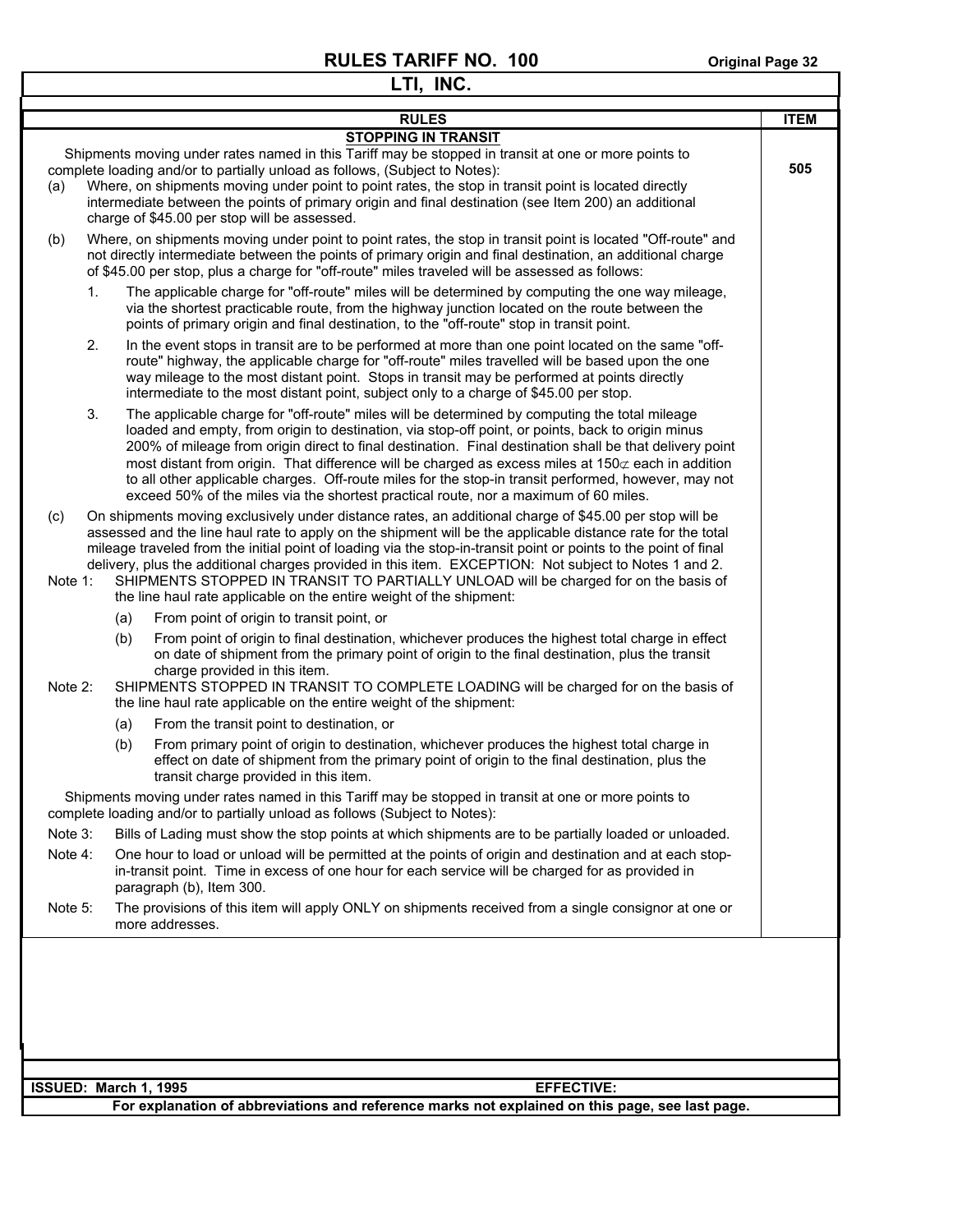|                  | LTI, INC.                                                                                                                                                                                                                                                                                                                                                                                                                                                                                                                                                            |             |
|------------------|----------------------------------------------------------------------------------------------------------------------------------------------------------------------------------------------------------------------------------------------------------------------------------------------------------------------------------------------------------------------------------------------------------------------------------------------------------------------------------------------------------------------------------------------------------------------|-------------|
|                  | <b>RULES</b>                                                                                                                                                                                                                                                                                                                                                                                                                                                                                                                                                         | <b>ITEM</b> |
|                  | SPECIAL SERVICE - REMOVABLE SIGNS                                                                                                                                                                                                                                                                                                                                                                                                                                                                                                                                    |             |
| additional cost. | When shippers of Acids, Chemicals, Fertilizers or Fertilizer Solutions request that disposable, removable<br>signs, supplied by the shipper, be displayed on carriers' equipment, such service will be provided at no                                                                                                                                                                                                                                                                                                                                                | 510         |
|                  | <b>SPECIAL SERVICES</b>                                                                                                                                                                                                                                                                                                                                                                                                                                                                                                                                              |             |
|                  | When carrier is requested to perform one or more of the following described services not in connection with<br>line-haul service, except as provided in Note 1:                                                                                                                                                                                                                                                                                                                                                                                                      | 515         |
| (1)              | Emptying storage tanks, tank cars, or disabled tank vehicles;                                                                                                                                                                                                                                                                                                                                                                                                                                                                                                        |             |
| (2)              | Furnishing a tank vehicle as a temporary storage facility;                                                                                                                                                                                                                                                                                                                                                                                                                                                                                                           |             |
| (3)              | Providing service within a plant or refinery,                                                                                                                                                                                                                                                                                                                                                                                                                                                                                                                        |             |
| and $3$ :        | such service will be provided for each tank vehicle or truck unit used, subject to the following and to Notes 1, 2                                                                                                                                                                                                                                                                                                                                                                                                                                                   |             |
| (a)              | A rate of $150¢$ per mile for all miles of operation.                                                                                                                                                                                                                                                                                                                                                                                                                                                                                                                |             |
| (b)              | A rate of \$58.00 per hour from the time the unit leaves the carrier's terminal until it returns; except for<br>driving time charged under paragraph (a). If the interior of carrier's truck and/or trailer tanks are required<br>to be cleaned following completion of service, the cleaning will be billed at actual cost. Such cost to be<br>supported by providing a copy of the cleaning invoice to payer.                                                                                                                                                      |             |
| Note 1:          | If carrier is tendered an outbound load by shipper and/or consignee ordering special services to the<br>area where the special services are to be performed, charges named in this Item will start at<br>completion of outbound delivery, and continue until all special services have been completed. In<br>determining the miles of operation referred to in paragraph (a) above, distance equal to twice<br>(200%) the outbound loaded movement miles will be deducted from the total miles traveled and the<br>charge per mile will only apply to the remainder. |             |
| Note 2:          | Above named rates include all accessorial charges except those outlined in Item 530.                                                                                                                                                                                                                                                                                                                                                                                                                                                                                 |             |
| Note 3:          | When service is performed within a ten (10) mile distance of carriers terminal, the mileage charge in<br>paragraph (a) will not apply. The hourly rate in paragraph (b) will apply from the time the unit leaves<br>the carriers terminal until it returns, including driving time.                                                                                                                                                                                                                                                                                  |             |
| Note 4:          | Shipment moving under the provisions of this Item are subject to Item 415.                                                                                                                                                                                                                                                                                                                                                                                                                                                                                           |             |
|                  |                                                                                                                                                                                                                                                                                                                                                                                                                                                                                                                                                                      |             |
|                  |                                                                                                                                                                                                                                                                                                                                                                                                                                                                                                                                                                      |             |
|                  | ISSUED: March 1, 1995<br><b>EFFECTIVE:</b><br>For explanation of abbreviations and reference marks not explained on this page, see last page.                                                                                                                                                                                                                                                                                                                                                                                                                        |             |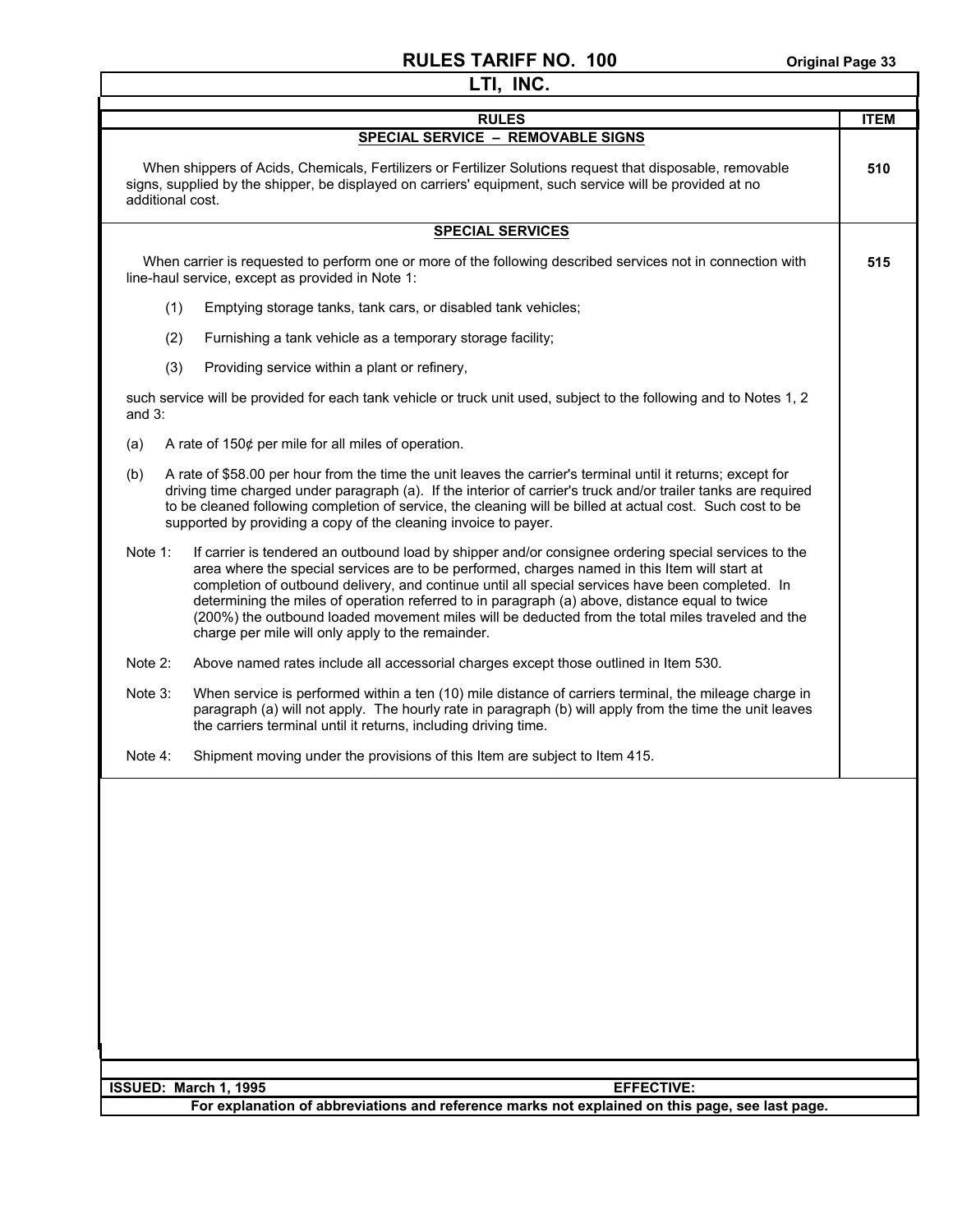|                       |                                                                                                                                                                                                                                                                                                                                                | LTI, INC.             |                                        |             |
|-----------------------|------------------------------------------------------------------------------------------------------------------------------------------------------------------------------------------------------------------------------------------------------------------------------------------------------------------------------------------------|-----------------------|----------------------------------------|-------------|
|                       |                                                                                                                                                                                                                                                                                                                                                | <b>RULES</b>          |                                        | <b>ITEM</b> |
|                       | SPECIAL SERVICES - TRAVEL OVER IRREGULAR ROADWAYS                                                                                                                                                                                                                                                                                              |                       |                                        |             |
|                       |                                                                                                                                                                                                                                                                                                                                                |                       |                                        |             |
|                       | Applies only in connection with rates or Items making specific reference to this item:                                                                                                                                                                                                                                                         |                       |                                        | 516         |
|                       | Rates referencing this Tariff apply only to travel on Interstate or U.S. highway (excluding U.S. Forest Service<br>roads), or county or city roads or highways. For any portion of a trip traveled on other than the above-<br>described roads or highways, hereafter referenced as "Irregular Roadways", the following will apply:            |                       |                                        |             |
| remaining mileage.    | First apply the applicable rate, thence apply the rates shown below for that portion of the mileage not<br>covered thereby. In the event that the total miles traveled are on irregular roadways, apply a rate of 41 cents<br>per 100 lbs. for the first 10 miles of the mileage over irregular roadways, thence apply the rates below for the |                       |                                        |             |
| <b>MILES NOT OVER</b> | <b>RATE IN CENTS</b><br>PER 100 POUNDS                                                                                                                                                                                                                                                                                                         | <b>MILES NOT OVER</b> | <b>RATE IN CENTS</b><br>PER 100 POUNDS |             |
| 5                     | 8                                                                                                                                                                                                                                                                                                                                              | 60                    | 68                                     |             |
| 10                    | 14                                                                                                                                                                                                                                                                                                                                             | 65                    | 73                                     |             |
| $\overline{15}$       | $\overline{19}$                                                                                                                                                                                                                                                                                                                                | $\overline{70}$       | 79                                     |             |
| 20                    | $\overline{24}$                                                                                                                                                                                                                                                                                                                                | $\overline{75}$       | 84                                     |             |
| 25                    | 29                                                                                                                                                                                                                                                                                                                                             | 80                    | 89                                     |             |
| 30                    | 35                                                                                                                                                                                                                                                                                                                                             | 85                    | 94                                     |             |
| 35                    | 40                                                                                                                                                                                                                                                                                                                                             | 90                    | 100                                    |             |
| 40                    | 45                                                                                                                                                                                                                                                                                                                                             | 95                    | 106                                    |             |
| 45                    | 50                                                                                                                                                                                                                                                                                                                                             | 100                   | 111                                    |             |
| 50                    | 56                                                                                                                                                                                                                                                                                                                                             | Over 100              | Add 12¢ per 10 Miles                   |             |
| 55                    | 62                                                                                                                                                                                                                                                                                                                                             | Miles                 | or Fraction Thereof                    |             |
|                       |                                                                                                                                                                                                                                                                                                                                                |                       |                                        |             |

| I ISSUED: March 1. 1995 | <b>FFFFCTIVE:</b>                                                                               |
|-------------------------|-------------------------------------------------------------------------------------------------|
|                         | For explanation of abbreviations and reference marks not explained on this page, see last page. |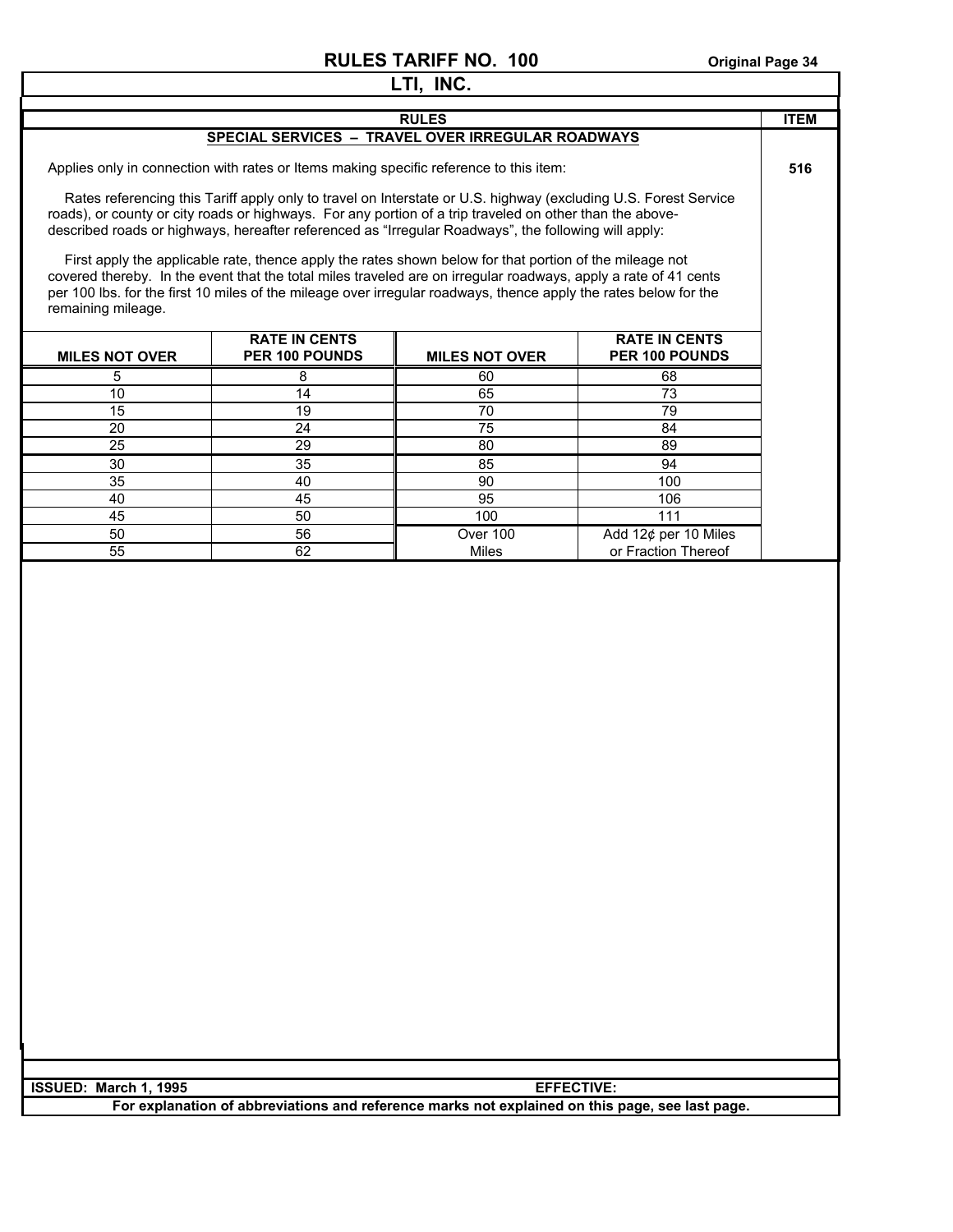| LTI, INC. |                                                                                                                                                                                                                                                                                                                                                                                                                                                                                                                                                                                                                                                                                                                                                                                                                                                                                                                                        |                                            |                                                                                                         |             |
|-----------|----------------------------------------------------------------------------------------------------------------------------------------------------------------------------------------------------------------------------------------------------------------------------------------------------------------------------------------------------------------------------------------------------------------------------------------------------------------------------------------------------------------------------------------------------------------------------------------------------------------------------------------------------------------------------------------------------------------------------------------------------------------------------------------------------------------------------------------------------------------------------------------------------------------------------------------|--------------------------------------------|---------------------------------------------------------------------------------------------------------|-------------|
|           |                                                                                                                                                                                                                                                                                                                                                                                                                                                                                                                                                                                                                                                                                                                                                                                                                                                                                                                                        | <b>RULES</b>                               |                                                                                                         | <b>ITEM</b> |
|           |                                                                                                                                                                                                                                                                                                                                                                                                                                                                                                                                                                                                                                                                                                                                                                                                                                                                                                                                        | UNLOADING COMMODITIES IN BULK              |                                                                                                         |             |
| (a)       | unloading facilities for transferring the load from carrier's trucks into storage tanks.                                                                                                                                                                                                                                                                                                                                                                                                                                                                                                                                                                                                                                                                                                                                                                                                                                               |                                            | Rates referencing this Tariff are based on consignee furnishing pumping equipment or other necessary    | 520         |
| (b)       | When any portion of a bulk liquid commodity shipment is unloaded into containers of less than 500<br>gallons capacity or when any portion of a dry bulk commodity shipment is unloaded into containers of<br>less than 200 cubic feet capacity, an additional charge of \$0.015 per gallon on liquid commodities and<br>20¢ per 100 lbs. on dry commodities will be assessed in lieu of the pumping charges. When the<br>consignee furnishes all of the unloading and barreling equipment and performs the unloading, the<br>charge for unloading into these containers will not apply. Charges named in this Item include the service<br>of one carrier employee (driver) only. Consignee shall provide at least one qualified employee to assist<br>in this service when the commodity being handled is designated as a hazardous material under the rules<br>and regulations of the "United States Department of Transportation".   |                                            |                                                                                                         |             |
| (c)       | Rates named in this Tariff do NOT include the cost of loading and/or unloading from the transporting<br>performed by the carrier's own equipment, the following charges, based on the actual weight of the<br>shipment pumped, will be assessed:                                                                                                                                                                                                                                                                                                                                                                                                                                                                                                                                                                                                                                                                                       |                                            | vehicle when the equipment used to load and/or unload is furnished by the carrier. When such service is |             |
|           |                                                                                                                                                                                                                                                                                                                                                                                                                                                                                                                                                                                                                                                                                                                                                                                                                                                                                                                                        |                                            |                                                                                                         |             |
|           |                                                                                                                                                                                                                                                                                                                                                                                                                                                                                                                                                                                                                                                                                                                                                                                                                                                                                                                                        |                                            |                                                                                                         |             |
|           |                                                                                                                                                                                                                                                                                                                                                                                                                                                                                                                                                                                                                                                                                                                                                                                                                                                                                                                                        |                                            |                                                                                                         |             |
|           |                                                                                                                                                                                                                                                                                                                                                                                                                                                                                                                                                                                                                                                                                                                                                                                                                                                                                                                                        |                                            |                                                                                                         |             |
|           | Applies ONLY when the nature of the shipment requires the use of a Stainless Steel Pump, or when the<br>customer specifically orders the use thereof.<br>Note:<br>Loading and unloading are separate transactions and charges provided in this Item will be in<br>addition to all other applicable charges.                                                                                                                                                                                                                                                                                                                                                                                                                                                                                                                                                                                                                            |                                            |                                                                                                         |             |
|           |                                                                                                                                                                                                                                                                                                                                                                                                                                                                                                                                                                                                                                                                                                                                                                                                                                                                                                                                        | VEHICLE ORDERED AND SUBSEQUENTLY CANCELLED |                                                                                                         |             |
|           | When an order is placed by a customer for transportation and is subsequently canceled after the vehicle has<br>been dispatched from a terminal, a charge of \$55.00 per hour, or fraction thereof, or a charge of 150¢ per mile<br>traveled, whichever produces the higher total charge, will be made subject to a minimum charge of \$90.00,<br>(such charge to include one (1) hour of free time). In addition, the vehicle shall be subject to detention charges<br>as specified in Item 300, except no free time will be allowed, and when loading has begun prior to cancellation,<br>a charge of \$82.75 will be made to cover cleaning of such vehicle.<br>Note:<br>When the vehicle ordered is subsequently canceled for shipment of the commodity for which the<br>vehicle was specifically ordered, but such ordered vehicle is used immediately at the same shipping<br>point, the provisions of this Item shall not apply. |                                            | 525                                                                                                     |             |
|           |                                                                                                                                                                                                                                                                                                                                                                                                                                                                                                                                                                                                                                                                                                                                                                                                                                                                                                                                        |                                            |                                                                                                         |             |
|           | ISSUED: March 1, 1995                                                                                                                                                                                                                                                                                                                                                                                                                                                                                                                                                                                                                                                                                                                                                                                                                                                                                                                  |                                            | <b>EFFECTIVE:</b>                                                                                       |             |
|           | For explanation of abbreviations and reference marks not explained on this page, see last page.                                                                                                                                                                                                                                                                                                                                                                                                                                                                                                                                                                                                                                                                                                                                                                                                                                        |                                            |                                                                                                         |             |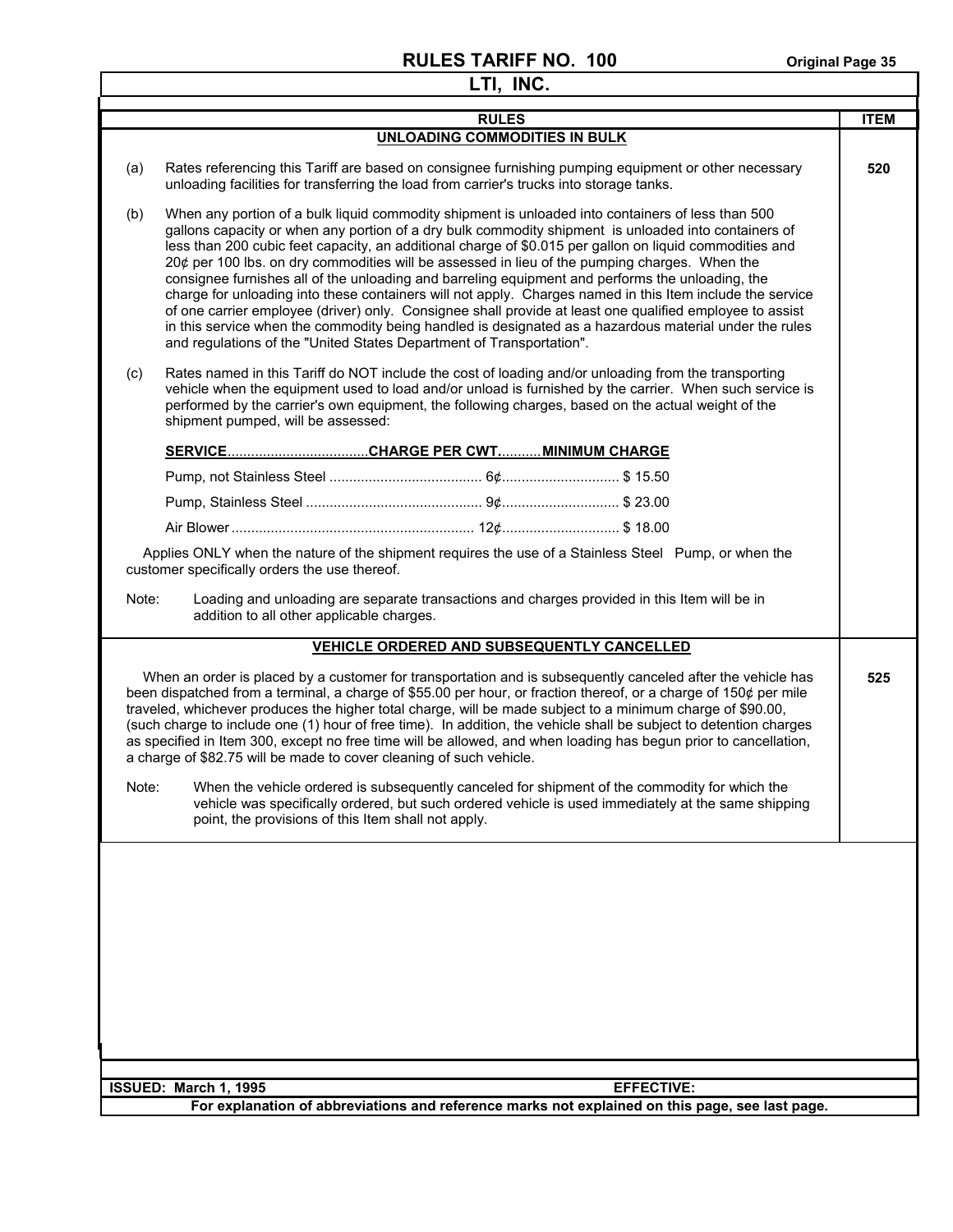٦

| LTI, INC.                                                                                                                                                                                                                                                                                                                                                                                                                                                                                                                    |             |
|------------------------------------------------------------------------------------------------------------------------------------------------------------------------------------------------------------------------------------------------------------------------------------------------------------------------------------------------------------------------------------------------------------------------------------------------------------------------------------------------------------------------------|-------------|
| <b>RULES</b>                                                                                                                                                                                                                                                                                                                                                                                                                                                                                                                 | <b>ITEM</b> |
| <b>VEHICLE ORDERED AND SUBSEQUENTLY CANCELED</b>                                                                                                                                                                                                                                                                                                                                                                                                                                                                             |             |
| When an order is placed by a customer for transportation and is subsequently canceled after the<br>vehicle has been dispatched from a terminal, such cancellation will be accomplished subject to charges<br>as follows:                                                                                                                                                                                                                                                                                                     | 525         |
| (a) A charge of \$1.50 per mile for all miles of operation, (See Exceptions 1 and 2).                                                                                                                                                                                                                                                                                                                                                                                                                                        |             |
| (b) A rate of \$55.00 per hour, or fraction thereof, from the time the unit leaves the carrier's terminal<br>until it returns, except for driving time charged under paragraph (a).                                                                                                                                                                                                                                                                                                                                          |             |
| Rate will be subject to a minimum charge of \$90.00.                                                                                                                                                                                                                                                                                                                                                                                                                                                                         |             |
| (c) If loading has begun prior to cancellation, cleaning charges will be computed in accordance with<br>Item 2100.                                                                                                                                                                                                                                                                                                                                                                                                           |             |
| EXCEPTION 1 When service is performed within a ten (10) mile distance of carrier's terminal, the<br>mileage charge in Paragraph (a) will NOT apply. The hourly rate named in paragraph (b) will apply<br>from the time the unit leaves the carrier's terminal until it returns, including driving time.                                                                                                                                                                                                                      |             |
| EXCEPTION 2 If cancellation occurs during the hours of 5:00 p.m. to 8:00 a.m., a charge of \$250.00,<br>in addition to all other applicable charges, will be assessed.                                                                                                                                                                                                                                                                                                                                                       |             |
| Note: When the vehicle ordered is subsequently canceled for shipment of the commodity for which<br>the vehicle was specifically ordered, but such ordered vehicle is used immediately at the same<br>shipping point, the provisions of this Item shall not apply.                                                                                                                                                                                                                                                            |             |
| <b>LOADING OR LOADING ACCESSORIAL SERVICES</b>                                                                                                                                                                                                                                                                                                                                                                                                                                                                               |             |
|                                                                                                                                                                                                                                                                                                                                                                                                                                                                                                                              |             |
| Rates referencing this Tariff are based upon the consignee furnishing necessary loading or unloading<br>facilities for transferring the load from carrier's truck unit into storage tanks, except carrier will furnish unloading<br>hose, not to exceed two (2) lengths or forty (40) feet. Upon request of the shipper or consignee, extra hose will<br>be provided and/or transported and the following charges, based upon the specific amount of extra hose<br>requested, or required, whichever is greater, will apply: | 530         |
| 1:<br>\$30.00 per length of extra hose. One length is to be considered NOT more than 20 feet.                                                                                                                                                                                                                                                                                                                                                                                                                                |             |
| 2:<br>When more than two extra lengths are to be provided, the service and charges provided in Item 355<br>(Extra Labor) will apply.                                                                                                                                                                                                                                                                                                                                                                                         |             |
| Extra hose charges, as outlined above, shall be assessed on each shipment, except that whenever more<br>than one shipment for the same shipper to the same delivery point is handled in a continuous movement,<br>requiring ONLY one transfer of extra hose from carrier's terminal to the delivery point and return to the carrier's<br>terminal, extra hose charges will be assessed as a single shipment.                                                                                                                 |             |
|                                                                                                                                                                                                                                                                                                                                                                                                                                                                                                                              |             |
|                                                                                                                                                                                                                                                                                                                                                                                                                                                                                                                              |             |
|                                                                                                                                                                                                                                                                                                                                                                                                                                                                                                                              |             |
|                                                                                                                                                                                                                                                                                                                                                                                                                                                                                                                              |             |
| ISSUED: March 1, 1995<br><b>EFFECTIVE:</b>                                                                                                                                                                                                                                                                                                                                                                                                                                                                                   |             |
| For explanation of abbreviations and reference marks not explained on this page, see last page.                                                                                                                                                                                                                                                                                                                                                                                                                              |             |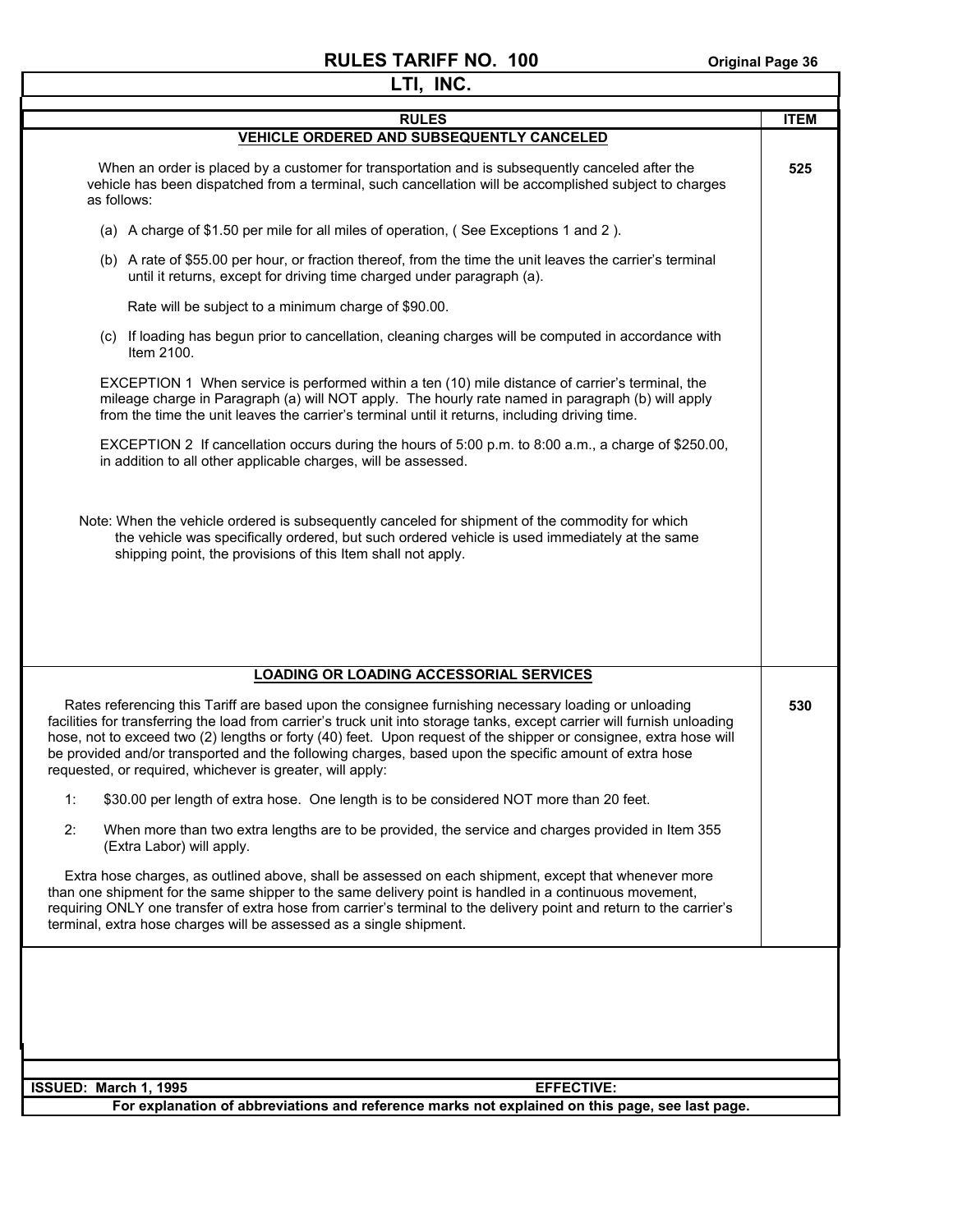| LTI, INC. |                                                                                                                                                                                                                                                                                                                                                                                                                                                                                                                                                                                             |             |
|-----------|---------------------------------------------------------------------------------------------------------------------------------------------------------------------------------------------------------------------------------------------------------------------------------------------------------------------------------------------------------------------------------------------------------------------------------------------------------------------------------------------------------------------------------------------------------------------------------------------|-------------|
|           | <b>RULES</b>                                                                                                                                                                                                                                                                                                                                                                                                                                                                                                                                                                                | <b>ITEM</b> |
|           | EXPLOSIVES, HAZARDOUS MATERIALS, HAZARDOUS WASTE AND OTHER DANGEROUS GOODS                                                                                                                                                                                                                                                                                                                                                                                                                                                                                                                  |             |
|           | This tariff is subject to Federal Hazardous Materials Regulations, Code of Federal Regulations, Title 49, Parts 100 -<br>180, and Federal Hazardous Waste Regulations, Code of Federal Regulations, Title 40, Part 262, as regulated by<br>the United States Department of Transportation and Environmental Protection Agency respectively.                                                                                                                                                                                                                                                 | 540         |
|           | Explosives, inflammables, infectious substances, dangerous items, hazardous materials and/or hazardous waste of<br>any type or nature whatsoever will be accepted for transportation only after prior booking arrangements have been<br>made with Carrier and Carrier has specifically agreed to provide services with respect to such goods in writing.                                                                                                                                                                                                                                    |             |
|           | Carrier reserves the right to refuse any goods which, in its judgment, are hazardous, dangerous, objectionable or<br>otherwise likely to injure any container, equipment or other personal property, or for which, in Carrier's judgment, is<br>not able to be safely loaded, stowed, secured, unloaded and delivered.                                                                                                                                                                                                                                                                      |             |
|           | All shipments of such goods accepted by Carrier shall be subject to the following requirements:                                                                                                                                                                                                                                                                                                                                                                                                                                                                                             |             |
| (1)       | A statement of certification must appear on the shipping paper that the goods offered for transportation meet<br>the requirements of this tariff. Such certification shall contain the following language:                                                                                                                                                                                                                                                                                                                                                                                  |             |
|           | "This is to certify that the above named goods are properly classified, described, packaged, marked and<br>labeled, and are in proper condition for transportation according to the applicable regulations of the<br>Department of Transportation/Environmental Protection Agency, and Carrier may rely upon the statements<br>and descriptions made herein, any other representations notwithstanding."                                                                                                                                                                                    |             |
| (2)       | Shipper must attest on the bill of lading that the shipment contains no mix of non-compatible goods<br>whatsoever, including those non-compatible goods identified by the Federal Resource Conservation and<br>Recovery Act (RCRA), Toxic Substances Control Act (TSCA), Code of Federal Regulations, Title 49, Parts<br>100-177, or the Alaska, Washington or federal environmental protection or like agencies. Shipments not so<br>attested will not be accepted by Carrier.                                                                                                             |             |
|           | Any shipment which contains such goods but which was not so declared to Carrier prior to commencement of<br>services shall be assessed an additional surcharge of \$15,000.00 per container in addition to all other charges.                                                                                                                                                                                                                                                                                                                                                               |             |
| NOTE 1:   | When a shipment contains two or more articles which, under the provisions of Code of Federal<br>Regulations, Title 49, Parts 100 to 177 and/or Title 40, Part 262, are prohibited from being loaded<br>or stored together, each part lot in the shipment will be considered a separate shipment. Each<br>such considered separate shipment will be subject to the provisions of this Item even though<br>tendered on a single bill of lading. Articles not requiring such segregation may be included with<br>any one of the separately considered shipments.                               |             |
| NOTE 2:   | When a shipment has been accepted by Carrier for transportation and after receipt by Carrier an<br>error is found in the required certification, packaging, labeling or other lawful requirements, all<br>damages and penalties actual and consequential shall be for the account of the party required to<br>provide such certification, packaging, labeling or other lawful requirement. A charge of \$96.00 per<br>container will be assessed to placard Carrier's vehicle in conformance with DOT regulations when<br>shipment is found to be in non-compliance with those regulations. |             |
|           |                                                                                                                                                                                                                                                                                                                                                                                                                                                                                                                                                                                             |             |
|           | ISSUED: March 1, 1995<br><b>EFFECTIVE:</b>                                                                                                                                                                                                                                                                                                                                                                                                                                                                                                                                                  |             |
|           | For explanation of abbreviations and reference marks not explained on this page, see last page.                                                                                                                                                                                                                                                                                                                                                                                                                                                                                             |             |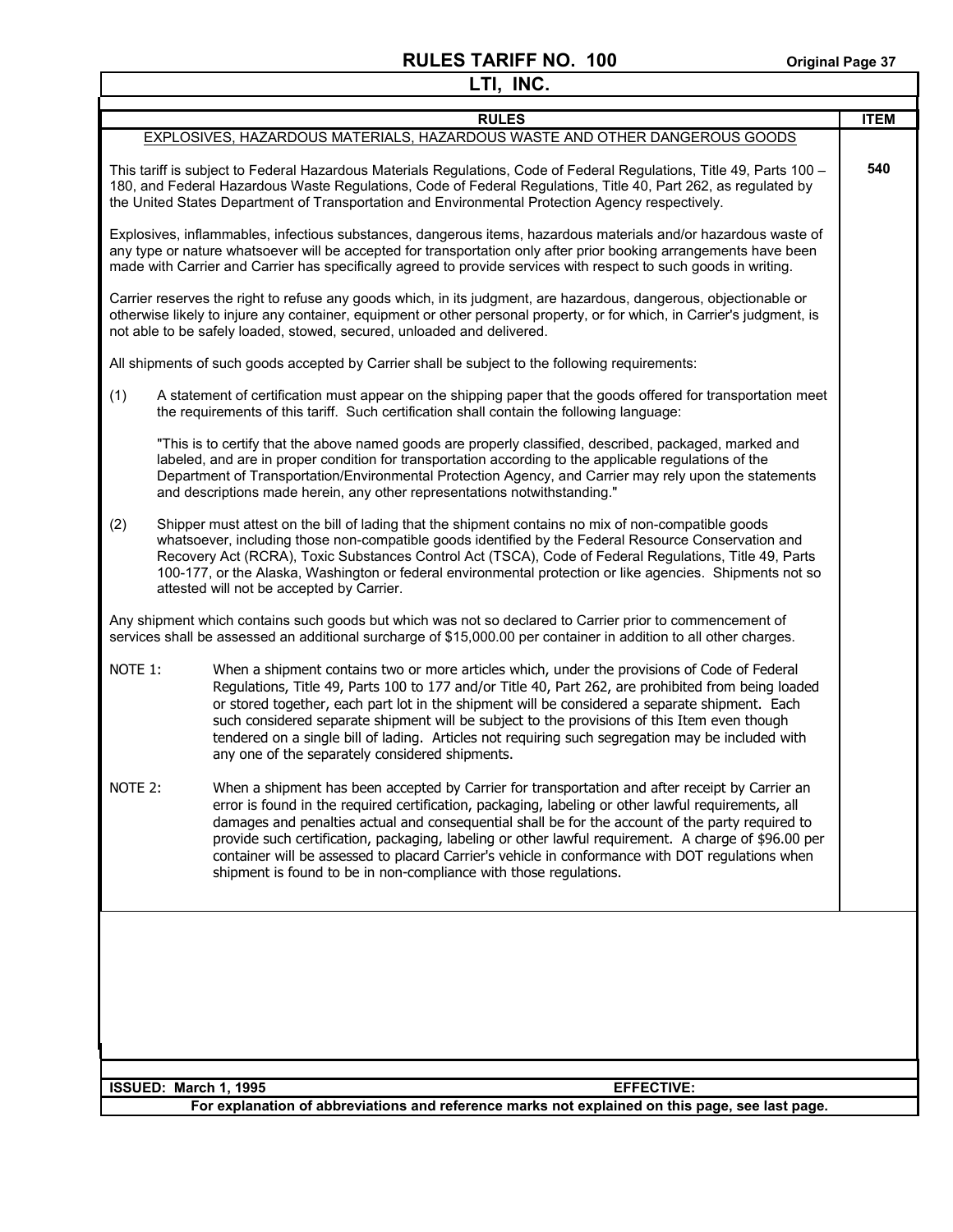#### **RULES TARIFF NO. 100** Original Page 38 **LTI, INC.**

Т

٦

| LII, 114V. |                                                                                                                                                                                                                                                                                                                                                                                                                                |             |  |
|------------|--------------------------------------------------------------------------------------------------------------------------------------------------------------------------------------------------------------------------------------------------------------------------------------------------------------------------------------------------------------------------------------------------------------------------------|-------------|--|
|            | <b>RULES</b>                                                                                                                                                                                                                                                                                                                                                                                                                   | <b>ITEM</b> |  |
|            | <b>DISPOSITION OF FRACTIONS</b>                                                                                                                                                                                                                                                                                                                                                                                                |             |  |
| 1:         | When calculating mileages used to determine rates, a fraction of a mile will be increased to the next<br>whole mile.                                                                                                                                                                                                                                                                                                           | 565         |  |
| 2:         | When calculating weights, used to determine rates, a fraction of a pound will be increased to the next<br>whole pound.                                                                                                                                                                                                                                                                                                         |             |  |
| 3:         | When the charges yield a fraction or portion of a cent, the disposition of the fraction of a cent will be as<br>follows:                                                                                                                                                                                                                                                                                                       |             |  |
|            | Fractions of less than one-half $(\frac{1}{2})$ cent will be dropped.                                                                                                                                                                                                                                                                                                                                                          |             |  |
|            | Fractions of one-half $(\frac{1}{2})$ cent or greater will be increased to the next whole cent.                                                                                                                                                                                                                                                                                                                                |             |  |
|            | <b>WEIGHING</b>                                                                                                                                                                                                                                                                                                                                                                                                                |             |  |
|            |                                                                                                                                                                                                                                                                                                                                                                                                                                |             |  |
| (a)        | Freight charges shall, at the shipper's option, be based on one of the following methods of weight<br>determination:                                                                                                                                                                                                                                                                                                           | 570         |  |
|            | 1.<br>The description of the commodity and the weight of the shipment shall be shown by the shipper on<br>the shipping order or Bill of Lading; or                                                                                                                                                                                                                                                                             |             |  |
|            | 2.<br>Shipper shall show on the shipping order or Bill of Lading the weight per gallon at the temperature<br>loaded.                                                                                                                                                                                                                                                                                                           |             |  |
| (b)        | Upon request of the shipper or the consignee, carrier will obtain a scale weight ticket for the shipment<br>subject to one of the following additional charges:                                                                                                                                                                                                                                                                |             |  |
|            | If scale charges are charged to and paid by carrier, an additional charge of \$10.00 for each<br>1.<br>weighing will be assessed; or                                                                                                                                                                                                                                                                                           |             |  |
|            | 2.<br>If the shipper or consignee choses to pay scale charges direct to the certified scale, they must<br>notify the carrier of the intent in writing 24 hours prior to shipment. If this option is used, an<br>additional charge of \$6.00 for each weighing will still be assessed.                                                                                                                                          |             |  |
|            | Where carrier is required to travel in excess of five (5) miles in order to obtain scale weights, a charge of<br>150¢ per excess mile will be assessed. Excess miles shall be determined as provided in Note 2 of Item<br>350.                                                                                                                                                                                                 |             |  |
| (c)        | When it is the request of the shipper or the consignee that a shipment be weighed, such weighing shall<br>be done by said shipper or consignee without cost to the carrier, while the vehicle is on the premises at<br>which the shipment is loaded or unloaded, except as otherwise provided in paragraphs (b) and (c). The<br>time required to weigh the shipment shall be counted as part of the loading or unloading time. |             |  |
|            | <b>INSURANCE</b>                                                                                                                                                                                                                                                                                                                                                                                                               |             |  |
|            | Rates named herein do not include any first party or Shipper's interest cargo insurance provided by Carrier for the<br>benefit of Shipper.                                                                                                                                                                                                                                                                                     | 574         |  |
|            | <b>WEIGHING - SCALE WEIGHT DISCREPANCY</b>                                                                                                                                                                                                                                                                                                                                                                                     |             |  |
|            | Carrier will not be held responsible for differentials in net weight when more than one set of certified scale<br>575<br>weights is required by shipper and/or consignee on the same shipment. Provisions of this Item will NOT apply<br>when such differentials are directly attributable to negligence, mishandling, accidents or theft on the part of the<br>carrier or its personnel.                                      |             |  |
|            |                                                                                                                                                                                                                                                                                                                                                                                                                                |             |  |
|            |                                                                                                                                                                                                                                                                                                                                                                                                                                |             |  |
|            | <b>EFFECTIVE:</b><br>ISSUED: March 1, 1995<br>For explanation of abbreviations and reference marks not explained on this page, see last page.                                                                                                                                                                                                                                                                                  |             |  |
|            |                                                                                                                                                                                                                                                                                                                                                                                                                                |             |  |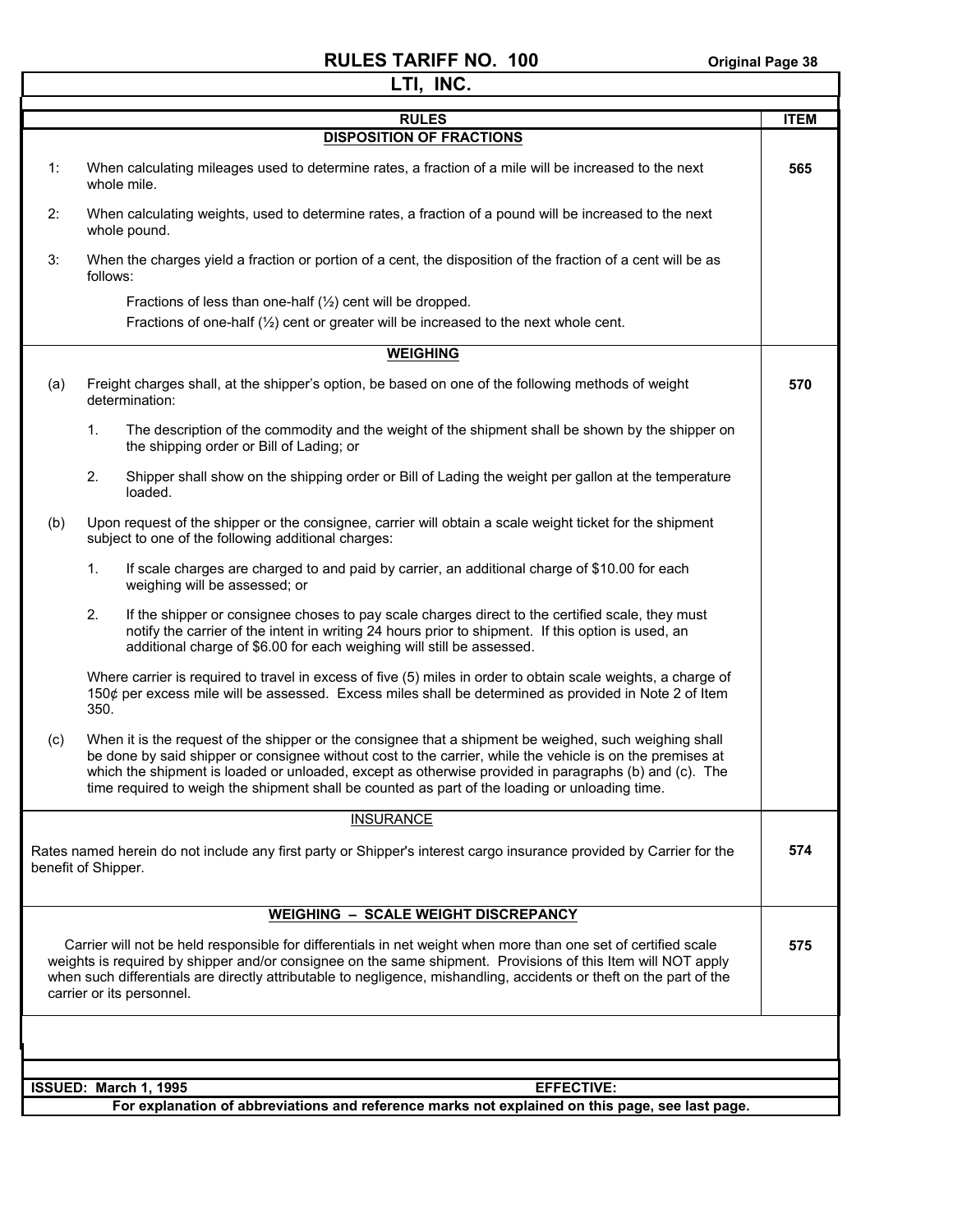# **LTI, INC.**  RULES **ITEM** ORDER BILLS OF LADING Shipments moving on any order or negotiable bill of lading will not be accepted. **660**  RETURNED, UNDELIVERED SHIPMENTS Goods at destination which are refused and/or returned to origin at Carrier's facility will be subject to the following: (1) Shipper shall pay all original freight and storage charges assessed against the goods, even if Consignee refused the goods. Regardless of the reason for refusal, all charges are payable to Carrier. (2) The return movement will be considered a new shipment and billed as such. (3) Shipper shall be responsible for disposal of goods and merchandise which are refused and cannot be returned to Shipper. **860**  WATER, TRANSPORTATION BY – CLAUSE PARAMOUNT If any portion of the transportation of the goods is by water, such portion shall be subject to the Carriage of Goods By Sea Act (46 U.S.C. §1300 et seq.) and the liability of Carrier for loss or damage to the goods shall be limited as follows: neither Carrier nor the vessel shall in any event be or become liable for any loss or damage to or in connection with the transportation of the goods in an amount exceeding \$500 per package (with any Shipper provided and/or stuffed container or trailer to be considered the relevant package) lawful money of the United States, or in case of goods not shipped in packages, per customary freight unit, or the equivalent of that sum in other currency, unless the nature and value of such goods have been declared in writing by Shipper to Carrier before shipment and inserted on the front of this bill of lading, and Shipper has paid increased freight charges resulting from such declaration. **970**  WATER, TRANSPORTATION BY – ON/UNDER DECK TRANSPORTATION AUTHORIZED Shipper understands and agrees that the goods may be transported on the open deck of a barge or other vessel, unless Carrier and Shipper agree otherwise in a writing signed by Carrier. **971**

| l ISSUED: March 1. 1995 | <b>EFFECTIVE:</b>                                                                               |
|-------------------------|-------------------------------------------------------------------------------------------------|
|                         | For explanation of abbreviations and reference marks not explained on this page, see last page. |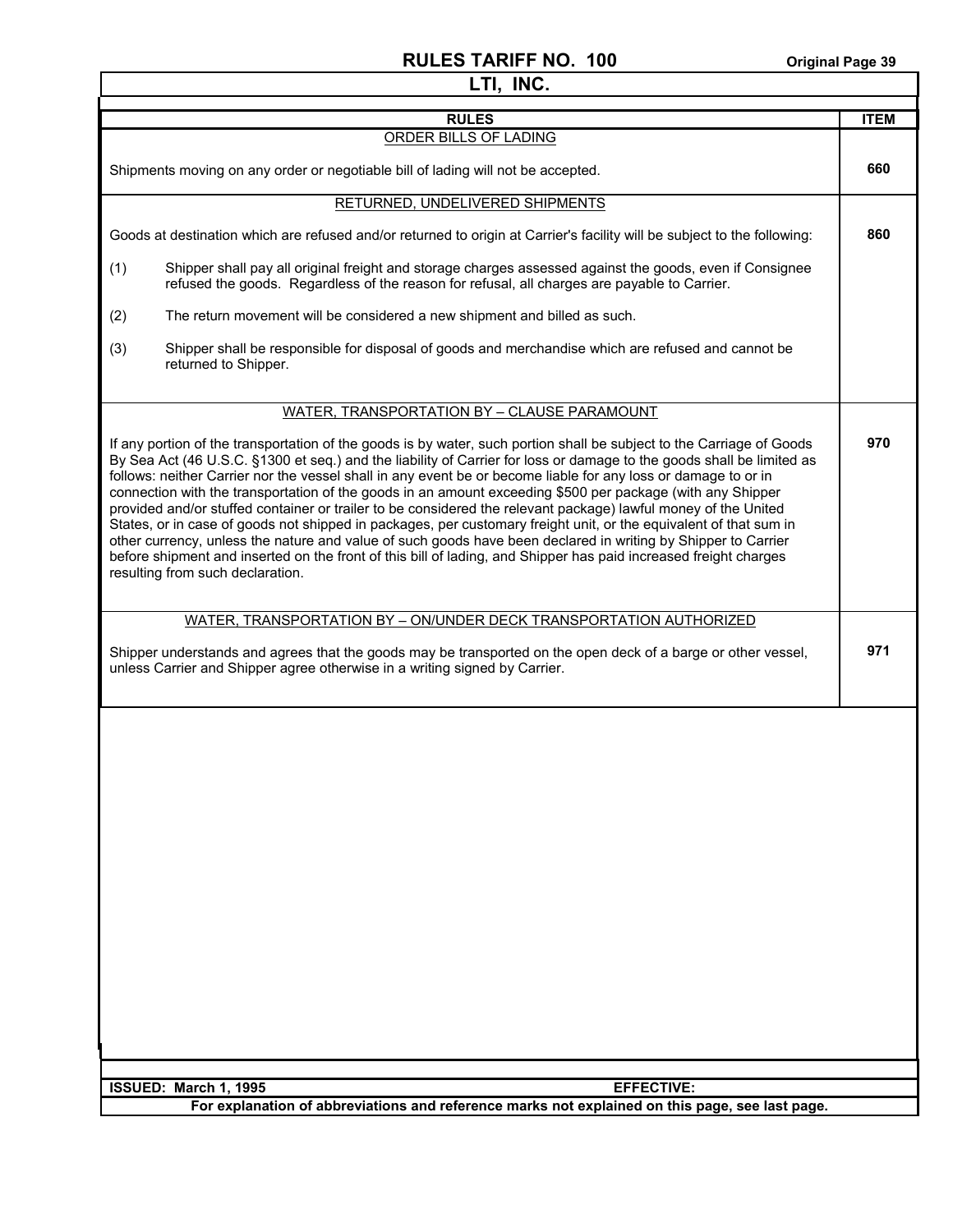| LTI, INC.                                                                                                                                                                                                                                                                                                                                                                                                                                                                                                                                                                                                                                                                                                                                                                                                                                                                                                                                                                                                                                                                                                                                                                                                                                                                                                                                                                                                         |             |
|-------------------------------------------------------------------------------------------------------------------------------------------------------------------------------------------------------------------------------------------------------------------------------------------------------------------------------------------------------------------------------------------------------------------------------------------------------------------------------------------------------------------------------------------------------------------------------------------------------------------------------------------------------------------------------------------------------------------------------------------------------------------------------------------------------------------------------------------------------------------------------------------------------------------------------------------------------------------------------------------------------------------------------------------------------------------------------------------------------------------------------------------------------------------------------------------------------------------------------------------------------------------------------------------------------------------------------------------------------------------------------------------------------------------|-------------|
| <b>RULES</b>                                                                                                                                                                                                                                                                                                                                                                                                                                                                                                                                                                                                                                                                                                                                                                                                                                                                                                                                                                                                                                                                                                                                                                                                                                                                                                                                                                                                      | <b>ITEM</b> |
| WATER, TRANSPORTATION BY - GENERAL AVERAGE/NEW JASON CLAUSE                                                                                                                                                                                                                                                                                                                                                                                                                                                                                                                                                                                                                                                                                                                                                                                                                                                                                                                                                                                                                                                                                                                                                                                                                                                                                                                                                       |             |
| In the event of transportation by water, standard New Jason/General Average provisions, the full text of which is set<br>forth below, shall be deemed fully incorporated herein:                                                                                                                                                                                                                                                                                                                                                                                                                                                                                                                                                                                                                                                                                                                                                                                                                                                                                                                                                                                                                                                                                                                                                                                                                                  | 972         |
| General average shall be adjusted, stated and settled according to York-Antwerp Rules 1994, excluding<br>Rule B thereof, at such port or place selected by Carrier, and as to matters not provided for by said Rules<br>according to the laws and usage of the Port of Seattle, with a Tug and Barge combination not deemed<br>involved in a common maritime adventure unless each such vessel is actually and directly exposed to a<br>common peril; a vessel is not in common peril with another vessel if by disconnecting from such other<br>vessel it is in a position of safety or ceases to be actually and directly exposed to such peril. For purposes<br>of said Rules, the parties expressly acknowledge that the goods are carried in accordance with the<br>recognized custom of the trade.                                                                                                                                                                                                                                                                                                                                                                                                                                                                                                                                                                                                          |             |
| To the extent required by Carrier, average agreement, bond and additional security shall be furnished by<br>Shipper prior to discharge/release of goods. Any cash deposit shall be payable in U.S. currency, remitted<br>to an average adjuster of Carrier's choosing and held in a special account in the adjuster's name, with<br>interest thereon to become a part thereof pending settlement of general average.                                                                                                                                                                                                                                                                                                                                                                                                                                                                                                                                                                                                                                                                                                                                                                                                                                                                                                                                                                                              |             |
| In the event of accident, danger, damage or disaster, before or after commencement of a voyage, resulting<br>from any cause whatsoever, whether due to negligence or not, for which or for the consequences of which<br>Carrier is not responsible by statute, contract or otherwise, Shipper and goods shall contribute with Carrier<br>and the vessels in general average to the payment of any sacrifices, losses or expenses of a general<br>average nature that may be made or incurred, and shall pay salvage and special charges incurred with<br>respect to the goods. If a salving ship is owned/operated by Carrier, salvage shall be paid for as fully and<br>in the same manner as if such ship belonged to strangers.                                                                                                                                                                                                                                                                                                                                                                                                                                                                                                                                                                                                                                                                                |             |
| WATER, TRANSPORTATION BY - BOTH TO BLAME CLAUSE                                                                                                                                                                                                                                                                                                                                                                                                                                                                                                                                                                                                                                                                                                                                                                                                                                                                                                                                                                                                                                                                                                                                                                                                                                                                                                                                                                   |             |
| In the event of transportation by water, standard Both To Blame provisions, the full text of which is set forth below,<br>shall be deemed fully incorporated herein:<br>In the event of damage to goods resulting from collision, if the vessels or either of them should collide or<br>come into contact with another ship or object as a result of the negligence of the other ship or object and<br>any act, neglect or default of master, mariners, pilot or servants of Carrier in the navigation, management<br>or maintenance of the vessels, Shipper shall indemnify Carrier and the vessels from and against all loss<br>and liability to the other or non-carrying ship, her owners and any third parties insofar as such loss and<br>liability represents a loss of, damage to or any claim whatsoever of Shipper, the owners of the goods<br>and/or their underwriters, paid or payable by the other or non-carrying ship, her owners or third parties to<br>Shipper, the owners of the goods or their underwriters and set off, recouped or recovered by the other or<br>non-carrying ship, her owners or any third parties as a part of their claim(s) against Carrier and/or the<br>vessels. The foregoing shall apply when the owners, operators or those in charge of any ship or object<br>other than or in addition to those colliding are at fault with respect to such collision or contact. | 973         |
| WATER, TRANSPORTATION BY - SUBJECT TO RULES OF COAST GUARD                                                                                                                                                                                                                                                                                                                                                                                                                                                                                                                                                                                                                                                                                                                                                                                                                                                                                                                                                                                                                                                                                                                                                                                                                                                                                                                                                        |             |
| The transportation of goods by vessel shall be subject to all rules and regulations prescribed by the U.S. Coast<br>Guard.                                                                                                                                                                                                                                                                                                                                                                                                                                                                                                                                                                                                                                                                                                                                                                                                                                                                                                                                                                                                                                                                                                                                                                                                                                                                                        | 975         |
|                                                                                                                                                                                                                                                                                                                                                                                                                                                                                                                                                                                                                                                                                                                                                                                                                                                                                                                                                                                                                                                                                                                                                                                                                                                                                                                                                                                                                   |             |
|                                                                                                                                                                                                                                                                                                                                                                                                                                                                                                                                                                                                                                                                                                                                                                                                                                                                                                                                                                                                                                                                                                                                                                                                                                                                                                                                                                                                                   |             |
| ISSUED: March 1, 1995<br><b>EFFECTIVE:</b><br>For explanation of abbreviations and reference marks not explained on this page, see last page.                                                                                                                                                                                                                                                                                                                                                                                                                                                                                                                                                                                                                                                                                                                                                                                                                                                                                                                                                                                                                                                                                                                                                                                                                                                                     |             |
|                                                                                                                                                                                                                                                                                                                                                                                                                                                                                                                                                                                                                                                                                                                                                                                                                                                                                                                                                                                                                                                                                                                                                                                                                                                                                                                                                                                                                   |             |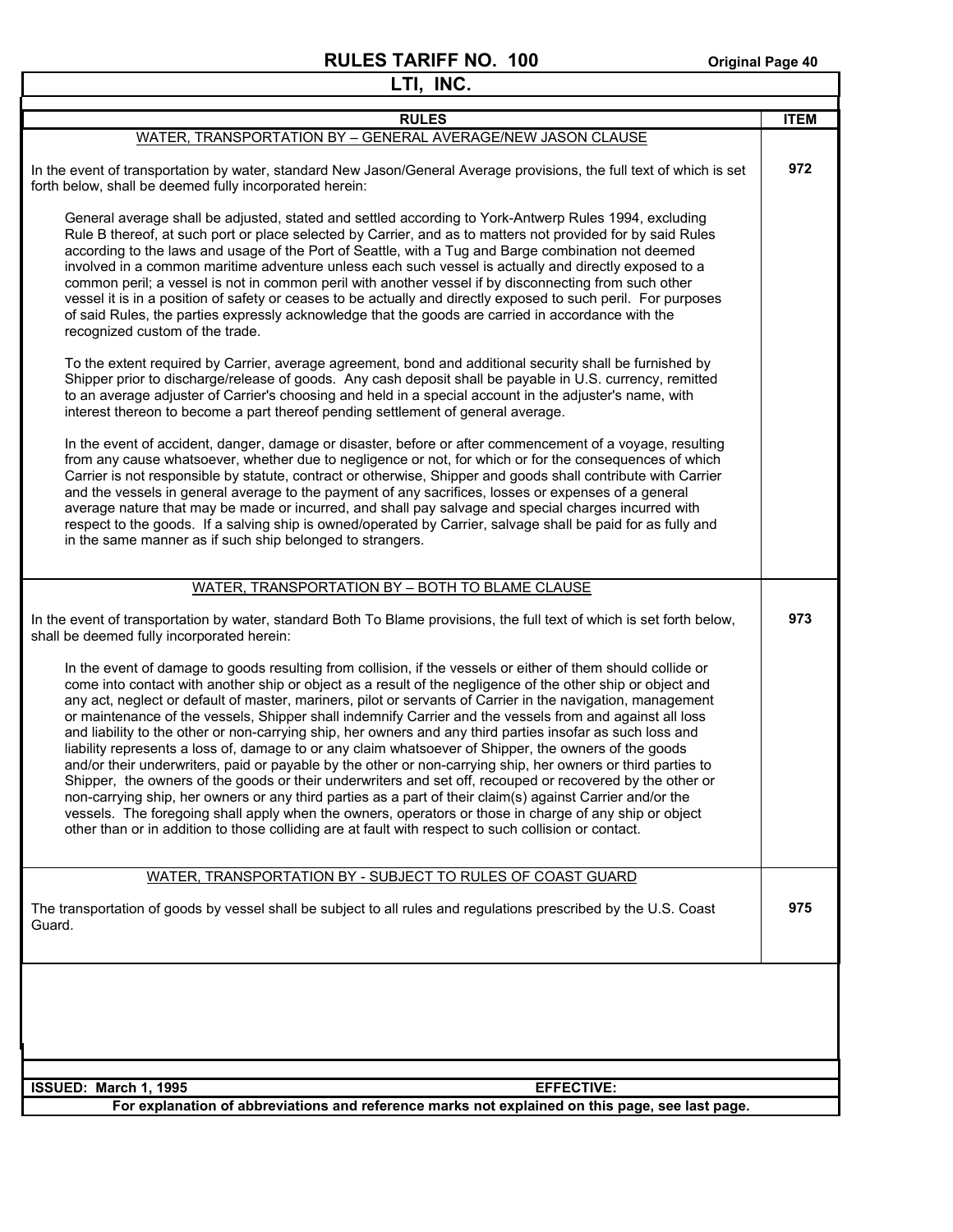| LTI, INC. |                                                                                                                                                                                                                                                                                                                                                                                                                                                                                                                                                                                                                                                                                                                                                                                                                                                                                                                                                                                                    |             |
|-----------|----------------------------------------------------------------------------------------------------------------------------------------------------------------------------------------------------------------------------------------------------------------------------------------------------------------------------------------------------------------------------------------------------------------------------------------------------------------------------------------------------------------------------------------------------------------------------------------------------------------------------------------------------------------------------------------------------------------------------------------------------------------------------------------------------------------------------------------------------------------------------------------------------------------------------------------------------------------------------------------------------|-------------|
|           | <b>RULES</b>                                                                                                                                                                                                                                                                                                                                                                                                                                                                                                                                                                                                                                                                                                                                                                                                                                                                                                                                                                                       | <b>ITEM</b> |
|           | VALUATION, DECLARATION OF HIGHER (AD VALOREM)<br>Shipper has the option of declaring a higher valuation for the goods pursuant to Carrier's bill of lading published at<br>Item 365. Should Shipper wish to declare a higher valuation for the goods, Shipper must either inform Carrier in<br>writing of such higher value before the goods are shipped (in which event Carrier shall be authorized to utilize such<br>value and to insert it on the face of the bill of lading) or must insert such higher value in the appropriate space on the<br>front of the bill of lading before the goods are shipped; in declaring a higher value, Shipper expressly agrees to pay<br>an additional charge for such higher value. In the event of a declaration of higher value by Shipper, Carrier's<br>maximum limit for liability shall not exceed such declared higher value, with claims for loss of or damage to goods to<br>be adjusted as set forth in the bill of lading published at Item 365. | 982         |
|           | LOSS/DAMAGE CLAIMS, CONDITIONS PRECEDENT                                                                                                                                                                                                                                                                                                                                                                                                                                                                                                                                                                                                                                                                                                                                                                                                                                                                                                                                                           | 1000        |
|           | The following are condition precedents to recovery against Carrier with respect to any loss or damage to goods,<br>including injury, delay, shortage, misdelivery, failure to deliver or otherwise.                                                                                                                                                                                                                                                                                                                                                                                                                                                                                                                                                                                                                                                                                                                                                                                                |             |
| 1.        | The goods must be carefully inspected by Shipper or Consignee immediately upon delivery, and any loss or<br>damage which would then be evident must be noted on Carrier's copy of the bill of lading and/or delivery<br>receipt or the goods shall be conclusively presumed to have been delivered in the same good order, count<br>and condition as when received.                                                                                                                                                                                                                                                                                                                                                                                                                                                                                                                                                                                                                                |             |
| 2.        | In the event of loss or damage which would not be ascertainable at delivery, written notice of loss, damage,<br>shortage, etc. involving the goods must be given to Carrier within fifteen (15) days of delivery, after which<br>time with no such notice having being given it shall be conclusively presumed that the goods were delivered<br>in the same good order, count and condition as when received.                                                                                                                                                                                                                                                                                                                                                                                                                                                                                                                                                                                      |             |
| 3.        | In the event of goods which are delayed, lost or otherwise not delivered, Carrier must be given written notice<br>of the delay, loss or failure to deliver within fifteen (15) days from the date upon which the goods should<br>have been delivered or the goods shall be conclusively presumed to have been delivered in the same good<br>order, count and condition as when received.                                                                                                                                                                                                                                                                                                                                                                                                                                                                                                                                                                                                           |             |
| 4.        | Carrier shall have a reasonable opportunity to inspect the goods, including their packing and packaging, in<br>the same condition as upon delivery and before any alteration or destruction thereof.                                                                                                                                                                                                                                                                                                                                                                                                                                                                                                                                                                                                                                                                                                                                                                                               |             |
| 5.        | Written claim for loss/damage, specifying the particulars thereof, must be filed with Carrier within nine (9)<br>months of delivery, date by which the goods should have been delivered, or date on which Carrier<br>disallowed the claim or pertinent part of the claim, whichever is later.                                                                                                                                                                                                                                                                                                                                                                                                                                                                                                                                                                                                                                                                                                      |             |
| 6.        | Any suit against Carrier must be filed within two (2) years following date of delivery of the goods, date which<br>the goods should have been delivered, or date from which Carrier disallowed the claim or pertinent part of<br>the claim, whichever is later.                                                                                                                                                                                                                                                                                                                                                                                                                                                                                                                                                                                                                                                                                                                                    |             |
| 7.        | There shall be no recovery against Carrier until freight and all charges due Carrier have been paid in full.                                                                                                                                                                                                                                                                                                                                                                                                                                                                                                                                                                                                                                                                                                                                                                                                                                                                                       |             |
|           | Offers of compromise from Carrier and communications from Carrier's insurer shall not constitute a disallowance of<br>a claim or any part thereof.                                                                                                                                                                                                                                                                                                                                                                                                                                                                                                                                                                                                                                                                                                                                                                                                                                                 |             |
|           |                                                                                                                                                                                                                                                                                                                                                                                                                                                                                                                                                                                                                                                                                                                                                                                                                                                                                                                                                                                                    |             |
|           | <b>EFFECTIVE:</b><br>ISSUED: March 1, 1995                                                                                                                                                                                                                                                                                                                                                                                                                                                                                                                                                                                                                                                                                                                                                                                                                                                                                                                                                         |             |
|           | For explanation of abbreviations and reference marks not explained on this page, see last page.                                                                                                                                                                                                                                                                                                                                                                                                                                                                                                                                                                                                                                                                                                                                                                                                                                                                                                    |             |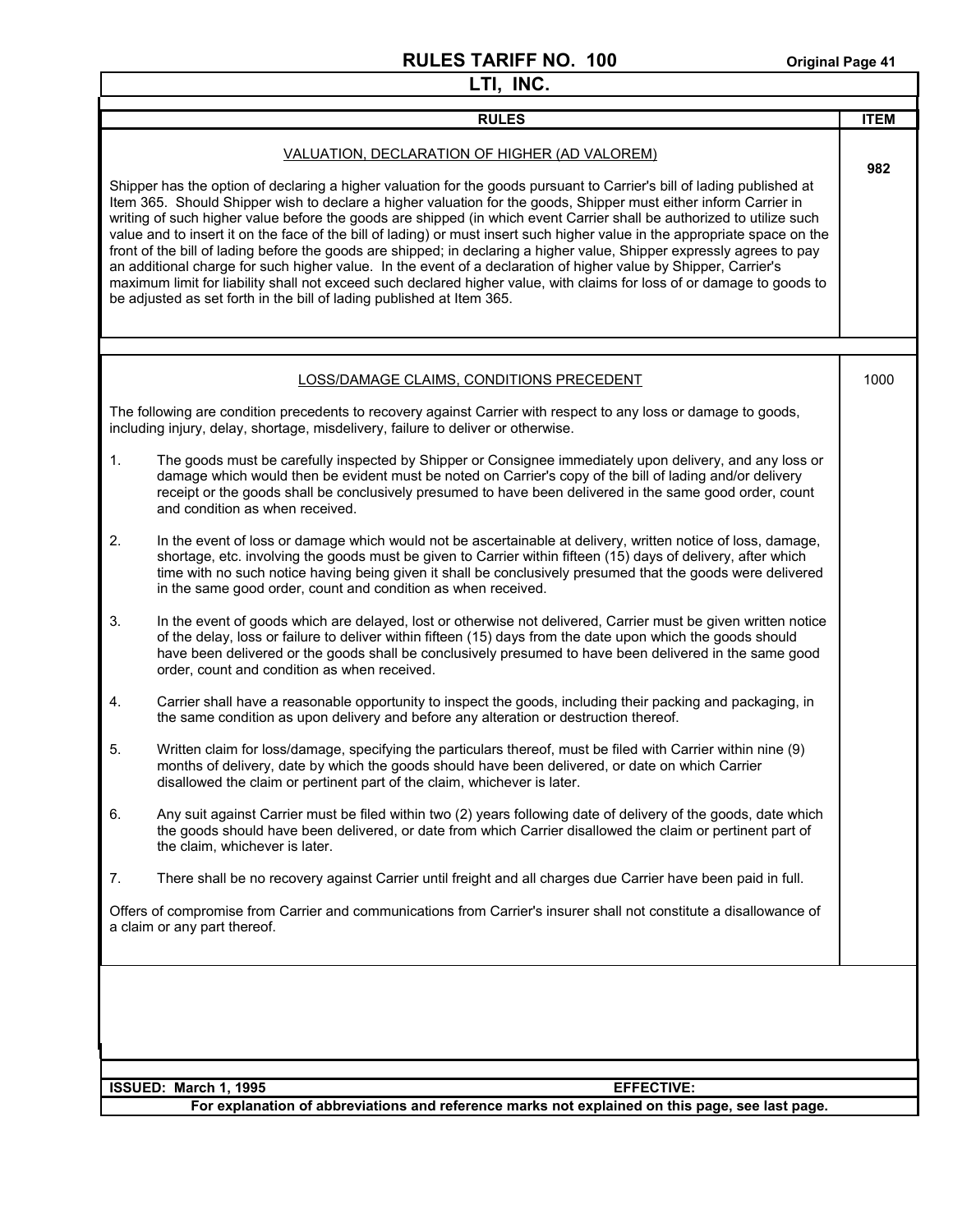| LTI, INC.                                                                                                                                                                                                                                                                                                                                                                                                                                                                                                                                                                                                           |             |  |
|---------------------------------------------------------------------------------------------------------------------------------------------------------------------------------------------------------------------------------------------------------------------------------------------------------------------------------------------------------------------------------------------------------------------------------------------------------------------------------------------------------------------------------------------------------------------------------------------------------------------|-------------|--|
| <b>RULES</b>                                                                                                                                                                                                                                                                                                                                                                                                                                                                                                                                                                                                        | <b>ITEM</b> |  |
| LOSS/DAMAGE CLAIMS, FILING OF                                                                                                                                                                                                                                                                                                                                                                                                                                                                                                                                                                                       |             |  |
| A claim for loss or damage to goods, including injury, delay, shortage, misdelivery, failure to deliver or otherwise,<br>shall not be paid by Carrier unless filed with Carrier within the time limits applicable thereto and otherwise as may be<br>required by law, the terms and conditions of the bill of lading or transportation agreement and all tariff provisions<br>applicable thereto as follows:                                                                                                                                                                                                        | 1003        |  |
| A written and/or electronic communication from the claimant must be filed with Carrier within the appropriate<br>1.<br>time limit.                                                                                                                                                                                                                                                                                                                                                                                                                                                                                  |             |  |
| 2.<br>Such communication must assert that Carrier is liable for the alleged loss, damage, etc.                                                                                                                                                                                                                                                                                                                                                                                                                                                                                                                      |             |  |
| 3.<br>Such communication must make claim for a specific or determinable amount of money.                                                                                                                                                                                                                                                                                                                                                                                                                                                                                                                            |             |  |
| Bad order reports, appraisal reports of damage, notations of shortage or damage, or both, on freight bills, delivery<br>receipts, inspection reports, bills of lading or other documents issued by Carrier or their inspection agencies,<br>standing alone, shall not be sufficient communication for purposes of this Item, whether or not such indicates the<br>extent of loss, damage, etc. and/or a dollar figure for such loss, damage, etc.                                                                                                                                                                   |             |  |
| Whenever a loss, damage, etc. claim is presented against a proper Carrier for an uncertain amount, such as "\$100<br>more or less," the Carrier against whom such claim is filed shall determine the condition of the goods involved at the<br>time of delivery, if it was delivered, and shall ascertain as nearly as possible the extent, if any, of the loss, damage,<br>etc. for which it may be responsible. It shall not, however, voluntarily pay a claim under such circumstances unless<br>and until a claim for a specified or determinable amount of money shall have been filed in accordance herewith. |             |  |
| If investigation of a claim develops that one or more other Carriers has been presented with a similar claim on the<br>same shipment, the Carrier investigating such claim shall communicate with each such other Carrier and, prior to<br>any agreement entered into between or among them as to the proper disposition of such claim or claims, shall notify<br>all claimants of the receipt of conflicting or overlapping claims and shall require further substantiation, on the part of<br>each claimant of his/her title to the property involved or his/her right with respect to such claim.                |             |  |
|                                                                                                                                                                                                                                                                                                                                                                                                                                                                                                                                                                                                                     |             |  |
| ISSUED: March 1, 1995<br><b>EFFECTIVE:</b>                                                                                                                                                                                                                                                                                                                                                                                                                                                                                                                                                                          |             |  |
| For explanation of abbreviations and reference marks not explained on this page, see last page.                                                                                                                                                                                                                                                                                                                                                                                                                                                                                                                     |             |  |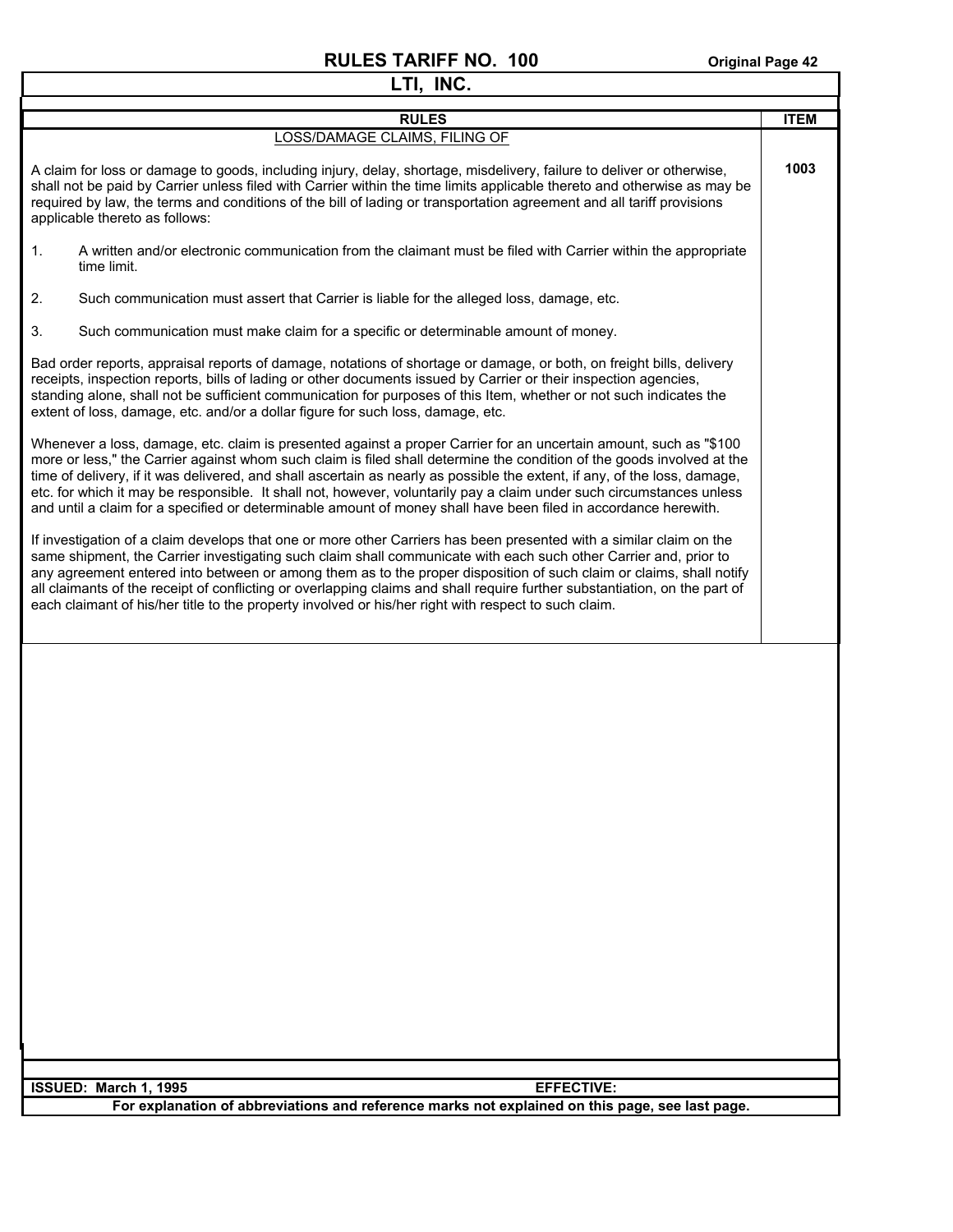$\mathsf{I}$ 

| <b>RULES</b>                                                                                                                                                                                                                                                                                                                                                                                                                                                                                                                                                                                                                                                                                                                                                                                                                                                                                                                                                                                                                                                                                                                                                                                                                                                                                                                                                         | <b>ITEM</b> |
|----------------------------------------------------------------------------------------------------------------------------------------------------------------------------------------------------------------------------------------------------------------------------------------------------------------------------------------------------------------------------------------------------------------------------------------------------------------------------------------------------------------------------------------------------------------------------------------------------------------------------------------------------------------------------------------------------------------------------------------------------------------------------------------------------------------------------------------------------------------------------------------------------------------------------------------------------------------------------------------------------------------------------------------------------------------------------------------------------------------------------------------------------------------------------------------------------------------------------------------------------------------------------------------------------------------------------------------------------------------------|-------------|
| LOSS/DAMAGE CLAIMS, ACKNOWLEDGEMENT OF                                                                                                                                                                                                                                                                                                                                                                                                                                                                                                                                                                                                                                                                                                                                                                                                                                                                                                                                                                                                                                                                                                                                                                                                                                                                                                                               |             |
| Carrier shall, upon receipt of a loss, damage, etc. claim in the manner and form described herein, acknowledge the<br>receipt of such claim in writing or electronically to the claimant within 30 days after the date of its receipt, unless the<br>Carrier shall have paid or declined such claim in writing or electronically within 30 days of the receipt thereof. The<br>Carrier shall indicate in its acknowledgment to the claimant what, if any, additional documentary evidence or other<br>pertinent information may be required by it further to process the claim as its preliminary examination of the claim, as<br>filed, may have revealed.                                                                                                                                                                                                                                                                                                                                                                                                                                                                                                                                                                                                                                                                                                          | 1005        |
| Carrier shall at the time each claim is received create a separate file and assign thereto a successive claim file<br>number and note that number on all documents filed in support of the claim and all records and correspondence with<br>respect to the claim, including the acknowledgment of receipt. At the time such claim is received, Carrier shall<br>cause the date of receipt to be recorded on the face of the claim document, and the date of receipt shall also appear<br>in Carrier's acknowledgment of receipt to the claimant. Carrier shall also cause the claim file number to be noted on<br>the shipping order, if in its possession, and the delivery receipt, if any, covering such shipment, unless Carrier has<br>otherwise established an orderly and consistent internal procedure for assuring:                                                                                                                                                                                                                                                                                                                                                                                                                                                                                                                                         |             |
| That all information contained in shipping orders, delivery receipts, tally sheets, and all other pertinent<br>(1)<br>records made with respect to the transportation of the shipment on which claim is made, is available for<br>examination upon receipt of a claim;                                                                                                                                                                                                                                                                                                                                                                                                                                                                                                                                                                                                                                                                                                                                                                                                                                                                                                                                                                                                                                                                                               |             |
| That all such records and documents (or true and complete reproductions thereof) are in fact examined in<br>(2)<br>the course of the investigation of the claim (and an appropriate record is made that such examination has in<br>fact taken place); and                                                                                                                                                                                                                                                                                                                                                                                                                                                                                                                                                                                                                                                                                                                                                                                                                                                                                                                                                                                                                                                                                                            |             |
| (3)<br>That such procedures prevent the duplicate or otherwise unlawful payment of claims.                                                                                                                                                                                                                                                                                                                                                                                                                                                                                                                                                                                                                                                                                                                                                                                                                                                                                                                                                                                                                                                                                                                                                                                                                                                                           |             |
| LOSS/DAMAGE CLAIMS, INVESTIGATION OF                                                                                                                                                                                                                                                                                                                                                                                                                                                                                                                                                                                                                                                                                                                                                                                                                                                                                                                                                                                                                                                                                                                                                                                                                                                                                                                                 |             |
| Prompt Investigation: Each loss, damage, etc. claim filed with Carrier in the manner prescribed herein shall be<br>promptly and thoroughly investigated if investigation has not already been made prior to Carrier's receipt thereof.                                                                                                                                                                                                                                                                                                                                                                                                                                                                                                                                                                                                                                                                                                                                                                                                                                                                                                                                                                                                                                                                                                                               | 1007        |
| Supporting Documentation: When a necessary part of an investigation and/or when requested by Carrier, each<br>claim shall be supported by the original bill of lading, evidence of the freight charges, if any, and either the original<br>invoice, a photographic copy of the original invoice, or an exact copy thereof or any extract made therefrom, certified<br>by the claimant to be true and correct with respect to the goods and value involved in the claim; or certification of<br>prices or values, with trade or other discounts, allowance, or deductions, of any nature whatsoever and the terms<br>thereof, or depreciation reflected thereon; Provided, however, that where goods involved in a claim has not been<br>invoiced to Consignee shown on the bill of lading or where an invoice does not show price or value, or where the<br>property involved has been sold, or where the property has been transferred at bookkeeping values only, Carrier<br>shall, before voluntarily paying a claim, require the claimant to establish the destination value in the quantity,<br>shipped, transported, or involved; Provided, further, that when supporting documents are determined to be a<br>necessary part of an investigation, the supporting documents are retained by Carriers for possible inspection by<br>applicable federal agencies. |             |
| Verification of loss: When an asserted claim for loss of an entire shipment cannot be otherwise authenticated upon<br>investigation, Carrier shall obtain from Consignee a certified statement in writing that the goods for which the claim is<br>filed has not been received from any other source.                                                                                                                                                                                                                                                                                                                                                                                                                                                                                                                                                                                                                                                                                                                                                                                                                                                                                                                                                                                                                                                                |             |
|                                                                                                                                                                                                                                                                                                                                                                                                                                                                                                                                                                                                                                                                                                                                                                                                                                                                                                                                                                                                                                                                                                                                                                                                                                                                                                                                                                      |             |
| ISSUED: March 1, 1995<br><b>EFFECTIVE:</b>                                                                                                                                                                                                                                                                                                                                                                                                                                                                                                                                                                                                                                                                                                                                                                                                                                                                                                                                                                                                                                                                                                                                                                                                                                                                                                                           |             |
| For explanation of abbreviations and reference marks not explained on this page, see last page.                                                                                                                                                                                                                                                                                                                                                                                                                                                                                                                                                                                                                                                                                                                                                                                                                                                                                                                                                                                                                                                                                                                                                                                                                                                                      |             |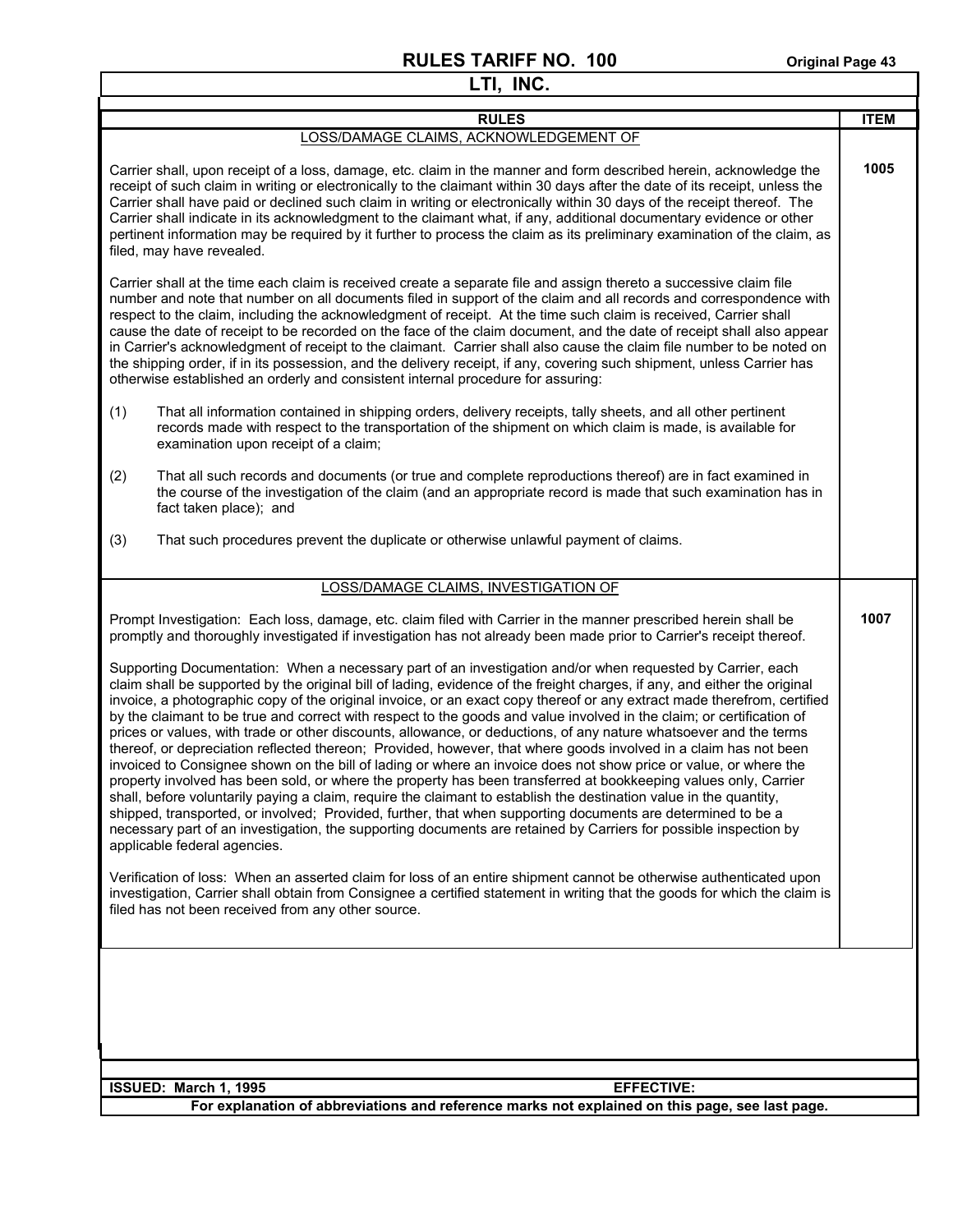| LTI, INC.                                                                                                                                                                                                                                                                                                                                                                                                                                                                                                                                                                                                                                                                                                                                                                                                                                                                                                                                                                                                                                                                                                                                                                                                                                                                                                                                                                                                                                                                                                                                                                                                                                                                                                                                                                                                                                |             |  |
|------------------------------------------------------------------------------------------------------------------------------------------------------------------------------------------------------------------------------------------------------------------------------------------------------------------------------------------------------------------------------------------------------------------------------------------------------------------------------------------------------------------------------------------------------------------------------------------------------------------------------------------------------------------------------------------------------------------------------------------------------------------------------------------------------------------------------------------------------------------------------------------------------------------------------------------------------------------------------------------------------------------------------------------------------------------------------------------------------------------------------------------------------------------------------------------------------------------------------------------------------------------------------------------------------------------------------------------------------------------------------------------------------------------------------------------------------------------------------------------------------------------------------------------------------------------------------------------------------------------------------------------------------------------------------------------------------------------------------------------------------------------------------------------------------------------------------------------|-------------|--|
| <b>RULES</b>                                                                                                                                                                                                                                                                                                                                                                                                                                                                                                                                                                                                                                                                                                                                                                                                                                                                                                                                                                                                                                                                                                                                                                                                                                                                                                                                                                                                                                                                                                                                                                                                                                                                                                                                                                                                                             | <b>ITEM</b> |  |
| LOSS/DAMAGE CLAIMS, DISPOSITION OF                                                                                                                                                                                                                                                                                                                                                                                                                                                                                                                                                                                                                                                                                                                                                                                                                                                                                                                                                                                                                                                                                                                                                                                                                                                                                                                                                                                                                                                                                                                                                                                                                                                                                                                                                                                                       |             |  |
| Subject to the further provisions of this tariff, Carrier, upon receipt of a loss, damage, etc. claim as required herein,<br>shall pay, decline, or make a firm compromise settlement offer in writing or electronically to the claimant within 120<br>days after receipt of the claim by the Carrier; Provided, however, that, if the claim cannot be processed and<br>disposed of within 120 days after the receipt thereof, Carrier shall at that time and at the expiration of each<br>succeeding 60-day period while the claim remains pending, advise the claimant in writing or electronically of the<br>status of the claim and the reason for the delay in making final disposition thereof and it shall retain a copy of such in<br>its claim file.                                                                                                                                                                                                                                                                                                                                                                                                                                                                                                                                                                                                                                                                                                                                                                                                                                                                                                                                                                                                                                                                            | 1009        |  |
| LOSS/DAMAGE CLAIMS, PROCESSING OF SALVAGE                                                                                                                                                                                                                                                                                                                                                                                                                                                                                                                                                                                                                                                                                                                                                                                                                                                                                                                                                                                                                                                                                                                                                                                                                                                                                                                                                                                                                                                                                                                                                                                                                                                                                                                                                                                                |             |  |
| Whenever goods are alleged to have suffered loss, damage, etc. and as a consequence thereof not delivered or<br>rejected or refused upon tender thereof to the owner, Consignee, or person entitled to receive such, Carrier, after<br>giving due notice, whenever practicable to do so, to the owner and other parties that may have an interest therein,<br>and unless advised to the contrary after giving such notice, shall undertake to sell or dispose of such goods directly<br>or by salvage agent. Carrier shall only dispose of the goods in a manner that will fairly and equally protect the best<br>interests of all persons having an interest therein and shall make an itemized record sufficient to identify the goods<br>involved so as to be able to correlate it to the shipment or transportation involved, and claim, if any, filed thereon.<br>Carrier also shall assign to each lot of such property a successive lot number and note that lot number on its record<br>of shipment and claim, if any claim is filed thereon.<br>Whenever disposition of salvage goods shall be made directly to an agent or employee of Carrier or through a<br>salvage agent or company in which Carrier or one or more of its directors, officers, or managers has any interest,<br>financial or otherwise, Carrier's salvage records shall fully reflect the particulars of each such transaction or<br>relationship, or both, as the case may be.<br>Upon receipt of a claim on a shipment on which salvage has been processed in the manner prescribed in this<br>section, Carrier shall record in its claim file thereon the lot number assigned, the amount of money recovered, if any,<br>from the disposition of such property, and the date of transmittal of such money to the persons lawfully entitled<br>thereto. | 1011        |  |
|                                                                                                                                                                                                                                                                                                                                                                                                                                                                                                                                                                                                                                                                                                                                                                                                                                                                                                                                                                                                                                                                                                                                                                                                                                                                                                                                                                                                                                                                                                                                                                                                                                                                                                                                                                                                                                          |             |  |
| ISSUED: March 1, 1995<br><b>EFFECTIVE:</b>                                                                                                                                                                                                                                                                                                                                                                                                                                                                                                                                                                                                                                                                                                                                                                                                                                                                                                                                                                                                                                                                                                                                                                                                                                                                                                                                                                                                                                                                                                                                                                                                                                                                                                                                                                                               |             |  |
| For explanation of abbreviations and reference marks not explained on this page, see last page.                                                                                                                                                                                                                                                                                                                                                                                                                                                                                                                                                                                                                                                                                                                                                                                                                                                                                                                                                                                                                                                                                                                                                                                                                                                                                                                                                                                                                                                                                                                                                                                                                                                                                                                                          |             |  |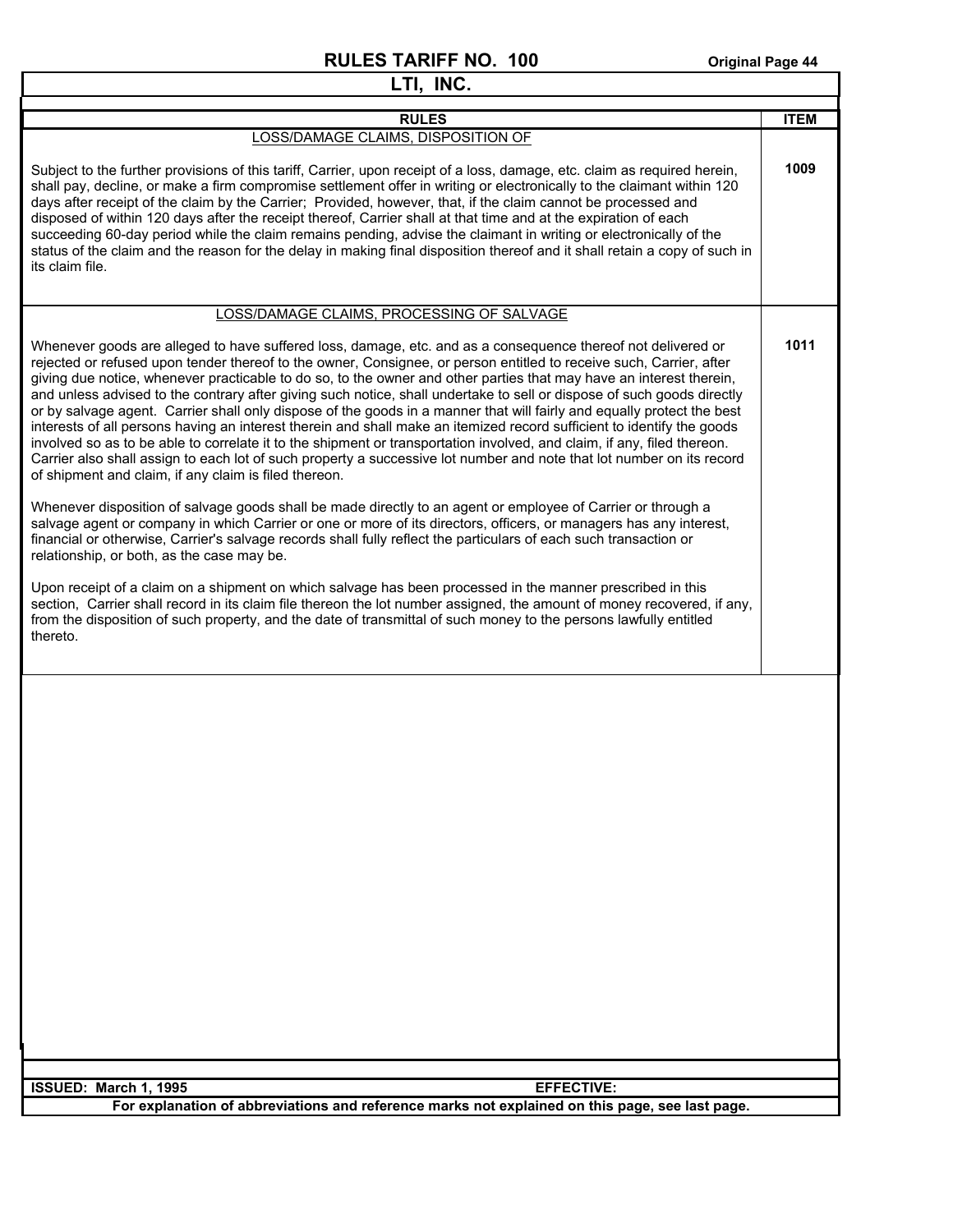| LTI, INC.                                                                                                                                                                                                                                                                                                                                                                                                                                                                                                                                                                                                                                                                      |             |  |
|--------------------------------------------------------------------------------------------------------------------------------------------------------------------------------------------------------------------------------------------------------------------------------------------------------------------------------------------------------------------------------------------------------------------------------------------------------------------------------------------------------------------------------------------------------------------------------------------------------------------------------------------------------------------------------|-------------|--|
| <b>RULES</b>                                                                                                                                                                                                                                                                                                                                                                                                                                                                                                                                                                                                                                                                   | <b>ITEM</b> |  |
| OVERCHARGE CLAIMS, CONDITIONS PRECEDENT                                                                                                                                                                                                                                                                                                                                                                                                                                                                                                                                                                                                                                        |             |  |
| The following are condition precedents to recovery against Carrier with respect to any overcharge claim, whether for<br>overcharge, duplicate payment, overcollection or otherwise:                                                                                                                                                                                                                                                                                                                                                                                                                                                                                            | 1100        |  |
| Shipper must contest the original bill or subsequent bill within 180 days of its receipt thereof in order to have<br>1.<br>the right to contest such charges.                                                                                                                                                                                                                                                                                                                                                                                                                                                                                                                  |             |  |
| 2.<br>Suit against Carrier must be filed within 18 months after such claim accrues, or within 3 years after such<br>claim accrues in the event the claimant has filed its claim with the Surface Transportation Board                                                                                                                                                                                                                                                                                                                                                                                                                                                          |             |  |
| 3.<br>The time limitations set forth in paragraph 2, above, shall be extended 6 months if Carrier rejects the claim<br>and 9 months if Carrier has separately sued with respect to the same transportation service.                                                                                                                                                                                                                                                                                                                                                                                                                                                            |             |  |
| <b>OVERCHARGE CLAIMS, FILING OF</b>                                                                                                                                                                                                                                                                                                                                                                                                                                                                                                                                                                                                                                            |             |  |
| A overcharge claim, whether for overcharge, duplicate payment, overcollection or otherwise, shall not be paid unless<br>filed in writing with the Carrier that collected the freight and other transportation charges. The collecting Carrier shall<br>be the Carrier to process all such claims. When claim is filed with another Carrier participating in the transportation,<br>that Carrier shall transmit the claim to the collecting Carrier within 15 days after receipt of the claim. If the collecting<br>Carrier is unable to dispose of the claim for any reason, the claim may be filed with or transferred to any participating<br>Carrier for final disposition. | 1103        |  |
| A single claim may include more than one shipment provided the claim on each shipment involves:<br>(1) the same tariff issue or authority or circumstances;<br>(2) single line service by the same Carrier; or<br>(3) service by the same interline Carriers.                                                                                                                                                                                                                                                                                                                                                                                                                  |             |  |
| OVERCHARGE CLAIMS, DOCUMENTATION OF                                                                                                                                                                                                                                                                                                                                                                                                                                                                                                                                                                                                                                            |             |  |
| (a) Overcharge claims shall be accompanied by sufficient information to allow Carrier to conduct an investigation<br>and pay or decline the claim within the time limitations set forth herein. Claims shall include the name of the<br>claimant, its file number, if any, and the amount of the refund sought to be recovered, if known.                                                                                                                                                                                                                                                                                                                                      | 1104        |  |
| (b) Except when the original freight bill is not a paper document but is electronically transmitted, claims for<br>overcharge shall be accompanied by the original freight bill. Additional information may include, but is not limited to,<br>the following:<br>(1) the rate, classification, or commodity description or weight claimed to have been applicable;<br>(2) complete tariff authority for the rate, classification, or commodity description claimed;<br>(3) freight bill payment information; and<br>(4) other documents or data which is believed by claimant to substantiate the basis for its claim.                                                         |             |  |
| (c) Claims for duplicate payment and overcollection shall be accompanied by the original freight bill(s) for which<br>charges were paid (except when the original freight bill is not a paper document but is electronically transmitted) and<br>by freight bill payment information.                                                                                                                                                                                                                                                                                                                                                                                          |             |  |
| (d) Regardless of the provisions of paragraphs (a), (b), and (c) above, the failure to provide sufficient information and<br>documentation to allow a Carrier to conduct an investigation and pay or decline the claim within the allowable time<br>limitation shall not constitute grounds for disallowance of the claim. Rather, the Carrier shall comply with Item 1105<br>to obtain the additional information required.                                                                                                                                                                                                                                                   |             |  |
| (e) Carrier shall accept copies instead of the original documents required to be submitted in this Item where Carrier<br>is furnished with an agreement entered into by the claimant which indemnifies Carrier for subsequent duplicate<br>claims which might be filed and supported by the original documents.                                                                                                                                                                                                                                                                                                                                                                |             |  |
|                                                                                                                                                                                                                                                                                                                                                                                                                                                                                                                                                                                                                                                                                |             |  |
| ISSUED: March 1, 1995<br><b>EFFECTIVE:</b><br>For explanation of abbreviations and reference marks not explained on this page, see last page.                                                                                                                                                                                                                                                                                                                                                                                                                                                                                                                                  |             |  |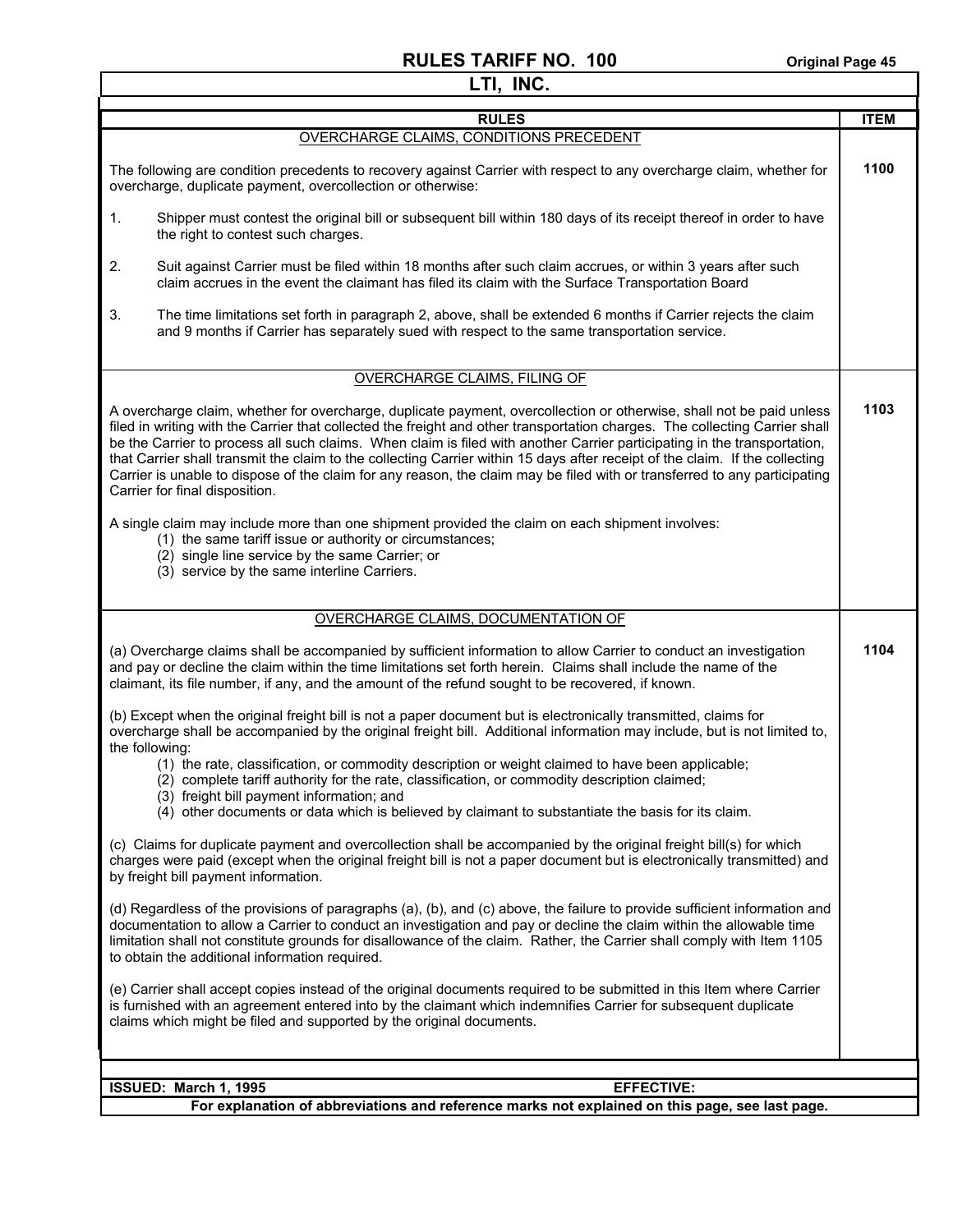| LTI, INC.                                                                                                                                                                                                                                                                                                                                                                                                                                                                                                                                                                                                                     |             |  |
|-------------------------------------------------------------------------------------------------------------------------------------------------------------------------------------------------------------------------------------------------------------------------------------------------------------------------------------------------------------------------------------------------------------------------------------------------------------------------------------------------------------------------------------------------------------------------------------------------------------------------------|-------------|--|
| <b>RULES</b>                                                                                                                                                                                                                                                                                                                                                                                                                                                                                                                                                                                                                  | <b>ITEM</b> |  |
| OVERCHARGE CLAIMS, INVESTIGATION OF                                                                                                                                                                                                                                                                                                                                                                                                                                                                                                                                                                                           |             |  |
| (a) Upon receipt of a overcharge claim, whether written or otherwise, the processing Carrier shall promptly initiate an<br>investigation and establish a file, as set forth in Item 1106.                                                                                                                                                                                                                                                                                                                                                                                                                                     | 1105        |  |
| (b) If Carrier discovers an overcharge, duplicate payment, or overcollection which has not been the subject of a<br>claim, it shall promptly initiate an investigation and comply with the provisions in Item 1109.                                                                                                                                                                                                                                                                                                                                                                                                           |             |  |
| (c) In the event Carrier processing the claim requires information or documents in addition to that submitted with the<br>claim, it shall promptly notify the claimant and request the information required. This includes notify the claimant that<br>a written or electronically transmitted claim must be filed before the Carrier becomes subject to the time limits for<br>settling such a claim under Item 1108.                                                                                                                                                                                                        |             |  |
| <b>OVERCHARGE CLAIMS, RECORD OF</b>                                                                                                                                                                                                                                                                                                                                                                                                                                                                                                                                                                                           |             |  |
| At the time a claim is received, Carrier shall create a separate file and assign it a successive claim file number and<br>note that number on all documents filed in support of the claim and all records and correspondence with respect to<br>the claim, including the written or electronic acknowledgment of receipt required under Item 1107. If pertinent to the<br>disposition of the claim, Carrier shall also note that number on the shipping order and delivery receipt, if any,<br>covering the shipment involved.                                                                                                | 1106        |  |
| OVERCHARGE CLAIMS, ACKNOWLEDGEMENT OF                                                                                                                                                                                                                                                                                                                                                                                                                                                                                                                                                                                         |             |  |
| Upon receipt of a written or electronically transmitted claim, Carrier shall acknowledge its receipt in writing or<br>electronically to the claimant within 30 days after the date of receipt except when Carrier shall have paid or declined<br>in writing or electronically within that period. Carrier shall include the date of receipt in its written or electronic claim<br>which shall be placed in the file for that claim.                                                                                                                                                                                           | 1107        |  |
| <b>OVERCHARGE CLAIMS, DISPOSITION OF</b>                                                                                                                                                                                                                                                                                                                                                                                                                                                                                                                                                                                      |             |  |
| The processing Carrier shall pay, decline to pay, or settle each written or electronically communicated claim<br>within 60 days after its receipt by that Carrier, except where the claimant and said Carrier agree in writing or<br>electronically to a specific extension based upon extenuating circumstances. If said Carrier declines to pay a<br>claim or makes settlement in an amount different from that sought, it shall notify the claimant in writing or<br>electronically of the reason(s) for its action, citing tariff authority or other pertinent information developed as a<br>result of its investigation. | 1108        |  |
|                                                                                                                                                                                                                                                                                                                                                                                                                                                                                                                                                                                                                               |             |  |
| ISSUED: March 1, 1995<br><b>EFFECTIVE:</b>                                                                                                                                                                                                                                                                                                                                                                                                                                                                                                                                                                                    |             |  |
| For explanation of abbreviations and reference marks not explained on this page, see last page.                                                                                                                                                                                                                                                                                                                                                                                                                                                                                                                               |             |  |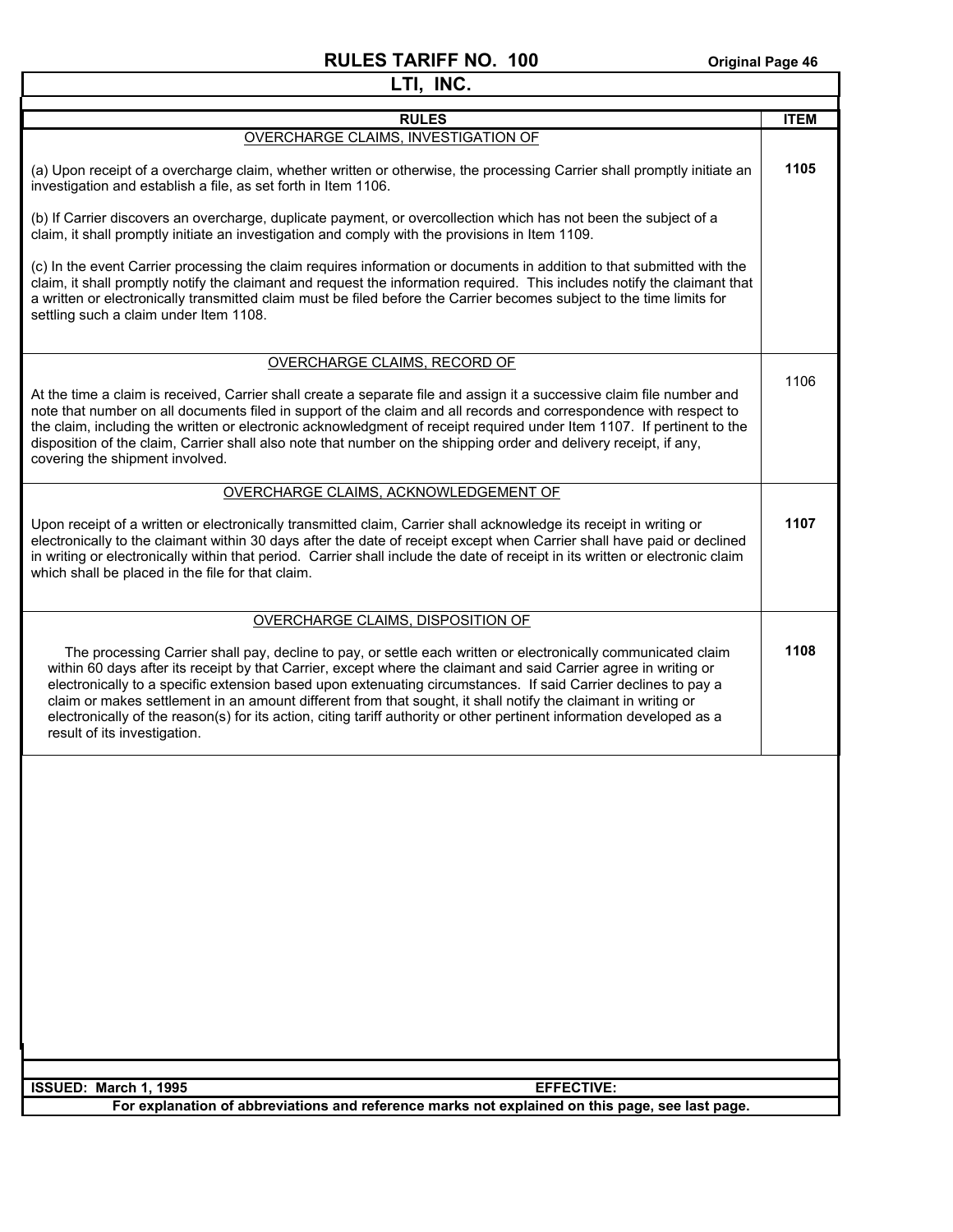| LTI, INC.                                                                                                                                                                                                                                                                                                                                                                                                                                                                                                                                                                                                                                                                                                                                                                                                                                                                                                                 |             |  |  |  |  |  |
|---------------------------------------------------------------------------------------------------------------------------------------------------------------------------------------------------------------------------------------------------------------------------------------------------------------------------------------------------------------------------------------------------------------------------------------------------------------------------------------------------------------------------------------------------------------------------------------------------------------------------------------------------------------------------------------------------------------------------------------------------------------------------------------------------------------------------------------------------------------------------------------------------------------------------|-------------|--|--|--|--|--|
| <b>RULES</b>                                                                                                                                                                                                                                                                                                                                                                                                                                                                                                                                                                                                                                                                                                                                                                                                                                                                                                              | <b>ITEM</b> |  |  |  |  |  |
| UNIDENTIFIED PAYMENTS                                                                                                                                                                                                                                                                                                                                                                                                                                                                                                                                                                                                                                                                                                                                                                                                                                                                                                     |             |  |  |  |  |  |
| Carrier shall have an established procedure for identifying and properly applying all unidentified payments.<br>If Carrier does not have sufficient information with which properly to apply such a payment, it shall notify the payor of<br>the unidentified payment within 60 days of receipt of the payment and request information which will enable it to<br>identify the payment. If Carrier does not receive the information requested within 90 days from the date of the<br>notice, it may treat the unidentified payment as a payment in fact of freight charges owing to it. Following the 90-day<br>period, the regular claims procedure under this part shall be applicable.                                                                                                                                                                                                                                 | 1109        |  |  |  |  |  |
| Notice under this Item shall be in writing and clearly indicate that it is a final notice and not a bill. Notice shall<br>include: check number, amount, and date; the payor's name; and any additional basic information Carrier is able to<br>provide.                                                                                                                                                                                                                                                                                                                                                                                                                                                                                                                                                                                                                                                                  |             |  |  |  |  |  |
| The final notice also must inform payor that: (i) Applicable regulations allow Carrier to conditionally retain the<br>payment as revenue in the absence of a timely response by the payor; and (ii) following the 90-day period the<br>regular claims procedure shall be applicable.                                                                                                                                                                                                                                                                                                                                                                                                                                                                                                                                                                                                                                      |             |  |  |  |  |  |
| Upon Carrier's receipt of information from the payor, Carrier shall, within 14 days: (i) make a complete refund of<br>such funds to the payor; or (ii) notify the payor that the information supplied is not sufficient to identify the unapplied<br>payment and request additional information; or (iii) notify the payor of Carrier's determination that such payment was<br>applicable to particular freight charges lawfully due. Where no refund is made by Carrier, Carrier shall advise the<br>payor of its right to file a formal claim for refund in accordance with the regular claims procedures set forth in this<br>tariff.                                                                                                                                                                                                                                                                                  |             |  |  |  |  |  |
| When a Carrier which participates in a transportation movement, but did not collect the transportation charges, finds<br>that an overpayment has been made, that Carrier shall immediately notify the collecting Carrier. When the collecting<br>Carrier (when single or joint line haul) discovers or is notified by such a participating Carrier that an overcharge,<br>duplicate payment, or overcollection exists for any transportation charge which has not been the subject of a claim,<br>the Carrier shall create a file as if a claim had been submitted and shall record in the file the date it discovered or<br>was notified of the overpayment. The Carrier that collected the charges shall then refund the amount of the<br>overpayment to the person who paid the transportation charges or to the person that made duplicate payment within<br>30 days from the date of such discovery or notification. |             |  |  |  |  |  |
|                                                                                                                                                                                                                                                                                                                                                                                                                                                                                                                                                                                                                                                                                                                                                                                                                                                                                                                           |             |  |  |  |  |  |
| ISSUED: March 1, 1995<br><b>EFFECTIVE:</b>                                                                                                                                                                                                                                                                                                                                                                                                                                                                                                                                                                                                                                                                                                                                                                                                                                                                                |             |  |  |  |  |  |
| For explanation of abbreviations and reference marks not explained on this page, see last page.                                                                                                                                                                                                                                                                                                                                                                                                                                                                                                                                                                                                                                                                                                                                                                                                                           |             |  |  |  |  |  |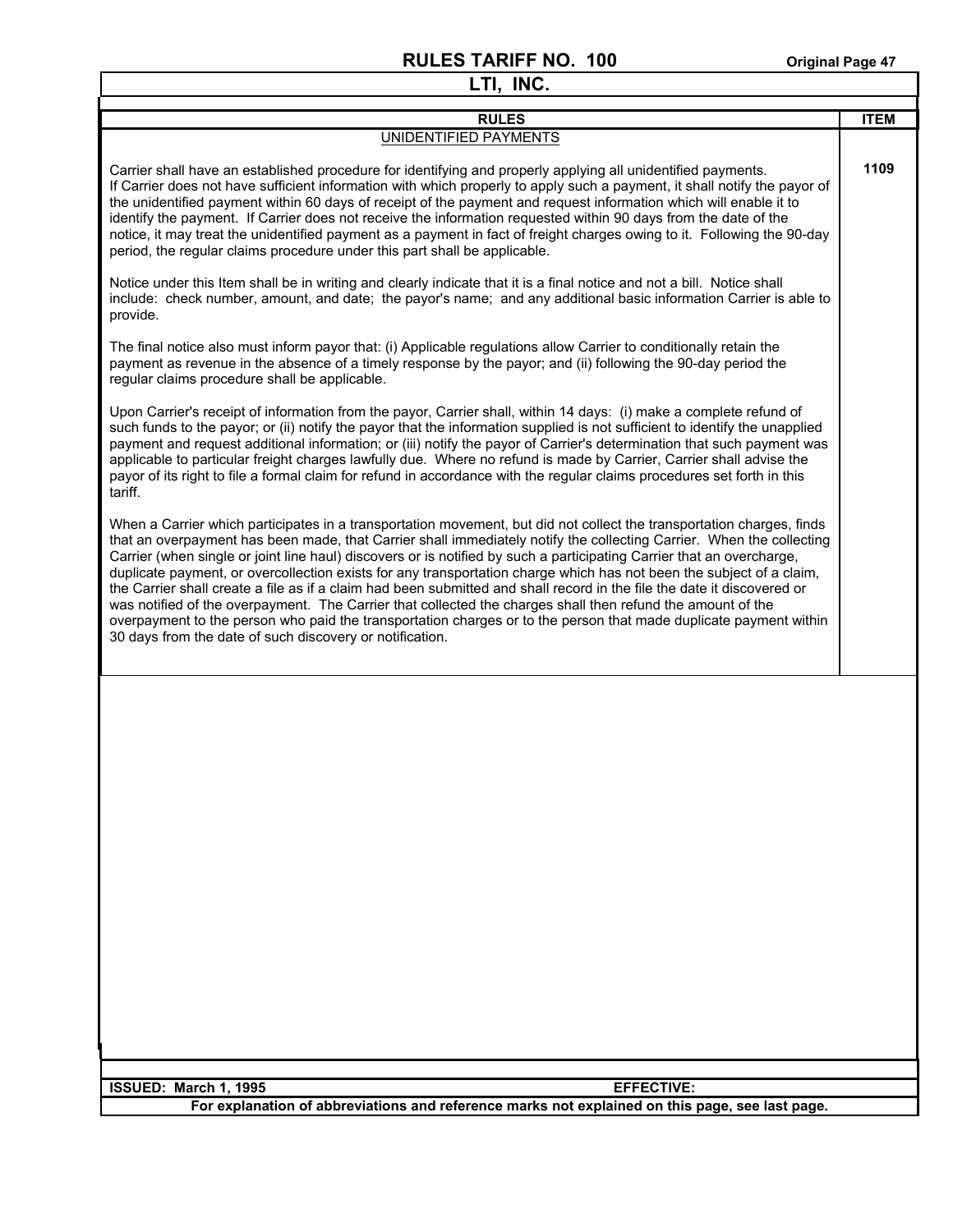#### **LTI, INC.**

#### **SECTION 2**

#### **CLEANING CHARGES**

**This Section contains rules and charges governing cleaning, environmental affairs, tank cleaning, waste treatment and waste disposal.**

|                       | <b>CLEANING CHARGES</b>                                                                                                                                                                                                                                                                                                                                                                                                                                                         | <b>ITEM</b> |  |  |  |  |  |
|-----------------------|---------------------------------------------------------------------------------------------------------------------------------------------------------------------------------------------------------------------------------------------------------------------------------------------------------------------------------------------------------------------------------------------------------------------------------------------------------------------------------|-------------|--|--|--|--|--|
|                       |                                                                                                                                                                                                                                                                                                                                                                                                                                                                                 |             |  |  |  |  |  |
|                       | <b>CLEANING:</b><br><b>ENVIRONMENTAL AFFAIRS, TANK CLEANING,</b><br><b>WASTE TREATMENT AND WASTE DISPOSAL CHARGES</b>                                                                                                                                                                                                                                                                                                                                                           | 2100        |  |  |  |  |  |
|                       | Except as provided in connection with specific rates, Items, Pages and Notes 1 through 7 herein, the<br>charges in this Section apply per shipment for environmental affairs, tank cleaning, waste treatment, and waste<br>disposal of product heel and wash water when a vehicle has been used for the transportation of commodity<br>named below. These charges are in addition to all other applicable rates and charges.                                                    |             |  |  |  |  |  |
|                       | NOTE 1: The charges provided herein do NOT apply to shipments moving in vehicles subject to the<br>"Exclusive Use of Vehicle" provisions of this Tariff, or when moving in Shipper-provided trailers<br>except when, at the request of the consignor, consignee and/or owner of the trailer, cleaning and<br>the disposal of resultant heels and wash water is required.                                                                                                        |             |  |  |  |  |  |
|                       | NOTE 2: The charges provided herein do NOT apply when the shipper is in a position to utilize the tank<br>vehicle in immediate and continuous service transporting the same or a compatible commodity<br>without interior cleaning and disposal of resultant heels and wash water, except the cleaning and<br>disposal charge will be applicable to the last load transported.                                                                                                  |             |  |  |  |  |  |
|                       | NOTE 3: The charges provided in this Section do NOT apply when the consignor or consignee cleans<br>carrier's trailer and disposes of the resultant product heel and wash water at no cost to carrier.<br>Movement of the trailer to or from such cleaning / disposal site as designated by the consignor or<br>consignee will be subject to the charges in Item 500 (detention of truck and driver, excluding free<br>time allowance) and 525 (equipment, empty, movement of). |             |  |  |  |  |  |
|                       | NOTE 4: When it is requested, and/or the loading requires it, a multi-compartmented (2 or more) tank vehicle<br>issued, an additional charge of \$34.00 will be applicable for each compartment over and above one<br>compartment. On shipments of more than one commodity moving in multi-compartmented trailers,<br>the charges that will apply will be those attributable to the commodity having the highest charges.                                                       |             |  |  |  |  |  |
|                       | NOTE 5: The charges for any commodity not listed shall be as follows:                                                                                                                                                                                                                                                                                                                                                                                                           |             |  |  |  |  |  |
|                       | COMMODITY TYPECHARGE                                                                                                                                                                                                                                                                                                                                                                                                                                                            |             |  |  |  |  |  |
|                       |                                                                                                                                                                                                                                                                                                                                                                                                                                                                                 |             |  |  |  |  |  |
|                       |                                                                                                                                                                                                                                                                                                                                                                                                                                                                                 |             |  |  |  |  |  |
|                       | NOTE 6: When tank cleaning is performed and costs therefor exceed the charge listed, actual costs will be<br>billed based on a charge of \$66.55 per hour for cleaning and equipment plus cost of materials and<br>heel disposal charges. If an outside vendor performs the cleaning service, such vendor's charges<br>plus ten percent (10%) will be billed.                                                                                                                   |             |  |  |  |  |  |
| NOTE 7:               | When carrier is requested by shipper to tender clean, dry, odor free equipment, an additional charge<br>of \$156.00 for cleaning and \$104.00 for drying will apply.                                                                                                                                                                                                                                                                                                            |             |  |  |  |  |  |
|                       | (Continued on next page)                                                                                                                                                                                                                                                                                                                                                                                                                                                        |             |  |  |  |  |  |
|                       |                                                                                                                                                                                                                                                                                                                                                                                                                                                                                 |             |  |  |  |  |  |
| ISSUED: March 1, 1995 | <b>EFFECTIVE:</b>                                                                                                                                                                                                                                                                                                                                                                                                                                                               |             |  |  |  |  |  |
|                       | For explanation of abbreviations and reference marks not explained on this page, see last page.                                                                                                                                                                                                                                                                                                                                                                                 |             |  |  |  |  |  |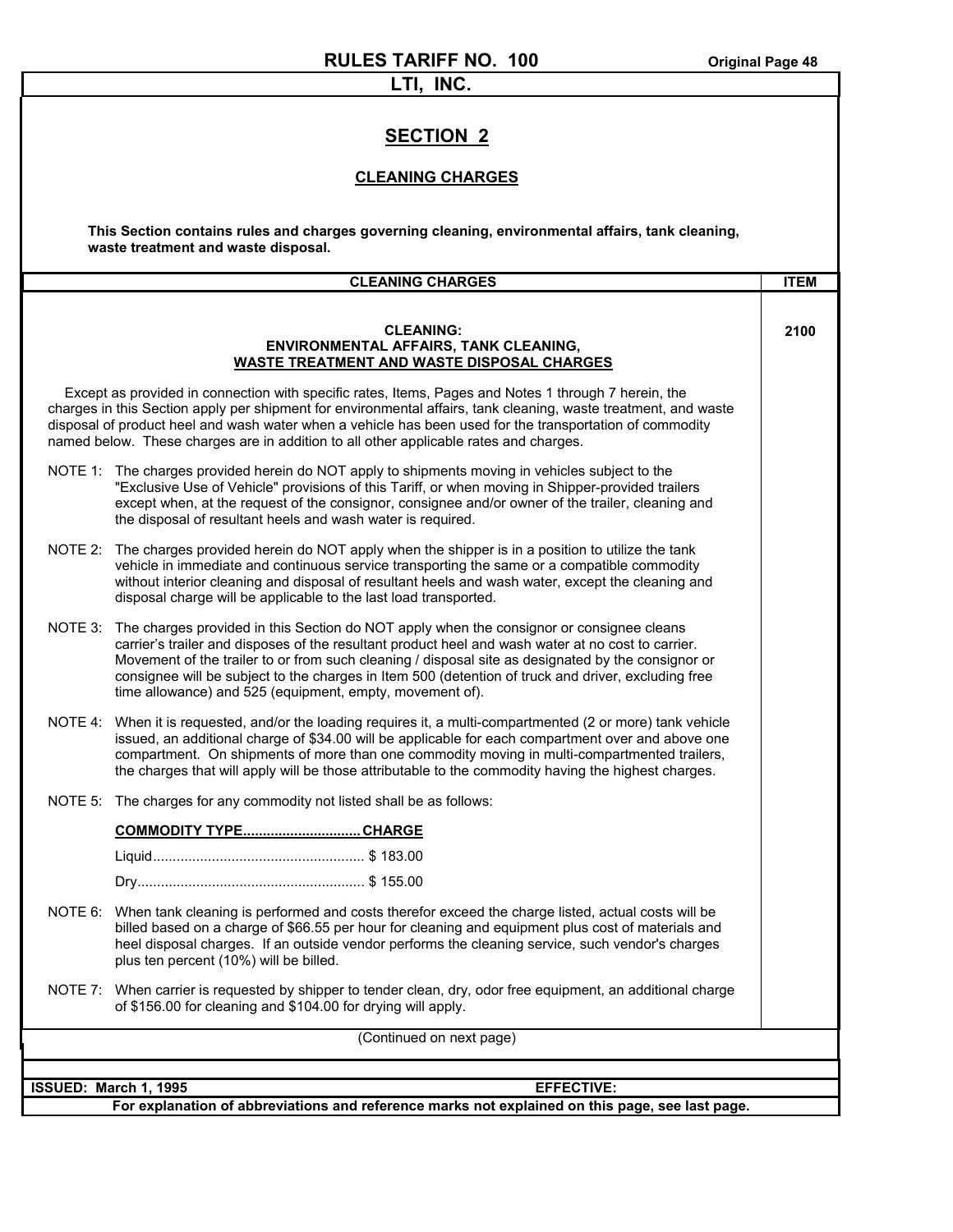| LTI, INC.                                                                                                                                                                                                                                                                                                                                                                     |                     |  |  |  |  |  |  |
|-------------------------------------------------------------------------------------------------------------------------------------------------------------------------------------------------------------------------------------------------------------------------------------------------------------------------------------------------------------------------------|---------------------|--|--|--|--|--|--|
| <b>CLEANING CHARGES</b>                                                                                                                                                                                                                                                                                                                                                       | <b>ITEM</b>         |  |  |  |  |  |  |
| <b>CLEANING: (Concluded)</b><br>ENVIRONMENTAL AFFAIRS, TANK CLEANING,<br>WASTE TREATMENT AND WASTE DISPOSAL CHARGES                                                                                                                                                                                                                                                           | 2100<br>С<br>O<br>N |  |  |  |  |  |  |
| In the table of commodities provided in Item 2200:                                                                                                                                                                                                                                                                                                                            |                     |  |  |  |  |  |  |
| <b>COLUMN "A"</b> Charge is for environmental affairs; tank cleaning, waste treatment, and waste disposal of<br>product heel and washwater.                                                                                                                                                                                                                                   | U<br>D<br>Е         |  |  |  |  |  |  |
| <b>COLUMN "B"</b> Codes are to be used to determine excessive heel disposal charges.                                                                                                                                                                                                                                                                                          | D                   |  |  |  |  |  |  |
| Excessive heel charges will be assessed to "Non-Empty" trailers. An empty trailer is defined as having less<br>than one (1) gallon able to drain by gravity in a five minute period. The entire heel from a "Non-Empty" trailer<br>will be assessed the appropriate charge listed below if the tank trailer is cleaned in accordance with the<br>cleaning rules listed above. |                     |  |  |  |  |  |  |
| The following charges apply for heel disposal (charge per gallon). For commodities not listed, use Product<br>Type "E":                                                                                                                                                                                                                                                       |                     |  |  |  |  |  |  |
| <b>PRODUCT TYPE  RATE IN DOLLARS AND CENTS PER GALLON</b>                                                                                                                                                                                                                                                                                                                     |                     |  |  |  |  |  |  |
| \$3.45                                                                                                                                                                                                                                                                                                                                                                        |                     |  |  |  |  |  |  |
| \$10.30<br>B.                                                                                                                                                                                                                                                                                                                                                                 |                     |  |  |  |  |  |  |
| C<br>\$11.45                                                                                                                                                                                                                                                                                                                                                                  |                     |  |  |  |  |  |  |
| D<br>\$13.75                                                                                                                                                                                                                                                                                                                                                                  |                     |  |  |  |  |  |  |
| Е                                                                                                                                                                                                                                                                                                                                                                             |                     |  |  |  |  |  |  |
|                                                                                                                                                                                                                                                                                                                                                                               |                     |  |  |  |  |  |  |
| <b>EFFECTIVE:</b><br>ISSUED: March 1, 1995                                                                                                                                                                                                                                                                                                                                    |                     |  |  |  |  |  |  |
| For explanation of abbreviations and reference marks not explained on this page, see last page.                                                                                                                                                                                                                                                                               |                     |  |  |  |  |  |  |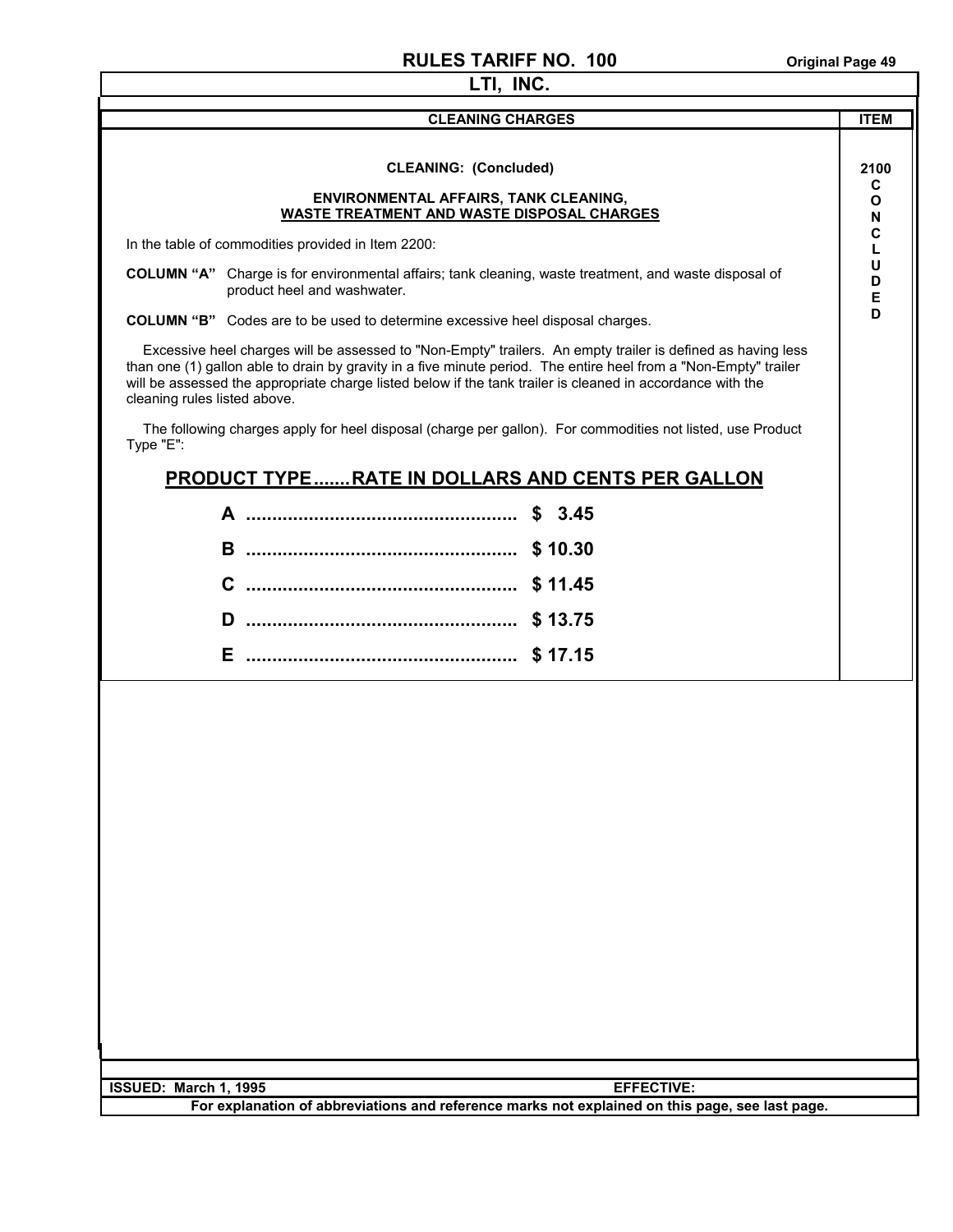| LTI, INC.                                                                                       |                    |                    |                                                                                                                                                                                                                                                                                                                                                        |                    |                    |  |
|-------------------------------------------------------------------------------------------------|--------------------|--------------------|--------------------------------------------------------------------------------------------------------------------------------------------------------------------------------------------------------------------------------------------------------------------------------------------------------------------------------------------------------|--------------------|--------------------|--|
| <b>CLEANING CHARGES</b>                                                                         |                    |                    |                                                                                                                                                                                                                                                                                                                                                        |                    | <b>ITEM</b>        |  |
| <b>TABLE OF COMMODITY CLEANING CHARGES</b>                                                      |                    |                    |                                                                                                                                                                                                                                                                                                                                                        |                    |                    |  |
| <b>COLUMN "A"</b><br><b>COLUMN "B"</b>                                                          |                    |                    | Charge is for environmental affairs; tank cleaning, waste treatment, and waste disposal of<br>product heel and washwater. Charge is in dollars per Tank vehicle as defined in Item 280.<br>Codes are to be used to determine excessive heel disposal charges. See Item 2100 for<br>charge scale and definition of excessive heel / non-empty trailers. |                    | 2200               |  |
| <b>PRODUCT NAME</b>                                                                             | <b>COLUMN</b><br>A | <b>COLUMN</b><br>В | <b>PRODUCT NAME</b>                                                                                                                                                                                                                                                                                                                                    | <b>COLUMN</b><br>A | <b>COLUMN</b><br>в |  |
| Acetaldehyde                                                                                    | 144                | D                  | Ammonia                                                                                                                                                                                                                                                                                                                                                | 132                | В                  |  |
| <b>Acetate Salt Solutions</b>                                                                   | 121                | A                  | Ammonia, aqueous                                                                                                                                                                                                                                                                                                                                       | 132                | B                  |  |
| <b>Acetic Acid</b>                                                                              | 132                | B                  | Ammonia Bisulfate                                                                                                                                                                                                                                                                                                                                      | 132                | В                  |  |
| Acetic Acid (Glacial)                                                                           | 132                | B                  | Ammonia Solutions                                                                                                                                                                                                                                                                                                                                      | 132                | B                  |  |
| Acetic Anhydride                                                                                | 132                | D                  | Ammonium Disulfate                                                                                                                                                                                                                                                                                                                                     | 121                | Α                  |  |
| Acetone                                                                                         | 144                | D                  | Ammonium Hydroxide                                                                                                                                                                                                                                                                                                                                     | 121                | A                  |  |
| Acetone Cyandhydrin                                                                             | 286                | D                  | <b>Ammonium Nitrate Solution</b>                                                                                                                                                                                                                                                                                                                       | 132                | B                  |  |
| Acetylene Tetrabromide                                                                          | 144                | B                  | Ammonium Sulfate                                                                                                                                                                                                                                                                                                                                       | 121                | A                  |  |
| Acrylamide                                                                                      | 229                | $\mathsf{C}$       | Ammonium Sulfide                                                                                                                                                                                                                                                                                                                                       | 132                | B                  |  |
| Acrylamids                                                                                      | 144                | Α                  | Ammonium Thiocyanate                                                                                                                                                                                                                                                                                                                                   | 132                | B                  |  |
| Acrylates (NOI)                                                                                 | 201                | $\mathsf{C}$       | Ammonium Thiosulfate                                                                                                                                                                                                                                                                                                                                   | 132                | B                  |  |
| Acrylic Acid                                                                                    | 132                | C                  | Amyl Alcohol                                                                                                                                                                                                                                                                                                                                           | 114                | A                  |  |
| <b>Acrylic Emulsions</b>                                                                        | 286                | B                  | Amyl Hydride                                                                                                                                                                                                                                                                                                                                           | 132                | D                  |  |
| <b>Acrylic Esters</b>                                                                           | 286                | B                  | Anhydrous Hydrogen Chloride                                                                                                                                                                                                                                                                                                                            | 144                | D                  |  |
| Acryloid (Coating)                                                                              | 229                | C                  | Anhydrous Isopropanol                                                                                                                                                                                                                                                                                                                                  | 113                | B                  |  |
| Acrylonitrile                                                                                   | 343                | E                  | Aniline Oil                                                                                                                                                                                                                                                                                                                                            | 240                | E                  |  |
| <b>Actol Polyether</b>                                                                          | 132                | C                  | <b>Animal Fat</b>                                                                                                                                                                                                                                                                                                                                      | 160                | B                  |  |
| Adhesive                                                                                        | 286                | C                  | <b>Animal Feed Supplements</b>                                                                                                                                                                                                                                                                                                                         | 172                | A                  |  |
| <b>Adhesive Cement</b>                                                                          | 286                | $\mathsf{C}$       | Antifreeze Glycol Base                                                                                                                                                                                                                                                                                                                                 | 132                | B                  |  |
| Adipic Acid                                                                                     | 132                | A                  | Antifreeze Methanol Base                                                                                                                                                                                                                                                                                                                               | 132                | B                  |  |
| Alcohols (NOI)                                                                                  | 132                | D                  | Antiknock Compounds                                                                                                                                                                                                                                                                                                                                    | 201                | D                  |  |
| Alfol Alcohol                                                                                   | 132                | B                  | Aqua Ammonia                                                                                                                                                                                                                                                                                                                                           | 121                | Α                  |  |
| Alkyl Arylpolyether Alcohol                                                                     | 132                | D                  | Arsenic Acid                                                                                                                                                                                                                                                                                                                                           | 343                | E                  |  |
| Alpha Piccoline                                                                                 | 132                | D                  | Benzaldehvde                                                                                                                                                                                                                                                                                                                                           | 144                | D                  |  |
| Alum                                                                                            | 132                | B                  | Benzene and Benzol                                                                                                                                                                                                                                                                                                                                     | 201                | D                  |  |
| Aluminum Alkyl                                                                                  | 172                | D                  | Benzoflex                                                                                                                                                                                                                                                                                                                                              | 132                | B                  |  |
| Aluminum Chloride Solution                                                                      | 121                | A                  | Benzyl Alcohol                                                                                                                                                                                                                                                                                                                                         | 144                | B                  |  |
| Aluminum Sulfate                                                                                | 132                | B                  | Benzyl Chloride                                                                                                                                                                                                                                                                                                                                        | 229                | E                  |  |
| Amberlac                                                                                        | 229                | D                  | <b>Benzyl Ether Glycol</b>                                                                                                                                                                                                                                                                                                                             | 132                | B                  |  |
| Amines (NOI)                                                                                    | 172                | C                  | <b>Bicep</b>                                                                                                                                                                                                                                                                                                                                           | 201                | C                  |  |
|                                                                                                 |                    |                    |                                                                                                                                                                                                                                                                                                                                                        |                    |                    |  |
| ISSUED: March 1, 1995                                                                           |                    |                    | <b>EFFECTIVE:</b>                                                                                                                                                                                                                                                                                                                                      |                    |                    |  |
| For explanation of abbreviations and reference marks not explained on this page, see last page. |                    |                    |                                                                                                                                                                                                                                                                                                                                                        |                    |                    |  |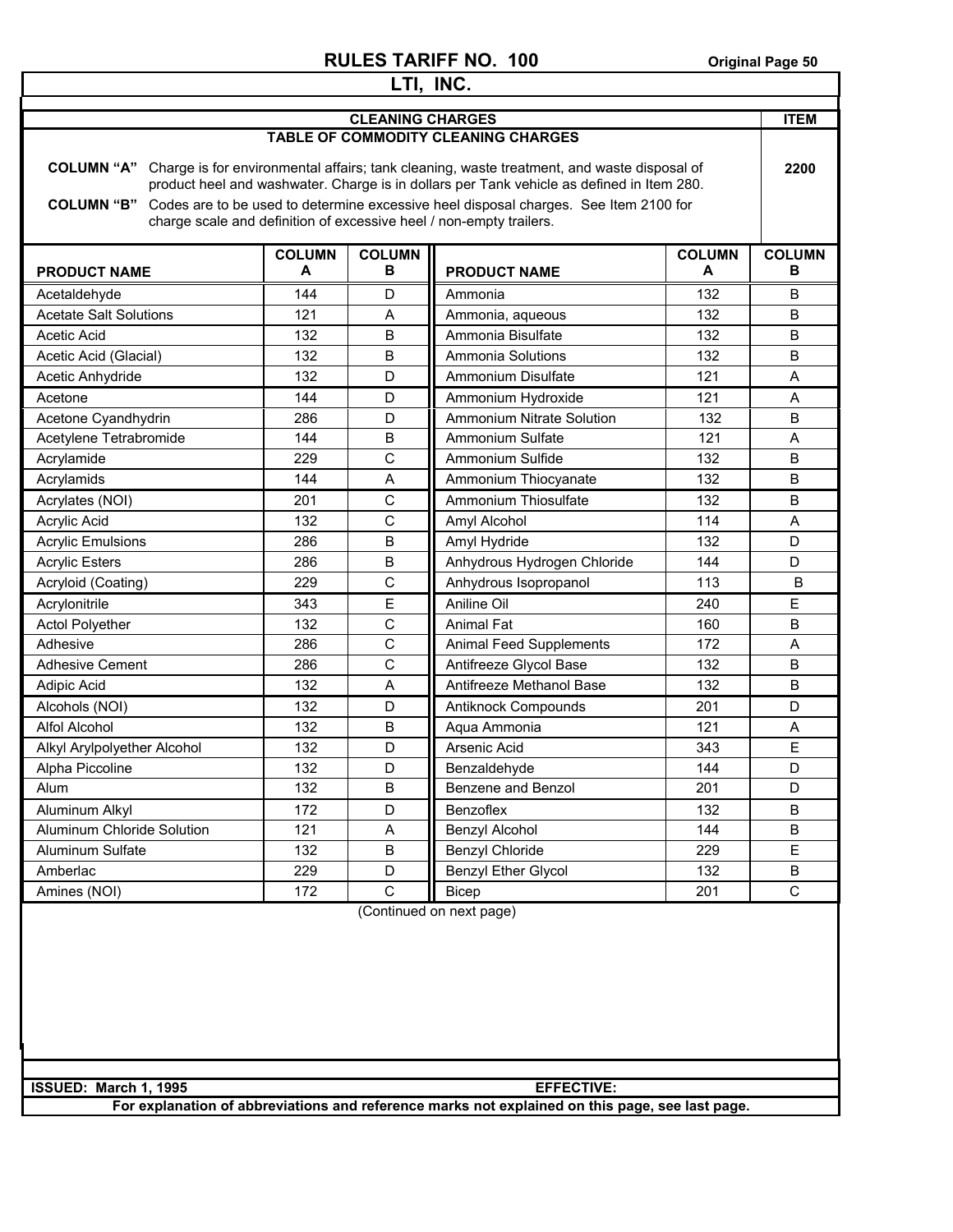| LTI, INC.                                                                                                                                                                                                                                                                                                                                                                              |     |                         |                                            |     |                    |  |  |
|----------------------------------------------------------------------------------------------------------------------------------------------------------------------------------------------------------------------------------------------------------------------------------------------------------------------------------------------------------------------------------------|-----|-------------------------|--------------------------------------------|-----|--------------------|--|--|
|                                                                                                                                                                                                                                                                                                                                                                                        |     | <b>CLEANING CHARGES</b> |                                            |     | <b>ITEM</b>        |  |  |
|                                                                                                                                                                                                                                                                                                                                                                                        |     |                         | <b>TABLE OF COMMODITY CLEANING CHARGES</b> |     |                    |  |  |
| COLUMN "A" Charge is for environmental affairs; tank cleaning, waste treatment, and waste disposal of<br>product heel and washwater. Charge is in dollars per Tank vehicle as defined in Item 280.<br>Codes are to be used to determine excessive heel disposal charges. See Item 2100 for<br><b>COLUMN "B"</b><br>charge scale and definition of excessive heel / non-empty trailers. |     |                         |                                            |     | 2200<br>Cont.      |  |  |
| <b>COLUMN</b><br><b>COLUMN</b><br><b>COLUMN</b><br>В<br>A<br>A<br><b>PRODUCT NAME</b><br><b>PRODUCT NAME</b>                                                                                                                                                                                                                                                                           |     |                         |                                            |     | <b>COLUMN</b><br>в |  |  |
| <b>Bisphenol</b>                                                                                                                                                                                                                                                                                                                                                                       | 144 | В                       | Calcium Stearate                           | 132 | A                  |  |  |
| <b>Black Liquor</b>                                                                                                                                                                                                                                                                                                                                                                    | 144 | B                       | Can Coating                                | 430 | Α                  |  |  |
| <b>Blasting Agent</b>                                                                                                                                                                                                                                                                                                                                                                  | 229 | A                       | Can Coating, enamel base                   | 400 | E                  |  |  |
| Bleach                                                                                                                                                                                                                                                                                                                                                                                 | 132 | B                       | Can Liner                                  | 430 | A                  |  |  |
| Boiler Compounds (NOI)                                                                                                                                                                                                                                                                                                                                                                 | 172 | B                       | Can Liner, enamel base                     | 400 | E                  |  |  |
| <b>Boron Trifluorides</b>                                                                                                                                                                                                                                                                                                                                                              | 201 | Е                       | Caprolactam                                | 160 | B                  |  |  |
| <b>Brake Fluid</b>                                                                                                                                                                                                                                                                                                                                                                     | 132 | B                       | Caprolactone                               | 132 | B                  |  |  |
| <b>Brine</b>                                                                                                                                                                                                                                                                                                                                                                           | 121 | A                       | <b>Carbitol Acetate</b>                    | 132 | B                  |  |  |
| Bromochloroethane                                                                                                                                                                                                                                                                                                                                                                      | 132 | B                       | <b>Carbitol Solvents</b>                   | 172 | D                  |  |  |
| <b>Burring Oil</b>                                                                                                                                                                                                                                                                                                                                                                     | 132 | B                       | Carbon Black                               | 629 | A                  |  |  |
| <b>Butadienes</b>                                                                                                                                                                                                                                                                                                                                                                      | 132 | B                       | Carbon Disulfide                           | 229 | D                  |  |  |
| <b>Butanol</b>                                                                                                                                                                                                                                                                                                                                                                         | 132 | D                       | Carbon Tetrachloride                       | 144 | D                  |  |  |
| <b>Butyl Acetate</b>                                                                                                                                                                                                                                                                                                                                                                   | 132 | B                       | Carbowax                                   | 229 | B                  |  |  |
| <b>Butyl Acrylate</b>                                                                                                                                                                                                                                                                                                                                                                  | 201 | E                       | Caustic Soda Liquid                        | 121 | A                  |  |  |
| <b>Butyl Alcohol</b>                                                                                                                                                                                                                                                                                                                                                                   | 114 | B                       | Castor Oil                                 | 144 | B                  |  |  |
| <b>Butyl Aldehyde</b>                                                                                                                                                                                                                                                                                                                                                                  | 132 | D                       | Cationic Polyacrylamide                    | 132 | Α                  |  |  |
| <b>Butyl Carbinol</b>                                                                                                                                                                                                                                                                                                                                                                  | 121 | B                       | Caustic Beads                              | 121 | A                  |  |  |
| <b>Butyl Cellosolve</b>                                                                                                                                                                                                                                                                                                                                                                | 132 | B                       | Caustic Potash                             | 121 | Α                  |  |  |
| <b>Butyl Cellosolve Acetate</b>                                                                                                                                                                                                                                                                                                                                                        | 132 | D                       | Cellosolve Acetate                         | 132 | B                  |  |  |
| <b>Butyl Chlorides</b>                                                                                                                                                                                                                                                                                                                                                                 | 132 | D                       | Cements, liquid (NOI)                      | 229 | D                  |  |  |
| <b>Butyl Mercaptan</b>                                                                                                                                                                                                                                                                                                                                                                 | 229 | E                       | <b>Chelating Compounds</b>                 | 132 | B                  |  |  |
| <b>Butyl Oxitol</b>                                                                                                                                                                                                                                                                                                                                                                    | 132 | B                       | Chloraniline                               | 172 | $\mathsf{C}$       |  |  |
| <b>Butylamine</b>                                                                                                                                                                                                                                                                                                                                                                      | 132 | B                       | Chlorine (aqueous)                         | 201 | A                  |  |  |
| <b>Butylene Glycol</b>                                                                                                                                                                                                                                                                                                                                                                 | 132 | D                       | Chlorodifluoromethane                      | 114 | $\mathsf A$        |  |  |
| <b>Butylene Glycol Phthalate</b>                                                                                                                                                                                                                                                                                                                                                       | 172 | B                       | Chloroform                                 | 144 | D                  |  |  |
| <b>Butylene Oxide</b>                                                                                                                                                                                                                                                                                                                                                                  | 132 | D                       | Chlorosulfonic Acid                        | 183 | D                  |  |  |
| Butylisocyanate                                                                                                                                                                                                                                                                                                                                                                        | 343 | D                       | Chlorothene                                | 144 | B                  |  |  |
| <b>Butylphenols</b>                                                                                                                                                                                                                                                                                                                                                                    | 201 | $\mathsf{C}$            | Chocolate                                  | 144 | B                  |  |  |
| Calcium Bromides                                                                                                                                                                                                                                                                                                                                                                       | 121 | Α                       | Choline Chloride                           | 172 | A                  |  |  |
| Calcium Chloride                                                                                                                                                                                                                                                                                                                                                                       | 121 | Α                       | Chromium Chloride                          | 201 | D                  |  |  |
| (Continued on next page)                                                                                                                                                                                                                                                                                                                                                               |     |                         |                                            |     |                    |  |  |
| ISSUED: March 1, 1995<br><b>EFFECTIVE:</b><br>For explanation of abbreviations and reference marks not explained on this page, see last page.                                                                                                                                                                                                                                          |     |                         |                                            |     |                    |  |  |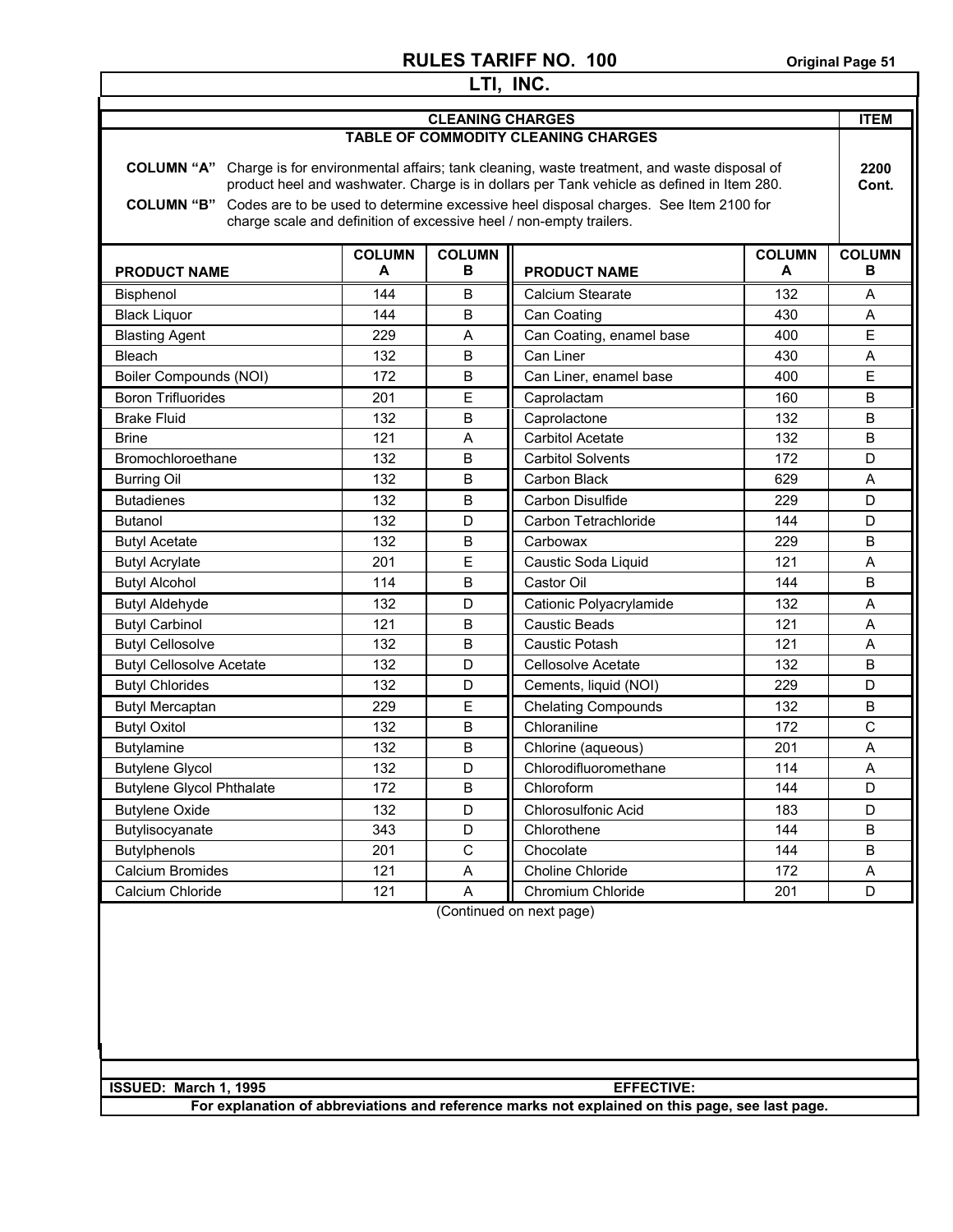| <b>COLUMN "B"</b>                                                                                                                                                         |                    | <b>CLEANING CHARGES</b>                                                                                                                                                                                                                                                                                                                                                  | <b>TABLE OF COMMODITY CLEANING CHARGES</b>                                                       |                    | <b>ITEM</b><br>2200 |  |
|---------------------------------------------------------------------------------------------------------------------------------------------------------------------------|--------------------|--------------------------------------------------------------------------------------------------------------------------------------------------------------------------------------------------------------------------------------------------------------------------------------------------------------------------------------------------------------------------|--------------------------------------------------------------------------------------------------|--------------------|---------------------|--|
|                                                                                                                                                                           |                    |                                                                                                                                                                                                                                                                                                                                                                          |                                                                                                  |                    |                     |  |
|                                                                                                                                                                           |                    |                                                                                                                                                                                                                                                                                                                                                                          |                                                                                                  |                    |                     |  |
|                                                                                                                                                                           |                    | <b>COLUMN "A"</b> Charge is for environmental affairs; tank cleaning, waste treatment, and waste disposal of<br>product heel and washwater. Charge is in dollars per Tank vehicle as defined in Item 280.<br>Codes are to be used to determine excessive heel disposal charges. See Item 2100 for<br>charge scale and definition of excessive heel / non-empty trailers. |                                                                                                  |                    |                     |  |
| <b>PRODUCT NAME</b>                                                                                                                                                       | <b>COLUMN</b><br>A | <b>COLUMN</b><br>в                                                                                                                                                                                                                                                                                                                                                       | <b>PRODUCT NAME</b>                                                                              | <b>COLUMN</b><br>A | <b>COLUMN</b><br>в  |  |
| Clay Slurry                                                                                                                                                               | 286                | A                                                                                                                                                                                                                                                                                                                                                                        | Defoaming Compounds, oil<br>based, emulsified oil and not<br>less than 50% by weight of<br>water | 229                | Е                   |  |
| Cleaning Compound (NOI)                                                                                                                                                   | 229                | B                                                                                                                                                                                                                                                                                                                                                                        | Deicing Fluid                                                                                    | 132                | B                   |  |
| Coal Slurry                                                                                                                                                               | 172                | A                                                                                                                                                                                                                                                                                                                                                                        | <b>Denatured Alcohol</b>                                                                         | 114                | B                   |  |
| Coal Tar                                                                                                                                                                  | 686                | B                                                                                                                                                                                                                                                                                                                                                                        | Detergent                                                                                        | 132                | B                   |  |
| Coal Tar Dyes                                                                                                                                                             | 343                | B                                                                                                                                                                                                                                                                                                                                                                        | Dextrin                                                                                          | 144                | A                   |  |
| Coatings (NOI)                                                                                                                                                            | 286                | D                                                                                                                                                                                                                                                                                                                                                                        | Diaceton Alcohol                                                                                 | 144                | B                   |  |
| Coatings, Synthetic Resin                                                                                                                                                 | 430                | A                                                                                                                                                                                                                                                                                                                                                                        | <b>Dibutyl Phthalates</b>                                                                        | 144                | B                   |  |
| Coconut Oil                                                                                                                                                               | 144                | B                                                                                                                                                                                                                                                                                                                                                                        | Dibutylamine                                                                                     | 160                | B                   |  |
| <b>Colloidal Silica</b>                                                                                                                                                   | 172                | A                                                                                                                                                                                                                                                                                                                                                                        | Dichlorcaniline                                                                                  | 172                | E                   |  |
| Cooking Oil Liquor                                                                                                                                                        | 132                | B                                                                                                                                                                                                                                                                                                                                                                        | Dichlorobenzene                                                                                  | 172                | D                   |  |
| <b>Copper Sulfate</b>                                                                                                                                                     | 132                | A                                                                                                                                                                                                                                                                                                                                                                        | Dichlorodifluoromethane                                                                          | 144                | C                   |  |
| <b>Copper Sulfite Solution</b>                                                                                                                                            | 132                | A                                                                                                                                                                                                                                                                                                                                                                        | Dichloroethane                                                                                   | 212                | D                   |  |
| Corn Oil                                                                                                                                                                  | 144                | B                                                                                                                                                                                                                                                                                                                                                                        | Dichlorophenoxyacetic Acid                                                                       | 343                | C                   |  |
| Corn Starch                                                                                                                                                               | 144                | B                                                                                                                                                                                                                                                                                                                                                                        | Dichloropropane                                                                                  | 172                | D                   |  |
| Corn Syrup                                                                                                                                                                | 77                 | B                                                                                                                                                                                                                                                                                                                                                                        | Didicyclopentadiene                                                                              | 172                | D                   |  |
| <b>Cotton Defoliant</b>                                                                                                                                                   | 132                | C                                                                                                                                                                                                                                                                                                                                                                        | Diethanolamine                                                                                   | 144                | B                   |  |
| <b>Cotton Softener</b>                                                                                                                                                    | 172                | B                                                                                                                                                                                                                                                                                                                                                                        | Diethyl Ether                                                                                    | 114                | A                   |  |
| Cottonseed Oil                                                                                                                                                            | 172                | B                                                                                                                                                                                                                                                                                                                                                                        | Diethylbenzene                                                                                   | 172                | B                   |  |
| Cough Syrup                                                                                                                                                               | 144                | A                                                                                                                                                                                                                                                                                                                                                                        | Diethylene Ether                                                                                 | 172                | B                   |  |
| Creosote Oil                                                                                                                                                              | 201                | B                                                                                                                                                                                                                                                                                                                                                                        | Diethylene Glycol                                                                                | 132                | B                   |  |
| Cumene                                                                                                                                                                    | 229                | D                                                                                                                                                                                                                                                                                                                                                                        | Diethylene Glycol Amine                                                                          | 144                | B                   |  |
| Cumene Hydroperoxide                                                                                                                                                      | 172                | D                                                                                                                                                                                                                                                                                                                                                                        | Diethylene Triamine                                                                              | 144                | C                   |  |
| <b>Cutting Oils</b>                                                                                                                                                       | 132                | B                                                                                                                                                                                                                                                                                                                                                                        | Diisobutyl Phthalate                                                                             | 172                | B                   |  |
| Cylohexane                                                                                                                                                                | 132                | $\mathsf D$                                                                                                                                                                                                                                                                                                                                                              | Diisocyanate                                                                                     | 343                | E                   |  |
| Cylohexylamine                                                                                                                                                            | 144                | D                                                                                                                                                                                                                                                                                                                                                                        | Dimethyl Ether                                                                                   | 114                | Α                   |  |
| Cylohexanol                                                                                                                                                               | 144                | D                                                                                                                                                                                                                                                                                                                                                                        | Dimethyl Sulfate                                                                                 | 229                | E                   |  |
| Cylohexanone                                                                                                                                                              | 144                | D                                                                                                                                                                                                                                                                                                                                                                        | Dimethyl Sulfide                                                                                 | 229                | D                   |  |
| Decanted Oil                                                                                                                                                              | 132                | $\sf B$                                                                                                                                                                                                                                                                                                                                                                  | Dimethyl Sulfoxide                                                                               | 144                | B                   |  |
| Dectyl Octyl Methacrylate                                                                                                                                                 | 229                | D                                                                                                                                                                                                                                                                                                                                                                        | Dimethylacetamide                                                                                | 144                | D                   |  |
| Defoaming Compound,<br>water soluble                                                                                                                                      | 121                | B                                                                                                                                                                                                                                                                                                                                                                        | Dimethylamine                                                                                    | 132                | B                   |  |
| (Continued on next page)<br><b>EFFECTIVE:</b><br>ISSUED: March 1, 1995<br>For explanation of abbreviations and reference marks not explained on this page, see last page. |                    |                                                                                                                                                                                                                                                                                                                                                                          |                                                                                                  |                    |                     |  |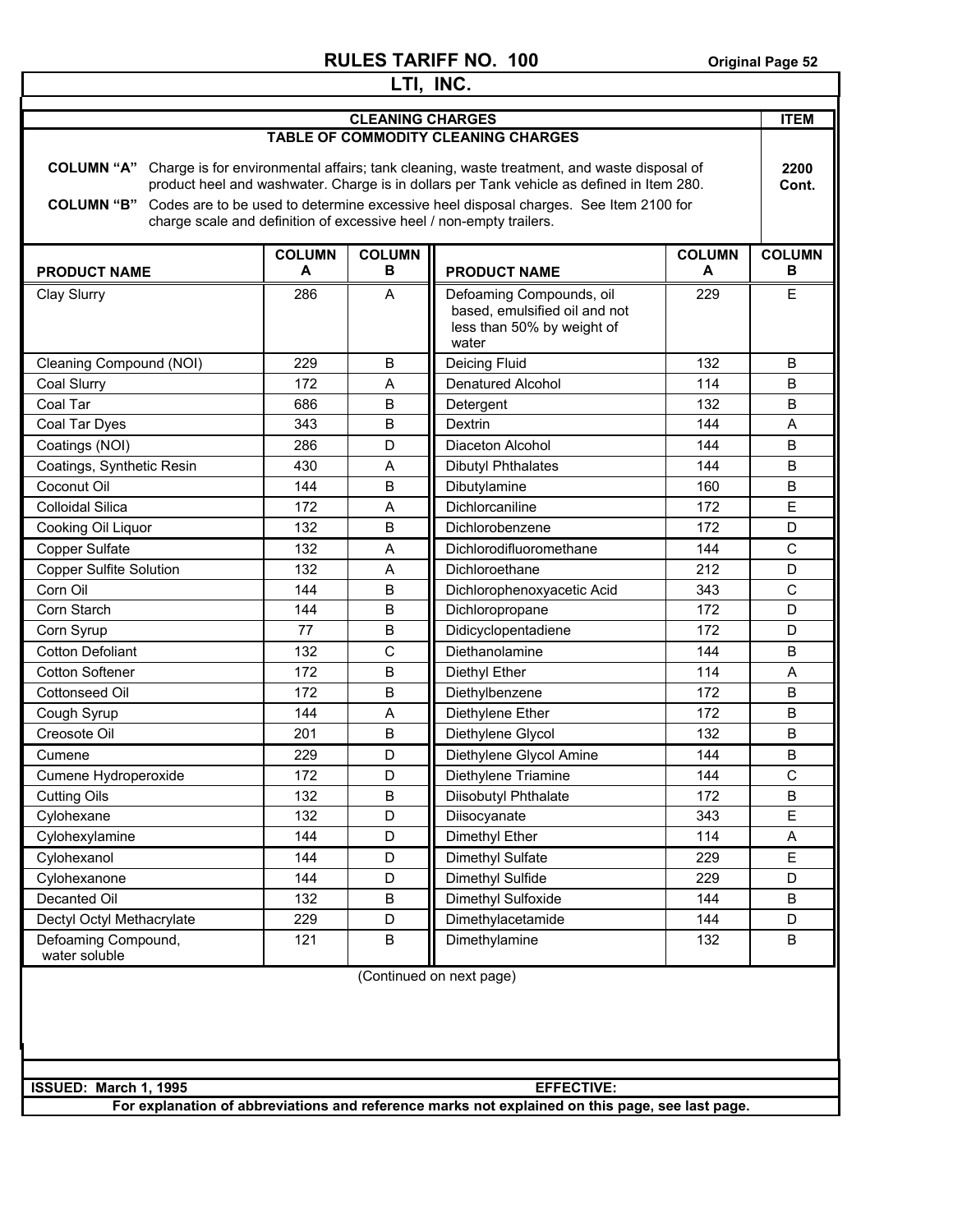| LTI, INC.                                                                                                                                                                                                                                                                                                                                                                              |     |                         |                                     |     |                    |  |
|----------------------------------------------------------------------------------------------------------------------------------------------------------------------------------------------------------------------------------------------------------------------------------------------------------------------------------------------------------------------------------------|-----|-------------------------|-------------------------------------|-----|--------------------|--|
|                                                                                                                                                                                                                                                                                                                                                                                        |     | <b>CLEANING CHARGES</b> |                                     |     | <b>ITEM</b>        |  |
|                                                                                                                                                                                                                                                                                                                                                                                        |     |                         | TABLE OF COMMODITY CLEANING CHARGES |     |                    |  |
| COLUMN "A" Charge is for environmental affairs; tank cleaning, waste treatment, and waste disposal of<br>product heel and washwater. Charge is in dollars per Tank vehicle as defined in Item 280.<br>Codes are to be used to determine excessive heel disposal charges. See Item 2100 for<br><b>COLUMN "B"</b><br>charge scale and definition of excessive heel / non-empty trailers. |     |                         |                                     |     | 2200<br>Cont.      |  |
| <b>COLUMN</b><br><b>COLUMN</b><br><b>COLUMN</b><br>В<br>A<br>A<br><b>PRODUCT NAME</b><br><b>PRODUCT NAME</b>                                                                                                                                                                                                                                                                           |     |                         |                                     |     | <b>COLUMN</b><br>в |  |
| Dimethylformamide                                                                                                                                                                                                                                                                                                                                                                      | 132 | C                       | Epichlorohydrin                     | 172 | D                  |  |
| Dimethylformate                                                                                                                                                                                                                                                                                                                                                                        | 132 | $\mathsf{C}$            | Epon - Epoxy Resin                  | 201 | D                  |  |
| Dimethylterephthyalate                                                                                                                                                                                                                                                                                                                                                                 | 372 | B                       | <b>Ester Gums</b>                   | 343 | D                  |  |
| Dioctyl Azelate                                                                                                                                                                                                                                                                                                                                                                        | 133 | B                       | Ethanol                             | 114 | B                  |  |
| <b>Dioctyl Phtalate</b>                                                                                                                                                                                                                                                                                                                                                                | 144 | B                       | Ethers (NOI)                        | 144 | D                  |  |
| Dioctyladipate                                                                                                                                                                                                                                                                                                                                                                         | 132 | B                       | <b>Ethoxy Triglycol</b>             | 132 | B                  |  |
| Dioxane                                                                                                                                                                                                                                                                                                                                                                                | 201 | E                       | <b>Ethoxylated Fatty Alcohol</b>    | 132 | B                  |  |
| Dipentene                                                                                                                                                                                                                                                                                                                                                                              | 172 | D                       | <b>Ethyl Acetate</b>                | 132 | B                  |  |
| Diphenylmethanes                                                                                                                                                                                                                                                                                                                                                                       | 132 | E                       | <b>Ethyl Acrylate</b>               | 201 | B                  |  |
| Dipropylene Glycol                                                                                                                                                                                                                                                                                                                                                                     | 132 | B                       | <b>Ethyl Alcohol</b>                | 114 | B                  |  |
| Disinfectants (NOI)                                                                                                                                                                                                                                                                                                                                                                    | 132 | B                       | Ethyl Antiknock Compounds           | 201 | D                  |  |
| Divinylbenzene                                                                                                                                                                                                                                                                                                                                                                         | 132 | D                       | <b>Ethyl Benzenes</b>               | 144 | D                  |  |
| Di-Isobutyl Ketone                                                                                                                                                                                                                                                                                                                                                                     | 132 | D                       | <b>Ethyl Chloride</b>               | 132 | D                  |  |
| <b>DMAC</b>                                                                                                                                                                                                                                                                                                                                                                            | 144 | D                       | <b>Ethyl Hexanol</b>                | 132 | D                  |  |
| <b>DMT</b>                                                                                                                                                                                                                                                                                                                                                                             | 372 | B                       | Ethyl Hexyl Acetate                 | 132 | B                  |  |
| Dodecylbenzene                                                                                                                                                                                                                                                                                                                                                                         | 172 | D                       | Ethyl Hexyl Acrylate                | 201 | E                  |  |
| <b>DOP</b>                                                                                                                                                                                                                                                                                                                                                                             | 144 | B                       | Ethylamine                          | 144 | D                  |  |
| Dowanols                                                                                                                                                                                                                                                                                                                                                                               | 132 | B                       | Ethylcyanoacetate                   | 132 | B                  |  |
| Dowtherms (NOI)                                                                                                                                                                                                                                                                                                                                                                        | 172 | B                       | Ethylene Cyanohydrin                | 132 | B                  |  |
| <b>Drilling Muds</b>                                                                                                                                                                                                                                                                                                                                                                   | 572 | A                       | Ethylene Diamine                    | 144 | D                  |  |
| Dry Chemicals, (NOI)                                                                                                                                                                                                                                                                                                                                                                   | 183 | $\mathsf C$             | Ethylene Dibromide                  | 286 | D                  |  |
| Dry Plastic Pellets, colored                                                                                                                                                                                                                                                                                                                                                           | 132 | A                       | Ethylene Dichloride                 | 229 | D                  |  |
| Dry Plastic Pellets,<br>colorless                                                                                                                                                                                                                                                                                                                                                      | 132 | A                       | Ethylene Glycol                     | 132 | B                  |  |
| Dry Resins (NOI)                                                                                                                                                                                                                                                                                                                                                                       | 132 | Α                       | Ethylhexanal (2)                    | 172 | D                  |  |
| Dry Sugar                                                                                                                                                                                                                                                                                                                                                                              | 132 | A                       | Ethylhexcic Acid (2)                | 132 | C                  |  |
| Dyes (non-oil base)                                                                                                                                                                                                                                                                                                                                                                    | 201 | A                       | Ethylpolysilicate                   | 132 | $\sf B$            |  |
| Dyes (oil base)                                                                                                                                                                                                                                                                                                                                                                        | 343 | D                       | <b>Fabric Softeners</b>             | 172 | В                  |  |
| Emulsion (water base)                                                                                                                                                                                                                                                                                                                                                                  | 172 | Α                       | Fats (NOI)                          | 160 | В                  |  |
| Emulsions - Airflex                                                                                                                                                                                                                                                                                                                                                                    | 172 | Α                       | <b>Fatty Acid</b>                   | 160 | В                  |  |
| Enamels                                                                                                                                                                                                                                                                                                                                                                                | 286 | D                       | <b>Fatty Acid Esters</b>            | 132 | В                  |  |
| (Continued on next page)                                                                                                                                                                                                                                                                                                                                                               |     |                         |                                     |     |                    |  |
| ISSUED: March 1, 1995                                                                                                                                                                                                                                                                                                                                                                  |     |                         | <b>EFFECTIVE:</b>                   |     |                    |  |
| For explanation of abbreviations and reference marks not explained on this page, see last page.                                                                                                                                                                                                                                                                                        |     |                         |                                     |     |                    |  |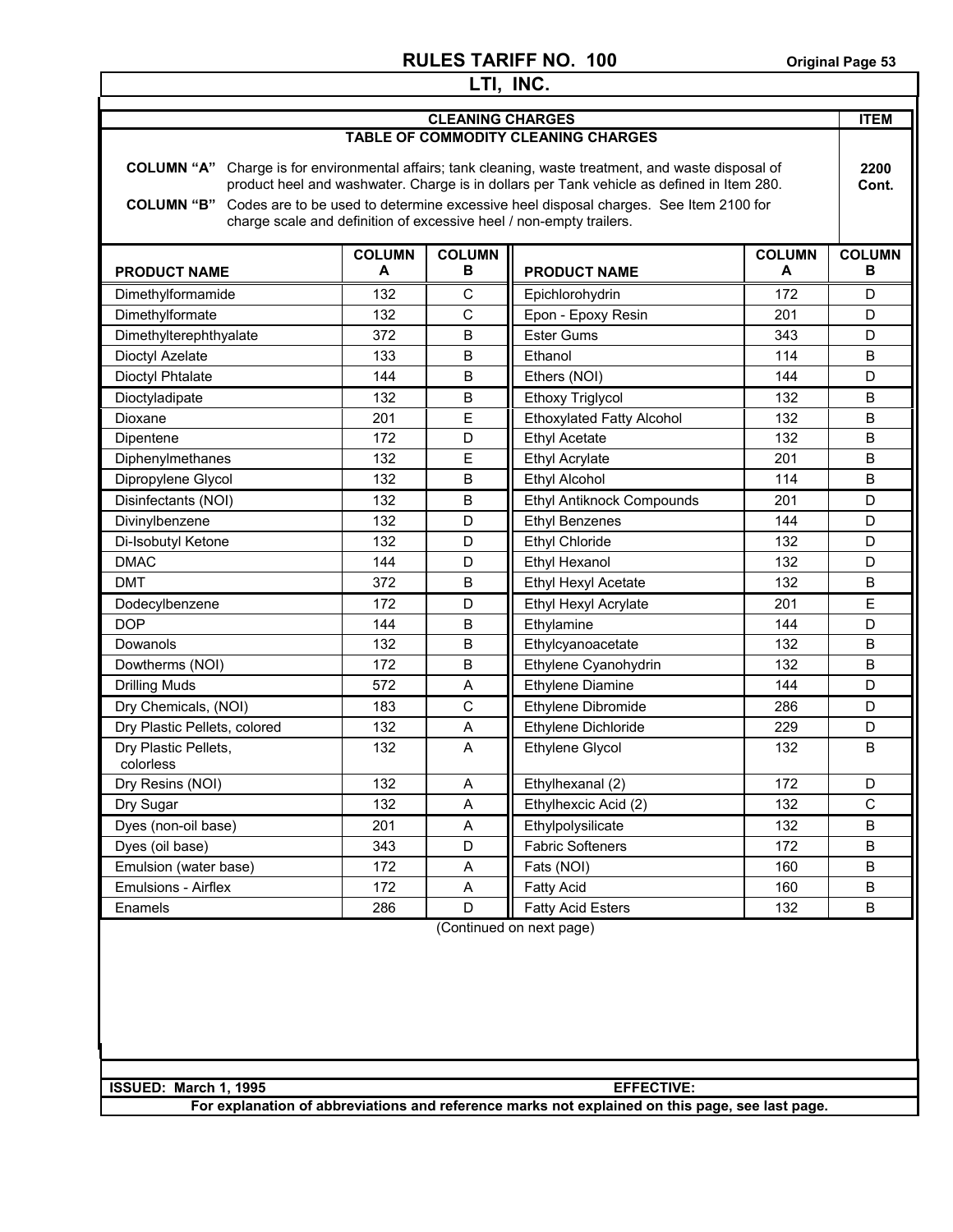| LTI, INC.                                                                                                    |     |                         |                                                                                                                                                                                                                                                                                                                                                        |        |                    |  |
|--------------------------------------------------------------------------------------------------------------|-----|-------------------------|--------------------------------------------------------------------------------------------------------------------------------------------------------------------------------------------------------------------------------------------------------------------------------------------------------------------------------------------------------|--------|--------------------|--|
|                                                                                                              |     | <b>CLEANING CHARGES</b> |                                                                                                                                                                                                                                                                                                                                                        |        | <b>ITEM</b>        |  |
|                                                                                                              |     |                         | <b>TABLE OF COMMODITY CLEANING CHARGES</b>                                                                                                                                                                                                                                                                                                             |        |                    |  |
| <b>COLUMN "A"</b><br><b>COLUMN "B"</b>                                                                       |     |                         | Charge is for environmental affairs; tank cleaning, waste treatment, and waste disposal of<br>product heel and washwater. Charge is in dollars per Tank vehicle as defined in Item 280.<br>Codes are to be used to determine excessive heel disposal charges. See Item 2100 for<br>charge scale and definition of excessive heel / non-empty trailers. |        | 2200<br>Cont.      |  |
| <b>COLUMN</b><br><b>COLUMN</b><br><b>COLUMN</b><br>A<br>в<br>A<br><b>PRODUCT NAME</b><br><b>PRODUCT NAME</b> |     |                         |                                                                                                                                                                                                                                                                                                                                                        |        | <b>COLUMN</b><br>в |  |
| <b>Fatty Alcohol</b>                                                                                         | 132 | B                       | Glyceride                                                                                                                                                                                                                                                                                                                                              | 132    | B                  |  |
| <b>Feed Supplements</b>                                                                                      | 172 | B                       | Glycerin                                                                                                                                                                                                                                                                                                                                               | 132    | B                  |  |
| <b>Fermentation Alcohol</b>                                                                                  | 114 | B                       | Glycol                                                                                                                                                                                                                                                                                                                                                 | 132    | B                  |  |
| <b>Ferric Chloride</b>                                                                                       | 132 | B                       | <b>Glycol Butyl Ether</b>                                                                                                                                                                                                                                                                                                                              | 132    | B                  |  |
| <b>Ferric Nitrate</b>                                                                                        | 132 | B                       | Glycol Di-Acetate                                                                                                                                                                                                                                                                                                                                      | 132    | B                  |  |
| Ferrous Chloride Solution                                                                                    | 132 | B                       | Glyoxal                                                                                                                                                                                                                                                                                                                                                | 132    | B                  |  |
| <b>Ferrous Sulfate</b>                                                                                       | 132 | B                       | <b>Glysterol Monoleate</b>                                                                                                                                                                                                                                                                                                                             | 132    | B                  |  |
| Fertilizer, liquid, NOI                                                                                      | 132 | B                       | Greases                                                                                                                                                                                                                                                                                                                                                | 286    | B                  |  |
| Fish Oil                                                                                                     | 172 | B                       | Green Liquor                                                                                                                                                                                                                                                                                                                                           | 132    | B                  |  |
| Flame Retardine Agents                                                                                       | 132 | B                       | Hazardous Waste                                                                                                                                                                                                                                                                                                                                        | Actual | Actual             |  |
| <b>Flexol Plasticizer</b>                                                                                    | 132 | B                       | Heat Transfer Agents (NOI)                                                                                                                                                                                                                                                                                                                             | 132    | B                  |  |
| Flexon                                                                                                       | 201 | A                       | <b>Heavy Absorption Oil</b>                                                                                                                                                                                                                                                                                                                            | 160    | B                  |  |
| Flour                                                                                                        | 100 | A                       | Heptane                                                                                                                                                                                                                                                                                                                                                | 121    | D                  |  |
| <b>Fludsilicic Acid</b>                                                                                      | 172 | D                       | Heptanoic Acid                                                                                                                                                                                                                                                                                                                                         | 132    | B                  |  |
| Fly Ash                                                                                                      | 132 | A                       | Herbicides                                                                                                                                                                                                                                                                                                                                             | 201    | $\mathsf{C}$       |  |
| Food Grade (NOI)                                                                                             | 144 | A                       | Hexamethylene                                                                                                                                                                                                                                                                                                                                          | 132    | B                  |  |
| Formaldehyde                                                                                                 | 172 | D                       | Hexane                                                                                                                                                                                                                                                                                                                                                 | 121    | D                  |  |
| Formaldehyde Resins                                                                                          | 201 | D                       | <b>Hexanedioic Acid</b>                                                                                                                                                                                                                                                                                                                                | 132    | A                  |  |
| Formaldehyde Liquor                                                                                          | 172 | D                       | Hexanediols                                                                                                                                                                                                                                                                                                                                            | 172    | B                  |  |
| Formamides                                                                                                   | 132 | B                       | Hexanoic Acid                                                                                                                                                                                                                                                                                                                                          | 144    | B                  |  |
| <b>Formic Acids</b>                                                                                          | 132 | B                       | Hexanol                                                                                                                                                                                                                                                                                                                                                | 132    | B                  |  |
| Foundry Core Compounds                                                                                       | 132 | D                       | <b>Hexyl Cellosolve</b>                                                                                                                                                                                                                                                                                                                                | 132    | B                  |  |
| <b>Fuel Additive</b>                                                                                         | 201 | $\sf B$                 | Hexyl Methyl Diamine                                                                                                                                                                                                                                                                                                                                   | 144    | D                  |  |
| Fungicides                                                                                                   | 201 | $\overline{C}$          | Hexylene                                                                                                                                                                                                                                                                                                                                               | 132    | D                  |  |
| Furfural                                                                                                     | 144 | D                       | Hexylene Glycol                                                                                                                                                                                                                                                                                                                                        | 132    | B                  |  |
| <b>Furfural Alcohol</b>                                                                                      | 144 | D                       | Honey                                                                                                                                                                                                                                                                                                                                                  | 77     | B                  |  |
| Gas Additive                                                                                                 | 201 | B                       | <b>Hydraulic Oils</b>                                                                                                                                                                                                                                                                                                                                  | 132    | B                  |  |
| Gas Additive (poisonous)                                                                                     | 229 | E                       | Hydrazines                                                                                                                                                                                                                                                                                                                                             | 201    | E                  |  |
| Glacial Acrylic Acid                                                                                         | 132 | Α                       | Hydrobromic Acid                                                                                                                                                                                                                                                                                                                                       | 132    | B                  |  |
| Glue & Liquid Glue                                                                                           | 286 | C                       | Hydrochloric Acid                                                                                                                                                                                                                                                                                                                                      | 132    | B                  |  |
| (Continued on next page)                                                                                     |     |                         |                                                                                                                                                                                                                                                                                                                                                        |        |                    |  |
| ISSUED: March 1, 1995<br><b>EFFECTIVE:</b>                                                                   |     |                         |                                                                                                                                                                                                                                                                                                                                                        |        |                    |  |
|                                                                                                              |     |                         | For explanation of abbreviations and reference marks not explained on this page, see last page.                                                                                                                                                                                                                                                        |        |                    |  |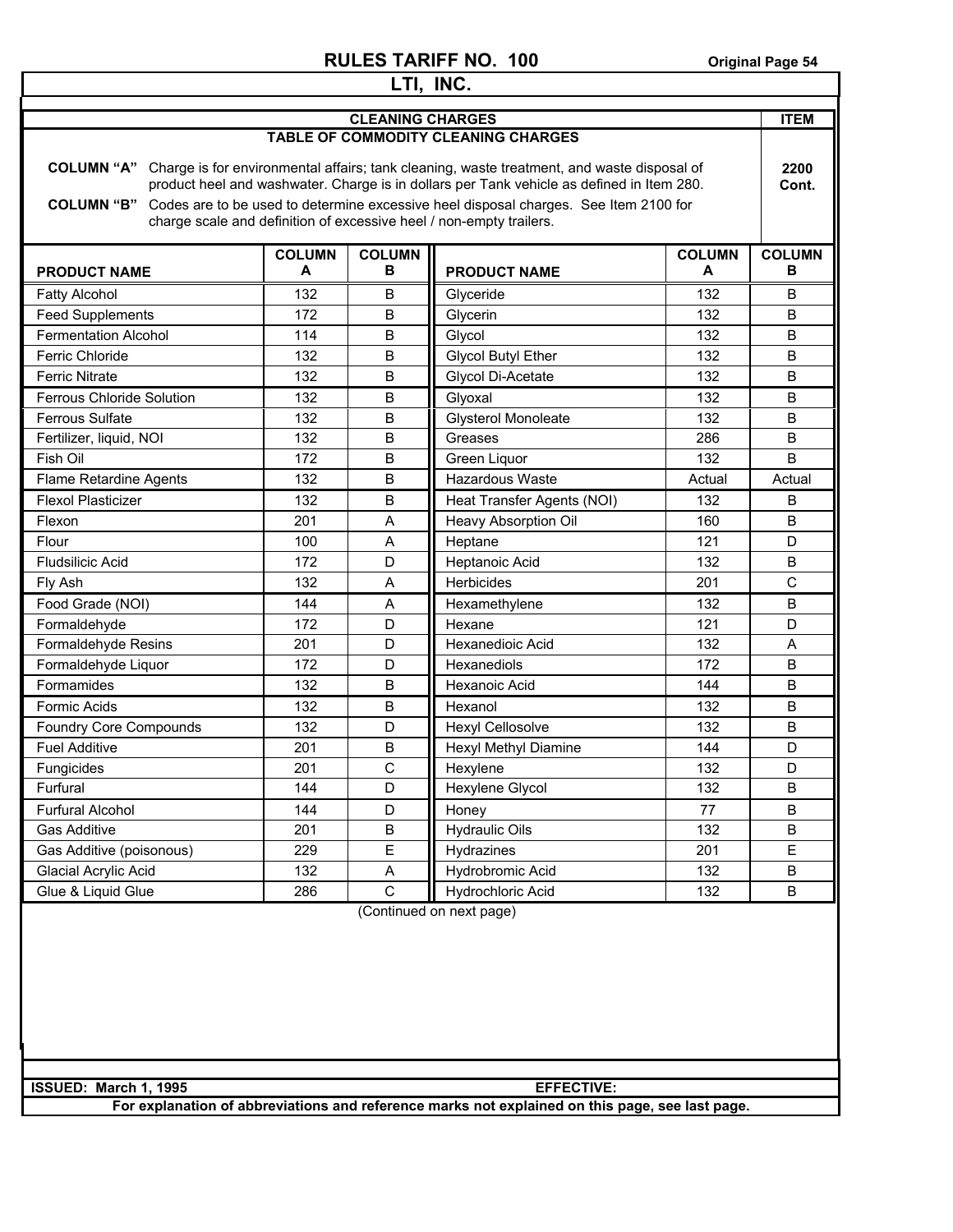| LTI, INC.                                                                                                                                                                                                                                                                                                                                                                    |                                                                                                        |                         |                                     |     |               |  |  |
|------------------------------------------------------------------------------------------------------------------------------------------------------------------------------------------------------------------------------------------------------------------------------------------------------------------------------------------------------------------------------|--------------------------------------------------------------------------------------------------------|-------------------------|-------------------------------------|-----|---------------|--|--|
|                                                                                                                                                                                                                                                                                                                                                                              |                                                                                                        | <b>CLEANING CHARGES</b> |                                     |     | <b>ITEM</b>   |  |  |
|                                                                                                                                                                                                                                                                                                                                                                              |                                                                                                        |                         | TABLE OF COMMODITY CLEANING CHARGES |     |               |  |  |
| COLUMN "A" Charge is for environmental affairs; tank cleaning, waste treatment, and waste disposal of<br>product heel and washwater. Charge is in dollars per Tank vehicle as defined in Item 280.<br>COLUMN "B" Codes are to be used to determine excessive heel disposal charges. See Item 2100 for<br>charge scale and definition of excessive heel / non-empty trailers. |                                                                                                        |                         |                                     |     | 2200<br>Cont. |  |  |
| <b>PRODUCT NAME</b>                                                                                                                                                                                                                                                                                                                                                          | <b>COLUMN</b><br><b>COLUMN</b><br><b>COLUMN</b><br><b>COLUMN</b><br>в<br>A<br>A<br><b>PRODUCT NAME</b> |                         |                                     |     |               |  |  |
| Hydroflourosilicic Acid                                                                                                                                                                                                                                                                                                                                                      | 132                                                                                                    | D                       | Lacquer Sealer                      | 343 | D             |  |  |
| Hydroflouroic Acid                                                                                                                                                                                                                                                                                                                                                           | 160                                                                                                    | E                       | Lacquer Thinner                     | 132 | D             |  |  |
| Hydrogen Bromide                                                                                                                                                                                                                                                                                                                                                             | 132                                                                                                    | B                       | Lactic Acids                        | 132 | В             |  |  |
| Hydrogen Chloride                                                                                                                                                                                                                                                                                                                                                            | 132                                                                                                    | B                       | Lanolin                             | 172 | В             |  |  |
| Hydrogen Peroxide                                                                                                                                                                                                                                                                                                                                                            | 132                                                                                                    | D                       | Lard                                | 160 | B             |  |  |
| Hydroxyacetic Acid                                                                                                                                                                                                                                                                                                                                                           | 132                                                                                                    | B                       | Latex (natural)                     | 286 | Α             |  |  |
| Hydroxypropylacrylate                                                                                                                                                                                                                                                                                                                                                        | 172                                                                                                    | D                       | Lauryl Alcohol                      | 144 | B             |  |  |
| <b>Hypochlorite Solutions</b>                                                                                                                                                                                                                                                                                                                                                | 132                                                                                                    | B                       | Lignin Liquor                       | 132 | B             |  |  |
| Inedible Tallow                                                                                                                                                                                                                                                                                                                                                              | 343                                                                                                    | B                       | Lime Slurry                         | 286 | A             |  |  |
| Ink Printing                                                                                                                                                                                                                                                                                                                                                                 | 286                                                                                                    | C                       | Lime (all types)                    | 132 | A             |  |  |
| Inks (oil base)                                                                                                                                                                                                                                                                                                                                                              | 343                                                                                                    | D                       | Linseed Oil                         | 172 | B             |  |  |
| Inks (water base)                                                                                                                                                                                                                                                                                                                                                            | 201                                                                                                    | B                       | Liquid Alum                         | 132 | B             |  |  |
| Insecticide (NOI)                                                                                                                                                                                                                                                                                                                                                            | 212                                                                                                    | $\mathsf C$             | Liquid Chemical (NOI)               | 183 | D             |  |  |
| Insecticide Poison B                                                                                                                                                                                                                                                                                                                                                         | 240                                                                                                    | E                       | <b>Liquid Plastics</b>              | 224 | В             |  |  |
| Isobutanol                                                                                                                                                                                                                                                                                                                                                                   | 114                                                                                                    | B                       | Liquid Soap                         | 132 | B             |  |  |
| <b>Isobutyl Acetate</b>                                                                                                                                                                                                                                                                                                                                                      | 132                                                                                                    | B                       | Liquid Sugar                        | 72  | A             |  |  |
| Isobutylene                                                                                                                                                                                                                                                                                                                                                                  | 132                                                                                                    | D                       | Lithium Bromide                     | 132 | F             |  |  |
| Isobutyral Aldehyde                                                                                                                                                                                                                                                                                                                                                          | 160                                                                                                    | D                       | Lubricating Oil Additive            | 212 | В             |  |  |
| Isocyanates                                                                                                                                                                                                                                                                                                                                                                  | 343                                                                                                    | E                       | Magna-Floc 573C                     | 201 | A             |  |  |
| Isophorone                                                                                                                                                                                                                                                                                                                                                                   | 172                                                                                                    | D                       | Magna-Floc E1125                    | 430 | A             |  |  |
| Isopropanol                                                                                                                                                                                                                                                                                                                                                                  | 114                                                                                                    | $\sf B$                 | Magna-Floc 1128                     | 430 | Α             |  |  |
| Isopropyl Acetate                                                                                                                                                                                                                                                                                                                                                            | 132                                                                                                    | B                       | Magna-Floc 1342A                    | 201 | A             |  |  |
| Isopropyl Alcohol                                                                                                                                                                                                                                                                                                                                                            | 114                                                                                                    | B                       | Magna-Floc 1515C                    | 114 | A             |  |  |
| Isopropyl Chloraformate                                                                                                                                                                                                                                                                                                                                                      | 343                                                                                                    | E                       | Magna-Floc 1555C                    | 430 | A             |  |  |
| Isopropylamine                                                                                                                                                                                                                                                                                                                                                               | 144                                                                                                    | B                       | Magna-Floc 1594C                    | 277 | A             |  |  |
| Iso-Octanol                                                                                                                                                                                                                                                                                                                                                                  | 132                                                                                                    | D                       | Magna-Floc 1820A                    | 201 | A             |  |  |
| Jet Fuel Additive                                                                                                                                                                                                                                                                                                                                                            | 132                                                                                                    | B                       | Magna-Floc 1849C                    | 277 | Α             |  |  |
| Juice Edible (all NOI)                                                                                                                                                                                                                                                                                                                                                       | 132                                                                                                    | Α                       | Magna-Floc 2535CH                   | 148 | A             |  |  |
| Kerosene                                                                                                                                                                                                                                                                                                                                                                     | 160                                                                                                    | D                       | Magna-Floc 2540C                    | 201 | Α             |  |  |
| Lacquer                                                                                                                                                                                                                                                                                                                                                                      | 286                                                                                                    | D                       | Magna-Floc 5555C                    | 430 | A             |  |  |
|                                                                                                                                                                                                                                                                                                                                                                              |                                                                                                        |                         | (Continued on next page)            |     |               |  |  |
|                                                                                                                                                                                                                                                                                                                                                                              |                                                                                                        |                         |                                     |     |               |  |  |
| ISSUED: March 1, 1995                                                                                                                                                                                                                                                                                                                                                        |                                                                                                        |                         | <b>EFFECTIVE:</b>                   |     |               |  |  |
| For explanation of abbreviations and reference marks not explained on this page, see last page.                                                                                                                                                                                                                                                                              |                                                                                                        |                         |                                     |     |               |  |  |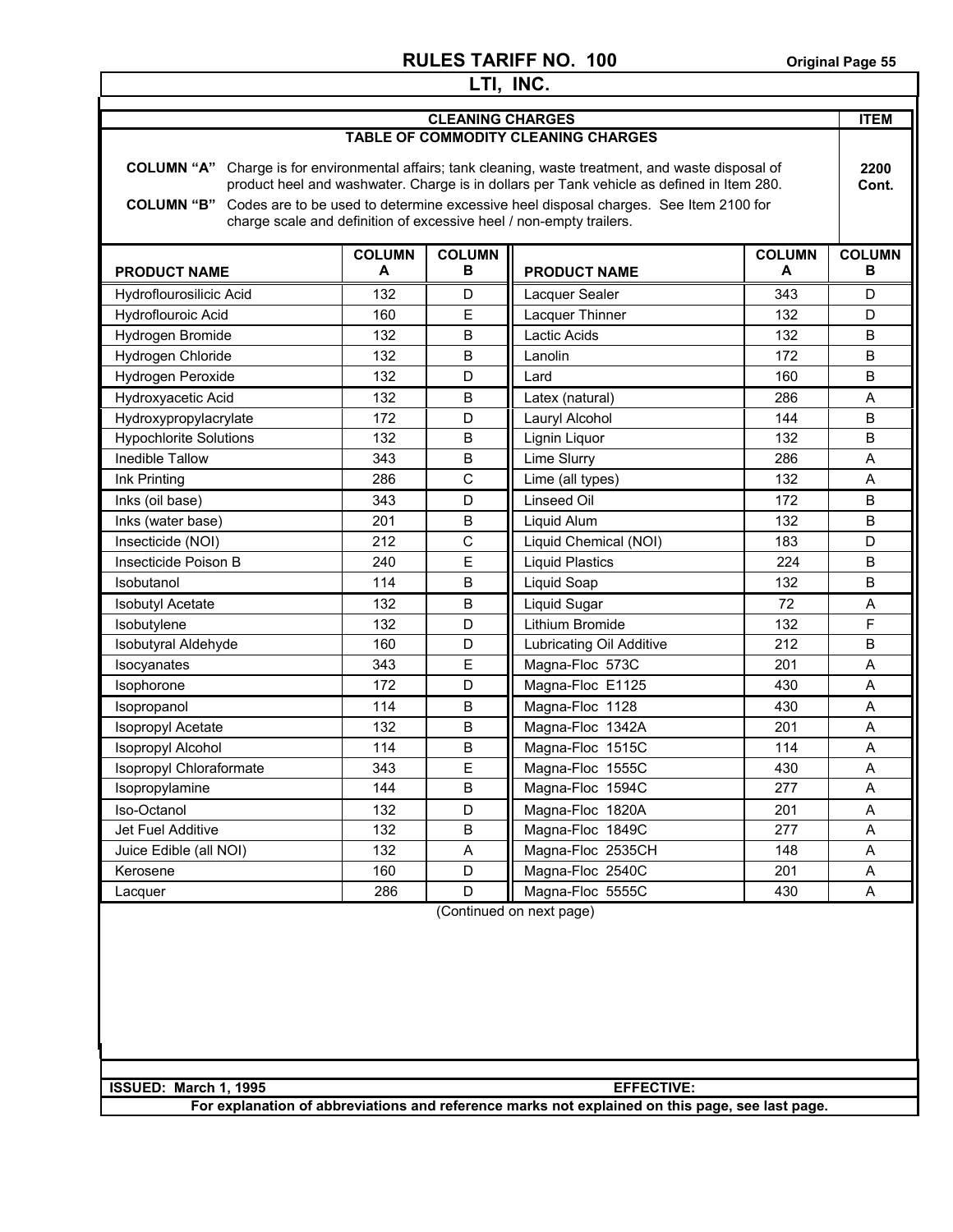| LTI, INC.                                                                                       |                    |                         |                                                                                                                                                                                                                                                                                                                                                                          |                    |                    |  |
|-------------------------------------------------------------------------------------------------|--------------------|-------------------------|--------------------------------------------------------------------------------------------------------------------------------------------------------------------------------------------------------------------------------------------------------------------------------------------------------------------------------------------------------------------------|--------------------|--------------------|--|
|                                                                                                 |                    | <b>CLEANING CHARGES</b> |                                                                                                                                                                                                                                                                                                                                                                          |                    | <b>ITEM</b>        |  |
|                                                                                                 |                    |                         | TABLE OF COMMODITY CLEANING CHARGES                                                                                                                                                                                                                                                                                                                                      |                    |                    |  |
| <b>COLUMN "B"</b>                                                                               |                    |                         | <b>COLUMN "A"</b> Charge is for environmental affairs; tank cleaning, waste treatment, and waste disposal of<br>product heel and washwater. Charge is in dollars per Tank vehicle as defined in Item 280.<br>Codes are to be used to determine excessive heel disposal charges. See Item 2100 for<br>charge scale and definition of excessive heel / non-empty trailers. |                    | 2200<br>Cont.      |  |
| <b>PRODUCT NAME</b>                                                                             | <b>COLUMN</b><br>A | <b>COLUMN</b><br>в      | <b>PRODUCT NAME</b>                                                                                                                                                                                                                                                                                                                                                      | <b>COLUMN</b><br>A | <b>COLUMN</b><br>в |  |
| Magna-Floc S5595                                                                                | 430                | A                       | Methyl Pyrrolidone                                                                                                                                                                                                                                                                                                                                                       | 132                | B                  |  |
| Magnesium Chloride                                                                              | 121                | Α                       | Methyl Teritary Butyl Ether                                                                                                                                                                                                                                                                                                                                              | 132                | B                  |  |
| Magnesium Hydroxide                                                                             | 121                | A                       | Methylcyclopentadienes                                                                                                                                                                                                                                                                                                                                                   | 132                | D                  |  |
| Magnesium Sulfate                                                                               | 132                | B                       | Methylene Bromide                                                                                                                                                                                                                                                                                                                                                        | 144                | D                  |  |
| Magnetite                                                                                       | 172                | Α                       | Methylene Chloride                                                                                                                                                                                                                                                                                                                                                       | 144                | D                  |  |
| Magni-Floc Excel                                                                                | 201                | A                       | Methlstyrene                                                                                                                                                                                                                                                                                                                                                             | 144                | D                  |  |
| Magni-Floc 509                                                                                  | 144                | A                       | Mineral Oils (NOI)                                                                                                                                                                                                                                                                                                                                                       | 172                | B                  |  |
| Magni-Floc 1820A                                                                                | 201                | A                       | <b>Mineral Spirits</b>                                                                                                                                                                                                                                                                                                                                                   | 160                | D                  |  |
| Malathion                                                                                       | 229                | $\mathsf{C}$            | Mixed Acids (NOI)                                                                                                                                                                                                                                                                                                                                                        | 172                | B                  |  |
| Maleic Anhydride                                                                                | 160                | E                       | Molasses                                                                                                                                                                                                                                                                                                                                                                 | 144                | A                  |  |
| Malt                                                                                            | 132                | A                       | Monochlorodifluromethane                                                                                                                                                                                                                                                                                                                                                 | 132                | D                  |  |
| Manganese Slurry                                                                                | 343                | A                       | Monochloriacetic Acid                                                                                                                                                                                                                                                                                                                                                    | 240                | B                  |  |
| Mdi                                                                                             | 343                | E                       | Monochloribenzene                                                                                                                                                                                                                                                                                                                                                        | 149                | D                  |  |
| Mea                                                                                             | 144                | B                       | Monochloroethane                                                                                                                                                                                                                                                                                                                                                         | 132                | D                  |  |
| Mek                                                                                             | 144                | D                       | Monoethanolamine                                                                                                                                                                                                                                                                                                                                                         | 144                | B                  |  |
| Melamine                                                                                        | 132                | B                       | Monofluorotrichloromethane                                                                                                                                                                                                                                                                                                                                               | 144                | D                  |  |
| Mercaptan                                                                                       | 229                | E                       | Monoisopropanolamine                                                                                                                                                                                                                                                                                                                                                     | 121                | B                  |  |
| Methacrylic Acids                                                                               | 132                | B                       | Monomethylamines                                                                                                                                                                                                                                                                                                                                                         | 144                | B                  |  |
| Methanol                                                                                        | 114                | D                       | Morpholine                                                                                                                                                                                                                                                                                                                                                               | 149                | B                  |  |
| Methoxy Propanol                                                                                | 132                | D                       | Muriatic Acid                                                                                                                                                                                                                                                                                                                                                            | 132                | B                  |  |
| Methyl Acrylate                                                                                 | 201                | E                       | Naphta                                                                                                                                                                                                                                                                                                                                                                   | 160                | D                  |  |
| Methyl Alcohol                                                                                  | 114                | D                       | Naphtenic Acids                                                                                                                                                                                                                                                                                                                                                          | 132                | B                  |  |
| Methyl Amyl Alcohol                                                                             | 132                | D                       | Napthlene                                                                                                                                                                                                                                                                                                                                                                | 172                | E                  |  |
| Methyl Cellusolv Acetate                                                                        | 132                | B                       | <b>Neutral Grain Spirits</b>                                                                                                                                                                                                                                                                                                                                             | 172                | B                  |  |
| Methyl Cyanide                                                                                  | 172                | Ε                       | Nitric Acid                                                                                                                                                                                                                                                                                                                                                              | 240                | D                  |  |
| Methyl Ethyl Ketone                                                                             | 144                | D                       | Nitric Acid (red fuming)                                                                                                                                                                                                                                                                                                                                                 | 286                | D                  |  |
| Methyl Formate                                                                                  | 121                | D                       | Nitrobenzene                                                                                                                                                                                                                                                                                                                                                             | 240                | D                  |  |
| Methyl Isobutyl Ketones                                                                         | 144                | D                       | Nitrogen Fertilizers                                                                                                                                                                                                                                                                                                                                                     | 172                | B                  |  |
| Methyl Laurate                                                                                  | 144                | $\sf B$                 | Nitromethane                                                                                                                                                                                                                                                                                                                                                             | 172                | D                  |  |
| Methyl Methacrylate                                                                             | 201                | E                       | Nitropropane                                                                                                                                                                                                                                                                                                                                                             | 132                | D                  |  |
| (Continued on next page)                                                                        |                    |                         |                                                                                                                                                                                                                                                                                                                                                                          |                    |                    |  |
| ISSUED: March 1, 1995                                                                           |                    |                         | <b>EFFECTIVE:</b>                                                                                                                                                                                                                                                                                                                                                        |                    |                    |  |
| For explanation of abbreviations and reference marks not explained on this page, see last page. |                    |                         |                                                                                                                                                                                                                                                                                                                                                                          |                    |                    |  |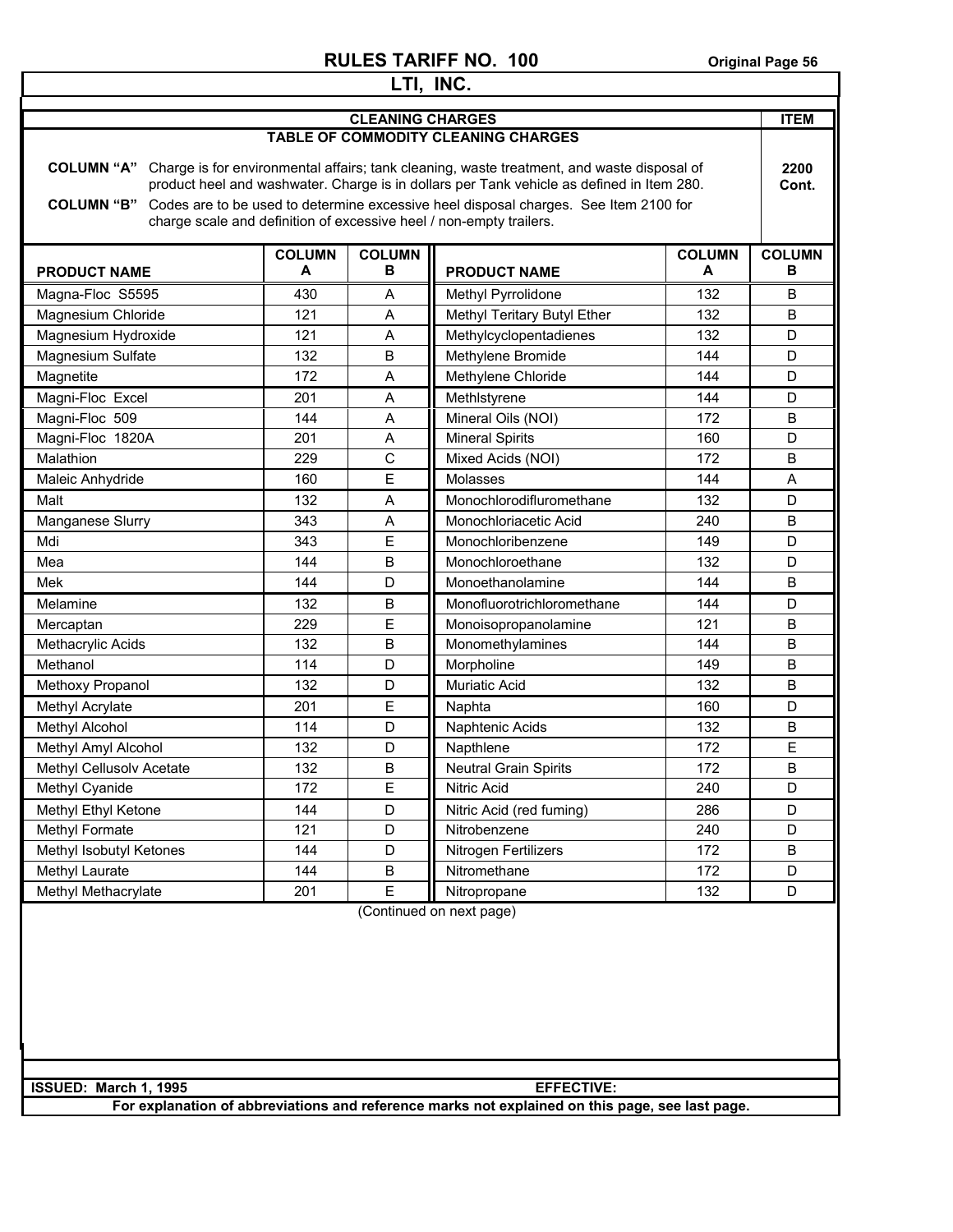| LTI, INC.                                                                                                                                                                                                                                                                                                                                                                              |                                                                                                        |                         |                                             |     |               |  |
|----------------------------------------------------------------------------------------------------------------------------------------------------------------------------------------------------------------------------------------------------------------------------------------------------------------------------------------------------------------------------------------|--------------------------------------------------------------------------------------------------------|-------------------------|---------------------------------------------|-----|---------------|--|
|                                                                                                                                                                                                                                                                                                                                                                                        |                                                                                                        | <b>CLEANING CHARGES</b> |                                             |     | <b>ITEM</b>   |  |
|                                                                                                                                                                                                                                                                                                                                                                                        |                                                                                                        |                         | <b>TABLE OF COMMODITY CLEANING CHARGES</b>  |     |               |  |
| COLUMN "A" Charge is for environmental affairs; tank cleaning, waste treatment, and waste disposal of<br>product heel and washwater. Charge is in dollars per Tank vehicle as defined in Item 280.<br>Codes are to be used to determine excessive heel disposal charges. See Item 2100 for<br><b>COLUMN "B"</b><br>charge scale and definition of excessive heel / non-empty trailers. |                                                                                                        |                         |                                             |     | 2200<br>Cont. |  |
| <b>PRODUCT NAME</b>                                                                                                                                                                                                                                                                                                                                                                    | <b>COLUMN</b><br><b>COLUMN</b><br><b>COLUMN</b><br><b>COLUMN</b><br>A<br>в<br><b>PRODUCT NAME</b><br>A |                         |                                             |     |               |  |
| <b>Nitrotoluenes</b>                                                                                                                                                                                                                                                                                                                                                                   | 172                                                                                                    | C                       | Piperazine                                  | 132 | C             |  |
| Nonyl Phenol                                                                                                                                                                                                                                                                                                                                                                           | 132                                                                                                    | B                       | Pitch                                       | 686 | B             |  |
| Non-Hazardous Waste                                                                                                                                                                                                                                                                                                                                                                    | Actual                                                                                                 | Actual                  | Plastic, liquid                             | 224 | D             |  |
| Oil Additive                                                                                                                                                                                                                                                                                                                                                                           | 212                                                                                                    | B                       | Plastic, dry                                | 132 | A             |  |
| Oil Base Defoaming<br>Compounds                                                                                                                                                                                                                                                                                                                                                        | 144                                                                                                    | A                       | Plastic Liquids (NOI)                       | 224 | D             |  |
| Oils (NOI)                                                                                                                                                                                                                                                                                                                                                                             | 201                                                                                                    | B                       | <b>Plastic Materials</b><br>(NOI) (liquids) | 224 | D             |  |
| Oils Vegetable                                                                                                                                                                                                                                                                                                                                                                         | 144                                                                                                    | B                       | <b>Plastic Pellets</b><br>(dry), colored    | 132 | A             |  |
| Oleic Acid                                                                                                                                                                                                                                                                                                                                                                             | 132                                                                                                    | B                       | <b>Plastic Pellets</b><br>(dry), colorless  | 132 | A             |  |
| Oleums                                                                                                                                                                                                                                                                                                                                                                                 | 172                                                                                                    | D                       | Plasticizers                                | 172 | B             |  |
| Paint                                                                                                                                                                                                                                                                                                                                                                                  | 286                                                                                                    | D                       | Poison                                      | 258 | B             |  |
| Palm Oils                                                                                                                                                                                                                                                                                                                                                                              | 172                                                                                                    | B                       | Polyol                                      | 144 | A             |  |
| Paraffin Wax                                                                                                                                                                                                                                                                                                                                                                           | 172                                                                                                    | B                       | Poly Oxy Ethylene Ether                     | 172 | D             |  |
| Pentachlorophenol                                                                                                                                                                                                                                                                                                                                                                      | 343                                                                                                    | E                       | Polybutylene                                | 172 | B             |  |
| Pentedienes                                                                                                                                                                                                                                                                                                                                                                            | 132                                                                                                    | D                       | Polyethylene Glycol                         | 132 | B             |  |
| Perchloroethanes                                                                                                                                                                                                                                                                                                                                                                       | 144                                                                                                    | D                       | Polyglycols                                 | 132 | B             |  |
| Perchloroethylene                                                                                                                                                                                                                                                                                                                                                                      | 144                                                                                                    | D                       | Polygrease                                  | 286 | B             |  |
| Pesticides                                                                                                                                                                                                                                                                                                                                                                             | 212                                                                                                    | $\mathsf{C}$            | Polyols                                     | 172 | B             |  |
| Petrolatums                                                                                                                                                                                                                                                                                                                                                                            | 172                                                                                                    | B                       | Polyoxethylene                              | 172 | B             |  |
| Petroleum Wax                                                                                                                                                                                                                                                                                                                                                                          | 172                                                                                                    | B                       | Polyoxpropylene Glycols                     | 172 | B             |  |
| Phenol                                                                                                                                                                                                                                                                                                                                                                                 | 258                                                                                                    | E                       | Polypropylene Glycol                        | 229 | B             |  |
| <b>Phenolic Resins</b>                                                                                                                                                                                                                                                                                                                                                                 | 229                                                                                                    | D                       | Polysiloxanes                               | 172 | D             |  |
| Phenylenediamines                                                                                                                                                                                                                                                                                                                                                                      | 172                                                                                                    | $\sf B$                 | Polyvinyl Acetate Emulsion                  | 172 | B             |  |
| Phosphoric Acid                                                                                                                                                                                                                                                                                                                                                                        | 132                                                                                                    | $\sf B$                 | Polyvinyl Chloride (PVC)                    | 132 | $\sf B$       |  |
| Phosphorous Oxychloride                                                                                                                                                                                                                                                                                                                                                                | 144                                                                                                    | D                       | Potassium Hydroxide                         | 121 | Α             |  |
| Phosphorous Pentachlorides                                                                                                                                                                                                                                                                                                                                                             | 229                                                                                                    | E                       | Potassium Phosphate                         | 121 | A             |  |
| Phosphorus Trichloride                                                                                                                                                                                                                                                                                                                                                                 | 172                                                                                                    | $\mathsf E$             | Potassium Silicates                         | 144 | A             |  |
| Phthallic Anhydride                                                                                                                                                                                                                                                                                                                                                                    | 343                                                                                                    | B                       | <b>Potassium Sulfites</b>                   | 132 | A             |  |
| Picolines                                                                                                                                                                                                                                                                                                                                                                              | 132                                                                                                    | D                       | Process Oil                                 | 160 | B             |  |
| Pine Oil                                                                                                                                                                                                                                                                                                                                                                               | 172                                                                                                    | $\sf B$                 | Propionaldehyde                             | 132 | D             |  |
| Pine Tar                                                                                                                                                                                                                                                                                                                                                                               | 172                                                                                                    | $\sf B$                 | Propionic Acids                             | 132 | D             |  |
| (Continued on next page)                                                                                                                                                                                                                                                                                                                                                               |                                                                                                        |                         |                                             |     |               |  |
| ISSUED: March 1, 1995                                                                                                                                                                                                                                                                                                                                                                  |                                                                                                        |                         | <b>EFFECTIVE:</b>                           |     |               |  |
| For explanation of abbreviations and reference marks not explained on this page, see last page.                                                                                                                                                                                                                                                                                        |                                                                                                        |                         |                                             |     |               |  |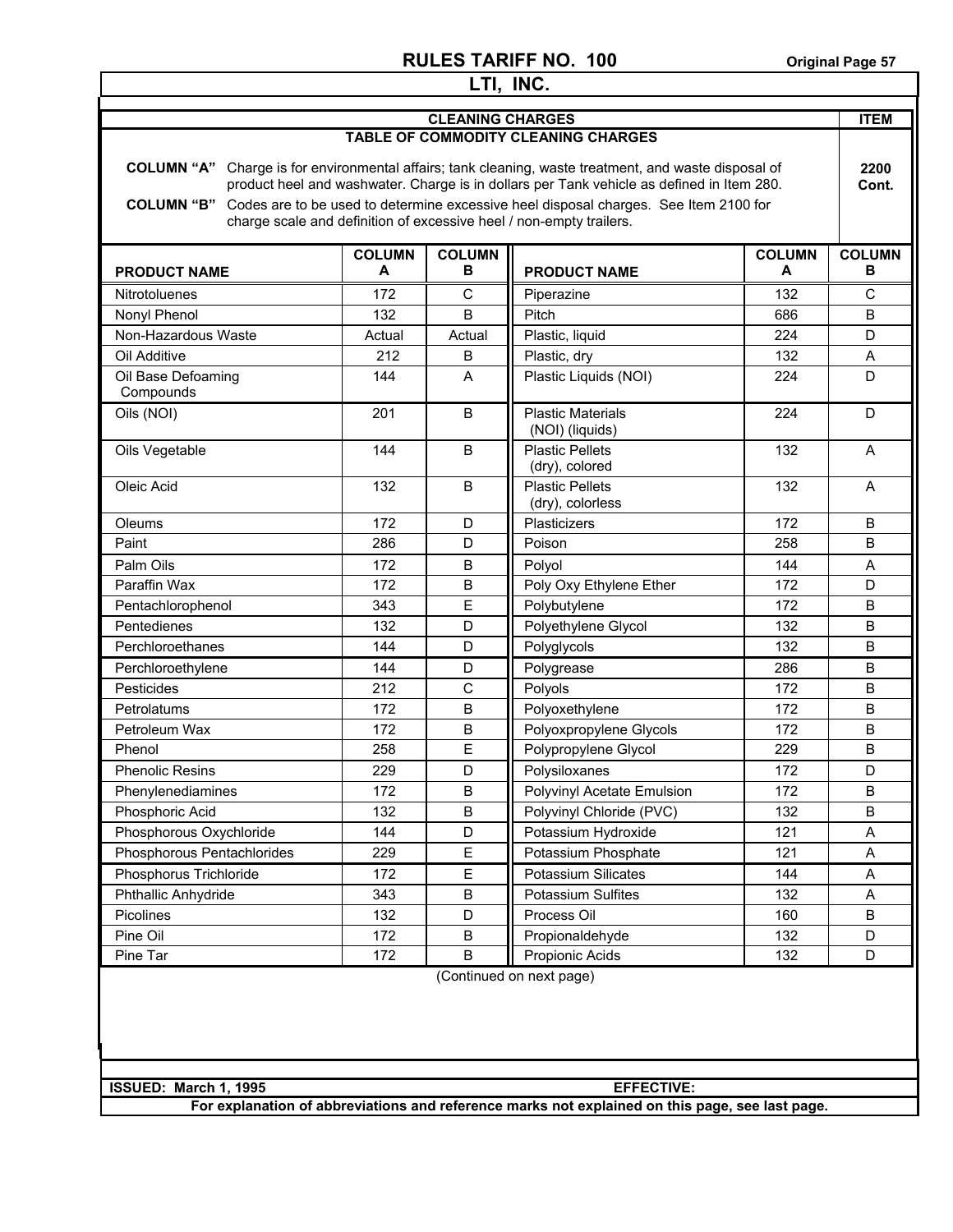| LTI, INC.                                                                                                                                                                                                                                                                                                                                                                                        |                    |                         |                                            |                    |                    |  |
|--------------------------------------------------------------------------------------------------------------------------------------------------------------------------------------------------------------------------------------------------------------------------------------------------------------------------------------------------------------------------------------------------|--------------------|-------------------------|--------------------------------------------|--------------------|--------------------|--|
|                                                                                                                                                                                                                                                                                                                                                                                                  |                    | <b>CLEANING CHARGES</b> |                                            |                    | <b>ITEM</b>        |  |
|                                                                                                                                                                                                                                                                                                                                                                                                  |                    |                         | <b>TABLE OF COMMODITY CLEANING CHARGES</b> |                    |                    |  |
| <b>COLUMN "A"</b><br>Charge is for environmental affairs; tank cleaning, waste treatment, and waste disposal of<br>product heel and washwater. Charge is in dollars per Tank vehicle as defined in Item 280.<br>Codes are to be used to determine excessive heel disposal charges. See Item 2100 for<br><b>COLUMN "B"</b><br>charge scale and definition of excessive heel / non-empty trailers. |                    |                         |                                            |                    | 2200<br>Cont.      |  |
| <b>PRODUCT NAME</b>                                                                                                                                                                                                                                                                                                                                                                              | <b>COLUMN</b><br>A | <b>COLUMN</b><br>в      | <b>PRODUCT NAME</b>                        | <b>COLUMN</b><br>A | <b>COLUMN</b><br>в |  |
| Propyl Acetate                                                                                                                                                                                                                                                                                                                                                                                   | 132                | B                       | Rosin                                      | 172                | B                  |  |
| Propyl Alcohol                                                                                                                                                                                                                                                                                                                                                                                   | 132                | B                       | <b>Rosin Sizings</b>                       | 172                | B                  |  |
| Propylene Dichloride                                                                                                                                                                                                                                                                                                                                                                             | 229                | D                       | Rubber Process Oil                         | 229                | B                  |  |
| Propylene Glycol                                                                                                                                                                                                                                                                                                                                                                                 | 132                | B                       | Rubber Solutions (NOI)                     | 201                | A                  |  |
| Propylene Oxide                                                                                                                                                                                                                                                                                                                                                                                  | 132                | D                       | <b>Rust Preventative Solutions</b>         | 144                | B                  |  |
| <b>PVC</b>                                                                                                                                                                                                                                                                                                                                                                                       | 132                | B                       | Salad Oil                                  | 144                | B                  |  |
| Pyridine                                                                                                                                                                                                                                                                                                                                                                                         | 132                | B                       | Salt Brine                                 | 121                | A                  |  |
| Quenching Oil                                                                                                                                                                                                                                                                                                                                                                                    | 132                | B                       | <b>Salt Solution</b>                       | 121                | A                  |  |
| Quicklime                                                                                                                                                                                                                                                                                                                                                                                        | 132                | A                       | Salt Water                                 | 121                | Α                  |  |
| Rayon Softener (flam)                                                                                                                                                                                                                                                                                                                                                                            | 132                | D                       | Santo-Res                                  | 144                | A                  |  |
| Red Oil                                                                                                                                                                                                                                                                                                                                                                                          | 132                | B                       | Shortenings                                | 172                | B                  |  |
| <b>Refined Fat</b>                                                                                                                                                                                                                                                                                                                                                                               | 160                | B                       | Silicates (NOI)                            | 172                | A                  |  |
| Refined Soybean Oil                                                                                                                                                                                                                                                                                                                                                                              | 144                | B                       | Siloxanes                                  | 172                | B                  |  |
| Refined Tall Oil                                                                                                                                                                                                                                                                                                                                                                                 | 132                | B                       | Sizings (NOI)                              | 144                | A                  |  |
| Resin (acrylic)                                                                                                                                                                                                                                                                                                                                                                                  | 286                | D                       | Slurries (NOI)                             | 343                | A                  |  |
| Resin (alkyd)                                                                                                                                                                                                                                                                                                                                                                                    | 258                | D                       | Slurry (NOI)                               | 343                | A                  |  |
| Resin (emulsion)                                                                                                                                                                                                                                                                                                                                                                                 | 172                | A                       | Soap                                       | 132                | B                  |  |
| Resin, Melamine                                                                                                                                                                                                                                                                                                                                                                                  | 144                | A                       | Soda Ash                                   | 132                | A                  |  |
| Resin, Melamine Formaldehyde                                                                                                                                                                                                                                                                                                                                                                     | 144                | A                       | Sodium Aluminate Liquid                    | 132                | B                  |  |
| Resin (phenolic)                                                                                                                                                                                                                                                                                                                                                                                 | 229                | D                       | Sodium Arsenate                            | 286                | E                  |  |
| Resin, Polyacrylamide                                                                                                                                                                                                                                                                                                                                                                            | 144                | Α                       | Sodium Bichromate                          | 201                | D                  |  |
| Resin, Polyamine                                                                                                                                                                                                                                                                                                                                                                                 | 144                | A                       | Sodium Bisulfite                           | 132                | B                  |  |
| Resin, Polyurethane                                                                                                                                                                                                                                                                                                                                                                              | 430                | A                       | Sodium Bromide Solutions                   | 121                | B                  |  |
| Resin (polyester)                                                                                                                                                                                                                                                                                                                                                                                | 201                | D                       | Sodium Chlorate                            | 121                | D                  |  |
| Resin (synthetic)                                                                                                                                                                                                                                                                                                                                                                                | 286                | D                       | Sodium Chromate                            | 201                | D                  |  |
| Resin, Urea Formaldehyde                                                                                                                                                                                                                                                                                                                                                                         | 144                | A                       | Sodium Formate Solution                    | 121                | B                  |  |
| Resin (epoxy)                                                                                                                                                                                                                                                                                                                                                                                    | 286                | D                       | Sodium Hydrogen Sulfite                    | 132                | B                  |  |
| Resin Liquid (NOI)                                                                                                                                                                                                                                                                                                                                                                               | 286                | D                       | Sodium Hydrosulfide                        | 172                | B                  |  |
| Rhoplexes                                                                                                                                                                                                                                                                                                                                                                                        | 201                | Α                       | Sodium Hydroxide Liquid                    | 121                | Α                  |  |
| Roof Pitch (tar)                                                                                                                                                                                                                                                                                                                                                                                 | 686                | B                       | Sodium Hypochlorite                        | 132                | D                  |  |
| (Continued on next page)                                                                                                                                                                                                                                                                                                                                                                         |                    |                         |                                            |                    |                    |  |
| ISSUED: March 1, 1995                                                                                                                                                                                                                                                                                                                                                                            |                    |                         | <b>EFFECTIVE:</b>                          |                    |                    |  |
| For explanation of abbreviations and reference marks not explained on this page, see last page.                                                                                                                                                                                                                                                                                                  |                    |                         |                                            |                    |                    |  |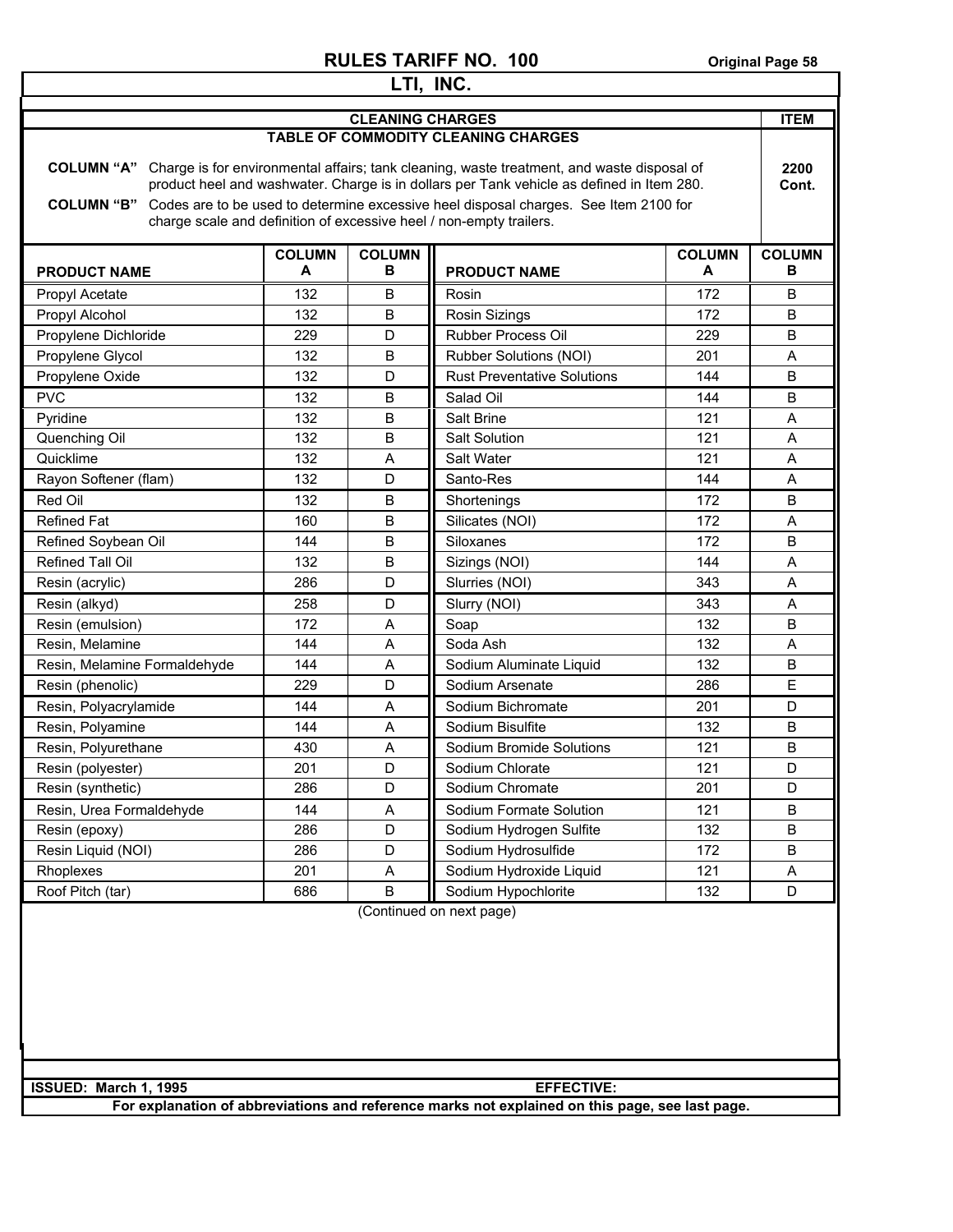| LTI, INC.                                                                                                                                                                                                                                                                                                                                                                              |                                                 |                                         |                                 |                    |                    |
|----------------------------------------------------------------------------------------------------------------------------------------------------------------------------------------------------------------------------------------------------------------------------------------------------------------------------------------------------------------------------------------|-------------------------------------------------|-----------------------------------------|---------------------------------|--------------------|--------------------|
| <b>CLEANING CHARGES</b>                                                                                                                                                                                                                                                                                                                                                                |                                                 |                                         |                                 | <b>ITEM</b>        |                    |
| TABLE OF COMMODITY CLEANING CHARGES                                                                                                                                                                                                                                                                                                                                                    |                                                 |                                         |                                 |                    |                    |
| COLUMN "A" Charge is for environmental affairs; tank cleaning, waste treatment, and waste disposal of<br>product heel and washwater. Charge is in dollars per Tank vehicle as defined in Item 280.<br>Codes are to be used to determine excessive heel disposal charges. See Item 2100 for<br><b>COLUMN "B"</b><br>charge scale and definition of excessive heel / non-empty trailers. |                                                 |                                         |                                 | 2200<br>Cont.      |                    |
| <b>PRODUCT NAME</b>                                                                                                                                                                                                                                                                                                                                                                    | <b>COLUMN</b><br>A                              | <b>COLUMN</b><br>в                      | <b>PRODUCT NAME</b>             | <b>COLUMN</b><br>A | <b>COLUMN</b><br>в |
| Sodium Metabisulfite                                                                                                                                                                                                                                                                                                                                                                   | 132                                             | B                                       | Surfactants                     | 132                | В                  |
| Sodium Methylate                                                                                                                                                                                                                                                                                                                                                                       | 132                                             | D                                       | Sweeteners, other than corn     | 72                 | Α                  |
| <b>Sodium Nitrates</b>                                                                                                                                                                                                                                                                                                                                                                 | 144                                             | Α                                       | Synthetic Resins (NOI)          | 286                | D                  |
| <b>Sodium Nitrites</b>                                                                                                                                                                                                                                                                                                                                                                 | 144                                             | A                                       | Synthetic Rubber (NOI)          | 286                | D                  |
| Sodium Phosphates                                                                                                                                                                                                                                                                                                                                                                      | 132                                             | A                                       | Syrup                           | 172                | Α                  |
| Sodium Silicate                                                                                                                                                                                                                                                                                                                                                                        | 132                                             | A                                       | Syrup, corn                     | 77                 | В                  |
| Sodium Sulfate                                                                                                                                                                                                                                                                                                                                                                         | 144                                             | B                                       | Tall Oil, refined               | 132                | B                  |
| Sodium Sulfhydrates                                                                                                                                                                                                                                                                                                                                                                    | 172                                             | B                                       | Tallow                          | 217                | B                  |
| Sodium Sulfite                                                                                                                                                                                                                                                                                                                                                                         | 132                                             | B                                       | <b>Tanning Oil</b>              | 132                | B                  |
| Sodium Tripolyphosphates                                                                                                                                                                                                                                                                                                                                                               | 132                                             | B                                       | Tar                             | 686                | В                  |
| Sorbitol                                                                                                                                                                                                                                                                                                                                                                               | 172                                             | A                                       | Tar Oil                         | 172                | В                  |
| Soybean Oil, refined                                                                                                                                                                                                                                                                                                                                                                   | 144                                             | B                                       | TDI (toluene diisocyanates)     | 343                | E                  |
| Spent Lactam                                                                                                                                                                                                                                                                                                                                                                           | B<br>Telone<br>172<br>C<br>160                  |                                         |                                 |                    |                    |
| Starch (dry)                                                                                                                                                                                                                                                                                                                                                                           | B<br>132<br><b>Terephtalic Acid</b><br>132<br>В |                                         |                                 |                    |                    |
| Starch (liquid)                                                                                                                                                                                                                                                                                                                                                                        | B<br>Terbitol<br>144<br>132<br>B                |                                         |                                 |                    |                    |
| <b>STP</b>                                                                                                                                                                                                                                                                                                                                                                             | B<br>Е<br>144<br>Tetra Ethyl Lead<br>132        |                                         |                                 |                    |                    |
| Styrene                                                                                                                                                                                                                                                                                                                                                                                | 172                                             | D                                       | Tetra Potassium Pyrophosphate   | 132                | B                  |
| Styrene Monomer                                                                                                                                                                                                                                                                                                                                                                        | 172                                             | D                                       | Tetrachloroethane<br>144        |                    | D                  |
| Succinic Anhydride                                                                                                                                                                                                                                                                                                                                                                     | B<br>172<br>Tetrachloroethylene<br>144<br>D     |                                         |                                 |                    |                    |
| Sucrose                                                                                                                                                                                                                                                                                                                                                                                | 144                                             | A<br>132<br>Tetraethylenepentamine<br>В |                                 |                    |                    |
| Sugar, dry                                                                                                                                                                                                                                                                                                                                                                             | 144                                             | Tetrahydrofurans<br>A<br>172<br>D       |                                 |                    |                    |
| Sugar, liquid                                                                                                                                                                                                                                                                                                                                                                          | 72                                              | A                                       | <b>Textile Softeners</b><br>172 |                    | B                  |
| Sulfonic Acids                                                                                                                                                                                                                                                                                                                                                                         | 132                                             | B                                       | Thinner                         | 160                | D                  |
| <b>Sulfonic Cleaning Compounds</b>                                                                                                                                                                                                                                                                                                                                                     | 132                                             | $\sf B$                                 | <b>Thionyl Chlorides</b>        | 172                | D                  |
| Sulfuric Acid                                                                                                                                                                                                                                                                                                                                                                          | 144                                             | B                                       | <b>Titanium Dioxide Slurry</b>  | 343                | Α                  |
| Sulfuryl Chloride                                                                                                                                                                                                                                                                                                                                                                      | 132                                             | B                                       | Toluene                         | 144                | D                  |
| Sulphur Dioxide                                                                                                                                                                                                                                                                                                                                                                        | 132                                             | B                                       | Toluene 2, 4-Diamine            | 172                | D                  |
| Sulphur Trioxide                                                                                                                                                                                                                                                                                                                                                                       | 172                                             | B                                       | Toluene Di-Isocyanate           | 343                | E                  |
| Super-Floc 315                                                                                                                                                                                                                                                                                                                                                                         | 144                                             | Α                                       | <b>Toluene Sulfonic Acid</b>    | 172                | B                  |
| Super-Floc                                                                                                                                                                                                                                                                                                                                                                             | 286                                             | A                                       | Toluidines                      | 132                | $\mathbf C$        |
| (Continued on next page)                                                                                                                                                                                                                                                                                                                                                               |                                                 |                                         |                                 |                    |                    |
| ISSUED: March 1, 1995<br><b>EFFECTIVE:</b>                                                                                                                                                                                                                                                                                                                                             |                                                 |                                         |                                 |                    |                    |
| For explanation of abbreviations and reference marks not explained on this page, see last page.                                                                                                                                                                                                                                                                                        |                                                 |                                         |                                 |                    |                    |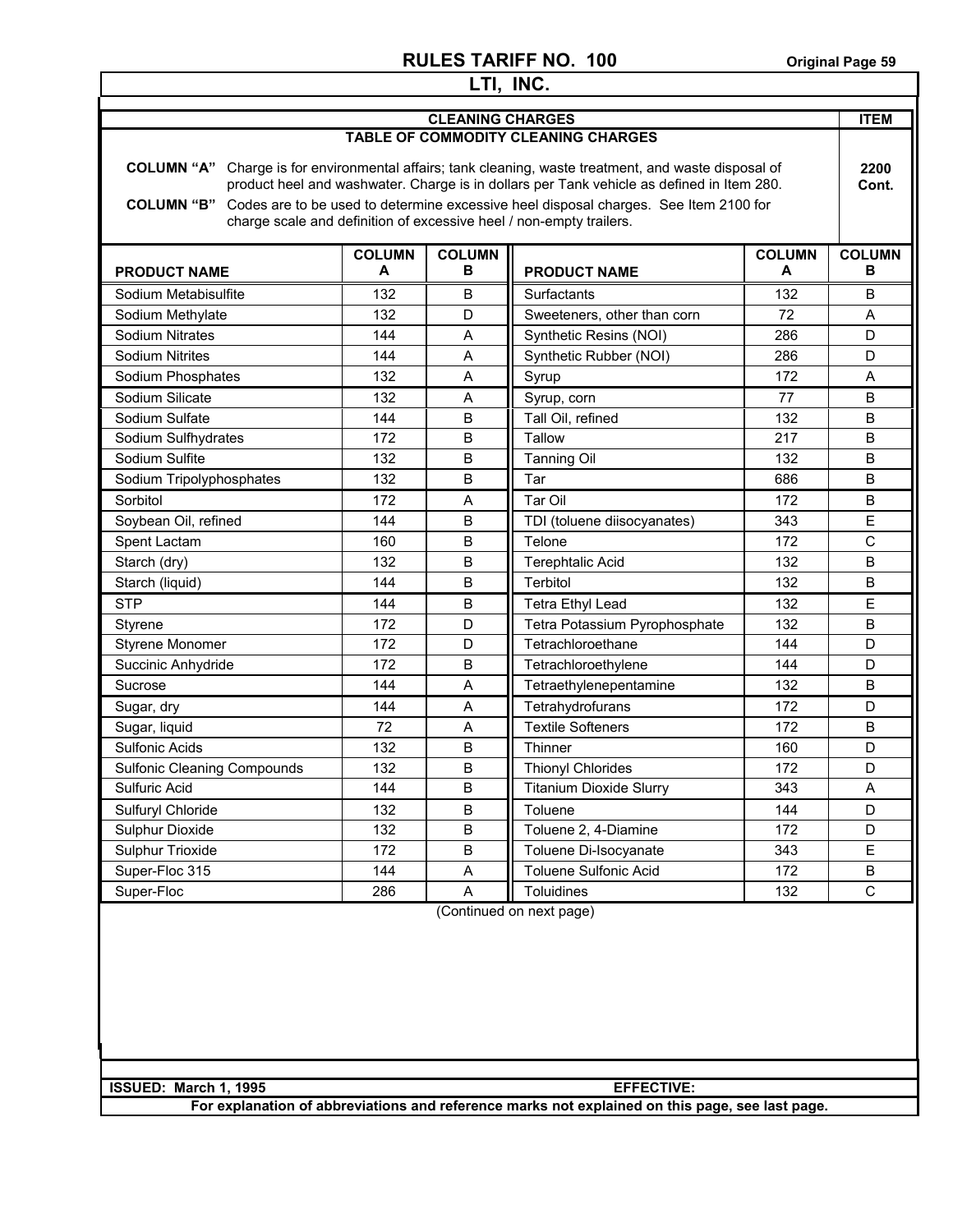| NULEJ IANIFF IVU. IVU<br>Original Page ou                                                                 |        |              |                               |              |              |
|-----------------------------------------------------------------------------------------------------------|--------|--------------|-------------------------------|--------------|--------------|
| LTI, INC.                                                                                                 |        |              |                               |              |              |
| <b>CLEANING CHARGES</b>                                                                                   |        |              |                               |              | <b>ITEM</b>  |
| TABLE OF COMMODITY CLEANING CHARGES                                                                       |        |              |                               |              |              |
|                                                                                                           |        |              |                               |              |              |
| COLUMN "A" Charge is for environmental affairs; tank cleaning, waste treatment, and waste disposal of     |        |              | 2200                          |              |              |
| product heel and washwater. Charge is in dollars per Tank vehicle as defined in Item 280.                 |        |              | Con-                          |              |              |
| Codes are to be used to determine excessive heel disposal charges. See Item 2100 for<br><b>COLUMN "B"</b> |        |              |                               | clu-<br>ded. |              |
| charge scale and definition of excessive heel / non-empty trailers.                                       |        |              |                               |              |              |
| <b>COLUMN</b><br><b>COLUMN</b><br><b>COLUMN</b>                                                           |        |              | <b>COLUMN</b>                 |              |              |
| <b>PRODUCT NAME</b>                                                                                       | A      | в            | <b>PRODUCT NAME</b>           | A            | в            |
| Toluol                                                                                                    | 144    | D            | Waste (non-hazardous)         | Actual       | Actual       |
| Toxaphene                                                                                                 | 229    | $\mathsf{C}$ | Water, potable                | 72           | Α            |
| <b>Transformer Oil</b>                                                                                    | 172    | B            | Water Treating Compound (NOI) | 144          | A            |
| Trichloroethane                                                                                           | 144    | D            | Waxes                         | 172          | B            |
| Trichloroethylene                                                                                         | 144    | D            | Weed Killer (NOI)             | 201          | $\mathsf{C}$ |
| Triethanolamine                                                                                           | 144    | B            | Windshield Washer Compounds   | 132          | B            |
| <b>Triethylene Glycol</b>                                                                                 | 132    | B            | Wines                         | 144          | A            |
| Trimethylacetate                                                                                          | 132    | B            | Wire Enamels & Coatings       | 286          | D            |
| Turpentine, crude                                                                                         | 160    | D            | <b>WMP 1202</b>               | 430          | Α            |
| Urea 101 (fertilizer)                                                                                     | 132    | B            | Wolmanacs                     | 172          | $\mathsf{C}$ |
| Urethane                                                                                                  | 286    | D            | WTC (polymer)                 | Actual       | A            |
| Varnishes (all types)                                                                                     | 286    | D            | Xylene                        | 144          | D            |
| Varsol                                                                                                    | 132    | D            | Xylenol                       | 132          | D            |
| Vegetable Oil                                                                                             | 144    | B            | Xylidine                      | 144          | D            |
| Versene                                                                                                   | 132    | D            | Xylol                         | 132          | D            |
| Vinegar                                                                                                   | 144    | A            | Zinc Chloride                 | 132          | D            |
| Vinyl Acetate Monomer                                                                                     | 258    | D            | <b>Zinc Sulfate Solution</b>  | 132          | A            |
| Vinyl Chloride                                                                                            | 286    | Е            |                               |              |              |
| Vinyl Toluene                                                                                             | 144    | D            |                               |              |              |
| Waste (hazardous)                                                                                         | Actual | Actual       |                               |              |              |
|                                                                                                           |        |              |                               |              |              |
|                                                                                                           |        |              |                               |              |              |
|                                                                                                           |        |              |                               |              |              |
|                                                                                                           |        |              |                               |              |              |
|                                                                                                           |        |              |                               |              |              |
|                                                                                                           |        |              |                               |              |              |
|                                                                                                           |        |              |                               |              |              |
|                                                                                                           |        |              |                               |              |              |
|                                                                                                           |        |              |                               |              |              |
|                                                                                                           |        |              |                               |              |              |
|                                                                                                           |        |              |                               |              |              |
|                                                                                                           |        |              |                               |              |              |
|                                                                                                           |        |              |                               |              |              |
|                                                                                                           |        |              |                               |              |              |
|                                                                                                           |        |              |                               |              |              |

**For explanation of abbreviations and reference marks not explained on this page, see last page.** 

**ISSUED:** March 1, 1995 **EFFECTIVE:**